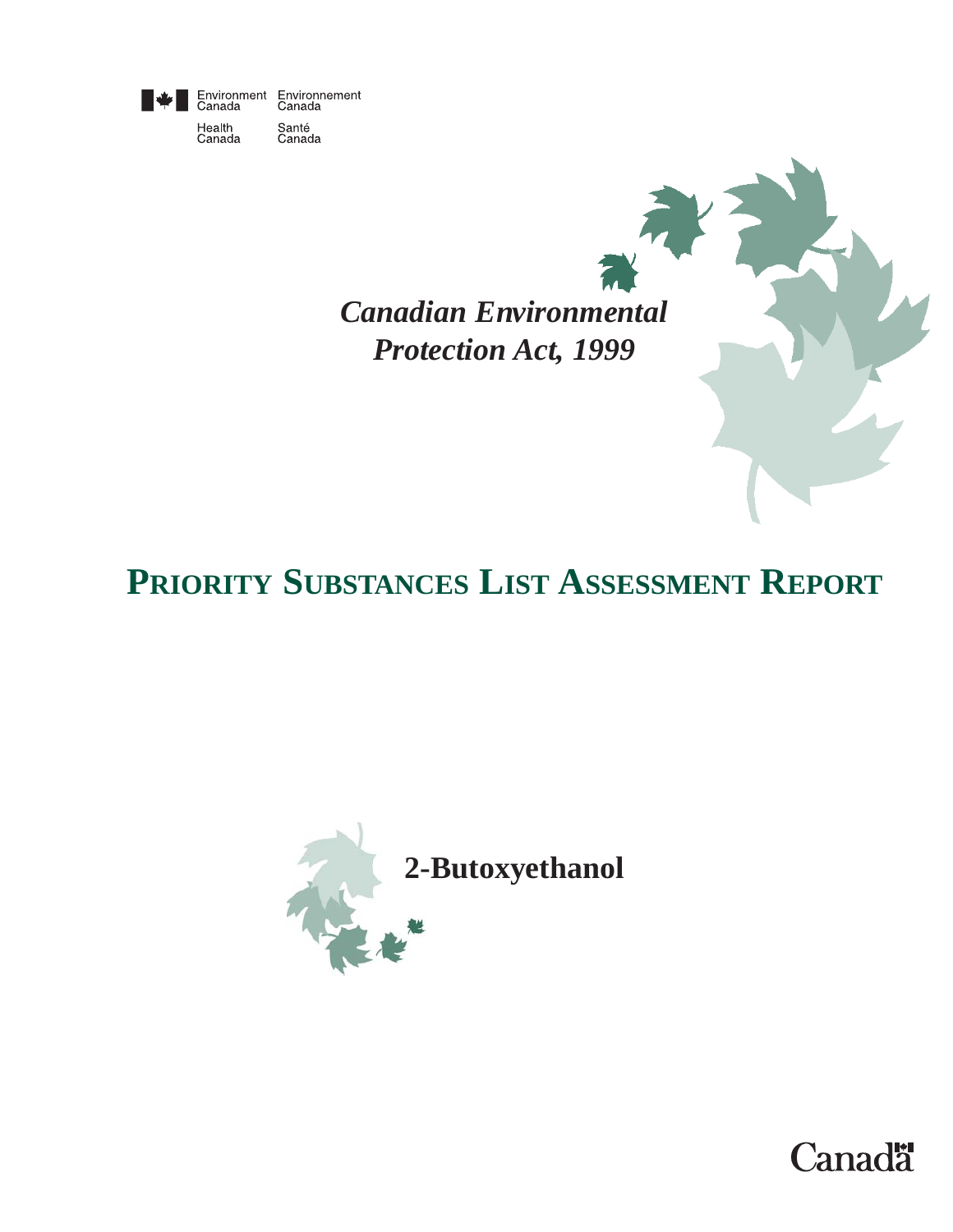#### **Canadian Cataloguing in Publication Data**

*Priority Substances List Assessment Report : 2-Buthoxyethanol*

(Priority substances list assessment report) Issued also in French under title: *Liste des substances d'intérêt prioritaire, 2-Buthoxyethanol*. At head of title: *Canadian Environmental Protection Act, 1999*. Co-published by Health Canada. Includes bibliographical references. ISBN 0-662-33597-X Cat. no. En40-215/66E

- 1. Buthoxyethanol Toxicology Canada.
- 2. Buthoxyethanol Environmental aspects Canada.
- 3. Environmental monitoring Canada.
- I. Canada. Environment Canada.
- II. Canada. Health Canada.
- III. Series.

TD196.E83P74 363.738'4 C2003-980073-3

Additional information can be obtained at Environment Canada's Web site at www.ec.gc.ca or at the Inquiry Centre at 1-800-668-6767.

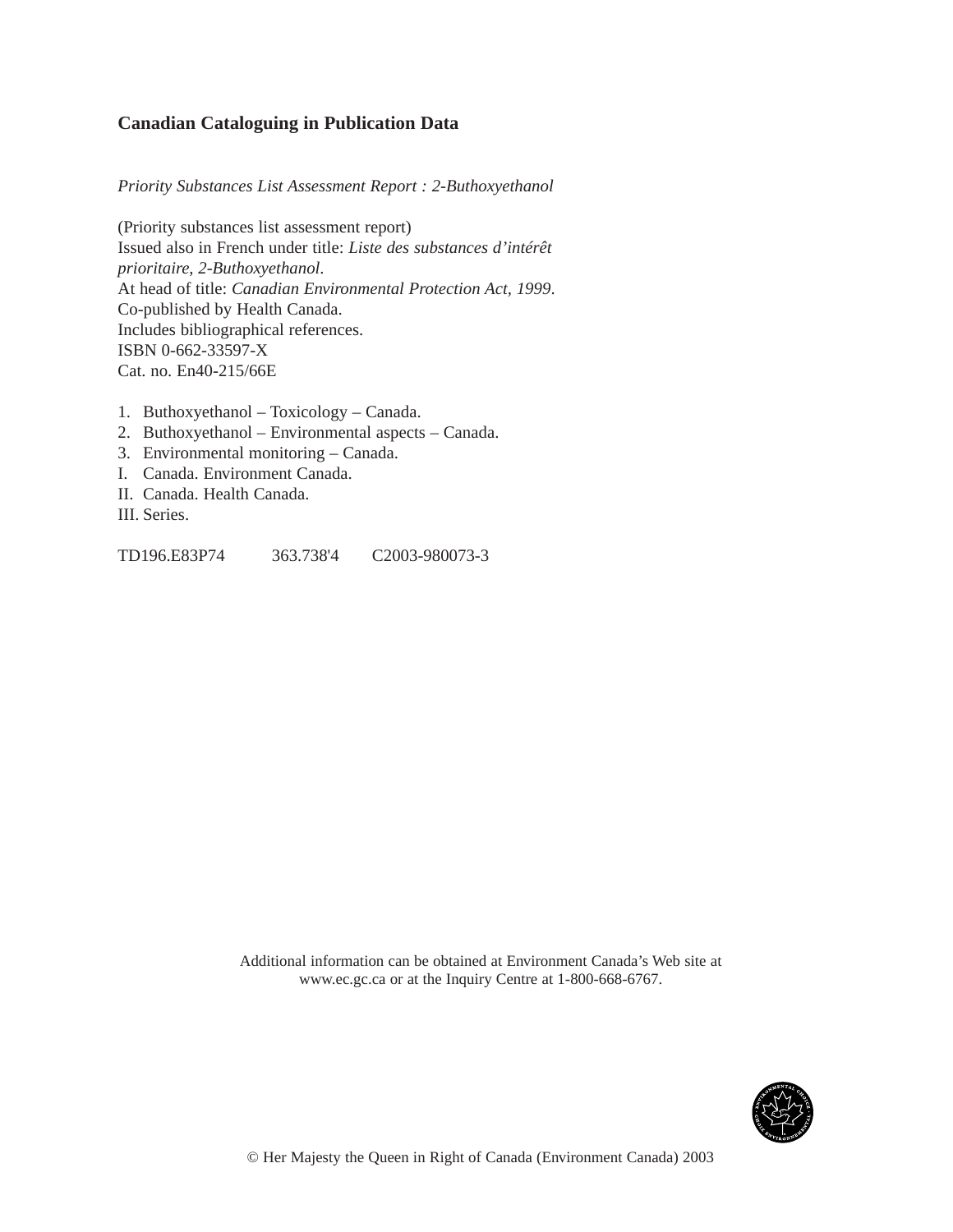*Canadian Environmental Protection Act, 1999*

## **PRIORITY SUBSTANCES LIST ASSESSMENT REPORT**

## **2-Butoxyethanol**

Environment Canada Health Canada

August 2002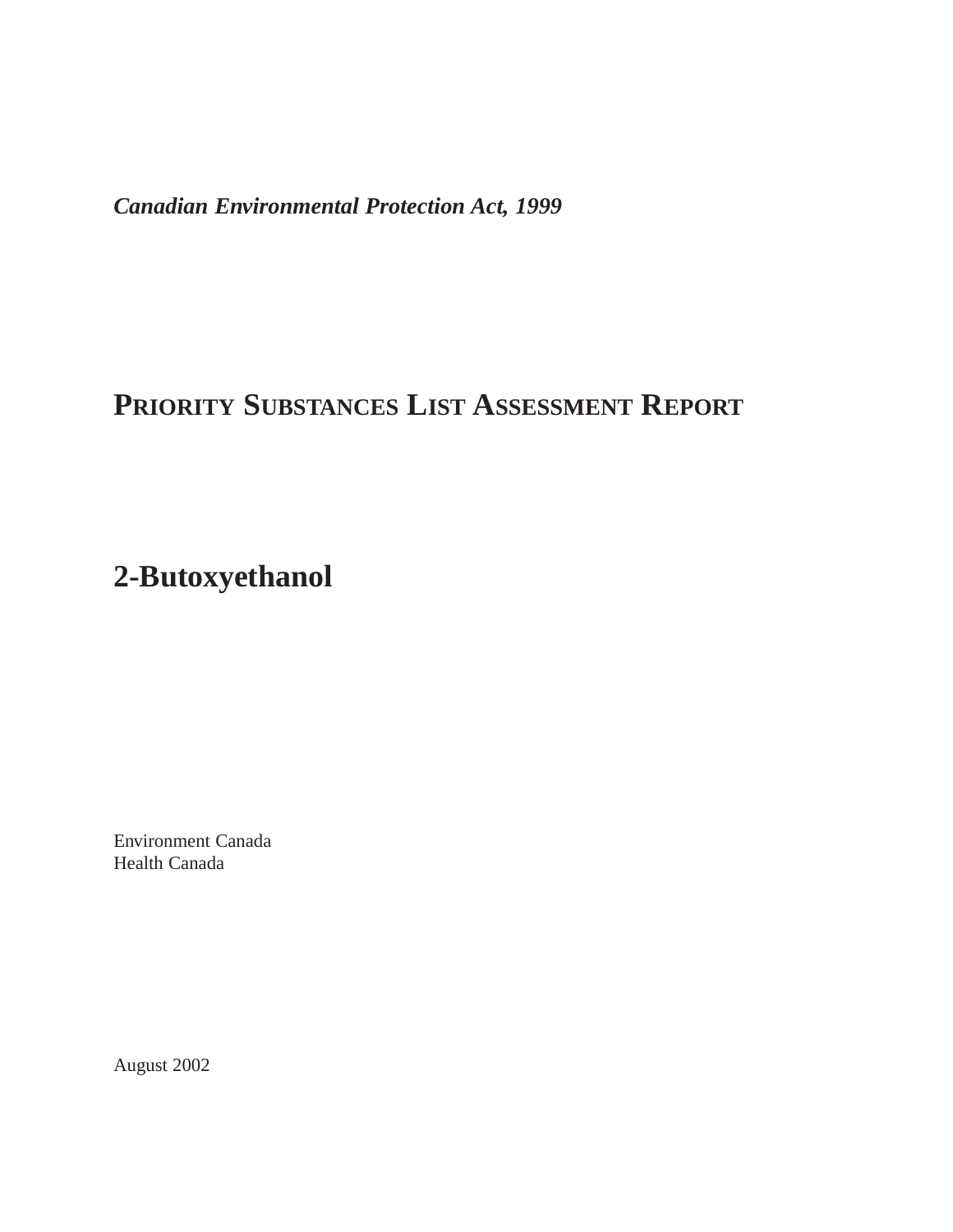# **TABLE OF CONTENTS**

| 1.0 |                                                          |       |          |  |  |  |  |
|-----|----------------------------------------------------------|-------|----------|--|--|--|--|
| 2.0 | SUMMARY OF INFORMATION CRITICAL TO ASSESSMENT OF "TOXIC" |       |          |  |  |  |  |
|     | 2.1                                                      |       |          |  |  |  |  |
|     | 2.2                                                      |       |          |  |  |  |  |
|     |                                                          | 2.2.1 |          |  |  |  |  |
|     |                                                          | 2.2.2 |          |  |  |  |  |
|     |                                                          |       | 2.2.2.1  |  |  |  |  |
|     |                                                          |       | 2.2.2.2  |  |  |  |  |
|     | 2.3                                                      |       |          |  |  |  |  |
|     |                                                          | 2.3.1 |          |  |  |  |  |
|     |                                                          |       | 2.3.1.1  |  |  |  |  |
|     |                                                          |       | 2.3.1.2  |  |  |  |  |
|     |                                                          |       | 2.3.1.3  |  |  |  |  |
|     |                                                          |       | 2.3.1.4  |  |  |  |  |
|     |                                                          |       | 2.3.1.5  |  |  |  |  |
|     |                                                          | 2.3.2 |          |  |  |  |  |
|     |                                                          |       | 2.3.2.1  |  |  |  |  |
|     |                                                          |       | 2.3.2.2  |  |  |  |  |
|     |                                                          |       | 2.3.2.3  |  |  |  |  |
|     |                                                          |       | 2.3.2.4  |  |  |  |  |
|     |                                                          |       | 2.3.2.5  |  |  |  |  |
|     |                                                          |       | 2.3.2.6  |  |  |  |  |
|     |                                                          |       | 2.3.2.7  |  |  |  |  |
|     |                                                          |       | 2.3.2.8  |  |  |  |  |
|     |                                                          |       | 2.3.2.9  |  |  |  |  |
|     |                                                          |       | 2.3.2.10 |  |  |  |  |
|     | 2.4                                                      |       |          |  |  |  |  |
|     |                                                          | 2.4.1 |          |  |  |  |  |
|     |                                                          |       | 2.4.1.1  |  |  |  |  |
|     |                                                          |       | 2.4.1.2  |  |  |  |  |
|     |                                                          | 2.4.2 |          |  |  |  |  |
|     |                                                          | 2.4.3 |          |  |  |  |  |
|     |                                                          |       | 2.4.3.1  |  |  |  |  |
|     |                                                          |       | 2.4.3.2  |  |  |  |  |

`iiil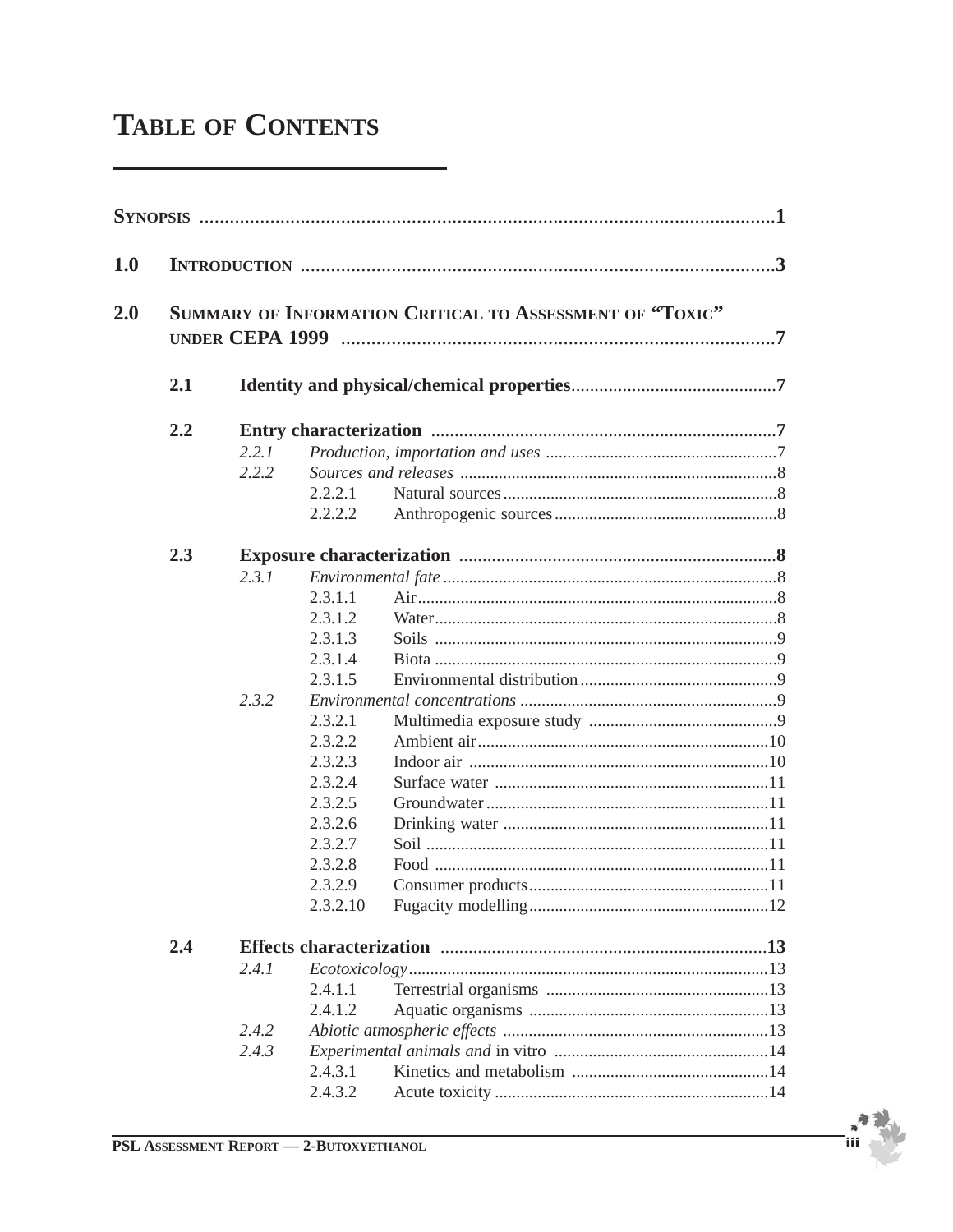|     |     |       | 2.4.3.3  |                                                           |     |  |  |
|-----|-----|-------|----------|-----------------------------------------------------------|-----|--|--|
|     |     |       | 2.4.3.4  |                                                           |     |  |  |
|     |     |       |          | 2,4,3,4,1                                                 |     |  |  |
|     |     |       |          |                                                           |     |  |  |
|     |     |       |          |                                                           |     |  |  |
|     |     |       | 2.4.3.5  | Chronic toxicity and carcinogenicity 17                   |     |  |  |
|     |     |       | 2.4.3.6  |                                                           |     |  |  |
|     |     |       | 2.4.3.7  | Developmental and reproductive toxicity20                 |     |  |  |
|     |     |       | 2.4.3.8  |                                                           |     |  |  |
|     |     |       | 2.4.3.9  |                                                           |     |  |  |
|     |     |       | 2.4.3.10 | Investigations of hemolysis in <i>in vitro</i> systems 21 |     |  |  |
|     |     |       | 2.4.3.11 |                                                           |     |  |  |
|     |     | 2.4.4 |          |                                                           |     |  |  |
| 3.0 |     |       |          |                                                           |     |  |  |
|     |     |       |          |                                                           |     |  |  |
|     | 3.1 |       |          |                                                           |     |  |  |
|     |     | 3.1.1 |          |                                                           |     |  |  |
|     |     | 3.1.2 |          |                                                           |     |  |  |
|     |     |       | 3.1.2.1  |                                                           |     |  |  |
|     |     |       |          | 3.1.2.1.1                                                 |     |  |  |
|     |     |       |          | 3.1.2.1.2                                                 |     |  |  |
|     |     |       | 3.1.2.2  |                                                           |     |  |  |
|     |     |       | 3.1.2.3  |                                                           |     |  |  |
|     | 3.2 |       |          | CEPA 1999 64(b): Environment upon which life depends 27   |     |  |  |
|     | 3.3 |       |          |                                                           |     |  |  |
|     |     | 3.3.1 |          |                                                           |     |  |  |
|     |     | 3.3.2 |          |                                                           |     |  |  |
|     |     |       | 3.3.2.1  |                                                           |     |  |  |
|     |     |       | 3.3.2.2  |                                                           |     |  |  |
|     |     |       | 3.3.2.3  |                                                           |     |  |  |
|     |     | 3.3.3 |          |                                                           |     |  |  |
|     |     |       | 3.3.3.1  |                                                           |     |  |  |
|     |     |       | 3.3.3.2  |                                                           |     |  |  |
|     |     | 3.3.4 |          |                                                           |     |  |  |
|     |     | 3.3.5 |          | Uncertainties and degree of confidence in the human       |     |  |  |
|     |     |       |          |                                                           |     |  |  |
|     | 3.4 |       |          |                                                           | .49 |  |  |
|     | 3.5 |       |          |                                                           |     |  |  |
|     |     |       |          |                                                           |     |  |  |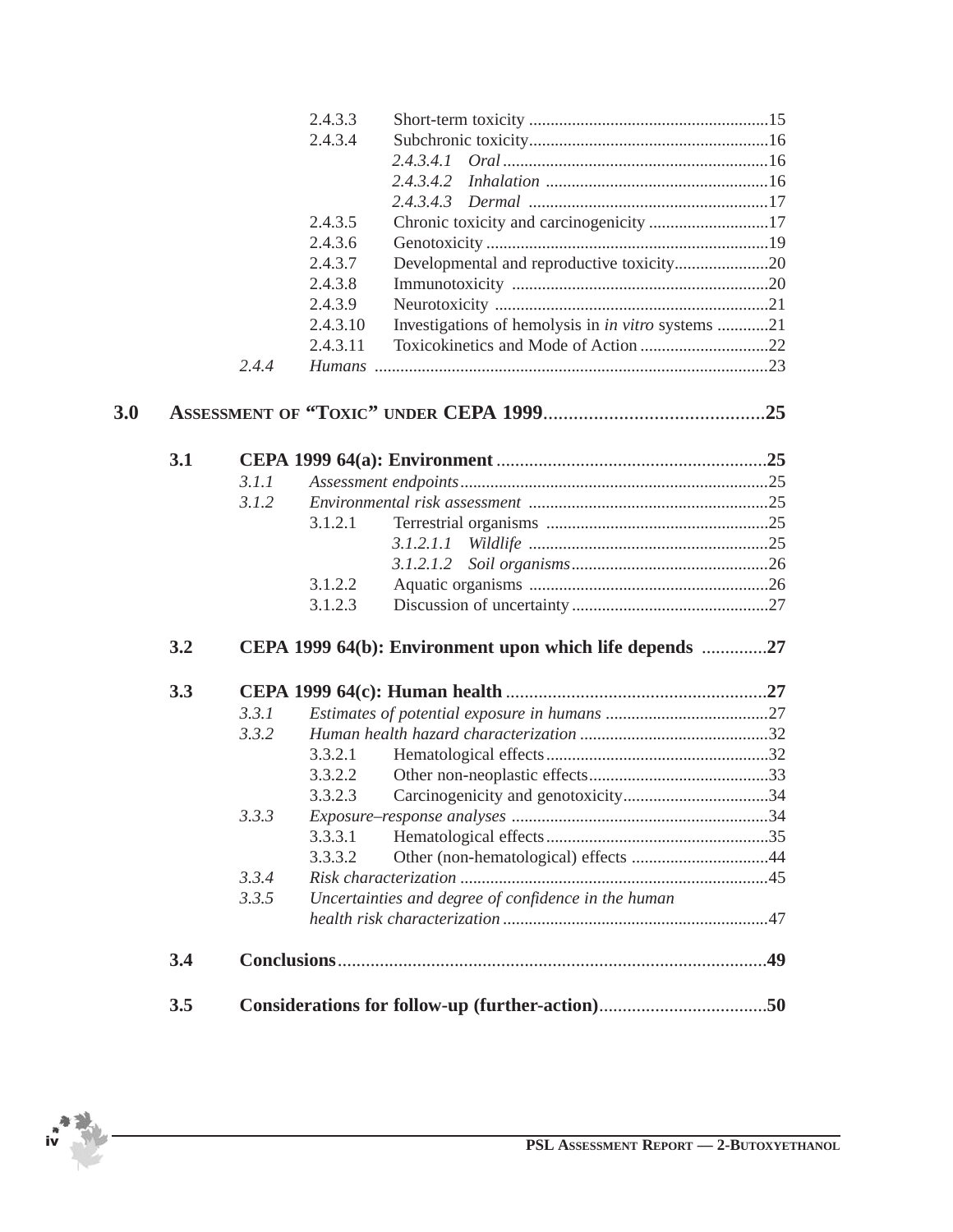|  | <b>APPENDIX A SEARCH STRATEGIES EMPLOYED FOR IDENTIFICATION OF</b> |  |
|--|--------------------------------------------------------------------|--|
|  |                                                                    |  |

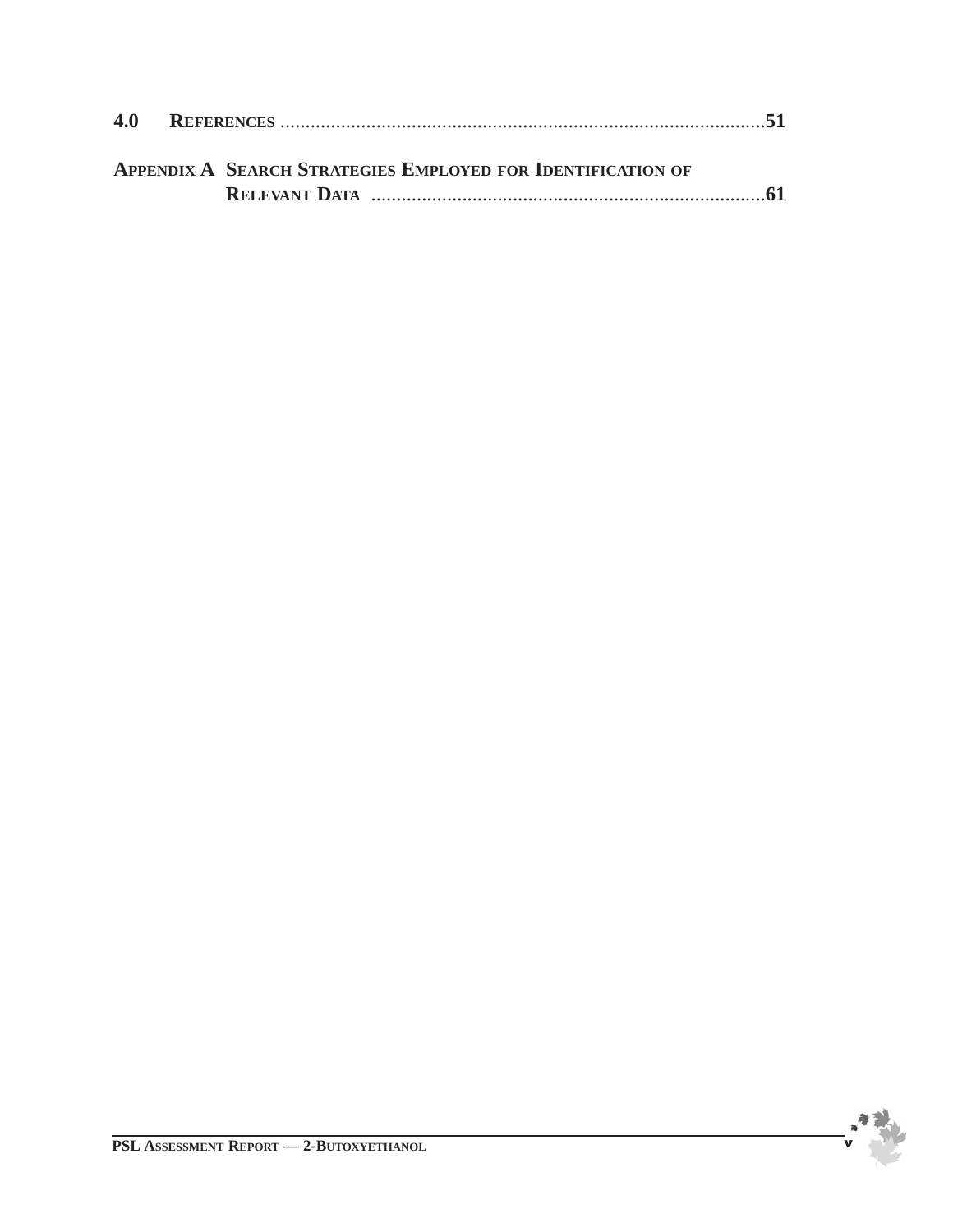## **LIST OF TABLES**

| <b>TABLE 1</b> | Effects of concentration and time on hematocrit and the concentration of<br>free plasma hemoglobin in rat blood incubated with butoxyacetic acid (BAA)<br>.22 |
|----------------|---------------------------------------------------------------------------------------------------------------------------------------------------------------|
| TABLE 2        | Effects of concentration, time and sex on hematocrit and the concentration<br>of free plasma hemoglobin in human blood incubated with butoxyacetic acid       |
| TABLE 3        | Estimated average intake of 2-butoxyethanol by six age groups in the                                                                                          |
| <b>TABLE 4</b> | Estimates of exposure to 2-butoxyethanol through inhalation and                                                                                               |
| TABLE 5        |                                                                                                                                                               |
| TABLE 6        | BMC <sub>05</sub> s and model fitting information for hematological effects in rats 42                                                                        |
| TABLE 7        | $BMC_{0.05}$ and model fitting information for other non-hematological endpoints45                                                                            |

## **LIST OF FIGURES**

| <b>FIGURE 1</b> |  |  | Exposure–response curves for hematological effects in mice and rats37 |
|-----------------|--|--|-----------------------------------------------------------------------|
|-----------------|--|--|-----------------------------------------------------------------------|

**FIGURE 2** Exposure–response curves for non-hematological effects in mice and rats............46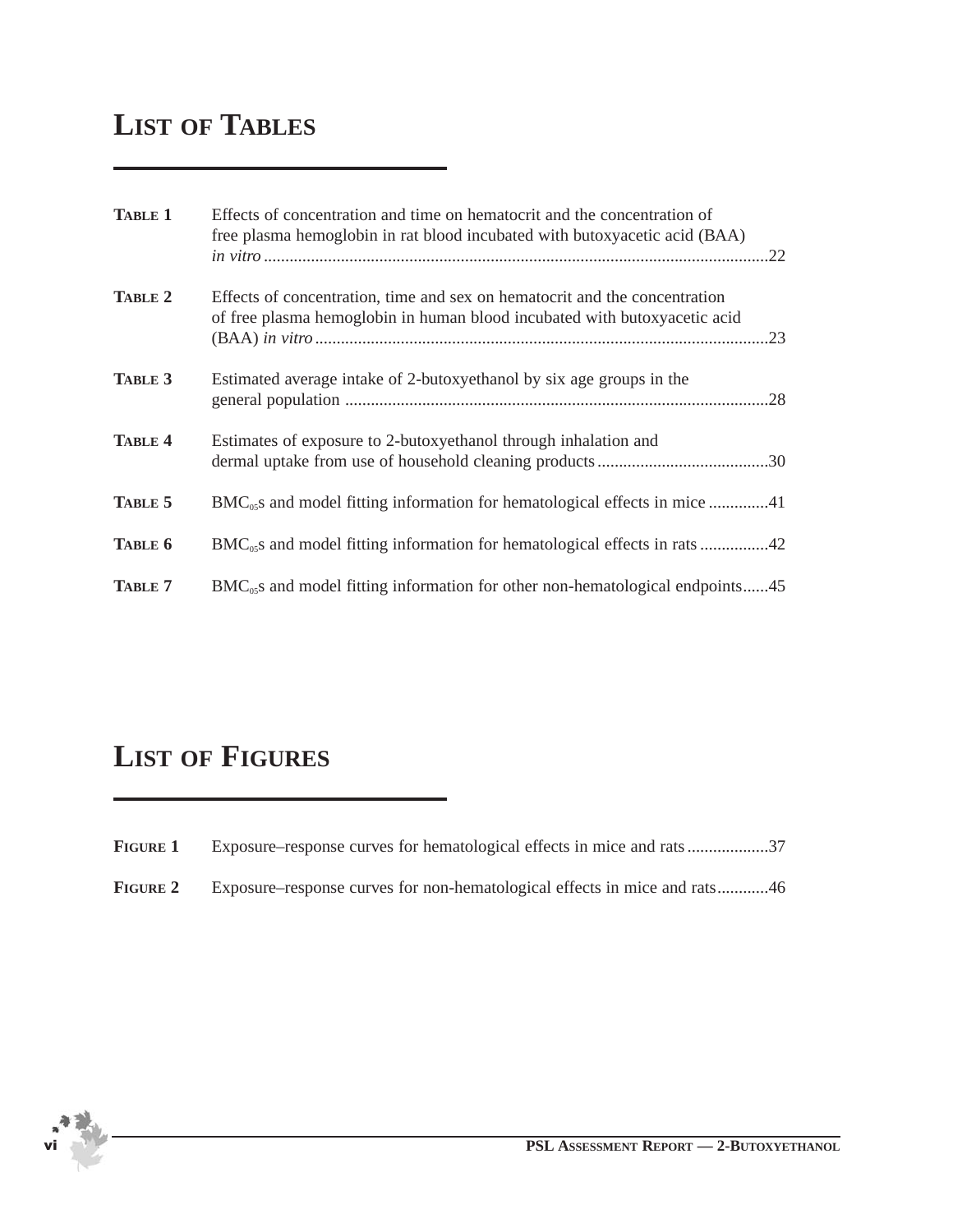## **LIST OF ACRONYMS AND ABBREVIATIONS**

| <b>AUC</b>       | area under the curve                          |
|------------------|-----------------------------------------------|
| <b>BAA</b>       | 2-butoxyacetic acid                           |
| <b>BMC</b>       | <b>Benchmark Concentration</b>                |
| CAS              | <b>Chemical Abstracts Service</b>             |
| <b>CEPA</b>      | <b>Canadian Environmental Protection Act</b>  |
| <b>CEPA 1999</b> | Canadian Environmental Protection Act, 1999   |
| <b>CFC</b>       | chlorofluorocarbon                            |
| <b>CTV</b>       | <b>Critical Toxicity Value</b>                |
| <b>EEV</b>       | <b>Estimated Exposure Value</b>               |
| <b>ENEV</b>      | <b>Estimated No-Effects Value</b>             |
| <b>GWP</b>       | Global Warming Potential                      |
| HC <sub>5</sub>  | hazardous concentration to 5% of test species |
| $K_{\alpha}$     | organic carbon sorption coefficient           |
| $K_{\infty}$     | octanol/water partition coefficient           |
| kg-bw            | kilogram body weight                          |
| $LC_{50}$        | median lethal concentration                   |
| <b>LCL</b>       | lower confidence limit                        |
| $LD_{50}$        | median lethal dose                            |
| <b>LOAEL</b>     | Lowest-Observed-Adverse-Effect Level          |
| <b>LOEL</b>      | Lowest-Observed-Effect Level                  |
| <b>NOEL</b>      | No-Observed-Effect Level                      |
| <b>NTP</b>       | <b>National Toxicology Program</b>            |
| <b>ODP</b>       | <b>Ozone Depletion Potential</b>              |
| <b>PBPK</b>      | physiologically based pharmacokinetic         |
| <b>POCP</b>      | <b>Photochemical Ozone Creation Potential</b> |
| <b>PSL</b>       | <b>Priority Substances List</b>               |
| <b>TC</b>        | <b>Tolerable Concentration</b>                |
| <b>VOC</b>       | volatile organic compound                     |
|                  |                                               |

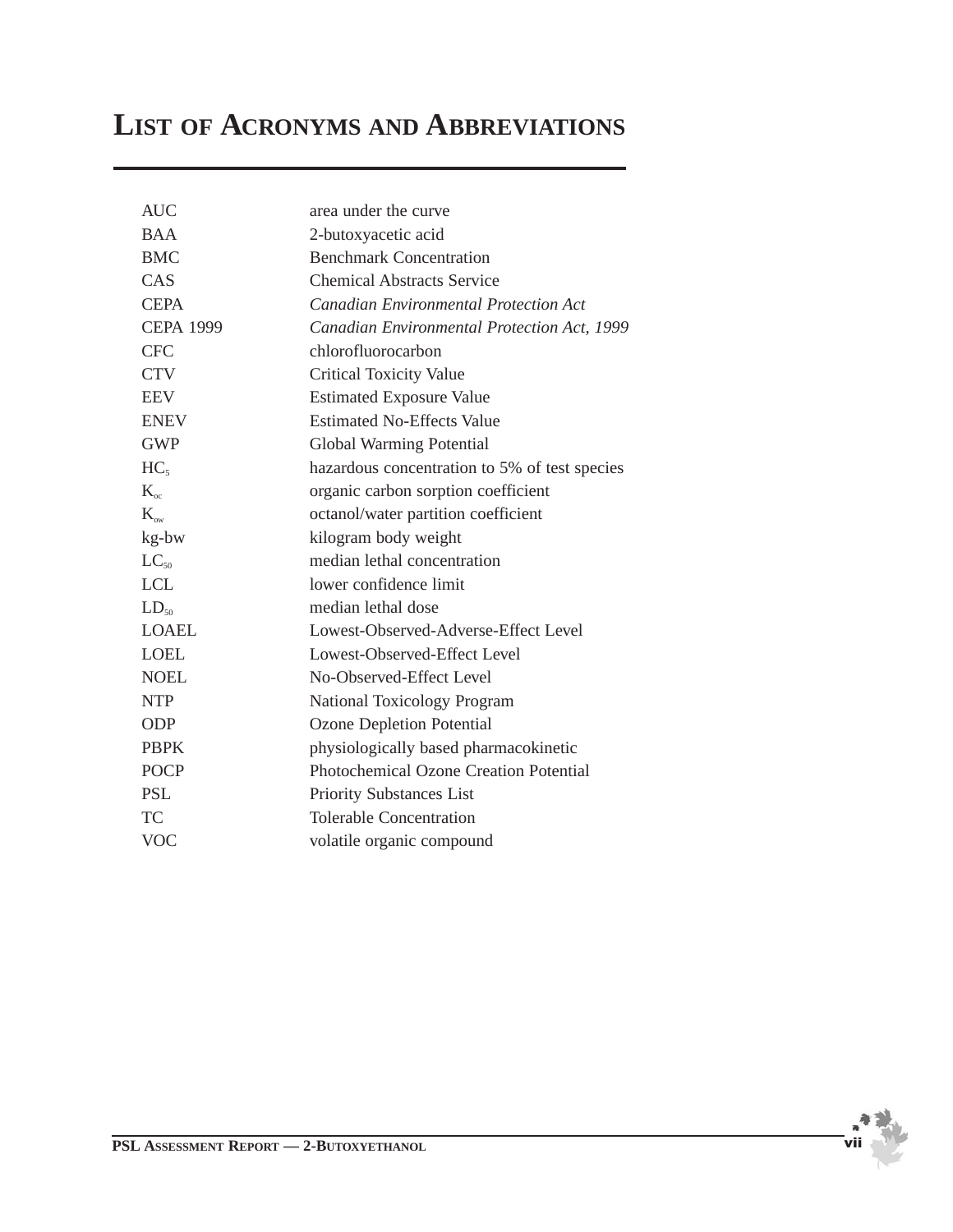## **SYNOPSIS**

2-Butoxyethanol is not commercially produced in Canada. It is imported for use mainly as a component of formulations, as part of consumer products or manufactured articles, and as a chemical processing aid. Most reported environmental releases are to the atmosphere, with some minor releases to water.

2-Butoxyethanol reacts with hydroxyl radicals in the air with a half-life of a few hours to about a day. Most of the 2-butoxyethanol released to the atmosphere is predicted to remain in air, with some partitioning to water and soil. 2-Butoxyethanol is biodegraded in water and soil, with an estimated half-life of 1–4 weeks. It has a low octanol/water partition coefficient and is therefore not expected to bioaccumulate to any significant degree. Only limited data are available on concentrations of 2-butoxyethanol in the environment in Canada or elsewhere.

Data on toxicity were identified for aquatic organisms, including microorganisms, invertebrates and fish. The most sensitive species reported, based on acute exposure, is the grass shrimp (*Palaemonetes pugio*).

Because of the limitations of environmental monitoring data, exposures for environmental compartments other than air were estimated based on modelling. Estimated environmental concentrations of 2-butoxyethanol are a few orders of magnitude less than the adverse effects thresholds calculated for sensitive organisms.

2-Butoxyethanol is not involved in stratospheric ozone depletion and is not an important contributor to climate change or ground-level ozone formation.

Based on the limited data identified, inhalation of 2-butoxyethanol in air is an important route of exposure, with estimated exposure through use of consumer products containing the substance being considerable. No data were identified concerning the contribution of food to overall exposure to 2-butoxyethanol.

Based primarily on investigations in experimental animals, the principal critical health effects associated with exposure to 2-butoxyethanol are alterations in hematological parameters associated with hemolysis. Tolerable Concentrations for these effects and for lesions of the forestomach in mice, for which information on mode of action is inadequate to preclude their relevance to humans, were developed, based on Benchmark Concentrations. A Tolerable Concentration is the level of exposure to which it is believed a person may be exposed daily over a lifetime without deleterious effect.

Levels of 2-butoxyethanol in ambient air in Canada are less than the Tolerable Concentrations derived for effects on the blood or forestomach. However, exposure to 2-butoxyethanol during use of products containing the substance could potentially exceed the Tolerable Concentrations, based on limited data on emissions from products currently available in Canada.

**Based on available data, it is concluded that 2-butoxyethanol is not entering the environment in a quantity or concentration or under conditions that have or may have an immediate or long-term harmful effect on the environment or its biological diversity; or constitute or may constitute a danger to the environment on which life depends. 2-Butoxyethanol is considered to be entering the environment in a quantity or concentration or under conditions that constitute or may**

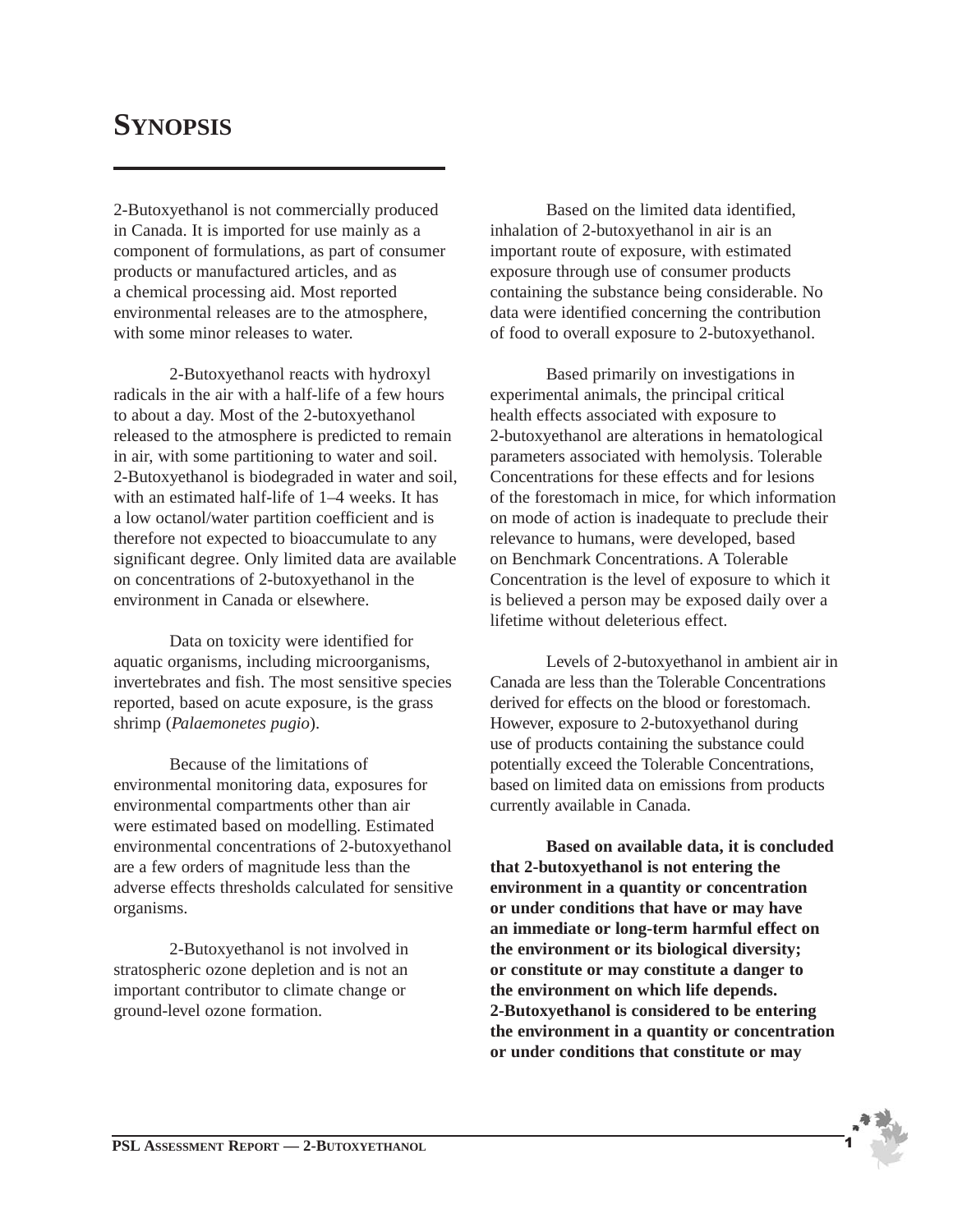**constitute a danger in Canada to human life or health. Therefore, 2-butoxyethanol is considered to be "toxic" as defined in Section 64 of CEPA 1999.**

Additional characterization of the ranges and distributions of concentrations of 2-butoxyethanol in consumer products currently available in Canada and their emissions is considered a clear priority as a basis for risk management.



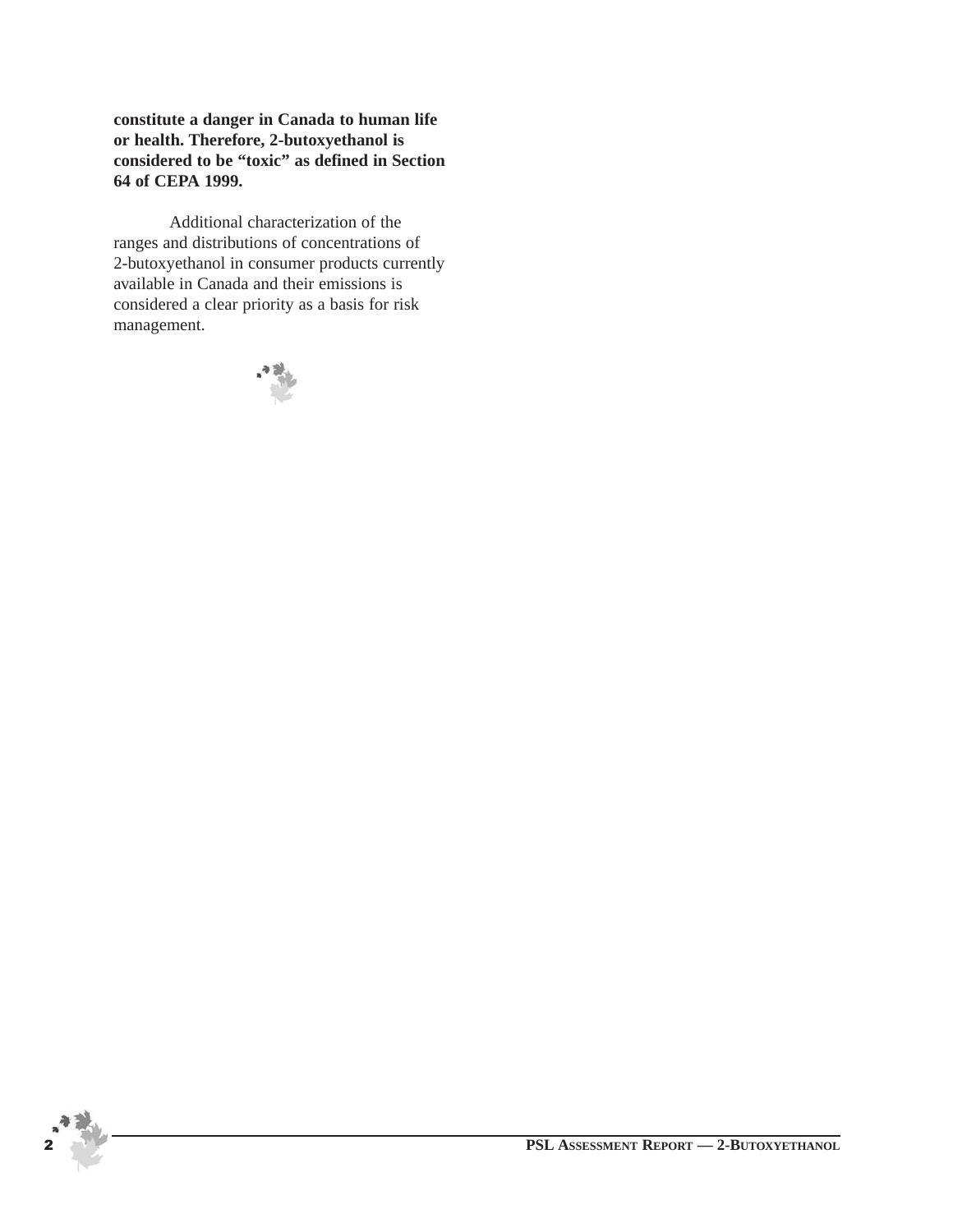## **1.0 INTRODUCTION**

The *Canadian Environmental Protection Act, 1999* (CEPA 1999) requires the federal Ministers of the Environment and of Health to prepare and publish a Priority Substances List (PSL) that identifies substances, including chemicals, groups of chemicals, effluents and wastes, that may be harmful to the environment or constitute a danger to human health. The Act also requires both Ministers to assess these substances and determine whether they are "toxic" or capable of becoming "toxic" as defined in Section 64 of the Act, which states:

- ...a substance is toxic if it is entering or may enter the environment in a quantity or concentration or under conditions that
- (a) have or may have an immediate or long-term harmful effect on the environment or its biological diversity;
- (b) constitute or may constitute a danger to the environment on which life depends; or
- (c) constitute or may constitute a danger in Canada to human life or health.

Substances that are assessed as "toxic" as defined in Section 64 may be placed on Schedule I of the Act and considered for possible risk management measures, such as regulations, guidelines, pollution prevention plans or codes of practice to control any aspect of their life cycle, from the research and development stage through manufacture, use, storage, transport and ultimate disposal.

Based on initial screening of readily accessible information, the rationale for assessing 2-butoxyethanol (along with 2-methoxyethanol and 2-ethoxyethanol) provided by the Ministers' Expert Advisory Panel on the Second Priority Substances List (Ministers' Expert Advisory Panel, 1995) was as follows:

> Potential sources of exposure to these compounds include releases from various industrial and consumer uses. These compounds are widely used as solvents in paints and protective coatings; in printing inks, industrial solvents and cleaners; in

the production of plasticizers; as a de-icer in fuels and automotive brake fluids; and in electronics manufacturing. Effects due to exposure include disorders of the central nervous system, blood system, kidneys and liver in both humans and animals. An assessment is required to determine the presence of these substances in the Canadian environment, exposure and the potential risks to human health.

Descriptions of the approaches to assessment of the effects of Priority Substances on the environment and human health are available in published companion documents. The document entitled "Environmental Assessments of Priority Substances under the *Canadian Environmental Protection Act*. Guidance Manual Version 1.0 — March 1997" (Environment Canada, 1997a) provides guidance for conducting environmental assessments of Priority Substances in Canada. This document may be purchased from:

> Environmental Protection Publications Environmental Technology Advancement **Directorate** Environment Canada Ottawa, Ontario K1A 0H3

An electronic version (PDF file) may be requested from: PSL.LSIP@ec.gc.ca. It should be noted that the approach outlined therein has evolved to incorporate recent developments in risk assessment methodology, which will be addressed in future releases of the guidance manual for environmental assessments of Priority Substances.

The approach to assessment of effects on human health is outlined in the following publication of the Safe Environments Program (formerly the Environmental Health Directorate) of Health Canada: "*Canadian Environmental Protection Act* — Human Health Risk Assessment for Priority Substances" (Health Canada, 1994), copies of which are available from:

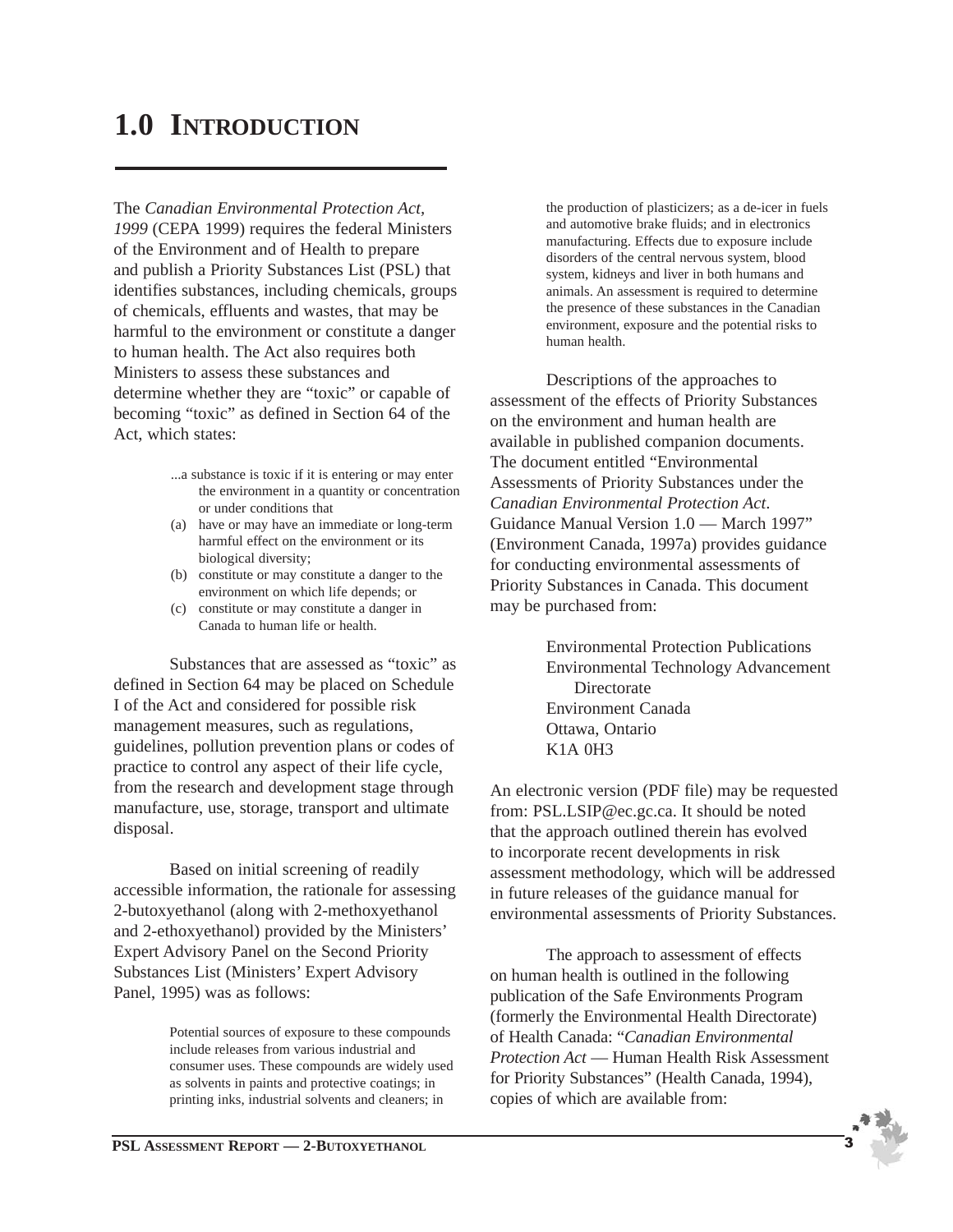Existing Substances Division Health Canada Environmental Health Centre Tunney's Pasture Address Locator 0801C2 Ottawa, Ontario K1A 0L2

or on the Safe Environments Program (formerly the Environmental Health Directorate) publications web site (www.hc-sc.gc.ca/hecssesc/exsd/psap.htm). The approach is also described in an article published in the *Journal of Environmental Science and Health — Environmental Carcinogenesis & Ecotoxicology Reviews* (Meek *et al.*, 1994). It should be noted that the approach outlined therein has evolved to incorporate recent developments in risk assessment methodology, which are described on the Existing Substances Division web site (www.hc-sc.gc.ca/exsd-dse) and which will be addressed in future releases of the approach paper for the assessment of effects on human health.

The search strategies employed in the identification of data relevant to the assessment of entry, environmental fate and exposure, and potential effects on the environment (prior to October 1999) as well as assessment of potential human exposure and health effects (prior to October 1999) are presented in Appendix A. Review articles were consulted where appropriate. However, all original studies that form the basis for determining whether 2-butoxyethanol is "toxic" under CEPA 1999 have been critically evaluated by staff of Environment Canada (entry and environmental exposure and effects) and Health Canada (human exposure and effects on human health).

Sections of the Assessment Report related to the environmental assessment of 2-butoxyethanol and the environmental Supporting Document (Environment Canada, 1999) were prepared or reviewed by the following members of the Environmental Resource Group,

established by Environment Canada to support the environmental assessment:

- D. Boersma, Environment Canada
- R. Breton, Environment Canada
- P. Cureton, Environment Canada
- N. Davidson, Environment Canada
- R. Desjardins, Environment Canada
- L. Hamel, Union Carbide Canada Inc.
- B. Lee, Environment Canada
- S. Lewis, American Chemistry Council
- B. Sebastien, Environment Canada
- K. Taylor, Environment Canada (lead for the environmental assessment)

Sections of the Assessment Report relevant to the environmental assessment and the environmental Supporting Document were also reviewed by C. Staples (Assessment Technologies Inc.).

A summary of data relevant to assessment of the potential risk to human health associated with exposure to 2-butoxyethanol was prepared in 1996 by BIBRA Toxicology International. Additional recent reviews were also used for the identification of relevant data, including those prepared for the International Programme on Chemical Safety (IPCS, 1998) and the Agency for Toxic Substances and Disease Registry (ATSDR, 1998). Additional and more recent data have been identified through searching the on-line databases listed in Appendix A.

Sections of the Assessment Report related to human health and the relevant supporting documentation were prepared by the following staff of Health Canada:

> K. Hughes M.E. Meek D. Moir L. Turner M. Walker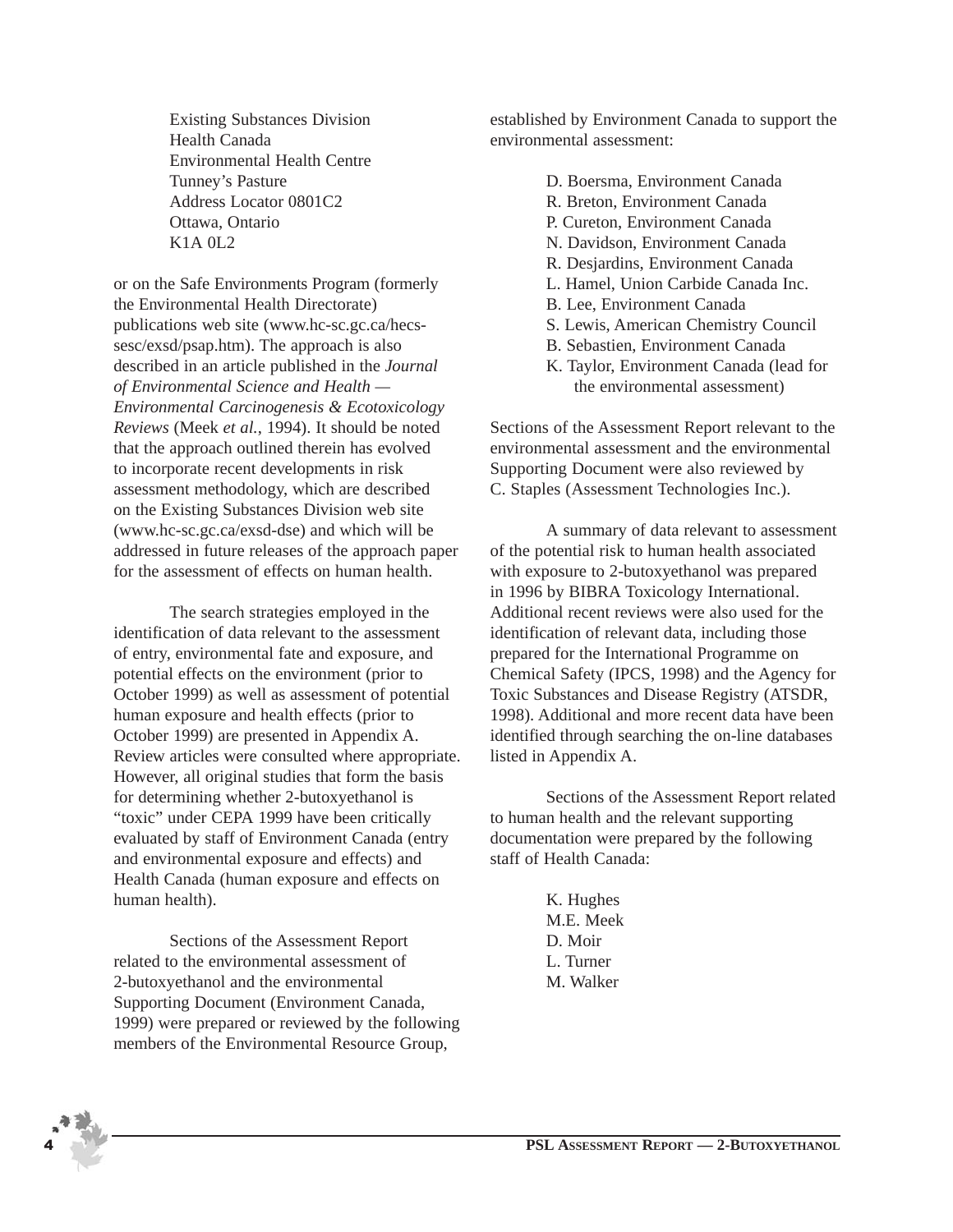H. Atkins (Ottawa Hospital, General Campus) provided advice on the biological significance of hematological effects. A. Renwick (University of Southampton) provided advice on the adequacy of data as a basis for replacement of default components of uncertainty factors. Input on this aspect was also received at a workshop of the International Programme on Chemical Safety on uncertainty and variability in risk assessment, held in Berlin, Germany, on May 9–11, 2000.

Comments primarily on the adequacy of coverage in the sections of the supporting documentation related to health effects were provided in a written review by members of the American Chemistry Council Ethylene Glycol Ethers Panel, including:

> R. Boatman, Eastman Kodak (for Eastman Chemical) R. Gingell, Shell Chemical S. Lewis, American Chemistry Council A. Schumann, Dow Chemical T. Tyler, Union Carbide Corporation

Comments on accuracy of reporting, adequacy of coverage and defensibility of conclusions with respect to hazard characterization were provided in written review by BIBRA International and H. Atkins (Ottawa Hospital, General Campus).

Accuracy of reporting, adequacy of coverage and defensibility of conclusions with respect to hazard characterization and exposure–response analyses were considered in written review of the completed Assessment Report by:

- H. Clewell, K.S. Crump Group, Inc., ICF Kaiser International, Inc.
- J. Delic, U.K. Health and Safety Executive
- J. Gift, National Center for Environmental Assessment, U.S. Environmental Protection Agency
- J. Roycoft, National Institute for Environmental Health Sciences

The health-related sections of the Assessment Report were reviewed and approved by the Healthy Environments and Consumer Safety Branch Risk Management meeting of Health Canada.

The entire Assessment Report was reviewed and approved by the Environment Canada/Health Canada CEPA Management Committee.

A draft of the Assessment Report was made available for a 60-day public comment period (August 19 to October 18, 2000) (Environment Canada and Health Canada, 2000). Following consideration of comments received, the Assessment Report was revised as appropriate. A summary of the comments and responses is available on the Internet at: www.ec.gc.ca/ substances/ese/eng/psap/final/main.cfm. Sections of the revised Assessment Report relevant to human exposure were considered in written review by V.C. Armstrong (consultant), J. Buccini (consultant) and J. Schaum (U.S. Environmental Protection Agency).

The text of the Assessment Report has been structured to address environmental effects initially (relevant to determination of "toxic" under Paragraphs 64(a) and (b)), followed by effects on human health (relevant to determination of "toxic" under Paragraph 64(c)).

Copies of this Assessment Report are available upon request from:

> Inquiry Centre Environment Canada Main Floor, Place Vincent Massey 351 St. Joseph Blvd. Hull, Quebec K1A 0H3

or by emailing:

PSL.LSIP@ec.gc.ca

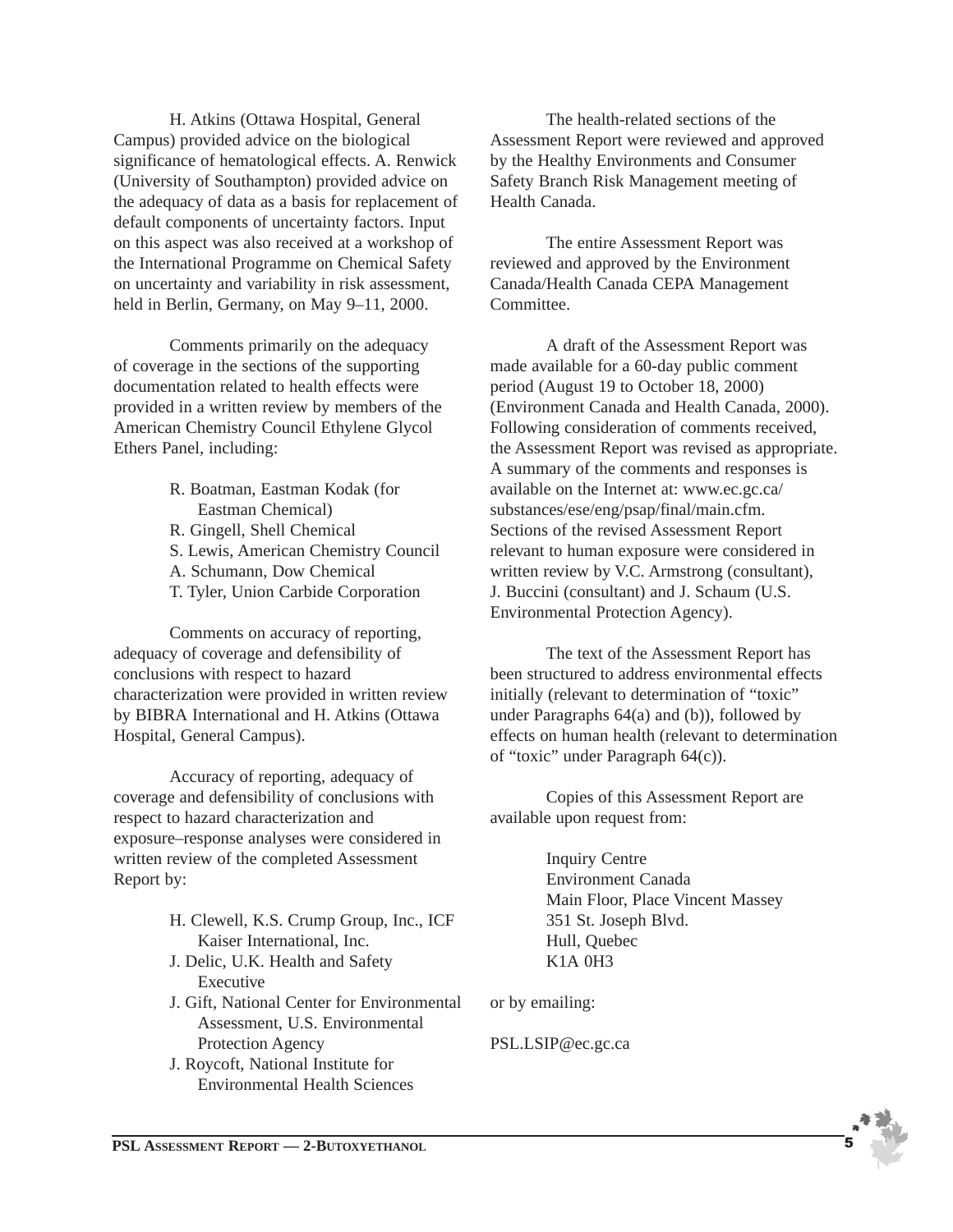Unpublished supporting documentation, which presents additional information, is available upon request from:

> Exisiting Substances Branch Environment Canada 14th Floor, Place Vincent Massey 351 St. Joseph Blvd. Hull, Quebec K1A 0H3

*or*

Existing Substances Division Environmental Health Centre Health Canada Tunney's Pasture Address Locator 0801C2 Ottawa, Ontario K1A 0L2



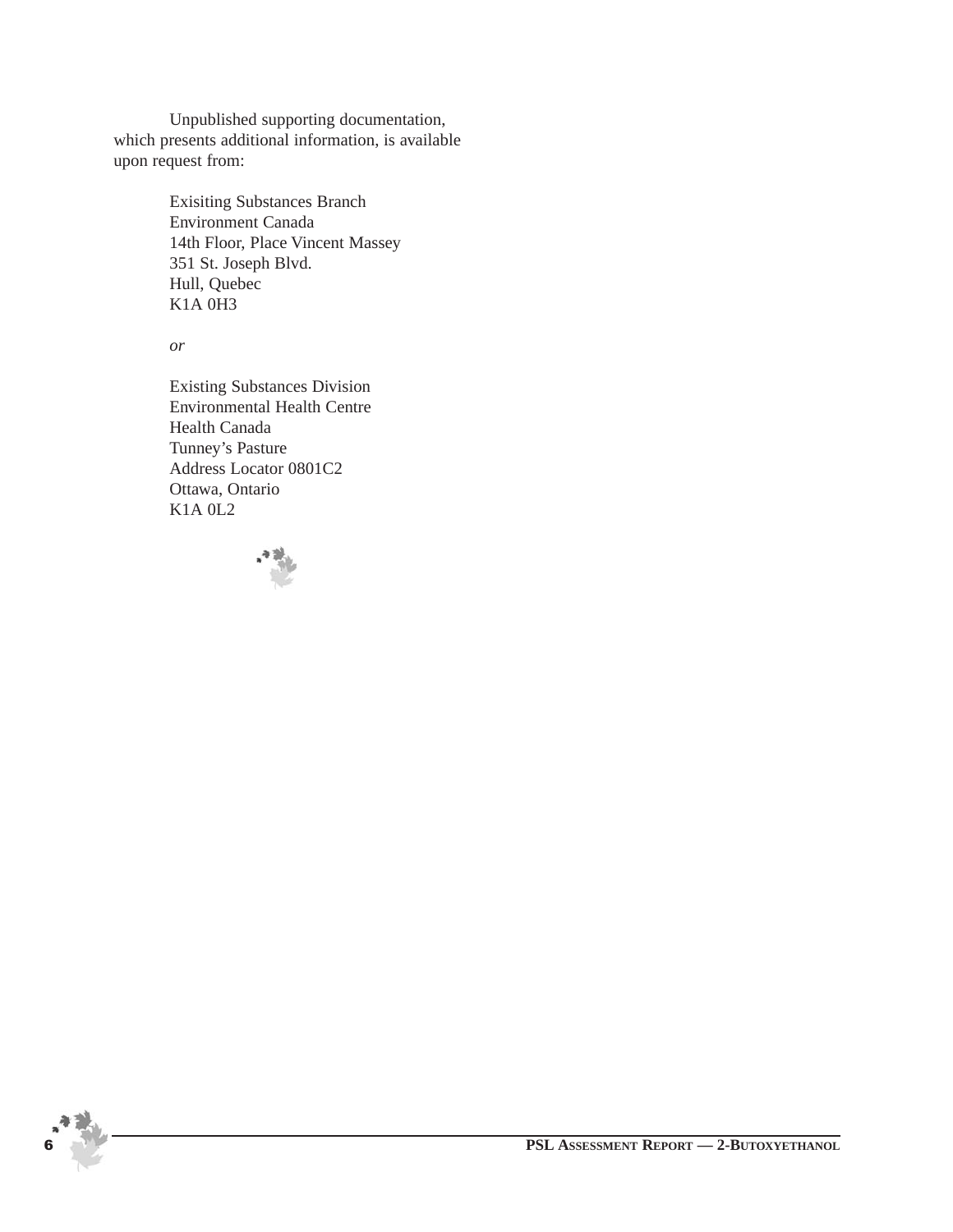## **2.0 SUMMARY OF INFORMATION CRITICAL TO ASSESSMENT OF "TOXIC" UNDER CEPA 1999**

## **2.1 Identity and physical/chemical properties <sup>1</sup>**

2-Butoxyethanol has the empirical molecular formula  $C_6H_{14}O_2$ , the structural formula CH<sub>3</sub>CH<sub>2</sub>CH<sub>2</sub>CH<sub>2</sub>CH<sub>2</sub>CH<sub>2</sub>OH and a molecular weight of 118.2. Its Chemical Abstracts Service (CAS) Registry Number is 111-76-2. 2-Butoxyethanol is a colourless liquid with a water solubility of 63 500 mg/L at 25°C, an octanol/water partition coefficient (log  $K_{ow}$ ) of 0.84, a vapour pressure of 296 Pa at 25°C and a calculated Henry's law constant of 0.551 Pa·m3 /mol (ASTER, 1996). The conversion factor for air is 1 ppm =  $4.83$  mg/m<sup>3</sup>.

Synonyms for 2-butoxyethanol include 2-butoxy-1-ethanol; ethylene glycol, monobutyl ether; and butyl cellosolve.

## **2.2 Entry characterization**

#### *2.2.1 Production, importation and uses*

2-Butoxyethanol was not produced in Canada in 1995 or 1996, according to data reported to Environment Canada from 188 companies through a survey carried out under the authority of Section 16 of the 1988 *Canadian Environmental Protection Act* (CEPA). Importation of 2-butoxyethanol into Canada was 6.0 kilotonnes in 1995 and 6.5 kilotonnes in 1996. Exports of 2-butoxyethanol totalled 35.9 tonnes in 1995 and 34.3 tonnes in 1996 (Environment Canada, 1997b).

2-Butoxyethanol has been used in paints, coatings, inks, cleaners, polishes, brake fluids and jet fuels and has been widely used as a solvent, chemical intermediate and solvent coupler of mixtures and water-based formulations (Stemmler *et al.*, 1997). It is used as a solvent in surface coatings, such as spray lacquers, quick-dry lacquers, enamels, varnishes and latex paint, as well as in varnish removers; as a coupling agent in metal cleaning formulas and household cleaners; and as a component in herbicides and automotive brake fluids (U.S. Department of Health and Human Services, 1990). It has also been used as an ice fog suppressant (U.S. EPA, 1979).

In a CEPA Section 16 survey of 188 companies, it was reported that 5.7 kilotonnes of 2-butoxyethanol were used in Canada in 1995 and 6.1 kilotonnes in 1996, mainly as a component of formulations, as part of consumer products or manufactured articles, or as a chemical processing aid (Environment Canada, 1997b).

2-Butoxyethanol is present in approximately 73 pesticides currently registered for use in Canada, but not in those expected to be used on food commodities. It is used in domestic insecticides, pet sprays, bear/dog deterrents and pesticides used for cleaning/disinfecting purposes and to control aquatic weeds (Health Canada, 1998b).

**<sup>1</sup>** See the environmental Supporting Document (Environment Canada, 1999) for a more complete listing of ranges of values reported and criteria for selection of physical and chemical properties.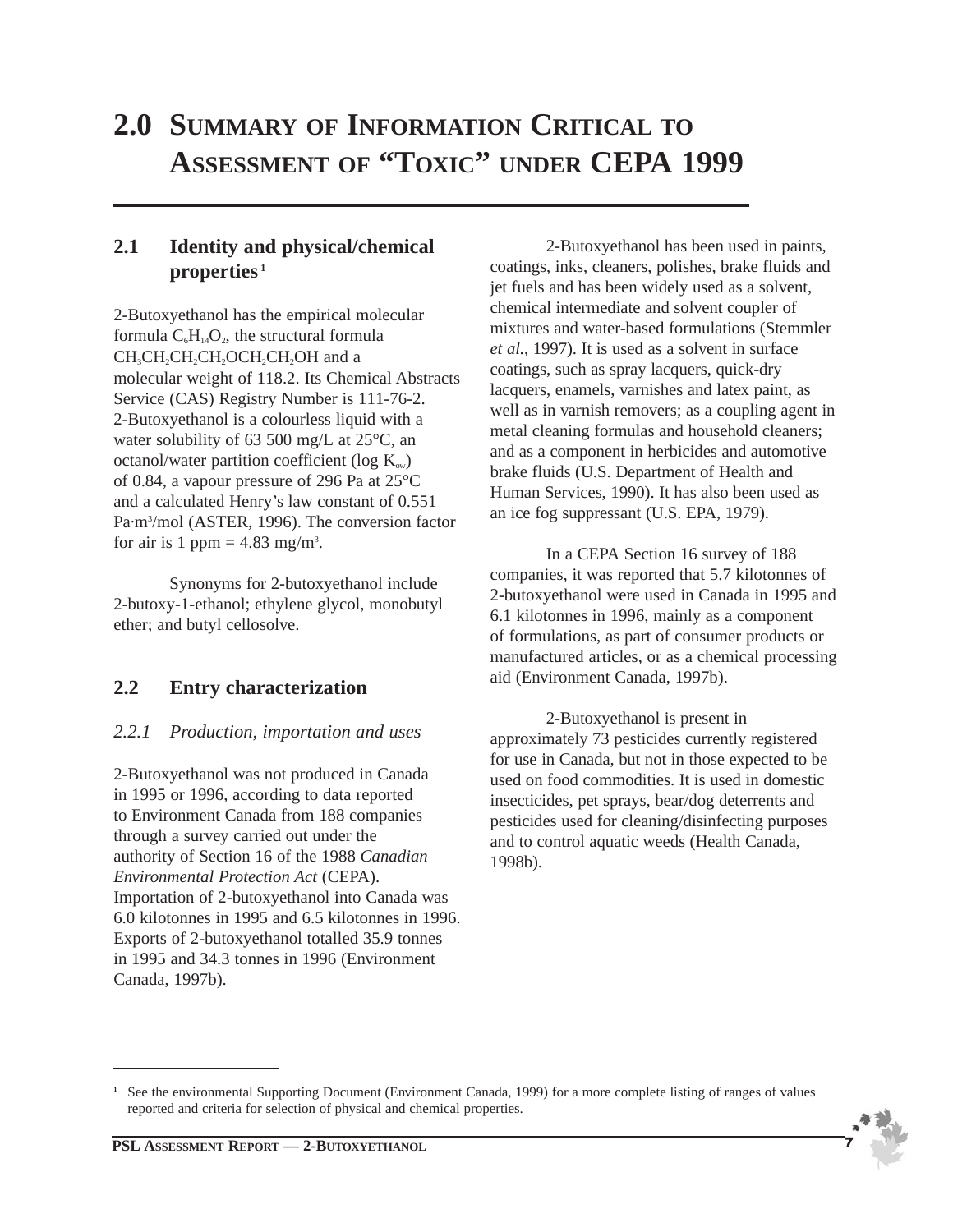#### *2.2.2 Sources and releases*

#### 2.2.2.1 Natural sources

No information has been found to indicate that 2-butoxyethanol occurs as a natural product. There are no known reactions that would lead to the *in situ* production of 2-butoxyethanol or other glycol ethers in the atmosphere (Rogozen *et al.*, 1987).

#### 2.2.2.2 Anthropogenic sources

Information about 2-butoxyethanol was not available from the National Pollutant Release Inventory, because the substance was added to the inventory only in 1999.

According to data reported under the CEPA Section 16 survey, 319 tonnes of 2-butoxyethanol were released into the air in Canada in 1996, while 63 tonnes were released as waste, 6.5 tonnes were released into landfills and 2 tonnes were released into water (Environment Canada, 1997b).

The Canadian Chemical Producers' Association (1997) reported total environmental emissions of 2-butoxyethanol of 1.0, 3.0, 2.0 and 1.0 tonne by member companies in 1992, 1993, 1994 and 1995, respectively, all of which were released to air. Reported emissions totalled 1.0 tonne in 1996, 2.0 tonnes in 1997 and 1.0 tonne in 1998 (Canadian Chemical Producers' Association, 1999a,b).

2-Butoxyethanol was detected at a concentration of 0.23  $\mu$ g/m<sup>3</sup> in the emissions of a municipal waste incineration plant in Germany (Jay and Stieglitz, 1995).

Leachate from municipal landfills and hazardous waste sites can release 2-butoxyethanol to groundwater (Brown and Donnelly, 1988; Howard, 1993). Concentrations of 2-butoxyethanol in aqueous samples from a municipal and an industrial landfill in the United States ranged from <0.4 to 84 mg/L (Beihoffer and Ferguson, 1994).

## **2.3 Exposure characterization**

## *2.3.1 Environmental fate*

#### 2.3.1.1 Air

In air, 2-butoxyethanol is expected to exist almost entirely in the vapour phase, and reactions with photochemically produced hydroxyl radicals should be important. Tuazon *et al.* (1998) reported that the gas-phase reaction products of 2-butoxyethanol with hydroxyl radicals in the presence of nitric oxide were n-butyl formate, 2-hydroxyethyl formate, propanal, 3-hydroxybutyl formate, an organic nitrate and one or more hydroxycarbonyl products. Stemmler *et al.* (1997) irradiated synthetic air mixtures containing 2-butoxyethanol, methyl nitrite and nitric oxide in a Teflon bag reactor at room temperature. Themajor oxidation products were butyl formate, ethylene glycol monoformate, butoxyacetaldehyde, 3-hydroxybutyl formate and propionaldehyde, whereas minor products were 2-propyl-1,3-dioxolane, ethylene glycol monobutyrate, 2-hydroxybutyl formate, acetaldehyde, propyl nitrate and butyraldehyde. Physical removal of 2-butoxyethanol from air by precipitation and dilution in clouds may occur; however, its short atmospheric residence time indicates that wet deposition is of limited importance (Howard, 1993). Howard *et al.* (1991) estimated a half-life of 2-butoxyethanol in air of 3.28–32.8 hours, based on photooxidation.

#### 2.3.1.2 Water

Howard *et al.* (1991) estimated that the unacclimated biodegradation half-life of 2 butoxyethanol in water would be 1–4 weeks under aerobic conditions. Because of its low  $log K<sub>ow</sub>$  and Henry's law constant, adsorption to particulates and volatilization from surface water are not expected to be important fate processes for 2-butoxyethanol (SIDS, 1996).

Because of its low organic carbon sorption coefficient ( $K_{oc} = 67$ ; Lyman *et al.*,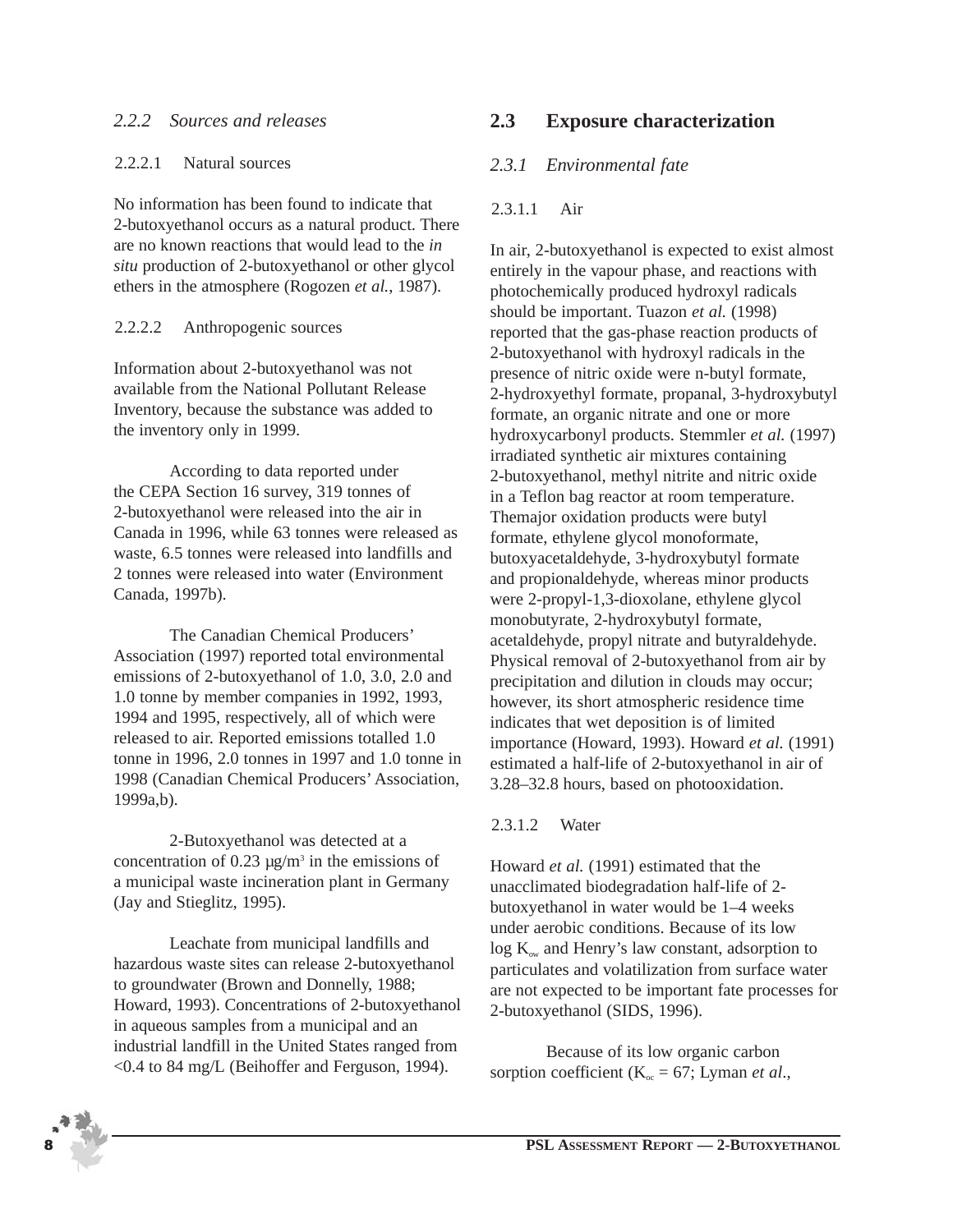1990), 2-butoxyethanol should be highly mobile in soil and potentially could reach groundwater if released into soil (SIDS, 1996). Howard *et al.* (1991) estimated a half-life of 2-butoxyethanol in groundwater would be 2–8 weeks, based on unacclimated aqueous aerobic biodegradation.

#### 2.3.1.3 Soils

Howard *et al.* (1991) estimated that the half-life of 2-butoxyethanol in soil would be 1–4 weeks, based on unacclimated aqueous aerobic biodegradation.

#### 2.3.1.4 Biota

A bioconcentration factor of 2.5 was calculated for 2-butoxyethanol (SRC, 1988). Bioaccumulation of 2-butoxyethanol in aquatic organisms would therefore not be significant.

#### 2.3.1.5 Environmental distribution

A Level III fugacity model was used to estimate the environmental partitioning of 2-butoxyethanol when released into air, water or soil. Values for input parameters were as follows: molecular weight, 118 g/mol; vapour pressure, 296 Pa; water solubility, 63 500 mg/L; log  $K_{ow}$ , 0.84; Henry's law constant, 0.551 Pa·m<sup>3</sup>/mol; half-life<sup>2</sup> in air, 17 hours; half-life in water, 550 hours; half-life in soil, 550 hours; and half-life in sediment, 1700 hours. Modelling was based upon an assumed emission rate of 1000 kg per hour, although the emission rate used would not affect the estimated percent distribution. If 2-butoxyethanol were emitted into air, EQC (Equilibrium Criterion) Level III fugacity modelling predicts that about 66% would be present in air, about 20% in water and about 14% in soil. If 2-butoxyethanol were emitted

into water, more than 99% would be present in water. If 2-butoxyethanol were released to soil, about 75% would be present in soil and about 25% in water.

#### *2.3.2 Environmental concentrations*

Few data on levels of 2-butoxyethanol in the environment have been identified for Canada or elsewhere. One study was conducted to determine concentrations of 2-butoxyethanol in multiple media to which humans are exposed in Canada, including drinking water and indoor and outdoor air (Conor Pacific Environmental Technologies Inc., 1998), as outlined below in Section 2.3.2.1. Additional data on levels of 2-butoxyethanol in specific media are presented in the subsequent sections.

#### 2.3.2.1 Multimedia exposure study

2-Butoxyethanol was among the target volatile organic compounds (VOCs) in the second phase of a Health Canada-sponsored multimedia exposure study, which was conducted during 1997 (Conor Pacific Environmental Technologies Inc., 1998). However, analytical compromises to simultaneously determine low concentrations of numerous, diverse VOCs in various sample types adversely impacted the quality of the data obtained for 2-butoxyethanol. Consequently, confidence in the results of this study is low, due to limitations of the analytical methods involved, as discussed in Section 3.3.5.

Exposure to the target VOCs was measured for 50 participants from three different geographical areas across Canada. Thirty-five participants were randomly selected from the Greater Toronto area in Ontario, six from Queens



<sup>&</sup>lt;sup>2</sup> For each environmental compartment, DMER and AEL (1996) use a series of ranges of half-life times (<10 hours, 10–30 hours, 30–100 hours, etc.), and the half-life of the particular substance is assigned to the appropriate range, based on a consideration of available persistence data. The geometric mean of this range is then used as an input parameter for the fugacity model. For example, the atmospheric half-life of 2-butoxyethanol in air is judged to be between 10 and 30 hours. The geometric mean of this range, 17 hours, is used as an input parameter in the model. Conservative values for persistence were selected, i.e., longer rather than shorter half-lives, to ensure that persistence was not underestimated.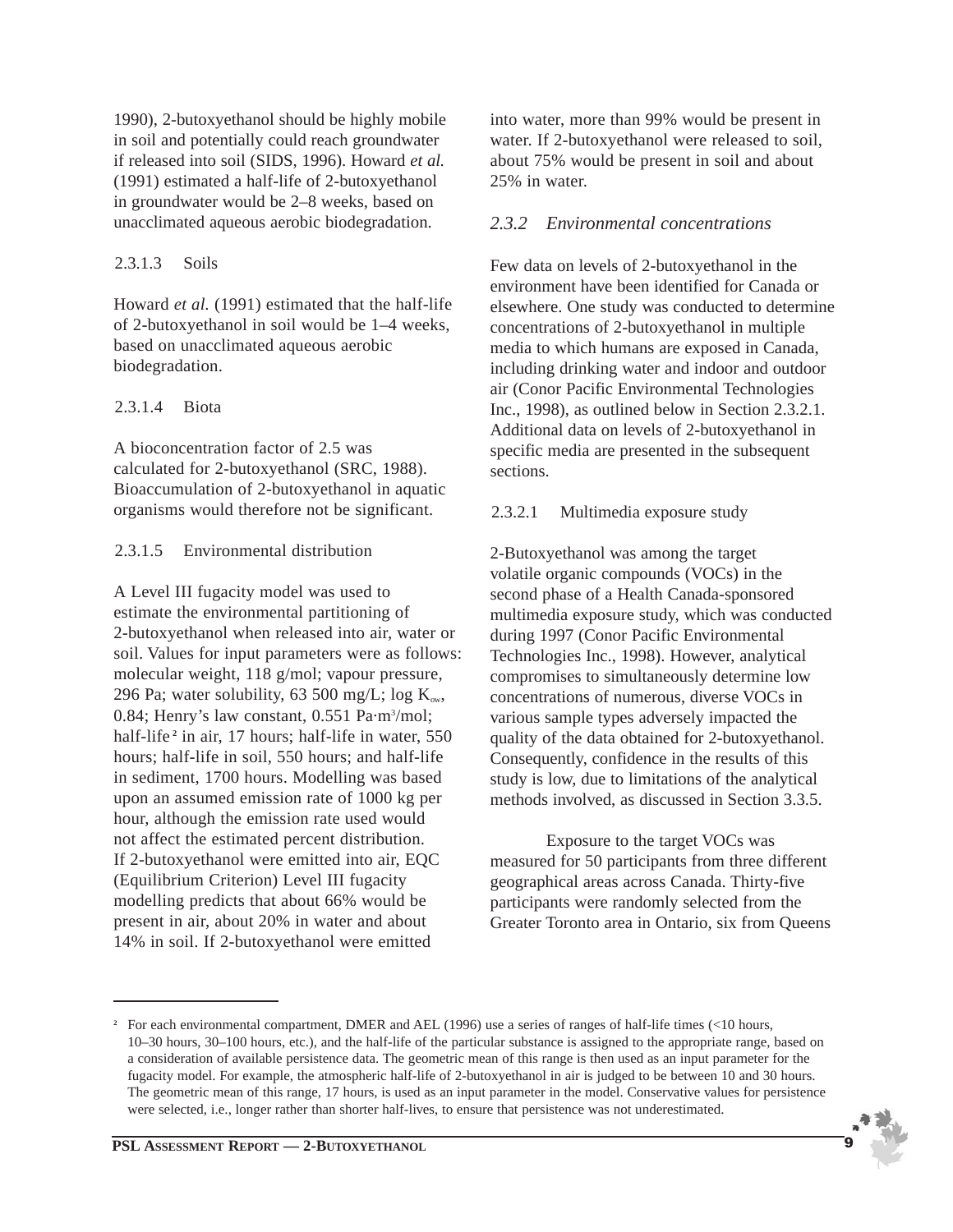Subdivision in Nova Scotia and nine from Edmonton, Alberta. For each participant, samples of drinking water, and beverages and indoor, outdoor and personal air were collected over a single 24-hour period. Samples of foods were not analysed for 2-butoxyethanol (Conor Pacific Environmental Technologies Inc., 1998).

The limit of detection for 2-butoxyethanol in samples of air collected for 24-hour periods with passive sampling devices was 0.84 µg/m<sup>3</sup>. Although confidence in the individual measurements is low due to high and variable blanks and low extraction recovery, the arithmetic mean concentrations**<sup>3</sup>** of 2-butoxyethanol in outdoor, indoor and personal air samples were 8.4, 27.5 and 31  $\mu$ g/m<sup>3</sup>, respectively, with maxima of 243, 438 and 275  $\mu$ g/m<sup>3</sup>, respectively. Although confidence in quantitation for individual determinations is low, the quality of data is sufficient to confirm that levels in indoor air are greater than those in ambient air, based on consideration of arithmetic mean concentrations (i.e.,  $27.5 \text{ µg/m}^3$  in indoor air versus  $8.4 \text{ µg/m}^3$  in outdoor air).

2-Butoxyethanol was detected in 68% of the 50 drinking water samples (detection limit 0.02 µg/L). Concentrations ranged from below the limit of detection to 0.94 µg/L, with a mean concentration of 0.21 µg/L. Duplicate portions of beverages consumed were collected and combined to provide a single composite beverage sample for each study participant. 2-Butoxyethanol was detected in 56% of the 50 beverage samples (detection limit 6.80 µg/L). Concentrations ranged up to 73.8 µg/L, and the mean concentration was 6.46 µg/L. As only composite samples were analysed, no information is available with regard to the type(s) of beverage(s) that contained detectable concentrations of 2-butoxyethanol.

#### 2.3.2.2 Ambient air

In the Windsor Air Quality Study, the concentrations of 2-butoxyethanol in 24 samples of ambient air collected in the vicinity of an automotive plant and in 7 samples collected in downtown Windsor were measured. Concentrations of 2-butoxyethanol were less than the limit of detection  $(3.3 \text{ µg/m}^3)$  in all the samples collected in downtown Windsor. Of the 24 samples collected at the automotive plant, concentrations of 2-butoxyethanol were above the limits of detection (which ranged from  $0.65$  to  $1.3 \mu g/m^3$ ) in 16 (67%); the mean value for these samples was 2.3  $\mu$ g/m<sup>3</sup>, when concentrations in samples where 2-butoxyethanol was not detected were assumed to be equivalent to one-half the limit of detection, and the maximum concentration was  $7.3 \mu g/m^3$ . The authors stated that the probable source of 2-butoxyethanol in ambient air samples downwind of the plant was from paints and lacquers in which 2-butoxyethanol is used as a solvent (OMEE, 1994).

Similar levels were reported in outdoor air in other countries. In samples of ambient air collected between 1990 and 1993 in countries other than Canada, concentrations of 2-butoxyethanol ranged from below the limits of detection to 21 ppb (101 μg/m<sup>3</sup>) (Ciccioli *et al.*, 1993, 1996; Daisey *et al.*, 1994; Brinke, 1995; Shields *et al.*, 1996). 2-Butoxyethanol has also been quantified in air from Terra Nova Bay, Antarctica, at concentrations ranging from 1.3 to 15 µg/m3 (Ciccioli *et al.*, 1996).

#### 2.3.2.3 Indoor air

Available data on concentrations of 2-butoxyethanol in residential indoor air, other than those for the multimedia investigation described in Section 2.3.2.1, are limited to detection of 2-butoxyethanol at a concentration of 8  $\mu$ g/m<sup>3</sup> in one of six samples of indoor air collected over 4-to 7-day periods in 1983–1984 from homes in northern Italy (De Bortoli *et al*., 1986). Concentrations of 2-butoxyethanol in the other five samples were below the limit of detection, which was not specified.

**<sup>3</sup>** In all outdoor air, indoor air, personal air, drinking water and beverage samples where 2-butoxyethanol was not detected, concentrations were assumed to be equivalent to one-half the limit of detection for the calculation of the mean concentration.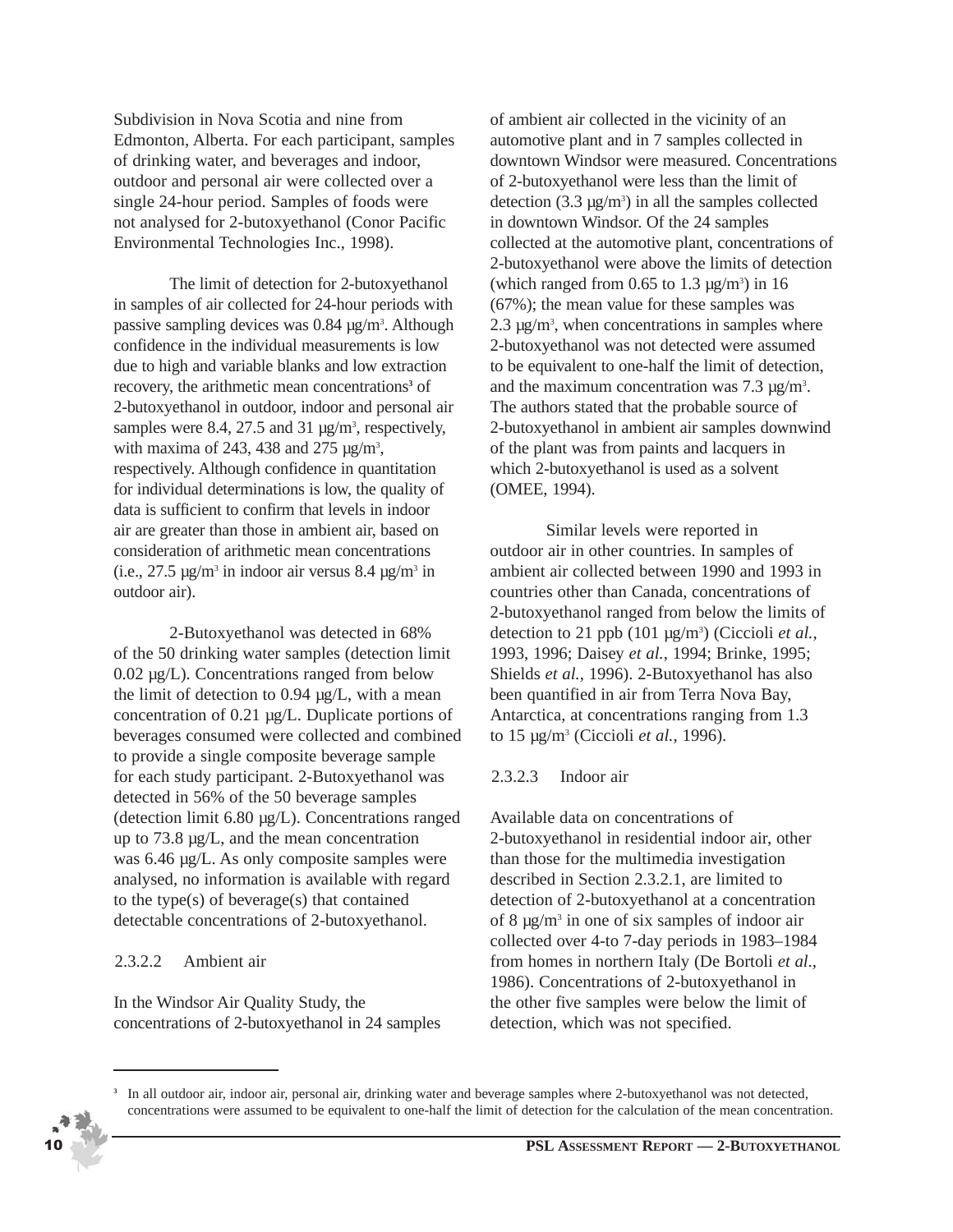2-Butoxyethanol was measured in indoor air samples (three per site) at concentrations up to 33 µg/m3 during March and April 1991 at 70 office buildings in 25 states plus the District of Columbia across the United States (Shields *et al*., 1996). A specific limit of detection was not reported for 2-butoxyethanol; however, a general limit of detection of 0.5  $\mu$ g/m<sup>3</sup> was reported for VOCs. Geometric mean concentrations calculated based on the assumption of half of this general limit of detection  $(0.25 \text{ µg/m}^3)$  for samples in which the concentration of 2-butoxyethanol was below the limit of detection are reported for three categories of building. 2-Butoxyethanol was detected in 24% of the samples from 50 telecommunications offices at concentrations up to 33  $\mu$ g/m<sup>3</sup>; the geometric mean concentration was  $0.1 \mu g/m<sup>3</sup>$ . The compound was detected in 44% of the samples from nine data centres at concentrations up to 16  $\mu$ g/m<sup>3</sup>, with a geometric mean concentration of  $0.2 \mu g/m^3$ . 2-Butoxyethanol was also detected in 73% of the samples from 11 administrative offices at concentrations up to 32 µg/m3 , with a geometric mean concentration of 1.0 µg/m3 (Shields *et al*., 1996). In contrast, detectable concentrations of 2-butoxyethanol were not present in 70 samples of outdoor air collected in the immediate vicinities of these office buildings.

Indoor air was sampled between June and September 1990 in 12 office buildings in the San Francisco Bay area of northern California. Concentrations of 2-butoxyethanol ranged from below the limit of detection  $(0.4 \text{ pb} \text{ or } 1.9 \text{ µg/m}^3)$ to 27 ppb (130  $\mu$ g/m<sup>3</sup>). An arithmetic mean concentration was not reported. The geometric mean concentration was 1.6 ppb  $(7.7 \text{ µg/m}^3)$  in indoor air, compared with 0.39 ppb  $(1.9 \,\mu g/m^3)$ in the air outside these buildings (Daisey *et al*., 1994; Brinke, 1995). However, the number of samples collected at each location, the frequencies of detection in indoor air and key details of the sampling and analytical methods were not reported.

#### 2.3.2.4 Surface water

Water samples taken from a polluted river in Japan in 1980 contained 2-butoxyethanol at a concentration of 1.31–5.68 mg/L (Yasuhara *et al.*, 1981).

#### 2.3.2.5 Groundwater

No data were identified on the concentration of 2-butoxyethanol in groundwater in Canada or elsewhere.

#### 2.3.2.6 Drinking water

In 29 samples of drinking water collected between 1989 and 1995 from four sites in Ontario, concentrations of 2-butoxyethanol were above the limit of detection (not specified) in one sample from each site (i.e., in 9–17% of total samples at each site). The highest concentration (5.0 µg/L) was measured in a sample collected in Port Dover (OMEE, 1996).

#### 2.3.2.7 Soil

No data were identified on the concentration of 2-butoxyethanol in soil in Canada or elsewhere.

#### 2.3.2.8 Food

Data on the levels of 2-butoxyethanol in food were not identified; however, 2-butoxyethanol was detected but not quantified in a sample of paper and paperboard food packaging materials in the United Kingdom (Castle *et al.*, 1997).

#### 2.3.2.9 Consumer products

2-Butoxyethanol is used as a solvent in a number of consumer products, including paints, paint thinners and cleaning products. In Canada, there are no regulations concerning permissible levels of glycol ethers, including 2-butoxyethanol, in consumer products (Health Canada, 1998a). Material Safety Data Sheets list the percent contents of 2-butoxyethanol as up to 5% in latex paints and up to 30% in paint thinners (General Paint Ltd., 1997). Of the cosmetic products

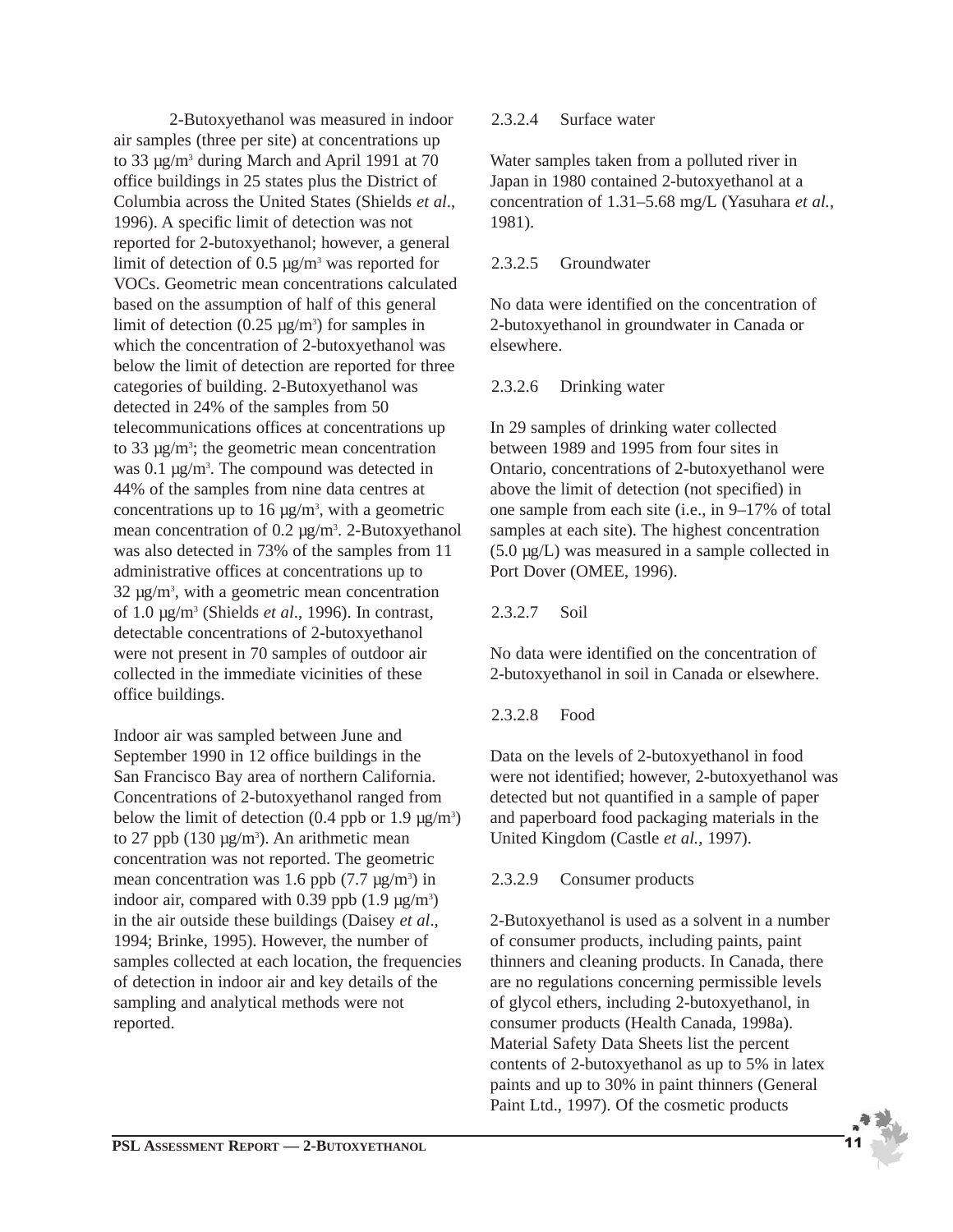currently registered for sale in Canada, 2-butoxyethanol is a registered component in 63 products, including hair dyes, manicure preparations (nail polishes and nail polish removers) and skin cleansers. Most of these products were reported to contain 2-butoxyethanol concentrations in the range of 3–10%, with one cleanser containing 1–3% and two nail polishes containing 0.1% or less (Health Canada Cosmetic Notification System, 2001). (The *Food and Drugs Act* stipulates that manufacturers and importers of new cosmetic products are required to notify Health Canada concerning the ingredients.) 2-Butoxyethanol is present in approximately 73 pesticides currently registered for use in Canada (see Section 2.2.1).

Concentrations of 2-butoxyethanol of up to 20% were reported in various cleaning products, including degreasers, polishes and windshield washer fluid, used in the United States (Flick, 1986, 1989). "Low-pollutant" paints contained up to 6% 2-butoxyethanol in a study conducted in Germany (Plehn, 1990). Industrial window cleaners used in France were reported to contain 0.9–21.2% 2-butoxyethanol (Vincent *et al.*, 1993). In Australia, 434 cleaning products were reported to contain 2-butoxyethanol in 1994, at concentrations ranging from <1 to 94% (twothirds of these contained less than 10%); many of these products were intended for industrial use or use in diluted form (National Industrial Chemicals Notification and Assessment Scheme, 1996).

Emissions of 2-butoxyethanol from 13 consumer products purchased in the Ottawa, Ontario, area were recently investigated by Health Canada (Cao, 1999; Zhu *et al*., 2001). Products selected were those that were believed most likely to contain 2-butoxyethanol, on the basis of other data presented here. 2-Butoxyethanol was detected in emissions from seven products, including cleaners, nail polish remover and hair colorant, at rates of up to 938 mg/m2 per hour. Analyses of the products indicated that the cleaners contained 0.5–3.7% 2-butoxyethanol, while the nail polish remover and hair colorant contained 3.8% and 25%, respectively.

#### 2.3.2.10 Fugacity modelling

ChemCAN (v. 0.95) modelling was used to estimate environmental concentrations of 2-butoxyethanol. This model is a Level III fugacity-based regional model developed to estimate the environmental fate of chemicals in Canada (ChemCAN4, 1996). ChemCAN calculates the distribution of chemicals in the environmental media, the rates of transport and transformation processes, and average concentrations in any of 24 regions or ecozones of Canada. According to a survey conducted under the authority of Section 16 of CEPA, the highest reported recent release of 2-butoxyethanol in Canada was 319 tonnes, from facilities in British Columbia, Ontario and Quebec in 1996, (Environment Canada, 1997b). To make a conservative estimate of environmental concentrations of 2-butoxyethanol, it was assumed, for modelling purposes, that all of this was released into southern Ontario. "Ontario – Mixed Wood Plain" was therefore selected as the geographic region for ChemCAN modelling of 2-butoxyethanol. The input rate was 36.4 kg 2-butoxyethanol per hour, all to the atmosphere. Chemical input values were as follows: molecular weight, 118 g/mol; vapour pressure, 296 Pa; water solubility, 63 500 mg/L; log  $K_{ow}$ , 0.84; Henry's law constant, 0.551 Pa·m3 /mol; half-life in air, 17 hours; half-life in water, 550 hours; half-life in soil, 550 hours; and half-life in sediment, 1700 hours. For Ontario – Mixed Wood Plain, environmental characteristics were as follows: total surface area, 169 000 km<sup>2</sup>; percentage of area covered by water, 43.8%; average air height, 2 km; average water depth, 20 m; average soil depth, 10 cm; residence time in air, 1.71 days; residence time in water, 618 days; and environmental temperature, 7.4°C.

Environmental concentrations of 2-butoxyethanol in southern Ontario predicted by ChemCAN 4 modelling are as follows: 1.623 ng/m<sup>3</sup> in air;  $3.02 \times 10^{-4}$  µg/L in water;  $4.28 \times 10^{-3}$  ng/g dry weight in soil; and  $1.64 \times 10^{-4}$  ng/g dry weight in sediments. The ChemCAN model estimates average concentrations throughout the region; therefore,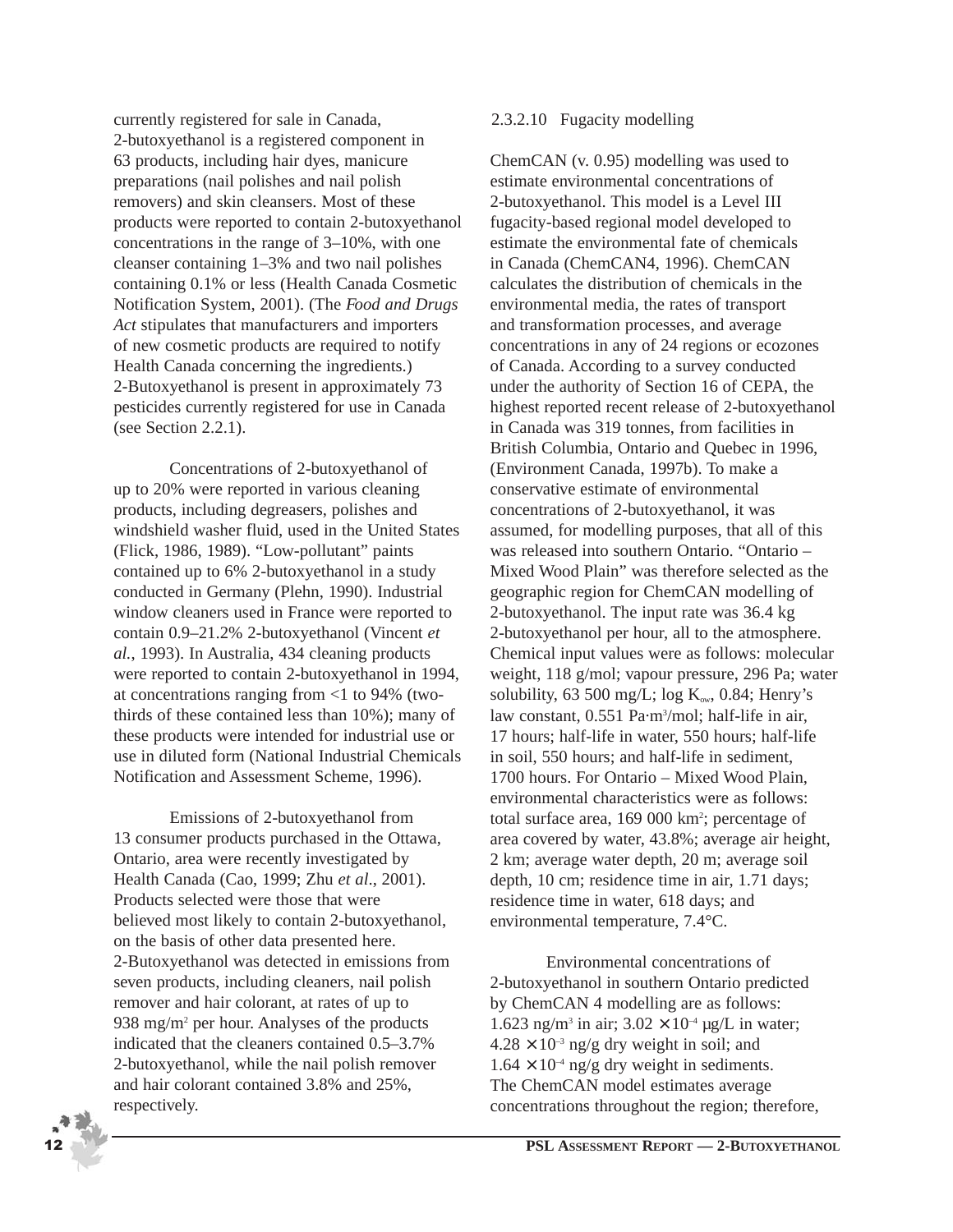actual concentrations in the vicinity of releases could be higher than those estimated by the model. In addition, industrial releases of 2-butoxyethanol were assumed to be the only source within the geographical area modelled. Estimates of emissions of 2-butoxyethanol to the environment from consumer products used in the region modelled were not available for use as inputs to this model.

## **2.4 Effects characterization**

### *2.4.1 Ecotoxicology*

#### 2.4.1.1 Terrestrial organisms

No information on the effects of 2-butoxyethanol on wildlife was identified. Based on the results of inhalation studies presented in Section 2.4.3, the species that were most sensitive to airborne 2-butoxyethanol were rats and mice. In subchronic toxicity tests, alterations in hematological parameters indicative of hemolytic anemia were observed in female rats and mice at the lowest concentration tested, 31 ppm (150 mg/m<sup>3</sup>) (NTP, 1998). Hemolytic anemia was also noted in rats exposed to  $31.2$  ppm  $(151 \text{ mg/m}^3)$  2-butoxyethanol in a 2-year bioassay (NTP, 1998).

#### 2.4.1.2 Aquatic organisms

Chronic toxicity data have been identified for protozoans, algae and fish. The most sensitive organism was the blue-green alga, *Microcystis aeruginosa*, with an 8-day toxicity threshold of 35 mg/L for inhibition of growth (Bringmann and Kuehn, 1978). Acute toxicity data have been reported for protozoans, invertebrates and fish. The most sensitive organisms were the grass shrimp (*Palaemonetes pugio*), with a 96-hour LC<sub>50</sub> of 5.4 mg/L (Biospherics Inc., 1981a), and the mummichog (*Fundulus heteroclitus*), with a 96-hour  $LC_{50}$  of 6.7 mg/L (Biospherics Inc., 1981b). These values are much lower than reported values for other organisms. The next most sensitive invertebrate was the oyster (species not stated), with a 96-hour  $LC_{50}$  of 89 mg/L (U.S. EPA, 1984). The most sensitive fish species was the bluegill (*Lepomis macrochirus*), with a 96-hour LC<sub>50</sub> of 127 mg/L (CIBA-GEIGY Corp., 1979), although other authors reported much higher values for this species, as presented in Table 11 of Environment Canada (1999).

### *2.4.2 Abiotic atmospheric effects*

Worst-case calculations were made to determine if 2-butoxyethanol has the potential to contribute to depletion of stratospheric ozone, ground-level ozone formation or climate change (Bunce, 1996).

The Ozone Depletion Potential (ODP) is 0, as 2-butoxyethanol is not a halogenated compound.

The Photochemical Ozone Creation Potential (POCP) was estimated to be 70 (relative to the reference compound ethene, which has a POCP of 100), based on the following formula:

$$
POCP = (k_{2\text{-butoxyethanol}} / k_{\text{ethene}}) \times (M_{\text{ethene}} / M_{2\text{-butoxyethanol}}) \times 100
$$

where:

- $k_{2\text{-butoxyethanol}}$  is the rate constant for the reaction of 2-butoxyethanol with OH radicals  $(2.5 \times 10^{-11} \text{ cm}^3/\text{mol} \text{ per second}),$
- $\bullet$   $k_{\text{ethene}}$  is the rate constant for the reaction of ethene with OH radicals  $(8.5 \times 10^{-12} \text{ cm}^3/\text{mol})$ per second),
- $M<sub>othere</sub>$  is the molecular weight of ethene (28.1 g/mol), and
- $M_{2-butoxvethanol}$  is the molecular weight of 2-butoxyethanol (118 g/mol).

The Global Warming Potential (GWP) was calculated to be  $3.1 \times 10^{-5}$  (relative to the reference compound CFC-11, which has a GWP of 1), based on the following formula:

$$
\begin{array}{lll} GWP & = & (t_{\tiny 2\text{-butoxyethanol}}/t_{\tiny CFC-11}) \times (M_{\tiny CFC-11}/M_{\tiny 2\text{-butoxyethanol}}) \times \\ & & (S_{\tiny 2\text{-butoxyethanol}}/S_{\tiny CFC-11}) \end{array}
$$

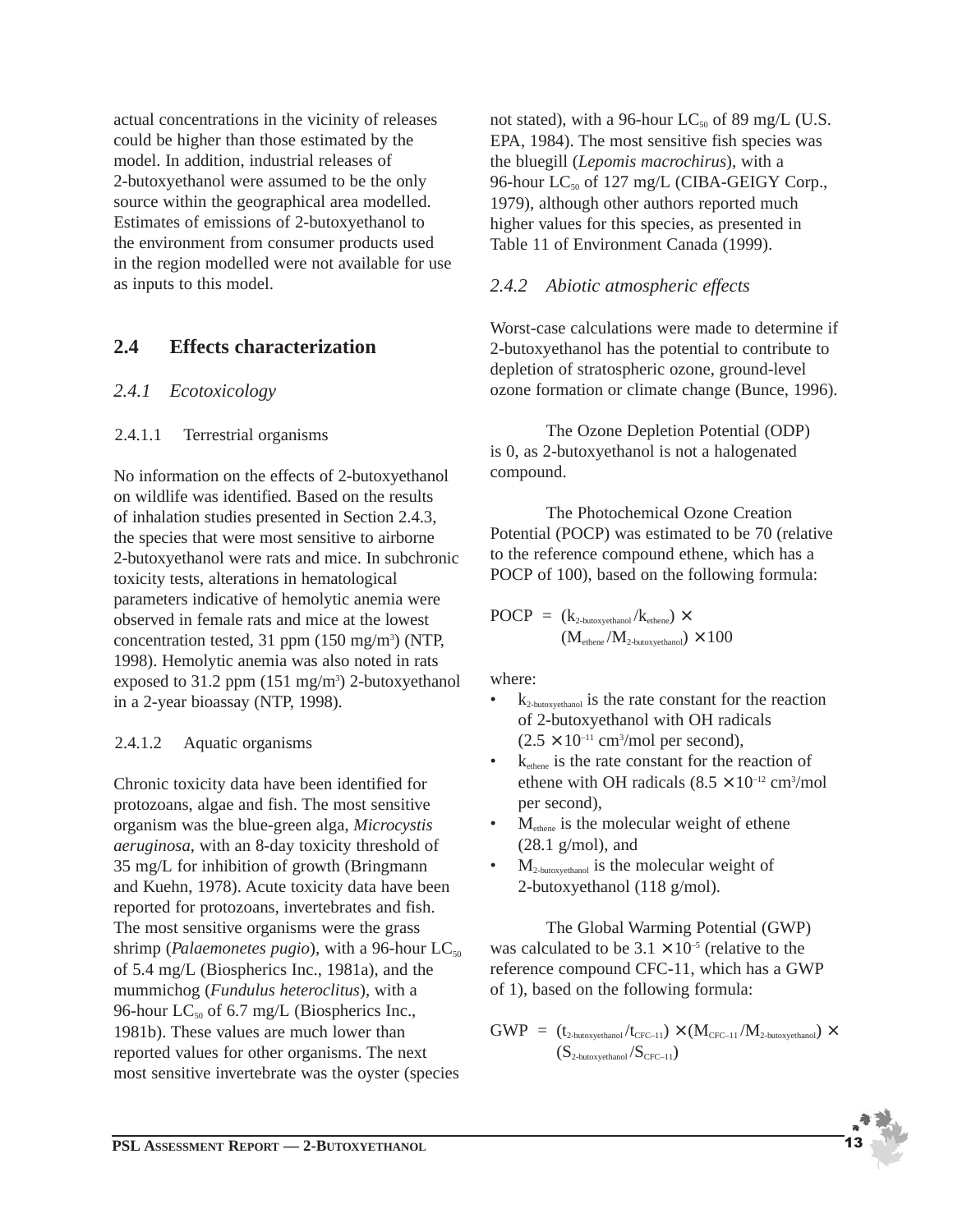where:

- $t_{2-hutoxvethanol}$  is the lifetime of 2-butoxyethanol (0.0016 years),
- $t_{CFC-11}$  is the lifetime of CFC-11 (60 years),
- $M_{CFC-11}$  is the molecular weight of CFC-11 (137.5 g/mol),
- $M_{2\text{-butoxyethanol}}$  is the molecular weight of 2-butoxyethanol (118 g/mol),
- $S_{2\text{-butoxvethanol}}$  is the infrared absorption strength of 2-butoxyethanol (2389/cm2 per atmosphere, default), and
- $S_{CFC-11}$  is the infrared absorption strength of CFC-11 (2389/cm<sup>2</sup> per atmosphere).

These figures suggest that 2-butoxyethanol does not contribute to stratospheric ozone depletion, its potential contribution to climate change is negligible, and its potential contribution to ground-level ozone formation is moderate. The magnitude of these effects would depend on the concentrations of 2-butoxyethanol in the atmosphere, which are estimated to be very low in Canada. 2-Butoxyethanol's contribution to ozone formation is therefore considered negligible compared with those of other more abundant smog-forming substances, such as the reference compound, ethene (Bunce, 1996).

### *2.4.3 Experimental animals and* in vitro

### 2.4.3.1 Kinetics and metabolism

2-Butoxyethanol is rapidly absorbed following oral, inhalation and dermal exposure. Once absorbed, it is rapidly and extensively distributed throughout the body and rapidly eliminated principally in the urine as metabolites and exhaled as carbon dioxide (thus, there is little potential for bioaccumulation). It is metabolized in the liver primarily via alcohol and aldehyde dehydrogenases to 2-butoxyacetaldehyde and 2-butoxyacetic acid (BAA, the principal and putatively active metabolite, representing up to 75% of the absorbed dose). BAA may be subsequently detoxified through conjugation (at least with glutamine in humans, but possibly not in rats) or metabolized to carbon dioxide.

Comparatively minor pathways of 2-butoxyethanol metabolism result in the formation of other urinary metabolites, including glucuronide and sulphate conjugates (at least in rats) and ethylene glycol.

Although data are limited, the acetate moiety of 2-butoxyethanol (2-butoxyethyl acetate) appears to be rapidly hydrolysed to 2-butoxyethanol via esterases in several tissues in the body (Johanson, 1988). For this reason, data on the toxicity of 2-butoxyethyl acetate have been included in this assessment.

#### 2.4.3.2 Acute toxicity

Based on  $LD_{50}$ s and  $LC_{50}$ s, 2-butoxyethanol and its acetate are of low to moderate toxicity to experimental animals following acute exposure. Hematological effects, as well as effects on the liver, kidney, lung and spleen, some of which may be secondary to hematotoxicity, have been observed in animals acutely exposed to lower doses or concentrations. For example, alterations in hematological parameters characteristic of hemolytic anemia have been observed in rats administered single oral doses as low as 125 mg/kg-bw, while hemoglobinuria was noted in older rats following gavage administration of 32 mg/kg-bw (Ghanayem *et al.*, 1987). Exposure to airborne concentrations of 62 ppm  $(299 \text{ mg/m}^3)$ for 4 hours resulted in increased osmotic fragility of erythrocytes (Carpenter *et al.*, 1956), whereas dermal exposure to 260 mg/kg-bw for 6 hours induced hemolysis in rats (Bartnik *et al.*, 1987). Ghanayem *et al.* (1992) and Sivarao and Mehendale (1995) demonstrated that younger blood cells were more resilient to 2-butoxyethanol-induced hemolysis than were older cells, as rats that had been bled several days prior to exposure to a single oral dose were less severely affected than non-bled rats.

2-Butoxyethanol and its acetate are considered to be mildly to severely irritating to the skin and eyes, with the severity increasing with duration of exposure (Carpenter and Smyth, 1946; Smyth *et al.*, 1962; Truhaut *et al.*, 1979; Union Carbide, 1980; Jacobs *et al.*, 1989; Kennah

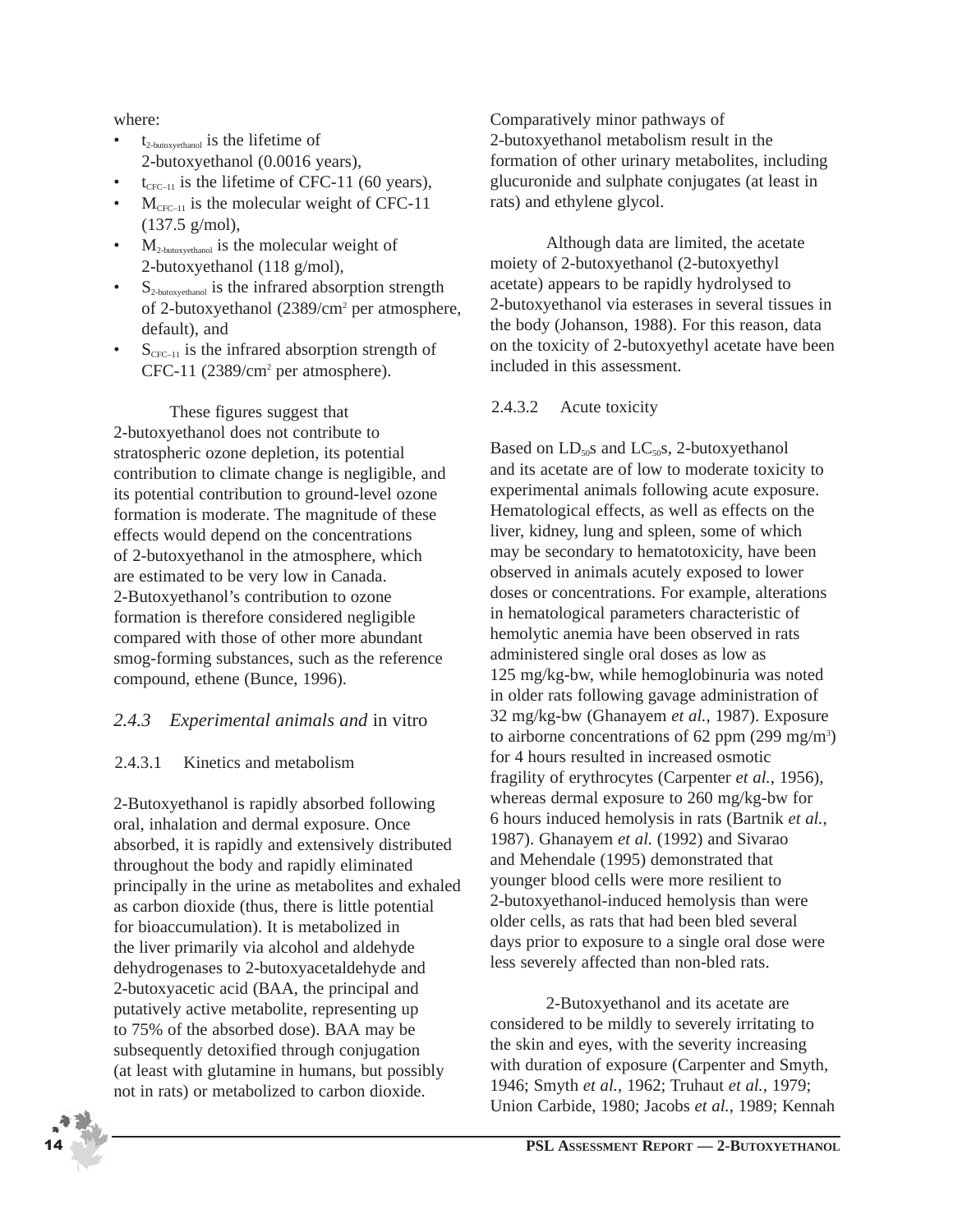*et al.*, 1989; Rohm and Haas Co., 1989; Jacobs, 1992; Zissu, 1995).

#### 2.4.3.3 Short-term toxicity

Hematological effects appear to be the most sensitive endpoint in experimental animals following short-term exposure to 2-butoxyethanol by inhalation, ingestion or dermal contact, with rats being more sensitive than mice or rabbits. Hematological changes characteristic of hemolysis (including reductions in the red blood cell count, hemoglobin levels and hematocrit values) have been reported by a number of investigators in rats exposed repeatedly to 2-butoxyethanol for 2–65 days (Grant *et al.*, 1985; Krasavage, 1986; NTP, 1989; Dieter *et al.*, 1990; Ghanayem *et al.*, 1992). In most of those studies in which hematological parameters were measured, these changes were observed at all doses administered by gavage or in the drinking water (i.e.,  $\geq 100$  mg/kg-bw per day); in only one study in rats exposed for only 3 days (which was designed primarily to investigate developmental toxicity) was a No-Observed-Effect Level (NOEL) of 30 mg/kg-bw per day determined (NTP, 1989). In several of these short-term studies in rats, the hematological changes appeared to be reversible after cessation of exposure (Grant *et al.*, 1985; NTP, 1989; Ghanayem *et al.*, 1992), while in other studies it appeared that tolerance or autoprotection developed in rats repeatedly exposed to 2-butoxyethanol, based on the lessening in severity of effects (Ghanayem *et al.*, 1992; Sivarao and Mehendale, 1995). In general, mice appear to be less sensitive to 2-butoxyethanol-induced hematological effects than rats. At oral doses of 500 mg/kg-bw per day or more, the only effect observed on the blood in mice was a reduction in red blood cell count (Nagano *et al.*, 1979, 1984).

Effects on other organs, including the spleen, liver and kidneys, have also been observed in rats exposed to 2-butoxyethanol, although generally only at doses or concentrations greater than those associated with alterations in hematological parameters. For example, in two studies, changes in relative weights were noted

in rats administered oral doses of 100 mg/kg-bw per day or more for 3 days (NTP, 1989) or 125 mg/kg-bw per day for 12 days (Ghanayem *et al.*, 1992); however, no effects on organ weights were observed in other short-term studies in rats administered higher doses for longer durations (Dieter *et al.*, 1990; Exon *et al.*, 1991; NTP, 1993). Similarly, increased weights of spleen and kidney were noted in rats exposed to 200 ppm (966 mg/m<sup>3</sup>) 2-butoxyethanol via inhalation (Tyl *et al.*, 1984). In mice, decreased relative thymus weights were noted following administration of doses of 370 mg/kg-bw per day or more (NTP, 1993).

In inhalation studies, hematological changes were noted in rats exposed to 2-butoxyethanol for up to about 30 days at concentrations of 86 ppm  $(415 \text{ mg/m}^3)$  or more, but not at 50 ppm  $(242 \text{ mg/m}^3)$  or lower concentrations (Carpenter *et al.*, 1956; Dodd *et al.*, 1983; Tyl *et al.*, 1984). A reversible increase in erythrocyte fragility was observed in mice exposed to 100 ppm (483 mg/m<sup>3</sup>) or higher concentrations, with transient hemoglobinuria being observed at 200 ppm (966 mg/m3 ) or more (Carpenter *et al.*, 1956). Indications of hemoglobinuria were also observed in rabbits exposed to 200 ppm (966 mg/m3 ) 2-butoxyethanol or 400 ppm 2-butoxyethyl acetate  $(2616 \text{ mg/m}^3, \text{ equivalent})$ to 1932 mg 2-butoxyethanol/m<sup>3</sup>) (Truhaut *et al.*, 1979; Tyl *et al.*, 1984). Alterations in blood parameters were also noted in limited earlier investigations in dogs and monkeys exposed via inhalation, but not in guinea pigs (Carpenter *et al.*, 1956). Non-hematological effects observed in inhalation studies included an increase in weights of spleen and kidney in rats exposed to 200 ppm (966 mg/m<sup>3</sup>) 2-butoxyethanol (Tyl *et al.*, 1984) and histopathological changes in the kidney in rabbits exposed to 400 ppm 2-butoxyethyl acetate  $(2616 \text{ mg/m}^3, \text{ equivalent})$ to 1932 mg 2-butoxyethanol/m<sup>3</sup>) (Truhaut et al., 1979).

Alterations in blood parameters were also observed in an earlier investigation in rabbits repeatedly administered 180 mg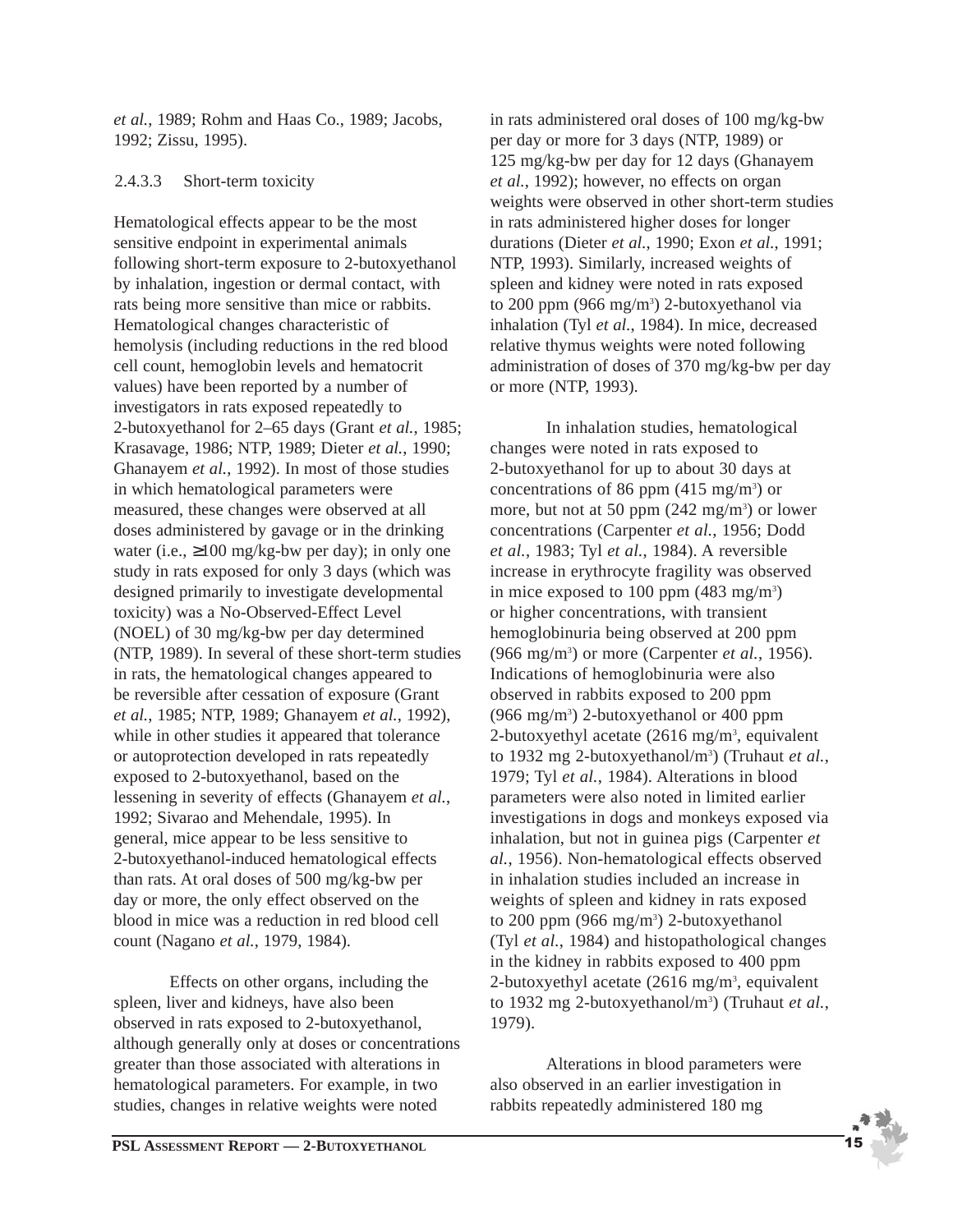2-butoxyethanol/kg-bw per day or more by dermal contact (Union Carbide, 1980).

#### 2.4.3.4 Subchronic toxicity **<sup>4</sup>**

#### *2.4.3.4.1 Oral*

In the only subchronic oral study in rats identified (NTP, 1993), regenerative hemolytic anemia, characterized by decreases in red blood cell count, hemoglobin concentration and hematocrit and increases in mean cell volume, mean cell hemoglobin and reticulocyte count, was observed following exposure to 2-butoxyethanol in the drinking water for 13 weeks. Female F344/N rats were more sensitive than males to 2-butoxyethanol-induced hematological effects, as alterations in most of these parameters were observed in all dose groups (i.e., ≥750 mg/L in drinking water, or  $\geq 82$  mg/kg-bw per day) in females and only in the higher dose groups (i.e.,  $≥1500$  mg/L or  $≥129$  mg/kg-bw per day) in males. Relative weights of several organs were increased, with females again being more sensitive than males. Histopathological changes were observed in the liver, spleen, bone marrow and uterus, with effects (cytoplasmic alteration, possibly associated with enzyme induction) being observed in the liver at all doses in both sexes. The Lowest-Observed-Effect-Level (LOEL) for hematological and hepatic effects was considered to be 750 mg/L, or 69 and 82 mg/kg-bw per day in males and females, respectively.

Hematological parameters were not examined in the two identified subchronic oral studies in mice (Heindel *et al.*, 1990; NTP, 1993). The most sensitive effect observed in  $B6C3F<sub>1</sub>$ mice administered 2-butoxyethanol in the drinking water for 13 weeks was increased relative kidney weight in female mice at all exposure levels (i.e.,  $\geq$ 750 mg/L or  $\geq$ 185 mg/kgbw per day); there were no accompanying histopathological changes in the kidney (NTP, 1993). Altered organ weights (kidney

and liver), along with decreased body weights, were also observed in CD-1 mice exposed to a concentration of 2-butoxyethanol in drinking water equivalent to a dose of 1300 mg/kg-bw per day for 15 weeks, although no histopathological changes were noted. These effects were not noted at the lower dose of 700 mg/kg-bw per day (Heindel *et al.*, 1990).

#### *2.4.3.4.2 Inhalation*

Based on results of a subchronic inhalation study in F344/N rats exposed to up to 500 ppm  $(2415 \text{ mg/m}^3)$  for 14 weeks (NTP, 1998), there were changes in hematological parameters characteristic of macrocytic, normochromic, responsive anemia (i.e., increased mean cell volume, lack of change in mean cell hemoglobin values and increased reticulocyte count). Females were more sensitive than males, with alterations in hematological parameters observed at the lowest concentration tested (i.e., LOEL of 31 ppm [150 mg/m<sup>3</sup>]) in females, while the LOEL in males for these effects was 125 ppm  $(604 \text{ mg/m}^3)$ ; the NOEL in males was considered to be  $62.5$  ppm  $(302 \text{ mg/m}^3)$ . The severity of these effects increased with concentration in both sexes, and there was no evidence of amelioration in response over time. In addition, in female rats at the higher concentrations, there was an increased incidence of thrombosis in the blood vessels of several tissues as well as bone infarction, which was hypothesized to have resulted from severe acute hemolysis or anoxic damage to endothelial cells, causing compromised blood flow. Other effects consistent with regenerative anemia observed in both male and female rats included excessive hematopoietic cell proliferation in the spleen, hemosiderin pigmentation in the hepatic Kupffer cells and renal cortical tubules and bone marrow hyperplasia. Inflammation and/or hyperplasia of the forestomach also occurred in rats of both sexes exposed to the higher concentrations (250 and 500 ppm [1208 and 2415 mg/m<sup>3</sup>]), while changes in relative kidney

**<sup>4</sup>** In this section, effect levels are presented as LOELs or NOELs; for discussion of the biological significance of the observed effects, see Section 3.3.3.1.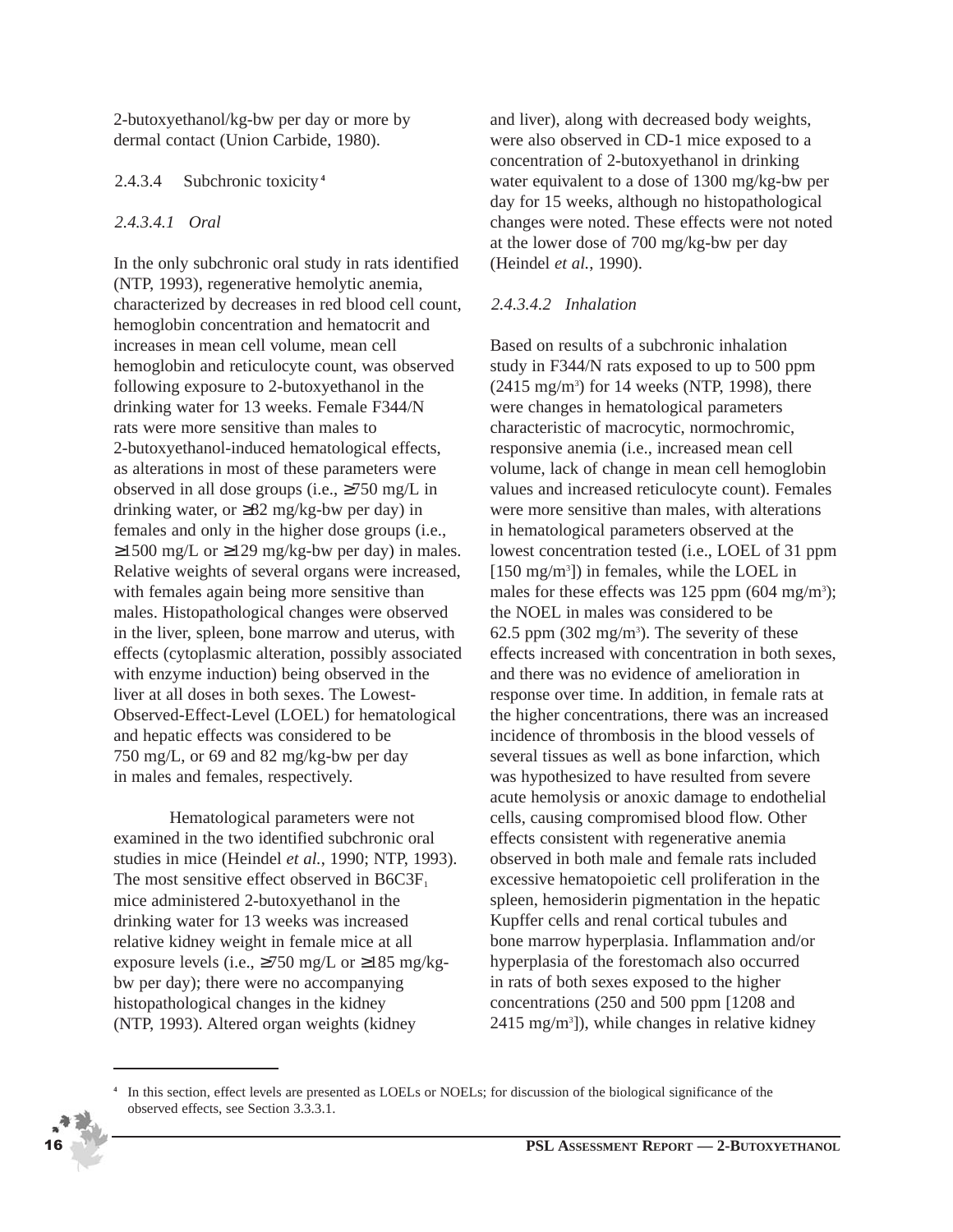and liver weights were noted at 62.5 ppm (302 mg/m3 ) and above in females and 250 ppm  $(1208 \text{ mg/m}^3)$  and above in males.

Hematological effects, consisting of slight changes in red blood cell count, hemoglobin levels and mean corpuscular hemoglobin, were also observed in female Fischer 344 rats exposed to 77 ppm (372 mg/m<sup>3</sup>) for 6 weeks (Dodd *et al.*, 1983); however, after 13 weeks of exposure, values for these parameters were generally similar to those of controls (contrary to the observations in this strain of rats by the NTP [1998]). Males appeared to be much less sensitive, as the only effect on blood was a very slight decrease in red blood cell count after 13 weeks at 77 ppm  $(372 \text{ mg/m}^3)$ . No indication of hematotoxicity was observed at  $25$  ppm  $(121 \text{ mg/m}^3)$ , which is considered to be the NOEL. No histopathological changes or alterations in clinical chemistry were noted in exposed rats (Dodd *et al.*, 1983). Conversely, however, renal tubular nephritis was reported in Wistar rats (primarily in males) exposed to 100 ppm 2-butoxyethyl acetate (654 mg/m3 , equivalent to 483 mg 2-butoxyethanol/m<sup>3</sup>) for 10 months, although there were no hematological effects (based on a limited range of parameters) (Truhaut *et al.*, 1979).

Alterations in hematological parameters indicative of hemolytic anemia (hemoglobin, hematocrit and erythrocyte counts) were also the most sensitive endpoints observed in  $B6C3F<sub>1</sub>$ mice exposed for 13 weeks (NTP, 1998). However, the anemia in mice was considered to be normocytic, normochromic and responsive (compared to the macrocytic anemia noted in rats), as 2-butoxyethanol did not induce any changes in mean cell volume. In addition, based on the magnitude of the changes, the anemia was less severe in mice than in rats, although females were again more sensitive than males (LOELs in females and males of 31 ppm [150 mg/m3 ] and 125 ppm [604 mg/m<sup>3</sup>], respectively). As in

rats, effects consistent with regenerative anemia (hemosiderin pigmentation and increased hematopoiesis in the spleen) were also observed. The incidence of hyperplasia of the forestomach was increased in female mice exposed to 125 ppm (604 mg/m3 ) or more and in males at the highest concentration, 500 ppm (2415 mg/m<sup>3</sup>); various lesions also appeared in other tissues in females at 500 ppm  $(2415 \text{ mg/m}^3)$  (a concentration that was also associated with increased mortality in both sexes).

Increased osmotic fragility of erythrocytes, transient hemoglobinuria and reversible changes in liver weights were observed in C3H mice following exposure to concentrations of 2-butoxyethanol of 100 ppm (483 mg/m<sup>3</sup>) or more for up to 90 days; however, erythrocytes returned to normal between exposure episodes (Carpenter *et al.*, 1956).

Similar to the results reported for rats in the same study, renal tubular nephritis was observed in rabbits exposed to 100 ppm 2-butoxyethyl acetate  $(654 \text{ mg/m}^3, \text{ equivalent})$ to  $483$  mg 2-butoxyethanol/m<sup>3</sup>) for 10 months, although there were no effects on hematological or urinalysis parameters (Truhaut *et al.*, 1979).

#### *2.4.3.4.3 Dermal*

No overt signs of toxicity and no effects on the weight or microscopic appearance of unspecified organs or on hematology (including osmotic fragility tests) were observed in rabbits administered daily dermal applications (covered) of up to 150 mg 2-butoxyethanol/kg-bw per day for 13 weeks (CMA, 1983).

#### 2.4.3.5 Chronic toxicity and carcinogenicity **<sup>5</sup>**

Results are available for bioassays in rats and mice exposed to 2-butoxyethanol for 6 hours per day, 5 days per week, for up to 2 years (NTP, 1998). Similar to the critical endpoints observed



<sup>&</sup>lt;sup>5</sup> In this section, effect levels are presented as LOELs or NOELs; for discussion of the biological significance of the observed effects, see Section 3.3.3.1.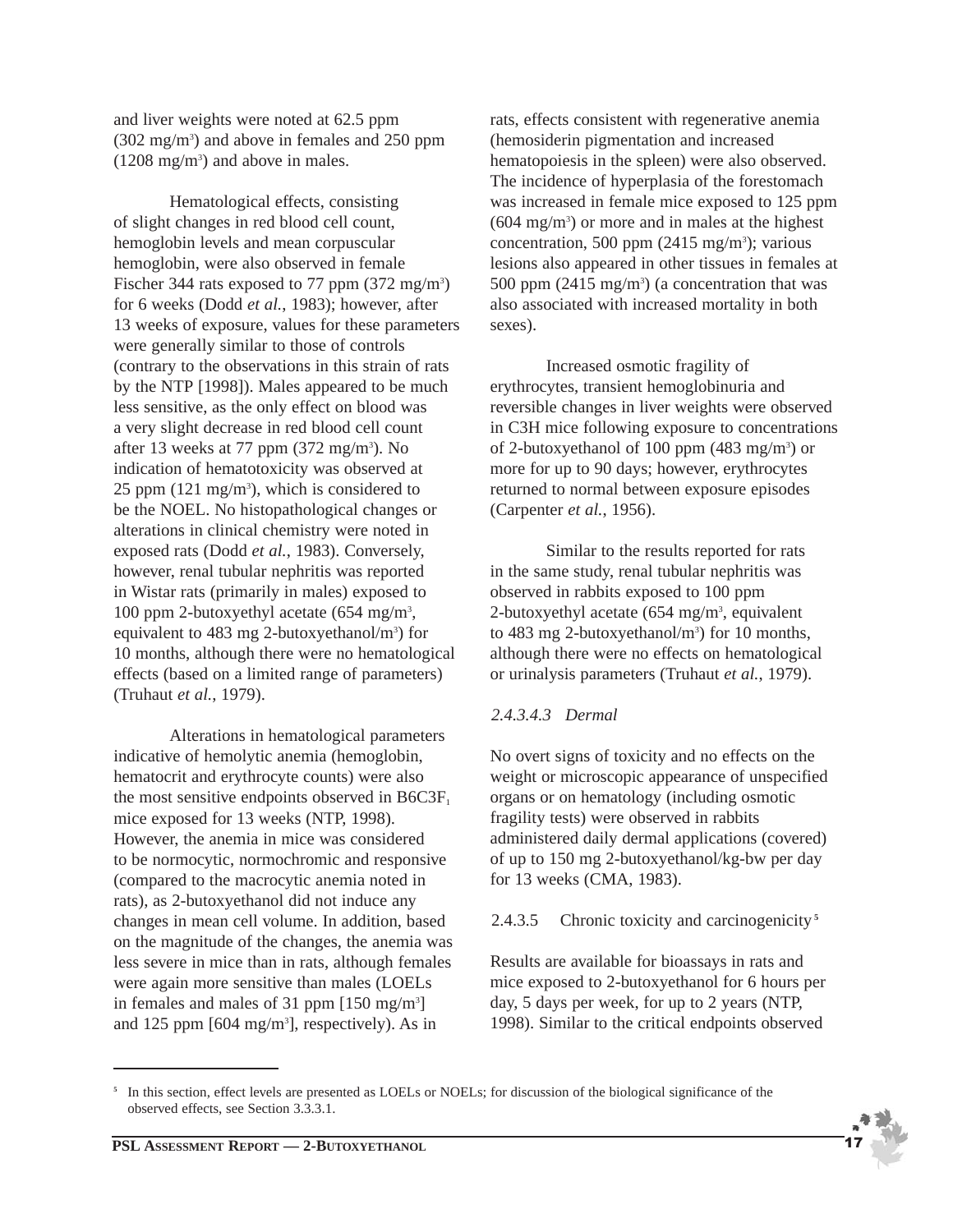in shorter-term studies, chronic exposure to 31.2 ppm (151 mg/m3 , the lowest concentration tested) 2-butoxyethanol or greater resulted in hemolytic anemia (characterized as macrocytic, normochromic anemia based on decreases in hematocrit, hemoglobin concentrations and erythrocyte counts, increases in mean cell volume and mean cell hemoglobin, and the lack of effect on mean cell hemoglobin concentration) in F344/N rats. Consistent with results observed in earlier studies and toxicokinetic data that indicate slower clearance of the active metabolite, BAA, and greater activity of the relevant isoenzyme in females (see Section 2.4.3.11), in general, the severity of hematological effects was greater in females than in males, with alterations in multiple parameters being observed at the lowest concentration tested (i.e., 31.2 ppm [151 mg/m<sup>3</sup>], considered to be the LOEL), while only mean cell volume was affected in males at this concentration. The severity of these effects increased with exposure level and the effects were persistent throughout the 12 months during which hematological parameters were monitored; there was no indication of amelioration over time in males, while in females, there were slight decreases in the magnitude of the changes in some parameters at 12 months. The anemia was considered to be responsive, based on the observation of increased reticulocyte and nucleated erythrocyte counts and a decrease in the myeloid to erythroid ratios.

There was a marginal increase in the incidence of pheochromocytomas (primarily benign, with one case of malignant tumour) of the adrenal gland in female rats at the highest concentration (125 ppm [604 mg/m<sup>3</sup>]), which, while not significantly elevated compared with concurrent controls, was greater than the incidence of this lesion observed in historical controls at the National Toxicology Program (NTP). There was also a non-statistically significant increase in the incidence of hyperplasia of the adrenal medulla of females at 125 ppm  $(604 \text{ mg/m}^3)$ . No such increases were observed in males. Other exposure-related histopathological changes observed in rats included increased incidences of minimal hyaline degeneration of the olfactory epithelium (which was considered to be adaptive/protective rather than adverse), increased incidences of Kupffer cell pigmentation in the liver of both sexes at the two highest concentrations, and an increase in splenic fibrosis in males at 62.5 ppm (302 mg/m3 ) and above. Based on the results of this study, the NTP concluded that there was no evidence of carcinogenic activity in male F344/N rats and equivocal evidence of carcinogenic activity in female rats of this strain, since the slight increase in pheochromocytomas could not be attributed with certainty to exposure to 2-butoxyethanol.

Consistent with the results reported for shorter-term studies,  $B6C3F<sub>1</sub>$  mice were less sensitive than rats to the hematological effects associated with exposure to 2-butoxyethanol. Anemia, characterized by decreases in hematocrit, hemoglobin concentrations and erythrocyte count, was present in mice exposed to the two higher concentrations (125 and 250 ppm [604 and 1208 mg/m3 ]), and there was some evidence of anemia in females at  $62.5$  ppm  $(302 \text{ mg/m}^3)$ , but only at one time point. In general, based on the lack of consistent changes in mean cell volume and mean cell hemoglobin concentrations, the effects were consistent with normocytic, normochromic anemia. Although considered responsive, based on the increased reticulocyte counts, this response ameliorated over time. In addition, contrary to the observations in rats, there were no decreases in myeloid to erythroid ratios; in fact, there were increases in some exposed groups. Thrombocytosis was present in both sexes of mice at all concentrations, based on the increase in platelet counts, with time of appearance being inversely related to concentration. As in rats, females were more sensitive than males, with significant alterations in hematological parameters generally occurring earlier and at lower exposure levels in female mice.

Although mice were less sensitive than rats to the hematotoxicity of 2-butoxyethanol, several other non-neoplastic and neoplastic effects occurred at lower concentrations in mice than

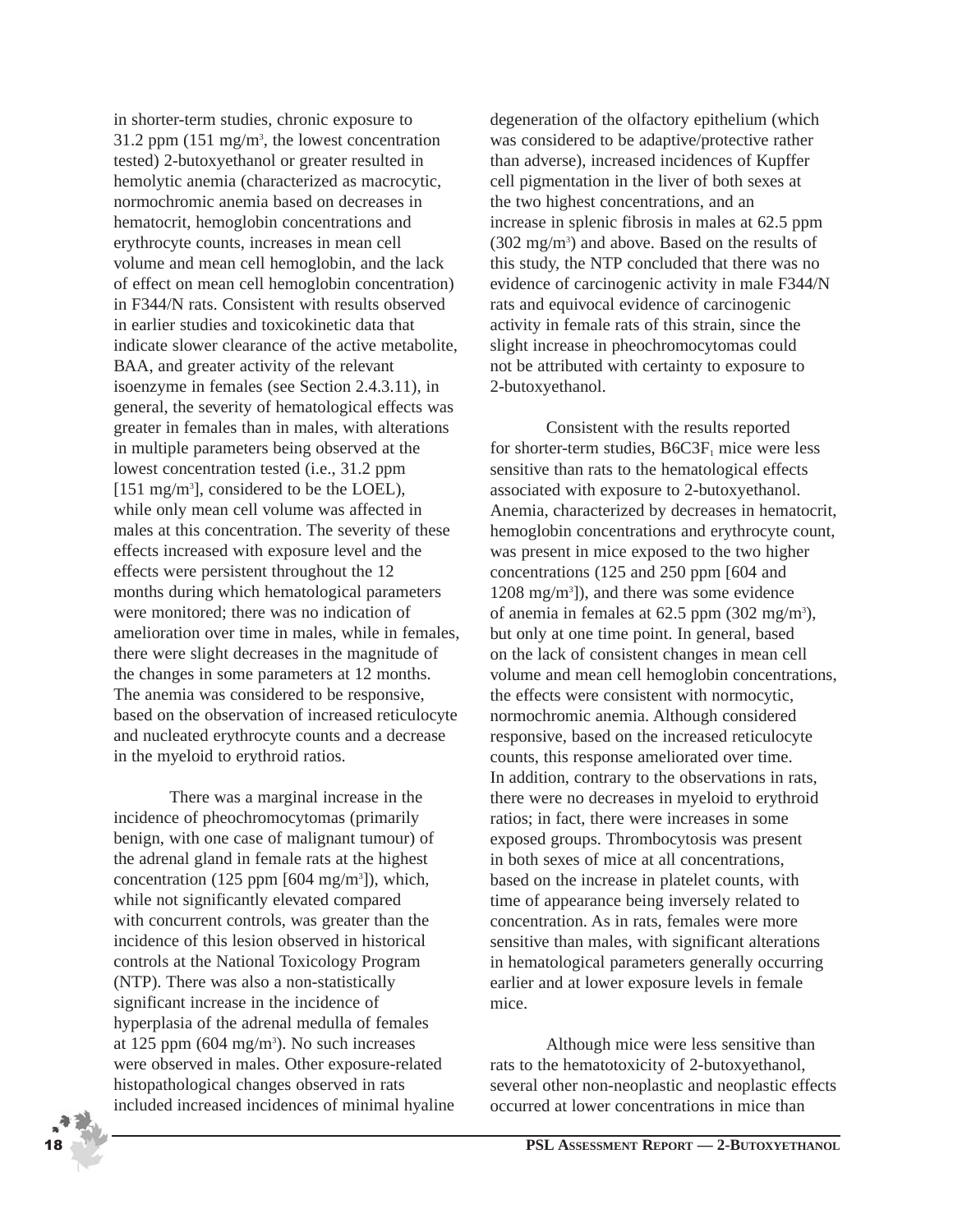in rats following chronic exposure. There were increased incidences of papillomas or carcinomas (combined) of the forestomach in both sexes, which were statistically significant in females exposed to 250 ppm (1208 mg/m<sup>3</sup>) compared with concurrent and historical controls and in males at 125 and 250 ppm (604 and 1208 mg/m<sup>3</sup>) compared with historical controls (but not study controls). In addition, the incidence of hyperplasia of the epithelium of the forestomach was significantly increased in a concentration-related manner in all exposed groups, which was accompanied by a concentration-related trend in the incidence of ulcers of the forestomach in female mice. The severity of the epithelial hyperplasia in females also increased with exposure level, as mean severity scores in animals with lesions were 1.8, 2.0, 2.4 and 2.9 at 0, 62.5, 125 and 250 ppm (0, 302, 604 and 1208 mg/m<sup>3</sup>), respectively.

There was also a concentration-related increase in the incidence of hemangiosarcomas of the liver in male mice (significant at 250 ppm [1208 mg/m3 ]); hemangiosarcomas were also detected in the bone marrow of two mice exposed to 250 ppm (1208 mg/m<sup>3</sup>) (one of which also had a hemangiosarcoma in the spleen, while the other had a hemangiosarcoma in the heart) and in one mouse exposed to  $62.5$  ppm  $(302 \text{ mg/m}^3)$ . A significant increase in the incidence of hepatocellular carcinomas was also observed in males at the highest concentration, although the incidence was within the range observed in historical controls. In addition, the incidences of hepatocellular adenomas were lower in exposed mice than in controls, and there was no indication of an association between exposure and induction of a related preneoplastic lesion. In spite of these facts, a potential role of 2-butoxyethanol in the development of malignant liver tumours could not be ruled out, and it was concluded that they may be exposure-related. Hemosiderin pigmentation of the Kupffer cells of minimal severity was also noted in the liver of exposed mice, which did not appear to be directly correlated to the incidence of neoplastic lesions in this organ.

Based on the increased incidence of hemangiosarcoma of the liver (males) and squamous cell papillomas or carcinomas of the forestomach (females), it was concluded that there was some evidence of carcinogenic activity of 2-butoxyethanol in male and female  $B6C3F<sub>1</sub>$ mice, and the Lowest-Observed-Adverse-Effect Level (LOAEL) for non-neoplastic effects (hematotoxicity and forestomach lesions) was  $62.5$  ppm  $(302 \text{ mg/m}^3)$  in both sexes.

#### 2.4.3.6 Genotoxicity

The results of available *in vitro* genotoxicity assays in mammalian cell lines have been somewhat mixed. Overall, there is equivocal evidence that 2-butoxyethanol may be very weakly genotoxic *in vitro*, as it was mutagenic at the *hprt* locus in Chinese hamster lung cells (Elias *et al.*, 1996), but not at the *hprt* or *gpt* locus in Chinese hamster ovary cells (Union Carbide, 1989; Chiewchanwit and Au, 1995), and weakly positive or equivocal results were obtained for unscheduled DNA synthesis, micronuclei and mitotic division aberrations/aneuploidy (Union Carbide, 1989; Elias *et al.*, 1996). Results for chromosomal aberrations were negative, while those for sister chromatid exchange were mixed (Union Carbide, 1989; Villalobos-Pietrini *et al.*, 1989; NTP, 1993, 1998; Elias *et al.*, 1996). 2-Butoxyethanol induced cell transformation at high concentrations and also inhibited intercellular communication (Welsch and Stedman, 1984; Kerckaert *et al.*, 1996). However, it is important to note in interpretation of these data that exogenous metabolic activation was incorporated in few of these studies, particularly since the metabolites of 2-butoxyethanol, butoxyacetaldehyde and BAA, were genotoxic in mammalian cells *in vitro* (Elias *et al.*, 1996), with the intermediate butoxyacetaldehyde being significantly more active than the principal metabolite, BAA. Neither 2-butoxyethanol nor its metabolites induced mutations in prokaryotes (Kvelland, 1988; Zeiger *et al.*, 1992; NTP, 1993, 1998; Hoflack *et al.*, 1995; Gollapudi *et al.*, 1996).

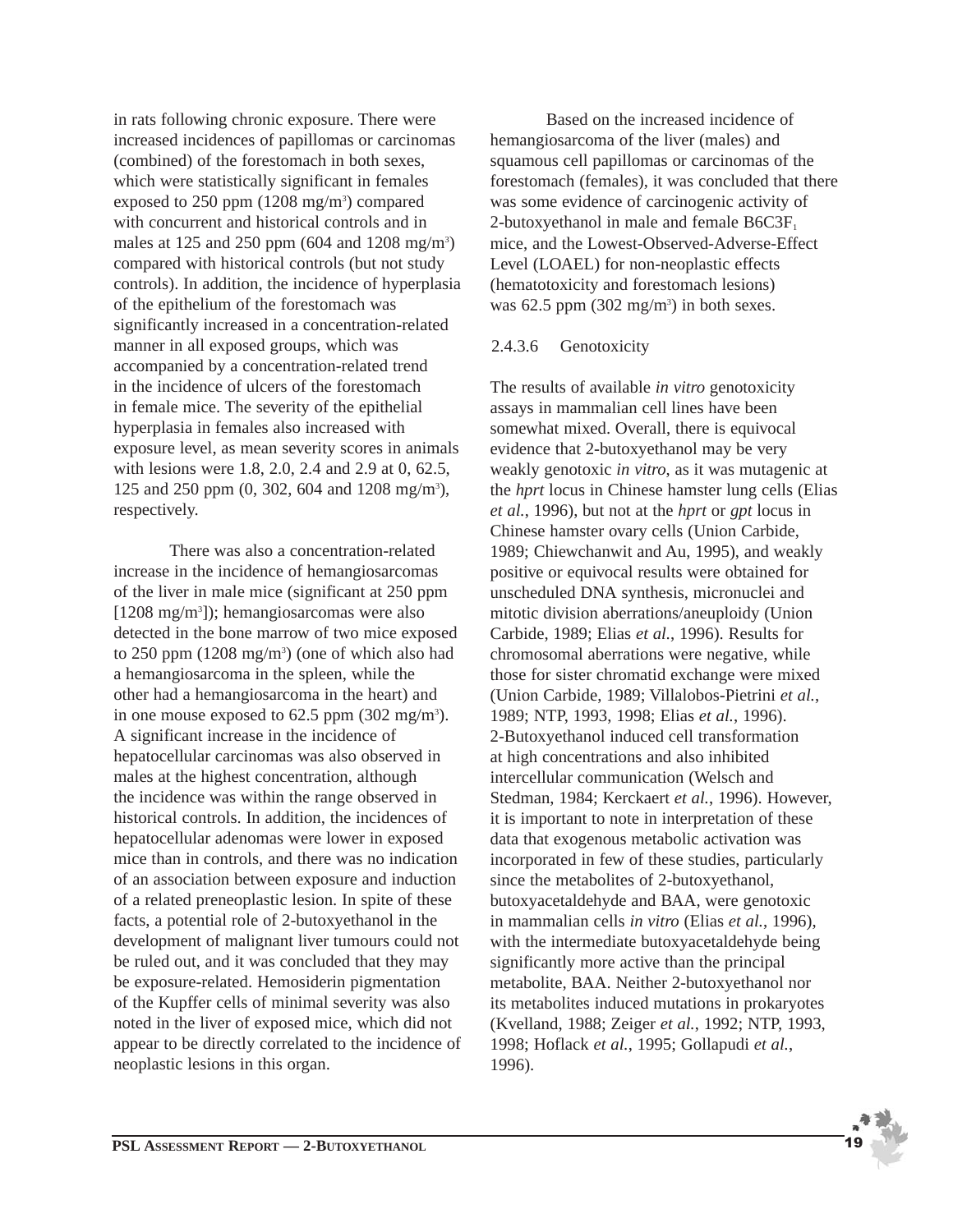In the few *in vivo* studies identified, 2-butoxyethanol did not induce micronuclei in the bone marrow of mice or rats administered up to 1000 mg/kg-bw via intraperitoneal injection (Elias *et al.*, 1996; NTP, 1998) (which is significant in that the hematopoietic system has been demonstrated to be a target of 2-butoxyethanol-induced effects at much lower doses via ingestion and inhalation, some of which might be secondary to toxicity to circulating blood cells), nor were DNA adducts observed in several tissues examined in rats or transgenic mice exposed to 120 mg/kg-bw as a single oral dose or via repeated subcutaneous administration (Keith *et al.*, 1996). Available *in vivo* data for the metabolites are limited to a single study in which BAA also did not induce micronuclei in the bone marrow of mice (Elias *et al.*, 1996).

#### 2.4.3.7 Developmental and reproductive toxicity

In the available studies involving oral, inhalation or dermal exposure of Fischer 344 or Sprague-Dawley rats, CD-1 mice or New Zealand white rabbits, embryotoxic or fetotoxic effects or malformations have generally been observed only at or above doses that were also maternally toxic (Hardin *et al.*, 1984; Schuler *et al.*, 1984; Wier *et al.*, 1987; NTP, 1989; Heindel *et al.*, 1990). Hematological effects were reported in the fetuses of Fischer 344 rats exposed to 300 mg/kg-bw per day (which was also hematotoxic in the dams) (NTP, 1989), suggesting that the blood is also a sensitive target tissue in the developing young following *in utero* exposure. Although a slight decrease in live pup weight was reported in CD-1 mice exposed to 700 mg/kg-bw per day in the drinking water, no statistically significant effects on pup weight were observed in the second generation exposed to the same dose (Heindel *et al.*, 1990).

In the only study on the effects of exposure to 2-butoxyethanol on reproductive ability, fertility in female CD-1 mice (based on litter size and the proportion of live pups) was significantly reduced following administration of

1% 2-butoxyethanol or more in the drinking water (1300 mg/kg-bw per day), although these doses were also associated with high mortality (Heindel *et al.*, 1990). (It has been hypothesized that fetal deaths may have been due to hydrops foetalis, associated with severe anemia induced by 2-butoxyethanol or its metabolite, BAA, transported across the placenta [Atkins, 1999]; however, no description of the possible cause of fetal death was presented in the report of this study.) Effects on male and female reproductive organs (including reduced weight or histopathological changes in the epididymis or testes, decreased sperm concentration, altered sperm morphology or uterine atrophy) were noted in F344 rats and  $B6C3F<sub>1</sub>$  mice exposed to 2-butoxyethanol in the subchronic studies conducted by the NTP (1993, 1998), although some of these effects were not considered to be of biological significance and occurred only at doses or concentrations that also induced hematological and other effects. No effects on the testes were observed in acute or short-term studies (Nagano *et al.*, 1979, 1984; Doe, 1984; Grant *et al.*, 1985; Krasavage, 1986; Exon *et al.*, 1991).

### 2.4.3.8 Immunotoxicity

Based on the limited available data, 2-butoxyethanol appears to have some immunomodulating potential, with mice being more sensitive than rats. Significant effects on indicators of immune function were observed in BALB/c mice administered repeated oral doses of 50 mg/kg-bw per day or more (Morris *et al.*, 1996), while only slight or no changes in immune function parameters were noted in Fischer 344 and Sprague-Dawley rats administered higher doses (Exon *et al.*, 1991; Smialowicz *et al.*, 1992). Repeated dermal application of 1500 mg 2-butoxyethanol/kg-bw per day also resulted in reduced immune response in BALB/c mice (Singh *et al.*, 1998); no similar studies in rats were identified. Reduced weights or histopathological changes were observed in the thymus or spleen of both mice and rats exposed subchronically or chronically to 2-butoxyethanol; however, these effects were considered likely to

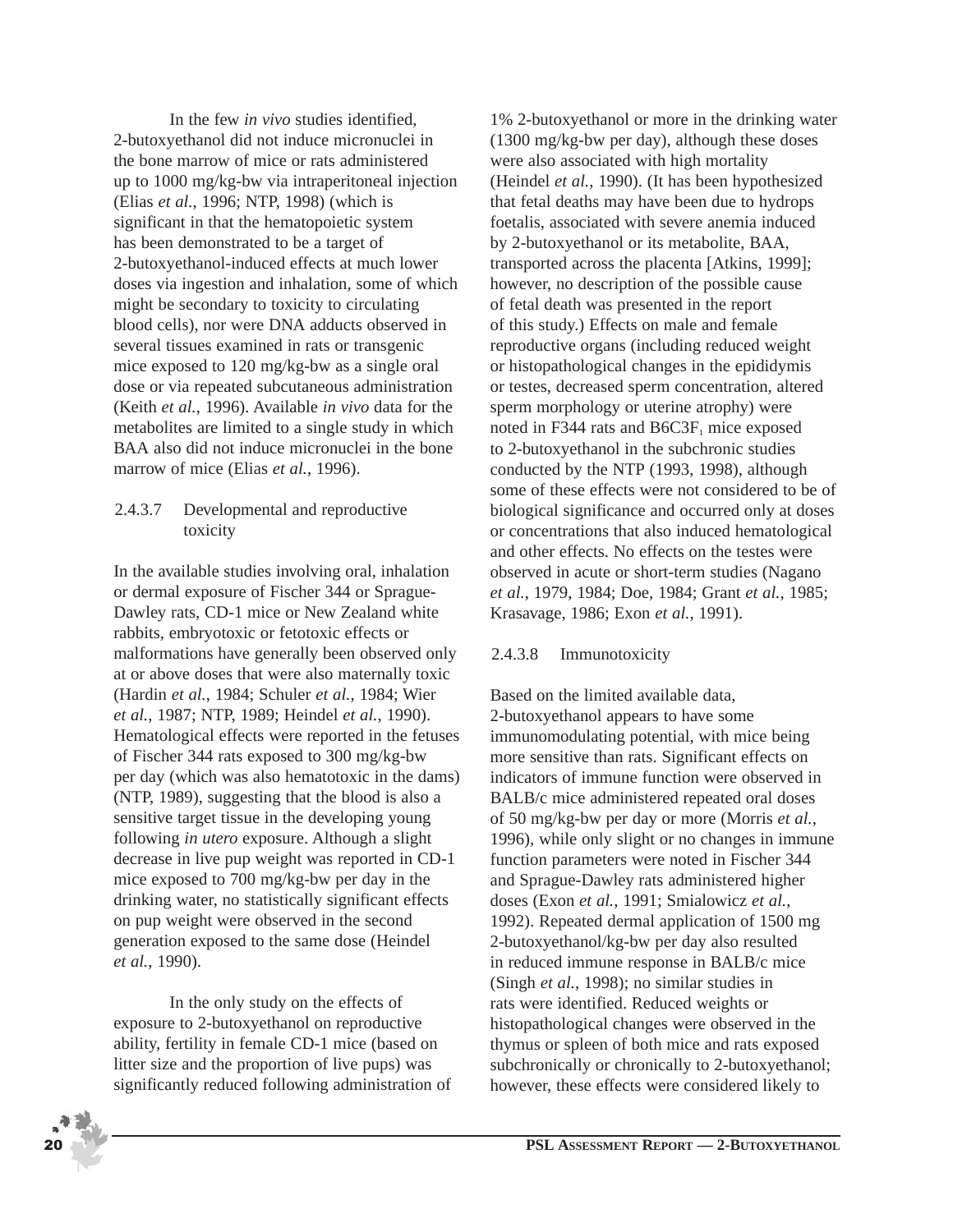be secondary to hemolysis and decreased body weight (NTP, 1993, 1998).

#### 2.4.3.9 Neurotoxicity

No investigations of the neurological effects of 2-butoxyethanol have been identified, although various signs of effects on the central nervous system, including loss of coordination, sluggishness, narcosis, muscular flaccidity and ataxia, have been reported at high doses or concentrations in numerous short-term studies (Carpenter *et al.*, 1956; Dodd *et al.*, 1983; Hardin *et al.*, 1984; Krasavage, 1986).

#### 2.4.3.10 Investigations of hemolysis in *in vitro* systems

Differences in species sensitivity to hemolysis induced by 2-butoxyethanol and its metabolites have been investigated in several *in vitro* studies. Consistent with the *in vivo* studies discussed above, BAA was more potent than either the parent compound or the acetaldehyde metabolite (Bartnik *et al.*, 1987; Ghanayem, 1989; Sivarao and Mehendale, 1995). Although slight species differences were observed in erythrocytes exposed to 2-butoxyethanol (with humans being less sensitive than rats, mice, dogs and guinea pigs) (Carpenter *et al.*, 1956; Bartnik *et al.*, 1987), variability between species was much more pronounced when cells were exposed to BAA (Bartnik *et al.*, 1987; Ghanayem and Sullivan, 1993; Udden and Patton, 1994), with erythrocytes from humans being less sensitive than those from rats, as well as those from mice and other species.

In Bartnik *et al.* (1987), hemolysis in blood from four adult male Wistar rats and human erythrocytes isolated from the blood of healthy adult male donors (no further details provided) was examined *in vitro*. The lowest concentration of BAA administered (1.25 mM) resulted in 25% hemolysis of rat erythrocytes after 180 minutes. In contrast, 15 mM BAA did not produce measurable hemolysis in human erythrocytes over the same time. In consequence, these data suggest that rat erythrocytes are at least 12 times more

sensitive than the human erythrocytes. This study was conducted in washed erythrocytes rather than whole blood, indicating that the species difference in sensitivity *in vitro* must be due to an inherent difference in the erythrocytes, rather than in the extent of plasma protein binding of BAA.

In Ghanayem (1989), pooled erythrocytes from 9- to 13-week-old male F344 rats and erythrocytes from healthy human volunteers (men and women  $18-40$  years old;  $n = 3$ ) were similarly exposed to the acetic acid metabolite. At the end of the incubation period (0.25–4 hours), hematocrit and free plasma hemoglobin levels were determined as indicators of swelling of the erythrocytes and hemolysis, respectively. Comparison of the *in vitro* incubation data at 4 hours for rat blood (Table 1) and human blood (Table 2) suggests that the effect of 8.0 mM BAA in humans was less than that of 0.5 mM BAA in rats. Hence, humans may be at least 16 times less sensitive to the effects of BAA than rats, although information from this study is inadequate to define the exact magnitude of the species difference. It is also not clear from the data presented whether the slight changes with human erythrocytes were produced in relation to the initial control value or were compared with data for a 4-hour incubation in the absence of BAA.

Udden (1994) confirmed the lack of hemolysis in human red blood cells incubated with 2 mM BAA in groups of different human subjects, including nine healthy young adults (31–56 years old), nine older subjects (64–79 years old), seven patients with sickle cell disease and three patients with spherocytosis. Despite differences between these groups in the extent of the spontaneous hemolysis on incubation for 4 hours in the absence of BAA, in none of the groups were there significant increases in hemolysis in the presence of 2 mM BAA.

An additional investigation of Udden and Patton (1994) confirms the greater sensitivity of rat erythrocytes compared with human erythrocytes to the acetic acid metabolite of 2-butoxyethanol *in vitro*. The maximum

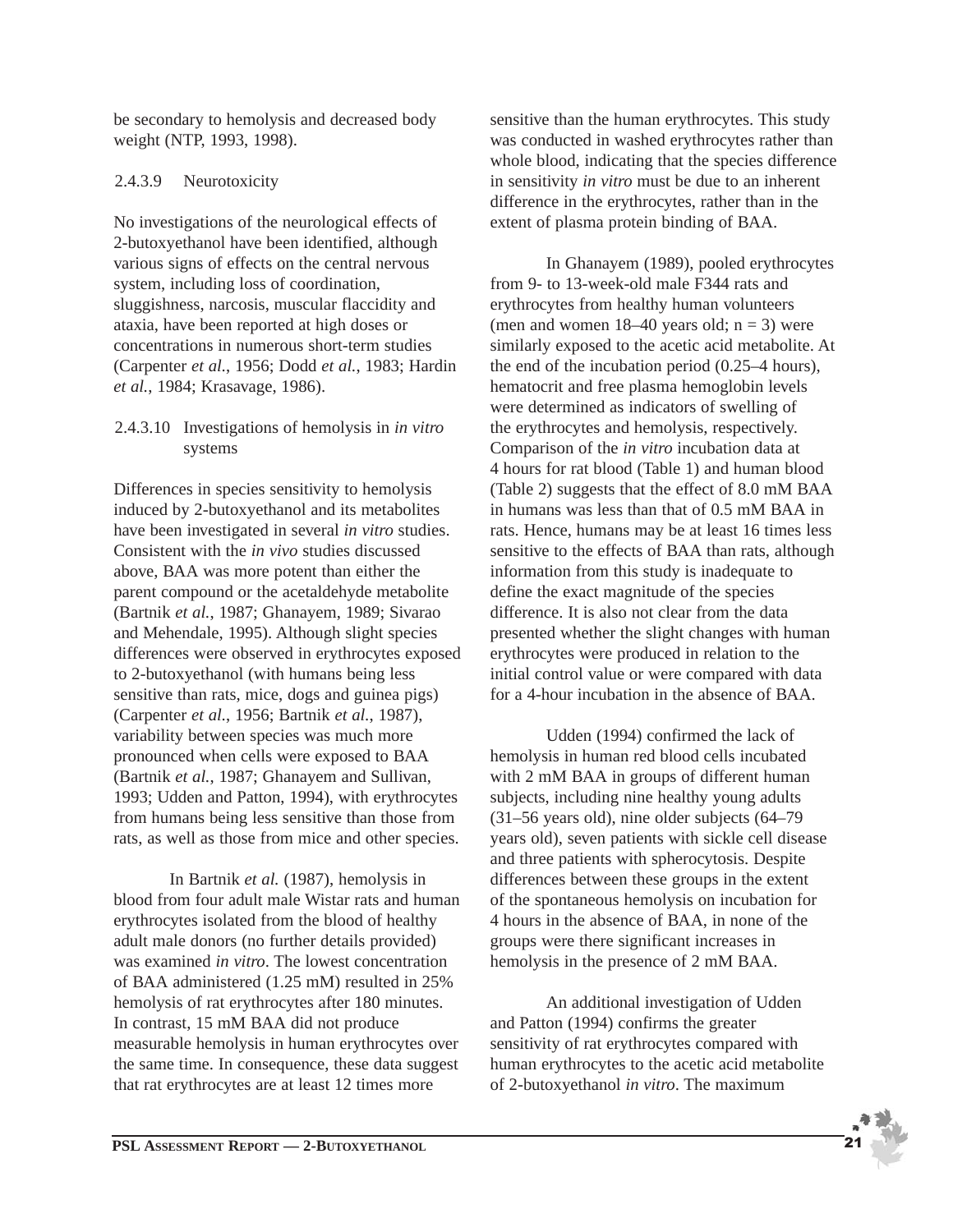**TABLE 1** Effects of concentration and time on hematocrit and the concentration of free plasma hemoglobin in rat blood incubated with butoxyacetic acid (BAA) *in vitro* (data from Ghanayem, 1989)

|                          | Time since exposure (hours) |     |         |     |        |  |  |  |
|--------------------------|-----------------------------|-----|---------|-----|--------|--|--|--|
|                          | 0.25                        | 0.5 | $1.0\,$ | 2.0 | 4.0    |  |  |  |
| Hematocrit (% control)   |                             |     |         |     |        |  |  |  |
| $0.5$ mM BAA             |                             | 104 | 108     | 110 | 121    |  |  |  |
| $1.0 \text{ mM BAA}$     |                             | 111 | 117     | 124 | 144    |  |  |  |
| $2.0$ mM BAA             | 111                         | 118 | 133     | 169 | $<$ 10 |  |  |  |
| Plasma hemoglobin (g/dL) |                             |     |         |     |        |  |  |  |
| $0.5$ mM BAA             |                             | 0.2 | 0.2     | 0.2 | 0.5    |  |  |  |
| $1.0$ mM BAA             |                             | 0.4 | 0.8     | 1.0 | 2.0    |  |  |  |
| $2.0 \text{ mM BAA}$     |                             | 0.6 | 1.0     | 2.2 | 7.0    |  |  |  |

concentration (2 mM) did not produce any detectable effect in human erythrocytes, although it induced rapid hemolysis in rat erythrocytes. Exposure of rat erythrocytes to 0.2 mM BAA did not result in hemolysis, although reduced cell deformability and increased mean cell volume were noted. No details were given of the human subjects who donated erythrocytes.

Comparison of the data of Udden (1994) with those of Udden and Patton (1994), acquired by directly comparable protocols, indicates that the no-effect concentration for hemolysis is 2 mM BAA in human erythrocytes and 0.2 mM in rat erythrocytes. Although very few concentrations were studied, these data support at least a 10-fold difference in sensitivity between rats and humans.

#### 2.4.3.11 Toxicokinetics and mode of action

These observed species- and sex-related variations in hematotoxicity are well correlated with differences in production and clearance of the acetic acid metabolite of 2-butoxyethanol. Mice appear to clear BAA from the blood much more quickly than rats, with the rate of elimination decreasing with increased duration of exposure to a greater degree in rats than in mice (Dill *et al*., 1998). Likewise, clearance of BAA from the blood is slower in female rats than in males (Dill *et al*., 1998); in addition, the activity

of hepatic alcohol dehydrogenase enzyme, which is involved in the metabolism of 2-butoxyethanol to BAA, is greater in females than in males (Aasmoe *et al*., 1998). Ghanayem *et al*. (1987) also observed older rats to be more susceptible to the hemolytic effects of acute 2-butoxyethanol exposure, which is consistent with the greater rate of elimination of metabolites in the urine of younger rats. These observations and additional studies in which oxidation of 2-butoxyethanol to BAA is inhibited indicate that the acid metabolite is likely principally responsible for the hematological effects observed in experimental animals exposed to the compound.

The specific mode of action by which 2-butoxyethanol induces hematological effects has not been established. Induced changes are those consistent with hemolytic anemia, hemoglobinuria or increased osmotic fragility of erythrocytes. Based on their progression, which includes erythrocyte swelling, morphological changes and decreased deformability (Udden, 1996), effects are likely due to conjugation of BAA with the lipids in the membrane of erythrocytes and resulting increases in permeability to cations and water (Ghanayem, 1996).

Information on the mode of induction of lesions of the forestomach by 2-butoxyethanol in subchronic studies in rats and mice and in the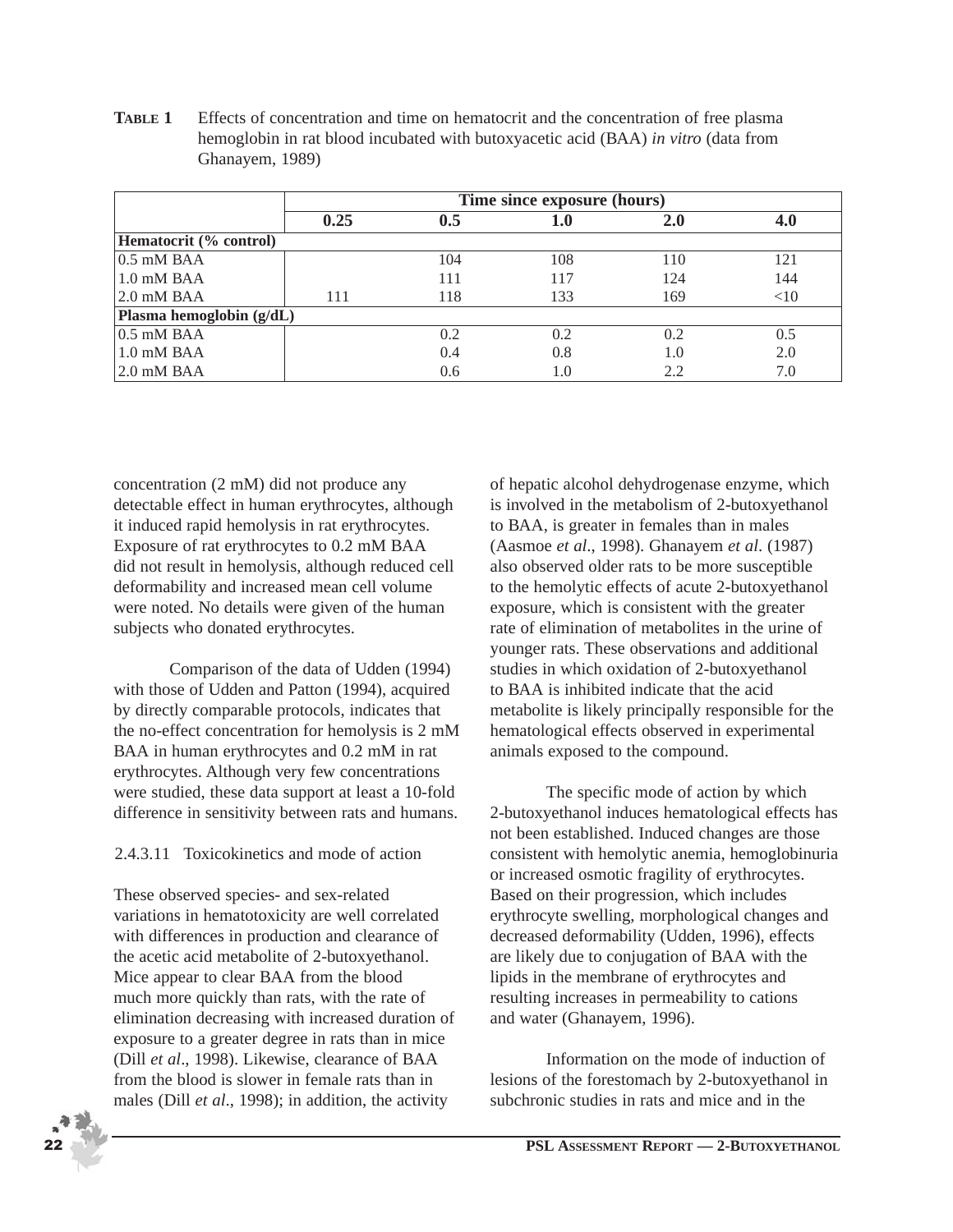**TABLE 2** Effects of concentration, time and sex on hematocrit and the concentration of free plasma hemoglobin in human blood incubated with butoxyacetic acid (BAA) *in vitro* (data from Ghanayem, 1989)

|                            | Time since exposure (hours) |              |       |                |       |       |  |  |
|----------------------------|-----------------------------|--------------|-------|----------------|-------|-------|--|--|
|                            |                             | <b>Males</b> |       | <b>Females</b> |       |       |  |  |
|                            | 1.0                         | 2.0          | 4.0   | 1.0            | 2.0   | 4.0   |  |  |
| Hematocrit (% control)     |                             |              |       |                |       |       |  |  |
| $2.0$ mM BAA               | 100.8                       | 102.5        | 103.2 | 98.6           | 100.0 | 100.2 |  |  |
| $4.0$ mM BAA               | 102.0                       | 103.0        | 104.8 | 100.2          | 100.8 | 103.0 |  |  |
| $8.0$ mM BAA               | 104.0                       | 105.1        | 108.2 | 103.6          | 104.0 | 106.4 |  |  |
| Plasma hemoglobin $(g/dL)$ |                             |              |       |                |       |       |  |  |
| $2.0$ mM BAA               | 0.12                        | 0.13         | 0.20  | 0.14           | 0.15  | 0.17  |  |  |
| $4.0 \text{ mM BAA}$       | 0.17                        | 0.22         | 0.30  | 0.20           | 0.25  | 0.25  |  |  |
| 8.0 mM BAA                 | 0.40                        | 0.42         | 0.53  | 0.35           | 0.39  | 0.44  |  |  |

chronic study in mice has not been identified. The relative roles of systemic versus local delivery (i.e., mucociliary clearance from the respiratory tract and ingestion via preening) and the putatively active metabolites, which may differ from those implicated in the induction of hematological effects, are unknown. Specific quantitative data with which to assess the relative sensitivities of the forestomach of rodents and the glandular stomach of humans to 2-butoxyethanol were also not identified.

### *2.4.4 Humans*

Alterations in various hematological parameters were noted in several case reports involving incidental exposure to 2-butoxyethanol (Rambourg-Schepens *et al.*, 1988; Gijsenbergh *et al.*, 1989; Bauer *et al.*, 1992), but not in a survey of childhood poisonings by oral doses estimated to be as high as 1850 mg/kg-bw (Dean and Krenzelok, 1992). In a recent cross-sectional survey, slight, but statistically significant, changes in some hematological parameters (hematocrit and mean corpuscular hemoglobin concentration) were observed in a group of 31 men occupationally exposed to average concentrations of 2-butoxyethanol of 3.64 or 2.20 mg/m3 compared with unexposed workers, although there was no correlation with levels of butoxyacetic acid in the urine, and information on exposure was limited to personal monitoring samples taken

during only one workshift (Haufroid *et al.*, 1997). However, in the only relevant clinical study identified, no changes in erythrocyte fragility were noted in a small number of men and women  $(n = 2-4)$  exposed to up to 195 ppm (942 mg/m<sup>3</sup>) for several hours, with observed effects limited to irritation of the eyes, nose and throat (Carpenter *et al.*, 1956).

Other effects characteristic of poisoning with ethylene glycol (a metabolite of 2-butoxyethanol in humans), such as coma, metabolic acidosis and renal effects, as well as changes in levels of hepatic enzymes (of uncertain biological significance) have been reported in several cases or cross-sectional studies (e.g., Rambourg-Schepens *et al.*, 1988; Collinot *et al.*, 1996; Haufroid *et al.*, 1997; Nisse *et al.*, 1998).

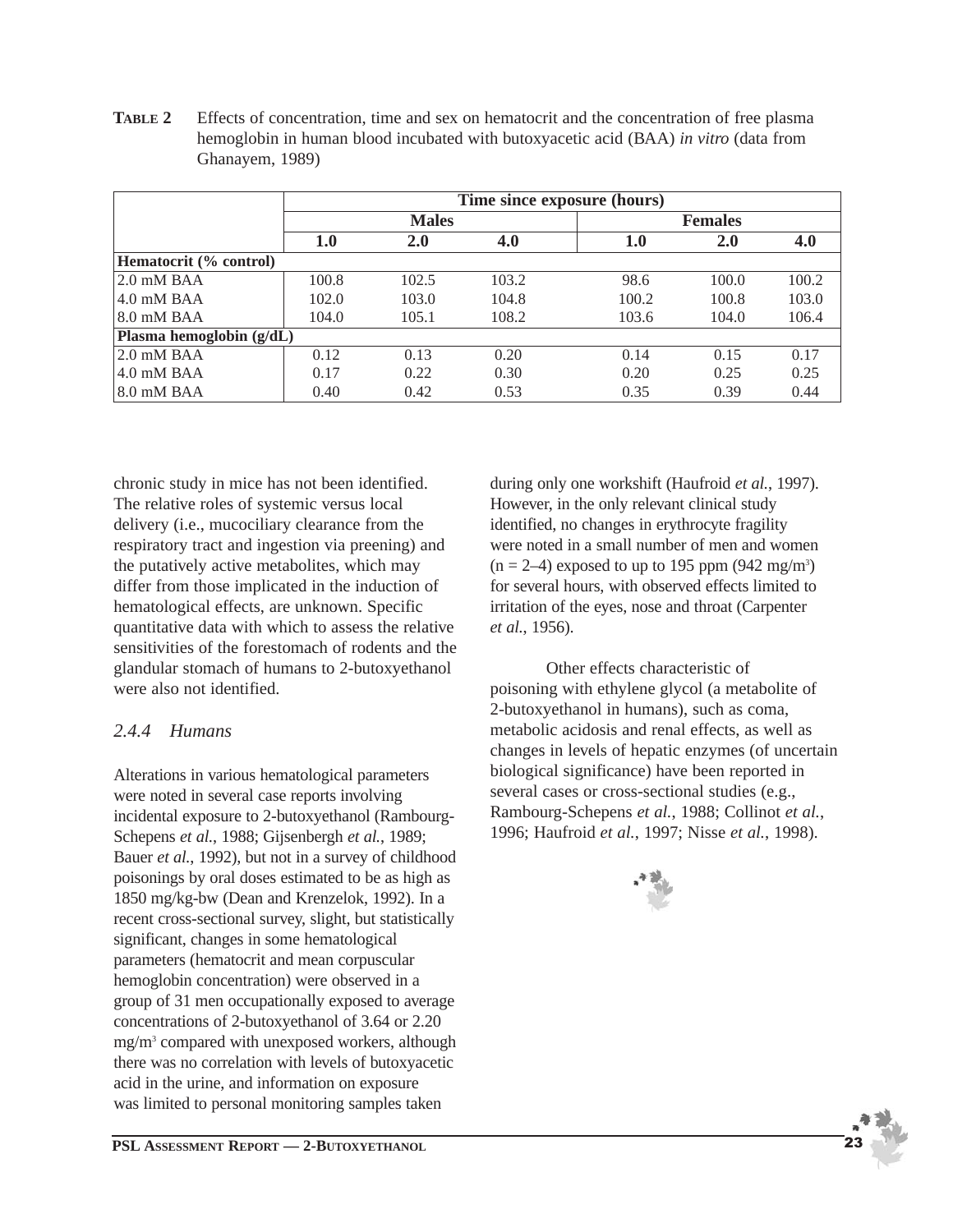## **3.0 ASSESSMENT OF "TOXIC" UNDER CEPA 1999**

### **3.1 CEPA 1999 64(a): Environment**

The environmental risk assessment of a PSL substance is based on the procedures outlined in Environment Canada (1997a). Analysis of exposure pathways and subsequent identification of sensitive receptors are used to select environmental assessment endpoints (e.g., adverse reproductive effects on sensitive fish species in a community). For each endpoint, a conservative Estimated Exposure Value (EEV) is selected and an Estimated No-Effects Value (ENEV) is determined by dividing a Critical Toxicity Value (CTV) by an application factor. A conservative (or hyperconservative) quotient (EEV/ENEV) is calculated for each of the assessment endpoints in order to determine whether there is potential ecological risk in Canada. If these quotients are less than one, it can be concluded that the substance poses no significant risk to the environment, and the risk assessment is completed. If, however, the quotient is greater than one for a particular assessment endpoint, then the risk assessment for that endpoint proceeds to an analysis where more realistic assumptions are used and the probability and magnitude of effects are considered. This latter approach involves a more thorough consideration of sources of variability and uncertainty in the risk analysis.

#### *3.1.1 Assessment endpoints*

In Canada, most environmental releases of 2-butoxyethanol are to the atmosphere. Based on its predicted environmental partitioning, assessment endpoints for 2-butoxyethanol relate to terrestrial biota, pelagic organisms and soil organisms.

#### *3.1.2 Environmental risk assessment*

3.1.2.1 Terrestrial organisms

#### *3.1.2.1.1 Wildlife*

For a conservative risk characterization for terrestrial biota, the EEV is  $243 \mu g/m^3$ , the highest concentration of 2-butoxyethanol in outdoor air reported in a Canadian multimedia study. This value is believed to be conservative, because the highest concentration of 2-butoxyethanol in the atmosphere in the vicinity of an automotive plant at Windsor, Ontario, was  $7.3 \mu g/m<sup>3</sup>$ . The estimated concentration of 2-butoxyethanol in Canadian air using ChemCAN modelling based on reported releases in 1996 is several orders of magnitude smaller, 1.623 ng/m<sup>3</sup>. Releases of 2-butoxyethanol occurred in three provinces, but, for modelling purposes, it was assumed that all releases occurred in southern Ontario.

The CTV is 31 ppm  $(150 \text{ mg/m}^3)$ , the concentration in air that caused hemolytic anemia in rats and mice. Dividing this CTV by a factor of 10 (to account for the extrapolation from laboratory to field conditions and interspecies and intraspecies variations in sensitivity) gives an ENEV of 3.1 ppm  $(15 \text{ mg/m}^3)$ , or  $15\,000 \text{ µg/m}^3$ ).

The conservative quotient can be derived as follows:

Quotient =  $\frac{EFV}{ENEV}$ 

$$
= \frac{243 \text{ }\mu\text{g/m}^3}{15\ 000 \text{ }\mu\text{g/m}^3}
$$

$$
= 1.6 \times 10^{-2}
$$

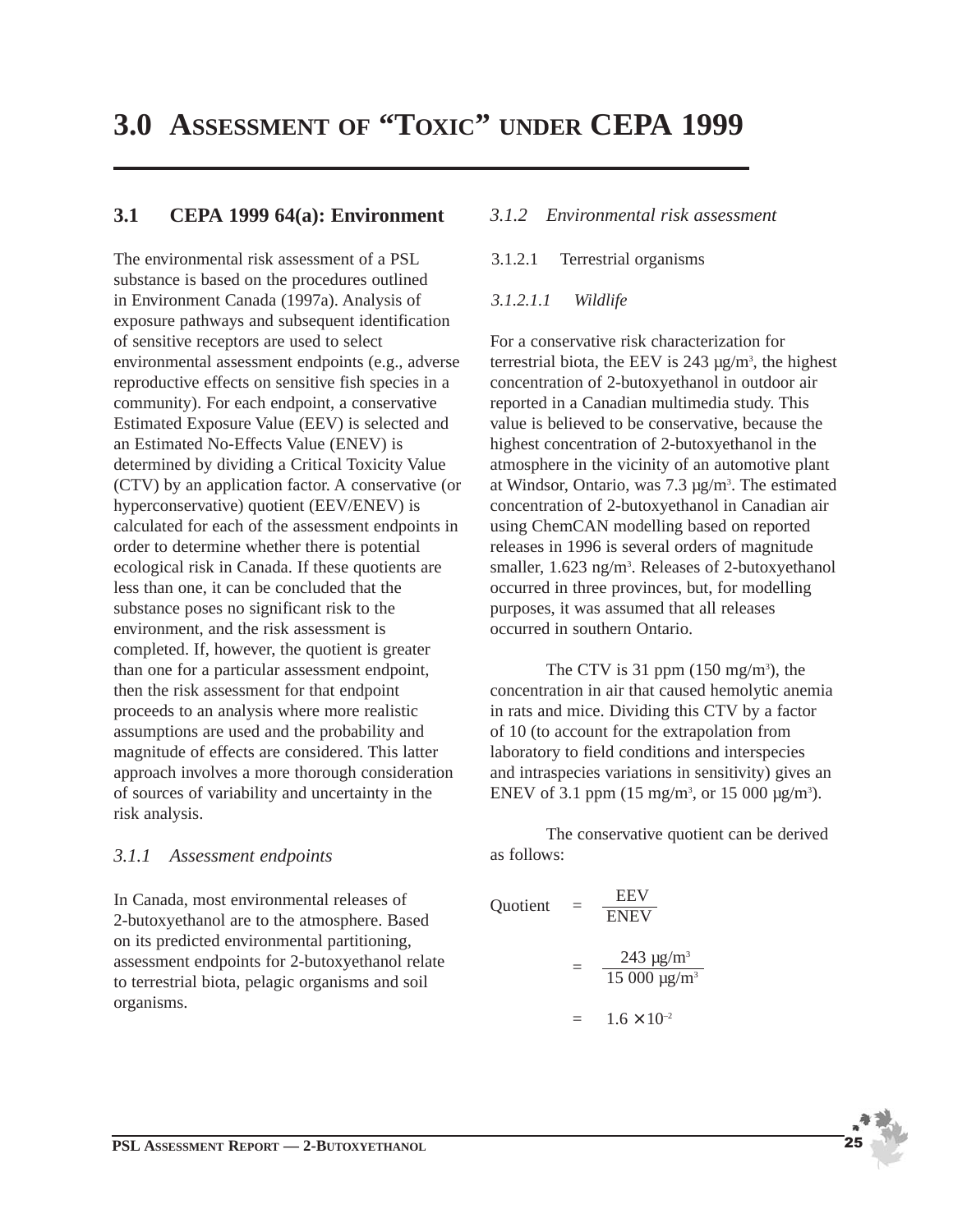Therefore, concentrations of 2-butoxyethanol in air appear to be unlikely to cause adverse effects on populations of terrestrial biota.

#### *3.1.2.1.2 Soil organisms*

For a conservative risk characterization for soil organisms, the EEV is  $4.28 \times 10^{-3}$  ng/g, the estimated concentration of 2-butoxyethanol in soil using ChemCAN modelling, based on reported releases in 1996. This value is believed to be conservative, because releases of 2-butoxyethanol occurred in three provinces, but, for modelling purposes, it was assumed that all releases occurred in southern Ontario.

No information was identified regarding the toxicity of 2-butoxyethanol to soil organisms. Van Leeuwen *et al.* (1992) used quantitative structure–activity relationships to estimate that a sediment concentration of 4600 ng 2-butoxyethanol/g would be hazardous to 5% of benthic species. Using this sediment  $HC<sub>5</sub>$ value as a CTV and an application factor of 100 (to account for interspecies and intraspecies variations in sensitivity) gives an ENEV of 46 ng/g for soil organisms.

The conservative quotient is calculated as follows:

Quotient 
$$
= \frac{EEV}{ENEV}
$$

$$
= \frac{4.28 \times 10^{-3} \text{ ng/g}}{46 \text{ ng/g}}
$$

$$
= 9.3 \times 10^{-5}
$$

Therefore, concentrations of 2-butoxyethanol in soil in Canada are unlikely to cause adverse effects on populations of soil organisms.

#### 3.1.2.2 Aquatic organisms

For a conservative risk characterization for pelagic organisms, the EEV is  $3.02 \times 10^{-4}$  µg/L, the estimated concentration of 2-butoxyethanol in water using ChemCAN modelling, based on reported releases in 1996. This value is believed to be conservative, because releases of 2-butoxyethanol occurred in three provinces, but, for modelling purposes, it was assumed that all releases occurred in southern Ontario.

The CTV for pelagic organisms is  $5.4 \times 10^3$  µg/L, the 96-hour LC<sub>50</sub> for *Palaemonetes pugio*. Dividing this CTV by a factor of 100 (to account for the conversion of an acute  $LC_{50}$  to a long-term no-effects value, extrapolation from laboratory to field conditions, and interspecies and intraspecies variations in sensitivity) gives an ENEV of 54 µg/L.

The conservative quotient can be derived as follows:

Quotient 
$$
= \frac{EEV}{ENEV}
$$

$$
= \frac{3.02 \times 10^{-4} \text{ kg/L}}{54 \text{ kg/L}}
$$

$$
= 5.6 \times 10^{-6}
$$

Therefore, 2-butoxyethanol concentrations in water in Canada appear to be unlikely to cause adverse effects on populations of pelagic organisms.

In their responses to the CEPA Section 16 survey, two facilities reported releases of 2-butoxyethanol in liquid effluents to water bodies, but details of these releases are considered to be confidential business information. The effluents are treated before release and are considerably diluted in the receiving waters, where further biodegradation would occur. Concentrations of 2-butoxyethanol in the receiving waters would not likely be high enough to affect aquatic organisms.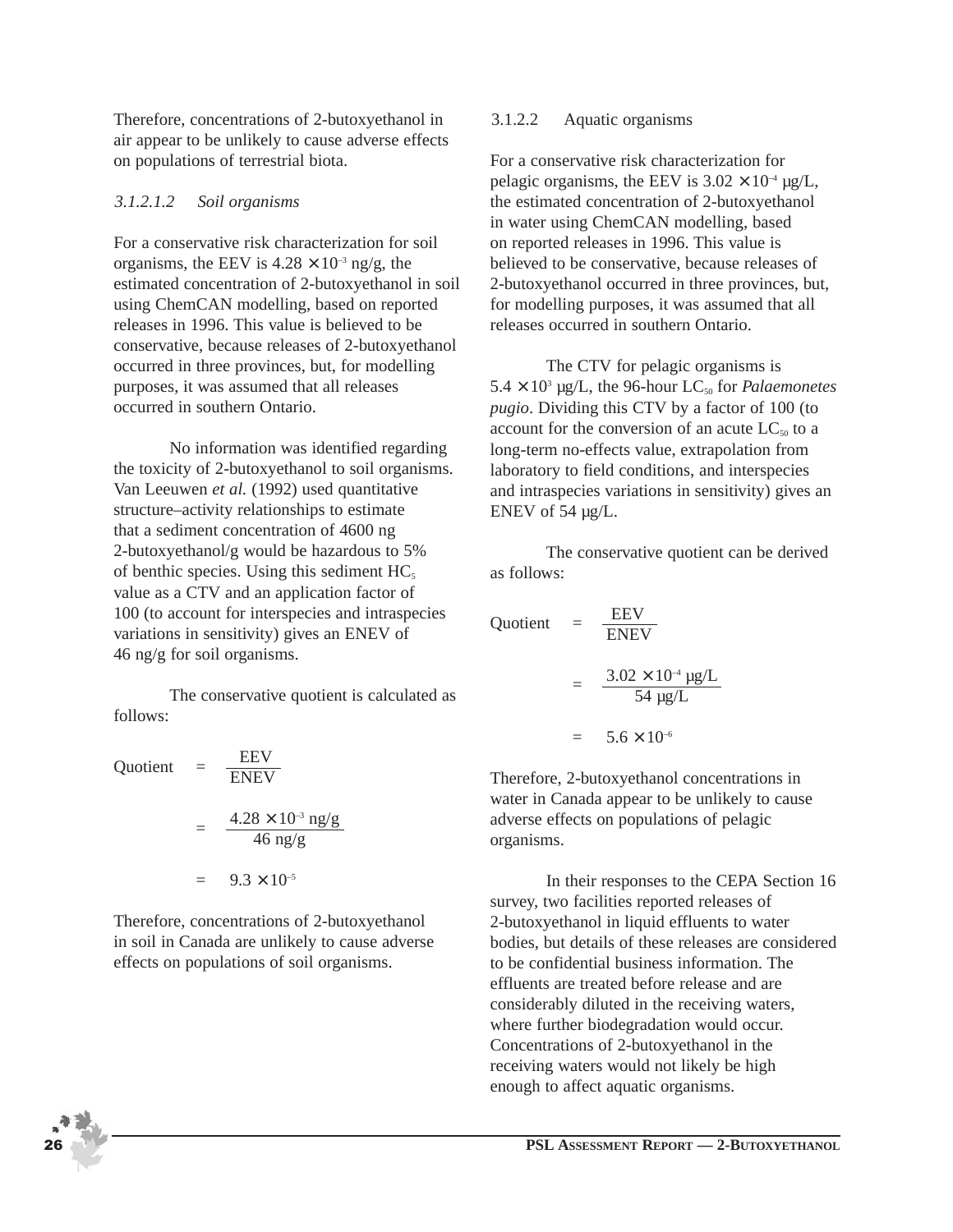#### 3.1.2.3 Discussion of uncertainty

There are several sources of uncertainty in this environmental risk assessment. 2-Butoxyethanol was not included on the National Pollutant Release Inventory until 1999, so data on environmental releases of the substance in Canada before that year are not available. Few data were identified on environmental concentrations of 2-butoxyethanol in Canada or in other countries. The EEV for 2-butoxyethanol in air,  $243 \mu g/m^3$ , is believed to be conservative, as the atmospheric concentration of the substance in the vicinity of an automotive plant in Windsor, Ontario, was only 7.3 µg/m<sup>3</sup>. In view of the lack of monitoring data, the ChemCAN4 v. 0.95 model was used to estimate environmental concentrations of 2-butoxyethanol in the other environmental compartments (i.e., soil and water), based on the highest reported recent release of the substance in Canada, which occurred in 1996. To make a conservative estimate of environmental concentrations of 2-butoxyethanol, it was assumed, for modelling purposes, that all of this was released into southern Ontario. Kane (1993) compared measured environmental concentrations of five industrial chemicals and six pesticides with environmental concentrations estimated for the substances by the ChemCAN model. Sixty percent of the measured environmental concentrations were within one order of magnitude of predicted values, and 75% were within two orders of magnitude. The highest concentration of 2-butoxyethanol in 29 samples of Ontario drinking water was 5.0  $\mu$ g/L, a value one order of magnitude below the ENEV. In the only relevant study identified from other countries, the concentration of 2-butoxyethanol in a polluted river in Japan ranged up to 5.68 mg/L, a value that is approximately the same as the CTV and two orders of magnitude above the ENEV. This study, however, was published in 1981.

No information was identified regarding the toxicity of 2-butoxyethanol to soil organisms or to terrestrial wildlife through atmospheric exposure. An estimation of a hazardous concentration to benthic species was the basis for the assessment of risk to soil organisms. The results of inhalation toxicity studies using

laboratory strains of rats and mice were used for the assessment of risk to terrestrial biota. It is not possible to directly relate the results of these tests, changes in blood parameters indicative of hemolytic anemia, to the well-being of wildlife species. It is possible, however, that such changes in the blood could have some effect on the ability of wildlife to obtain food or to escape from predators. To account for these uncertainties, application factors were used in the environmental risk assessment to derive ENEVs.

Conservative risk quotients were small for all environmental assessment endpoints. Therefore, despite the data gaps regarding the environmental concentrations and effects of 2-butoxyethanol on soil organisms and terrestrial wildlife, the data available at this time are considered adequate for drawing a conclusion about the environmental risk of the substance in Canada.

## **3.2 CEPA 1999 64(b): Environment upon which life depends**

2-Butoxyethanol does not deplete stratospheric ozone, and its potential for contributing to climate change is negligible. The potential of 2-butoxyethanol for photochemical ozone (smog) creation is moderate, but the low quantities of 2-butoxyethanol in the atmosphere are unlikely to make its contribution significant relative to that of other smog-forming substances.

## **3.3 CEPA 1999 64(c): Human health**

## *3.3.1 Estimates of potential exposure in humans*

Available data on levels of 2-butoxyethanol in environmental media in Canada upon which estimates of population exposure may be based are limited to air and drinking water. These data are further limited by the lack of identification of reliable, quantitative, representative data on levels in residential indoor air, although available

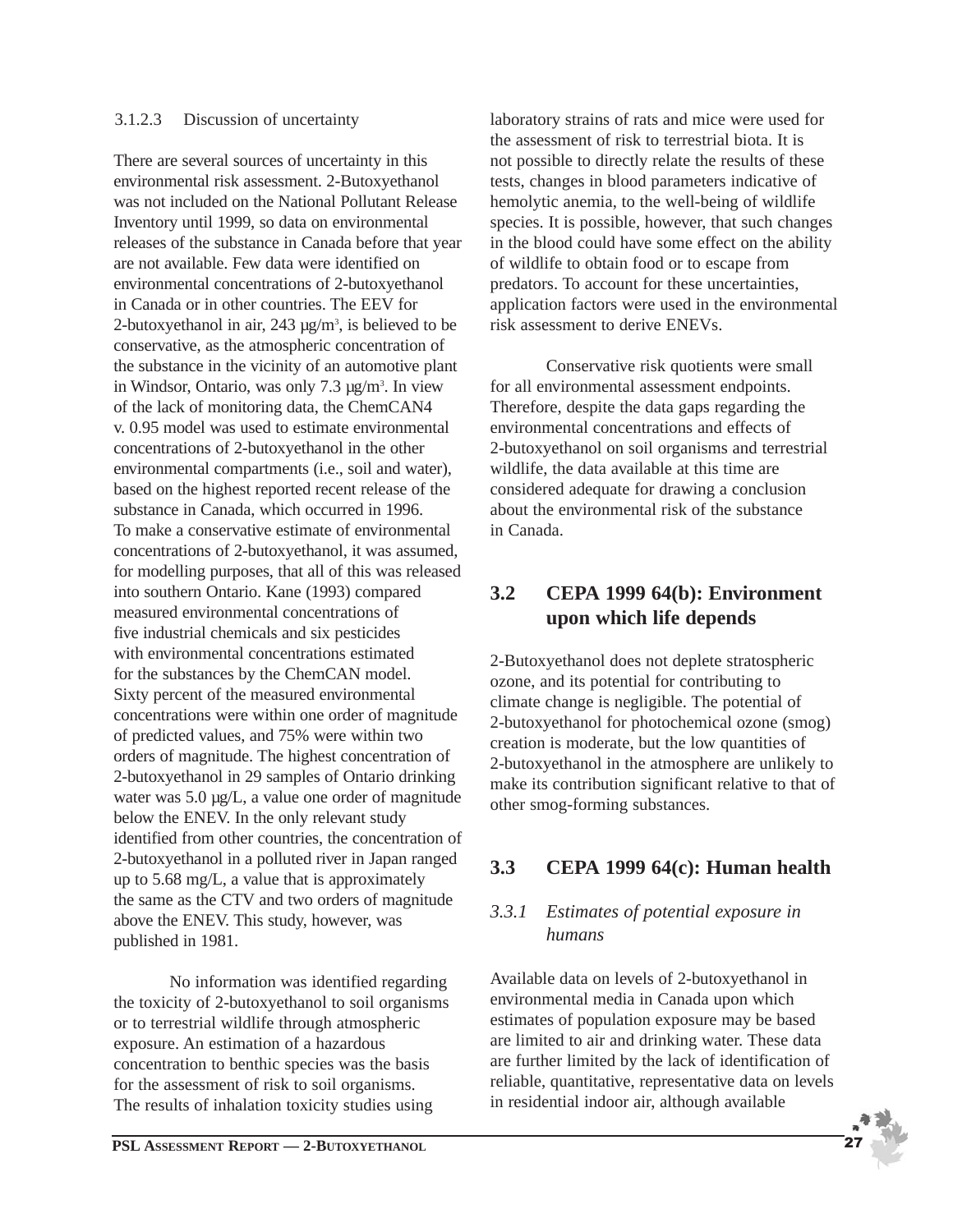| Route of exposure                    | Estimated average intake of 2-butoxyethanol by various age groups<br>in the general population (µg/kg-bw per day) |                   |      |        |                                                                          |                        |  |  |
|--------------------------------------|-------------------------------------------------------------------------------------------------------------------|-------------------|------|--------|--------------------------------------------------------------------------|------------------------|--|--|
|                                      | $0-6$ months <sup>1</sup>                                                                                         |                   |      |        | 7 months- $ 5-11 \text{ yrs}^3 12-19 \text{ yrs}^4 20-59 \text{ yrs}^5 $ | $60+$ vrs <sup>6</sup> |  |  |
|                                      |                                                                                                                   | $4 \text{ yrs}^2$ |      |        |                                                                          |                        |  |  |
| Ambient air <sup>7</sup>             | 0.3                                                                                                               | 0.6               | 0.5  | 0.3    | 0.2                                                                      | 0.2                    |  |  |
| Indoor air <sup>8</sup> (inhalation) | 6.7                                                                                                               | 14                | 11   | 6.4    | 5.5                                                                      | 4.8                    |  |  |
| Drinking water <sup>9</sup>          | $0.02^{10}$                                                                                                       | 0.01              | 0.01 | < 0.01 | < 0.01                                                                   | < 0.01                 |  |  |
| <b>Subtotal</b>                      | 7.0                                                                                                               | 15                | 12   | 6.7    | 5.7                                                                      | 5.0                    |  |  |

#### **TABLE 3** Estimated average intake of 2-butoxyethanol by six age groups in the general population

<sup>1</sup> Assumed to weigh 7.5 kg, to drink  $0.8$  L of water per day, to breathe 2.1 m<sup>3</sup> of air per day (EHD, 1998).

<sup>2</sup> Assumed to weigh 15.5 kg, to drink 0.70 L of water per day, to breathe 9.3 m<sup>3</sup> of air per day (EHD, 1998).

<sup>3</sup> Assumed to weigh 31.0 kg, to drink 1.1 L of water per day, to breathe 14.5 m<sup>3</sup> of air per day (EHD, 1998).

**<sup>4</sup>** Assumed to weigh 59.4 kg, to drink 1.2 L of water per day, to breathe 15.8 m3 of air per day (EHD, 1998).

<sup>5</sup> Assumed to weigh 70.9 kg, to drink 1.5 L of water per day, to breathe  $16.2 \text{ m}^3$  of air per day (EHD, 1998).

<sup>6</sup> Assumed to weigh 72.0 kg, to drink 1.6 L of water per day, to breathe  $14.3$  m<sup>3</sup> of air per day (EHD, 1998).

- **<sup>7</sup>** Intakes are estimated for inhalation only, based on the mean concentration of 2-butoxyethanol in samples of ambient air collected outside of 50 Canadian residences, 8.4  $\mu$ g/m<sup>3</sup> (Conor Pacific Environmental Technologies Inc., 1998). A concentration of 0.42  $\mu$ g/m<sup>3</sup> (one-half the detection limit of 0.84  $\mu$ g/m<sup>3</sup>) was assumed for the samples in which 2-butoxyethanol was not detected. Each age group is assumed to spend an average of 3 hours per day outdoors.
- **<sup>8</sup>** Intakes are estimated for inhalation only, based on the mean concentration of 2-butoxyethanol in 50 indoor air samples collected in Canadian residences,  $27.5 \mu\text{g/m}^3$  (Conor Pacific Environmental Technologies Inc., 1998). A concentration of 0.42  $\mu$ g/m<sup>3</sup> (one-half the detection limit of 0.84  $\mu$ g/m<sup>3</sup>) was assumed for the samples in which 2-butoxyethanol was not detected. Each age group is assumed to spend an average of 21 hours per day indoors.
- **<sup>9</sup>** Based on the mean concentration of 2-butoxyethanol in drinking water in 50 drinking water samples collected at Canadian residences, 0.21 µg/L (detection limit 0.02 µg/L; frequency of detection 0.68) (Conor Pacific Environmental Technologies Inc., 1998). A concentration of 0.01  $\mu$ g/L (one-half the detection limit of 0.02  $\mu$ g/L) was assumed for the samples in which 2-butoxyethanol was not detected.

**<sup>10</sup>** Based on the assumption that infants were exclusively formula fed and consumed 800 ml of formula that was prepared with tap water (EHD, 1998).

Note: Insufficient data were available to estimate intake from soil or food.

information is sufficient to indicate that such levels are higher than those in ambient air.

Therefore, point estimates of average daily intakes (on a body weight basis) were derived primarily as a basis for determining the relative contributions to total intake by the few media for which relevant data were identified (Table 3). These point estimates were based on the limited data on mean concentrations in ambient air, indoor air and drinking water reported in the

Canadian multimedia exposure study (Conor Pacific Environmental Technologies Inc., 1998) and reference values for body weight, inhalation volume and amount of drinking water consumed daily, for six age groups in the general population in Canada. Although confidence in the results of the multimedia exposure study is low, due to limitations of the analytical methodology (as described in Section 3.3.5), this is one of the only studies in which exposure in residential indoor air, the likely principal medium of exposure for the

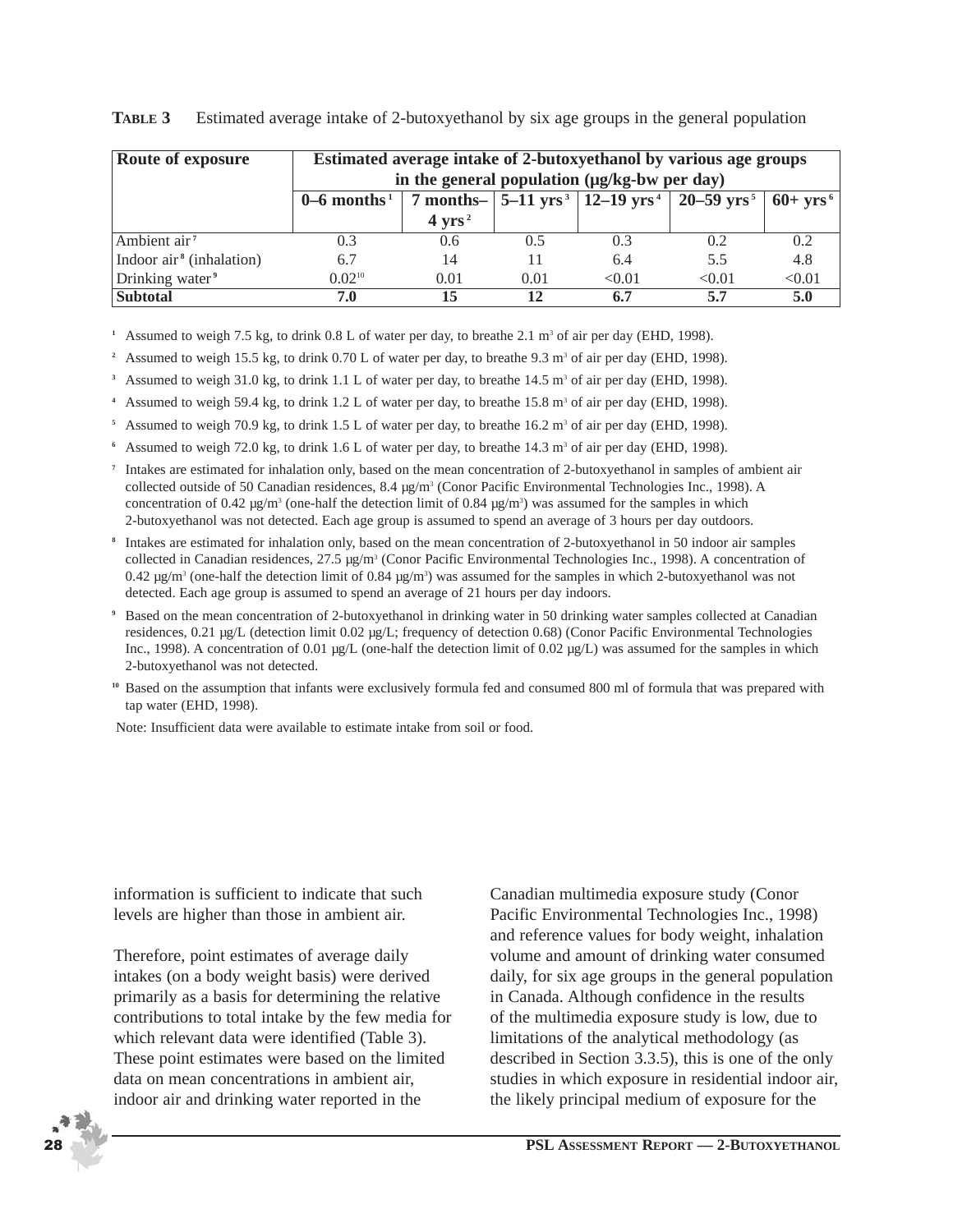general population (other than during the use of consumer products), was characterized; it is also the only investigation in which an attempt was made to characterize representative exposure of the Canadian general population. Mean concentrations in indoor air for this study, for which confidence in quantification is low, are similar to the single detected value for the only other identified investigation of a limited number of samples of residential indoor air in Italy, for which the limit of detection was not reported. Mean concentrations in the air in offices in welldocumented studies in other countries were lower, although maximum concentrations were often higher (see Sections 2.3.2.2 and 2.3.2.3). The dermal uptake of 2-butoxyethanol from air can be estimated to be 0.47 µg/kg-bw per day using the following assumptions: an average permeability coefficient (Kp) of 3 cm/h (Corley *et al*., 1997); exposure for 21 hours per day (EHD, 1998) to the average concentration of 2-butoxyethanol in indoor air  $(27.5 \text{ µg/m}^3)$  from Conor Pacific Environmental Technologies Inc. (1998); an adult average total body surface area of 19 400 cm2 (EHD, 1998); and an average adult body weight of 70.9 kg (EHD, 1998). This dermal uptake is roughly similar to the intake by inhalation of 2-butoxyethanol from ambient air containing an average concentration of 8.4  $\mu$ g/m<sup>3</sup> (Conor Pacific Environmental Technologies Inc., 1998) for 3 hours per day (i.e., 0.2 µg/kg-bw per day for the adult age group in Table 3).

Since no monitoring data are available, it is not possible to determine the contribution of food to the overall intake of 2-butoxyethanol. However, 2-butoxyethanol is released primarily to air from industrial activities and through volatilization from consumer products and is unlikely to partition to food from air, based on its very low log  $K_{ow}$  (0.84), low bioconcentration factor and low Henry's law constant. Indeed, based on physical/chemical properties, the principal source of 2-butoxyethanol in food is likely to be water, for which reported concentrations are very low. (The solubility of 2-butoxyethanol is high, and it is predicted to remain in water if released or distributed to that

medium.) In addition, if intake in food were estimated on the basis of concentrations predicted in terrestrial animals and plants by fugacity modelling, these values would be more than two orders of magnitude less than the estimated average intake from indoor air for an average adult, based on data from the multimedia exposure study. Exposure to 2-butoxyethanol in soil is likely to be negligible in comparison with that estimated for indoor air, based on its release patterns and the relatively small quantities ingested.

Direct exposure to 2-butoxyethanol via inhalation or dermal contact may also occur through use of a variety of consumer products containing the substance. Estimates of indoor air concentrations resulting from use of several cleaning products examined by Health Canada (Cao, 1999; Zhu *et al*., 2001) were derived on the basis of emissions factors calculated from steady-state concentrations measured in emissions chambers. Assuming a standard room volume, a conservative air exchange rate and standard product use scenario information, estimated average concentrations of 2-butoxyethanol during the first 60 minutes following application range from 2.8 mg/m<sup>3</sup> for a glass cleaner to 62 mg/m<sup>3</sup> for an all-purpose spray cleaner (see Table 4).

Estimates of daily intake of 2-butoxyethanol via inhalation and dermal absorption associated with six common household cleaning tasks involving these spray and glass cleaners are also presented in Table 4. Because these products are used primarily by adults, estimated exposures have been derived for this age group only. (The differences in intake from a given medium among age classes, as a result of age-specific differences, would be small in relation to the variation in exposure from the various sources, in any case.) It is assumed that the hands become wetted by the cleaning products during performance of the various cleaning tasks. Dermal absorption from cleaning products was estimated using five different approaches, in order to characterize the variety of estimates that could be derived using the available data. The five

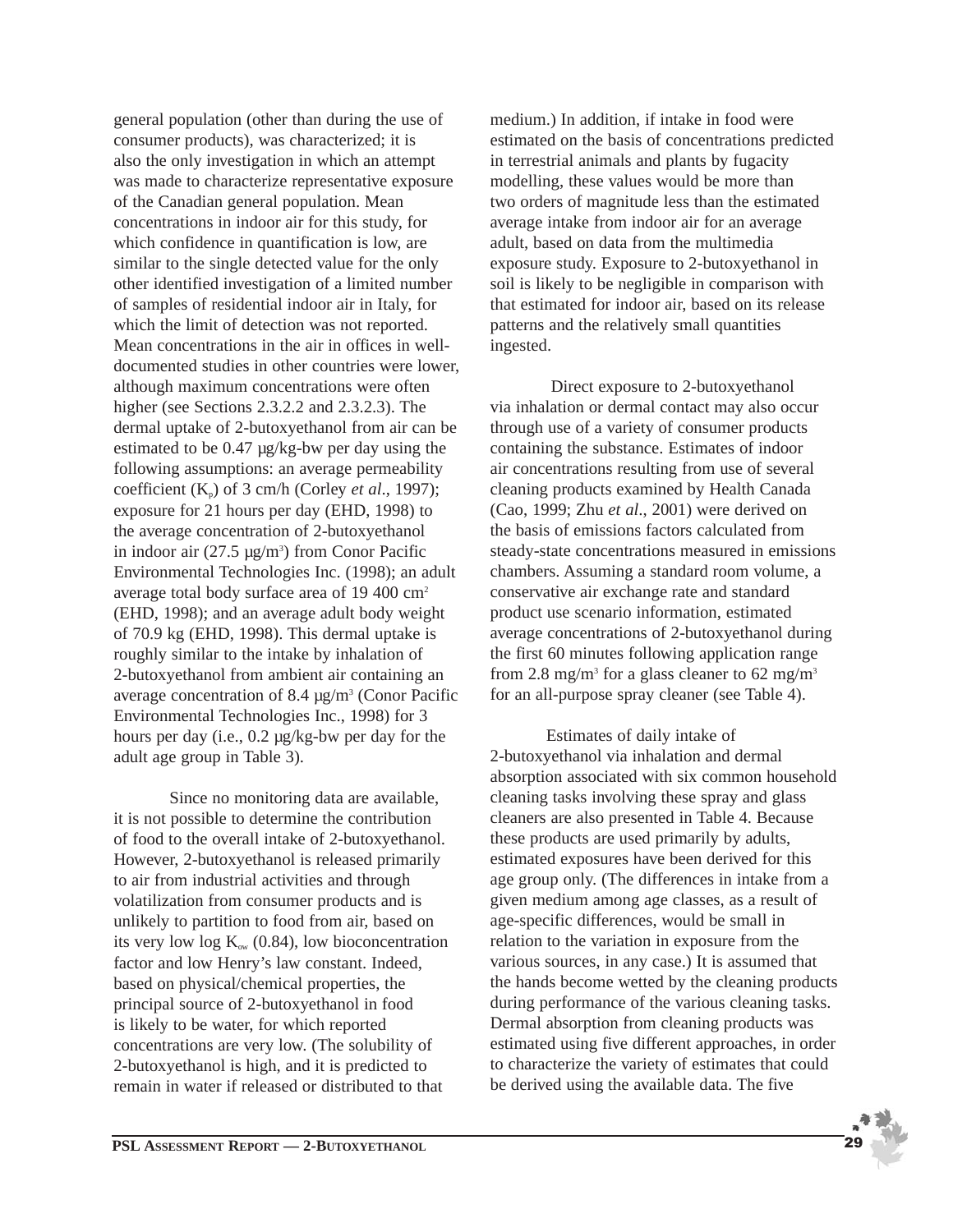|                      |                                        |                         |                       | Average task           | Average task   | <b>Estimated</b> exposure |                         | <b>Estimated exposure</b> |                         |
|----------------------|----------------------------------------|-------------------------|-----------------------|------------------------|----------------|---------------------------|-------------------------|---------------------------|-------------------------|
| Product <sup>1</sup> | <b>Task</b><br><b>Concentration of</b> |                         | duration <sup>5</sup> | frequency <sup>6</sup> | per event      |                           | $(mg/kg-bw)$            |                           |                         |
| identification       | $\mathbf{n}\mathbf{o}$ <sup>2</sup>    | 2-butoxyethanol         |                       | (hour/task)            | (tasks/dav)    | (mg/task)                 |                         | per day)                  |                         |
|                      |                                        | In product <sup>3</sup> | In room $air4$        |                        |                | <b>Dermal</b>             | Intake by               | <b>Dermal</b>             | <b>Intake by</b>        |
|                      |                                        | (mg/cm <sup>3</sup> )   | $(mg/m^3)$            |                        |                | uptake <sup>7</sup>       | inhalation <sup>8</sup> | uptake <sup>9</sup>       | inhalation <sup>9</sup> |
| Spray cleaner #1     |                                        | 37.2                    | 62                    | 0.87                   | 0.0329         | 36.4                      | 70.1                    | 0.017                     | 0.032                   |
|                      | 2                                      |                         |                       | 0.42                   | 0.1316         | 25.3                      | 33.8                    | 0.047                     | 0.063                   |
|                      | 3                                      |                         |                       | 0.57                   | 0.0658         | 29.5                      | 45.9                    | 0.027                     | 0.043                   |
|                      | 4                                      |                         |                       | 0.32                   | 0.1316         | 22.1                      | 25.8                    | 0.041                     | 0.048                   |
|                      | $1 - 4$                                |                         |                       | all four tasks         |                | $\qquad \qquad -$         |                         | 0.132                     | 0.186                   |
| Spray cleaner #2     |                                        | 12.8                    | 25                    | 0.87                   | 0.0329         | 12.5                      | 28.3                    | 0.006                     | 0.013                   |
|                      | 2                                      |                         |                       | 0.42                   | 0.1316         | 8.7                       | 13.6                    | 0.016                     | 0.025                   |
|                      | 3                                      |                         |                       | 0.57                   | 0.0658         | 10.1                      | 18.5                    | 0.009                     | 0.017                   |
|                      | 4                                      |                         |                       | 0.32                   | 0.1316         | 7.6                       | 10.4                    | 0.014                     | 0.019                   |
|                      | $1 - 4$                                |                         |                       |                        | all four tasks |                           |                         | 0.045                     | 0.074                   |
| Glass cleaner #1     | 5                                      | 8.7                     | 4.7                   | 2.12                   | 0.0109         | 14.8                      | 13.0                    | 0.002                     | 0.002                   |
|                      | 6                                      |                         |                       | 0.40                   | 0.1316         | 5.8                       | 2.4                     | 0.011                     | 0.004                   |
|                      | $5 - 6$                                |                         |                       |                        | both tasks     | $\overline{\phantom{0}}$  |                         | 0.013                     | 0.006                   |
| Glass cleaner #2     | 5                                      | 5.0                     | 2.8                   | 2.12                   | 0.0109         | 8.5                       | 7.7                     | 0.001                     | 0.001                   |
|                      | 6                                      |                         |                       | 0.40                   | 0.1316         | 3.3                       | 1.5                     | 0.006                     | 0.003                   |
|                      | $5 - 6$                                |                         |                       |                        | both tasks     |                           |                         | 0.007                     | 0.004                   |

#### **TABLE 4** Estimates of exposure to 2-butoxyethanol through inhalation and dermal uptake from use of household cleaning products

**<sup>1</sup>** These are among the household products purchased from retail outlets in Ottawa, Ontario, during 1998 and 1999 for emissions testing (Cao, 1999).

- **<sup>2</sup>** Tasks typical of household cleaning activities are identified in U.S. EPA (1997) and include 1) clean outside of cabinets; 2) thoroughly clean counters; 3) clean bathroom or other tiled or ceramic walls; 4) clean outside of refrigerator and other appliances; 5) clean inside of windows; 6) clean other glass surfaces such as mirrors and tables.
- <sup>3</sup> The 2-butoxyethanol content of each product was determined as a part of the emissions testing protocol (Cao, 1999).
- **<sup>4</sup>**These concentrations are based on the emission factors determined by Cao (1999) and are calculated using an exponential decay model (Health Canada, 2001). Generic estimates of mass of product per task (i.e., 76 g/task for all-purpose spray cleaner and 17 g/task for spray glass cleaner) and of surface area cleaned per task (i.e., 4.5 m<sup>2</sup> for all-purpose spray cleaner and 2.3 m<sup>2</sup> for spray glass cleaner) are assumed (Versar Inc., 1986). A room volume of 17.4 m<sup>3</sup> and an air change rate of 0.5 per hour are also assumed.
- **<sup>5</sup>**Average task durations expressed in minutes per event (U.S. EPA, 1997) are converted to durations in units of hour per task.
- **<sup>6</sup>**Average task frequencies expressed in events per month (U.S. EPA, 1997) are converted to frequencies in units of task per day.
- **<sup>7</sup>**These estimates of dermal uptake per event (i.e., per task) are developed using the non-steady-state approach outlined in U.S. EPA (1992). The estimated value of the permeability coefficient for 2-butoxyethanol from dilute aqueous solutions (i.e., 0.0014 cm/h) is used (based on the Potts and Guy [1992] correlation as cited in U.S. EPA [1992]). Values for the other parameters required for these calculations are from U.S. EPA (1992). The 2-butoxyethanol content of the product and the task duration are also used in each calculation. This approach results in the lowest estimates of dermal uptake among five approaches used in Health Canada (2001).
- <sup>8</sup> Calculated by assuming an average adult breathing rate of 1.3 m<sup>3</sup>/h, consistent with "light activity" (Allan, 1995; U.S. EPA, 1997), the concentration in room air shown in the table and the task duration. i.e.,  $(mz/task) = (m^3/h)·(mz/m^3)·(h/task)$ .
- **9** Calculated as the product of the exposure per event times the event frequency divided by an assumed adult body weight of 70.9 kg (EHD, 1998).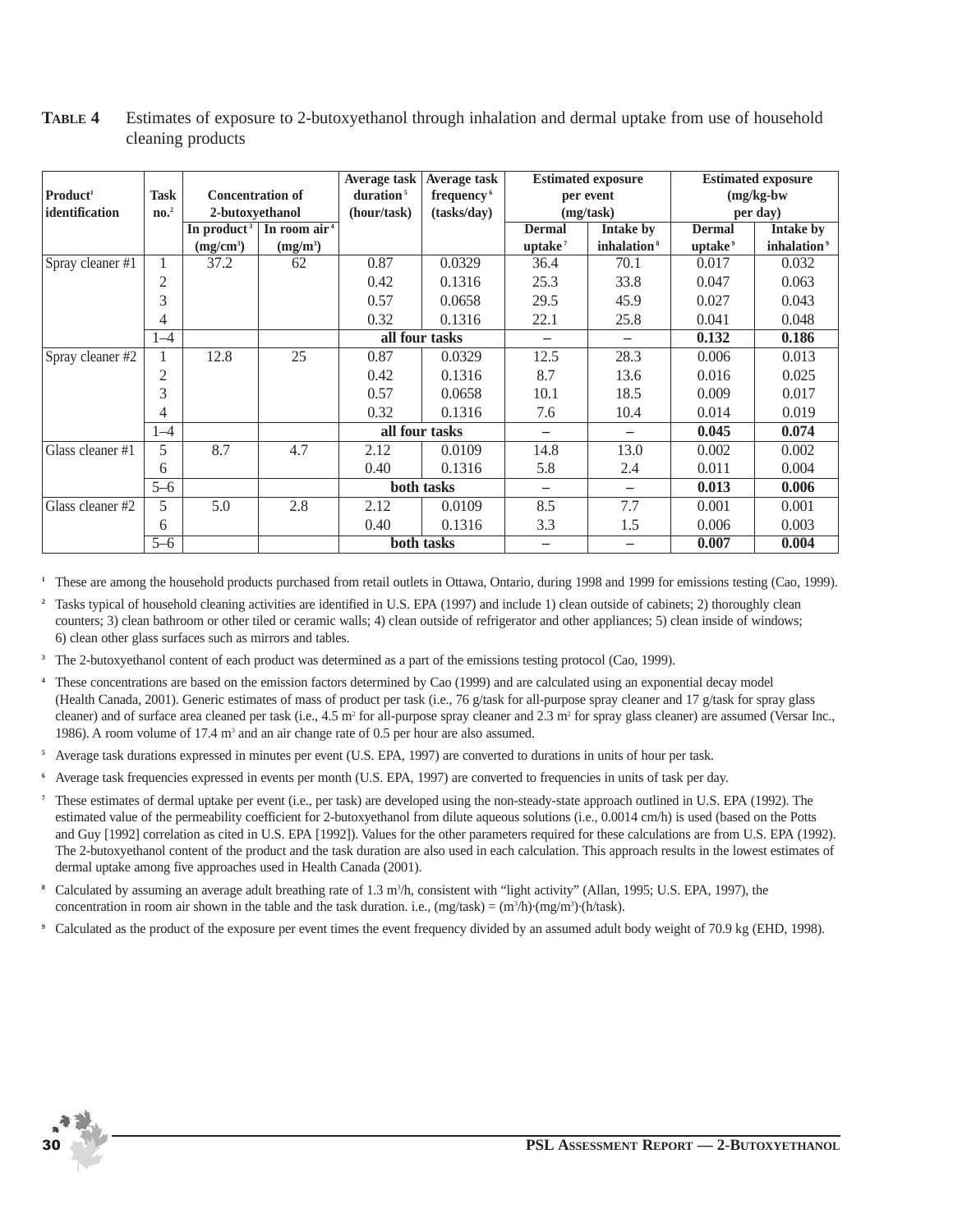approaches were as follows: (1) non-steady-state approach using measured permeability coefficient  $(K_p)$ ; (2) measured flux values; (3) steady-state approach using measured  $K_p$ ; (4) non-steady-state approach using estimated  $K_p$ ; and (5) 100% absorption from a thin film. (These were based on the methods recommended in U.S. EPA [1992], except for the latter, which was from Versar Inc. [1986]). The application of each of these approaches to the estimation of dermal absorption of 2-butoxyethanol from cleaning products is presented in detail in the health-related supporting documentation for this assessment (Health Canada, 2001). The estimates of dermal absorption presented in Table 4 of this Assessment Report are based on the non-steadystate approach with a  $K_p$  of 0.0014 cm/h, estimated using the Guy and Potts (1993) equation relating  $K_p$  to log  $K_{ow}$  and molecular weight; this approach was considered preferable in view of the fact that the lag times and/or time to steady state are not far removed from the durations for each of the tasks modelled and the limitations in the available measured data on dermal absorption of 2-butoxyethanol.**<sup>6</sup>** The estimated  $K_p$  was within the same order of magnitude as the measured  $K_p$  based on an *in vivo* study in guinea pigs exposed dermally to 2-butoxyethanol solutions (Johanson and Fernström, 1988), and within a factor of five of both the estimated and measured values reported in U.S. EPA (1992) for 2-ethoxyethanol, a structurally similar compound. The estimated dermal absorption derived by the various approaches is fairly similar in any case, differing by 9- to 32-fold across all of them, depending on the cleaning product modelled.

The estimated overall daily intakes (i.e., intakes from all tasks combined) via inhalation range from 0.074 to 0.186 mg/kg-bw per day for all-purpose spray cleaners and from 0.004 to 0.006 mg/kg-bw per day for spray glass cleaners, assuming that the user is exposed only for the task duration, average frequency of use, standard values for breathing rate consistent with "light activity" and average adult body weight. (Note that these estimates assume that aerosol generated as overspray is not inhaled by the user and that additional inhalation of background concentrations of 2-butoxyethanol in the residential air following the cleaning activities are relatively low compared with the higher intakes during active use of the products.) Dermal absorption during the performance of these tasks could contribute an additional 0.045–0.132 mg/kg-bw per day for the allpurpose cleaners and 0.007–0.013 mg/kg-bw per day for the glass cleaners, assuming contact with the palms of both hands and an estimated  $K_p$ of 0.0014 cm/h and applying a non-steady-state approach. Based on these estimated values, therefore, both inhalation and dermal absorption contribute significantly to intake of 2-butoxyethanol during use of domestic products containing the substance.

It should be noted that estimates of exposure to 2-butoxyethanol through use of consumer products were developed only for a few of the small number of products that were investigated by Health Canada, and that exposure to the substance could also occur during use of a variety of other types of products, as described in Section 2.3.2.9. Little information was identified in the literature regarding measured human exposures from consumer products. Norbäck *et al*. (1995, 1996) reported that personal air samples collected in the breathing zone of Swedish house painters using water-based paints under "normal" working conditions contained a mean concentration of 59  $\mu$ g 2-butoxyethanol/m<sup>3</sup>  $(\text{maximum } 730 \text{ µg/m}^3)$ . Concentrations were below levels of detection in personal air and area samples (i.e.,  $<$ 3.4 and  $<$ 1.0 mg/m<sup>3</sup>, respectively) for cleaners at a school in Australia using a

<sup>&</sup>lt;sup>6</sup> The first three approaches, which were based on the  $K_p$  of 0.012 cm/h measured in an *in vivo* study in guinea pigs exposed dermally to 5% and 10% solutions of 2-butoxyethanol (Johanson and Fernström, 1988), were considered less suitable approaches with which to estimate dermal absorption as a consequence of their high variability, lack of dose–response and/or the substantially higher solution concentrations used in this study compared with the cleaning products being modelled.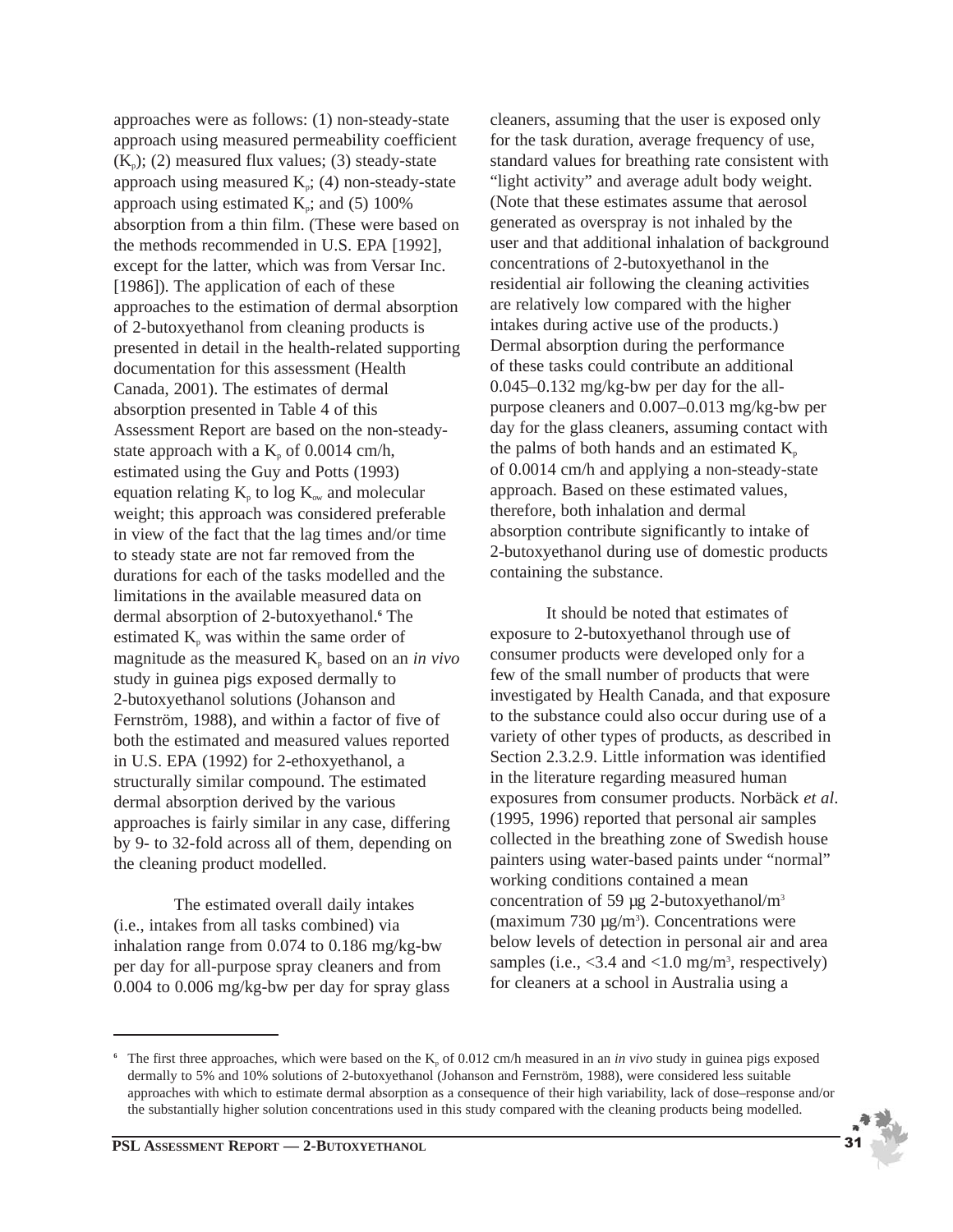diluted solution of a product containing 1% 2-butoxyethanol (National Industrial Chemicals Notification and Assessment Scheme, 1996). Office window cleaners in France were exposed to <0.3–0.7 ppm 2-butoxyethanol  $\left($ <1.5–3.4 mg/m<sup>3</sup> $\right)$  during use of spray cleaners containing 0.9 or 9.8% of the substance (Vincent *et al*., 1993).

#### *3.3.2 Human health hazard characterization*

Few data were identified on the potential effects of 2-butoxyethanol in humans. Although effects on the blood have been observed in exposed workers and in several cases of incidental exposure (Rambourg-Schepens *et al.*, 1988; Gijsenbergh *et al.*, 1989; Bauer *et al.*, 1992; Haufroid *et al.*, 1997), due to limitations of these studies, characterization of health hazards associated with 2-butoxyethanol is based primarily on studies in experimental animals.

#### 3.3.2.1 Hematological effects

The majority of toxicological investigations with 2-butoxyethanol have been conducted in rats, in which the most sensitive target tissue is the blood. Alterations in hematological parameters characteristic of hemolytic anemia have been observed in this species following acute, short-term, subchronic or chronic exposure to 2-butoxyethanol via inhalation, ingestion or dermal application (Carpenter *et al*., 1956; Dodd *et al*., 1983; Bartnik *et al*., 1987; Ghanayem *et al*., 1987; NTP, 1989) In some of these studies, the effects appeared to be reversible after cessation of exposure, as the severity of the hematological changes decreased with increasing time since exposure (Grant *et al.*, 1985; Krasavage, 1986; NTP, 1989; Ghanayem *et al.*, 1992). Similarly, tolerance, or autoprotection, was suggested by the results of two studies in which the hematological effects were less severe in rats that had been exposed to 2-butoxyethanol prior to administration than in rats receiving only the subsequent doses, although the protective effect declined with increasing time between exposures.

In addition, bleeding rats prior to acute exposure to 2-butoxyethanol reduced the severity of the hematotoxicity (Ghanayem *et al.*, 1992; Sivarao and Mehendale, 1995). These data suggest that older red blood cells are more susceptible to 2-butoxyethanol-induced effects (which has also been demonstrated in *in vitro* studies); as they are replaced by more resilient younger cells, the severity of the hematotoxic response declines.

However, such reversibility or autoprotection is likely limited, since it was not observed in rats repeatedly exposed to 2-butoxyethanol for longer durations. In rats exposed to 2-butoxyethanol in the drinking water for 13 weeks, symptoms of regenerative hemolytic anemia were still present at the end of the study in females at all doses tested (NTP, 1993). Similar effects were also noted in the same strain of rats exposed via inhalation for 14 weeks to 2-butoxyethanol at all concentrations tested, based on results of studies conducted by the NTP (1998). The anemia was considered to be macrocytic, normochromic and responsive. Other indicators of regenerative anemia, including increased hematopoiesis, hemosiderin accumulation in the liver and kidney and bone marrow hyperplasia, were also observed in both sexes; thrombosis, likely associated with severe acute hemolysis, was also noted in females at the higher exposure levels. In addition, in the chronic study conducted by the NTP (1998), in which rats were exposed to 2-butoxyethanol by inhalation for up to 2 years, hemolytic anemia was evident in animals monitored at regular intervals up to 12 months. The anemia, which was again characterized as macrocytic, normochromic and responsive, was observed at all concentrations; the severity of the effects increased with exposure level and did not ameliorate significantly over time.

2-Butoxyethanol-induced hematological effects have also been observed in other species of experimental animals. In mice, a decrease in red blood cell count was noted following short-term oral exposure (Nagano *et al.*, 1979, 1984), while alterations in hematological parameters were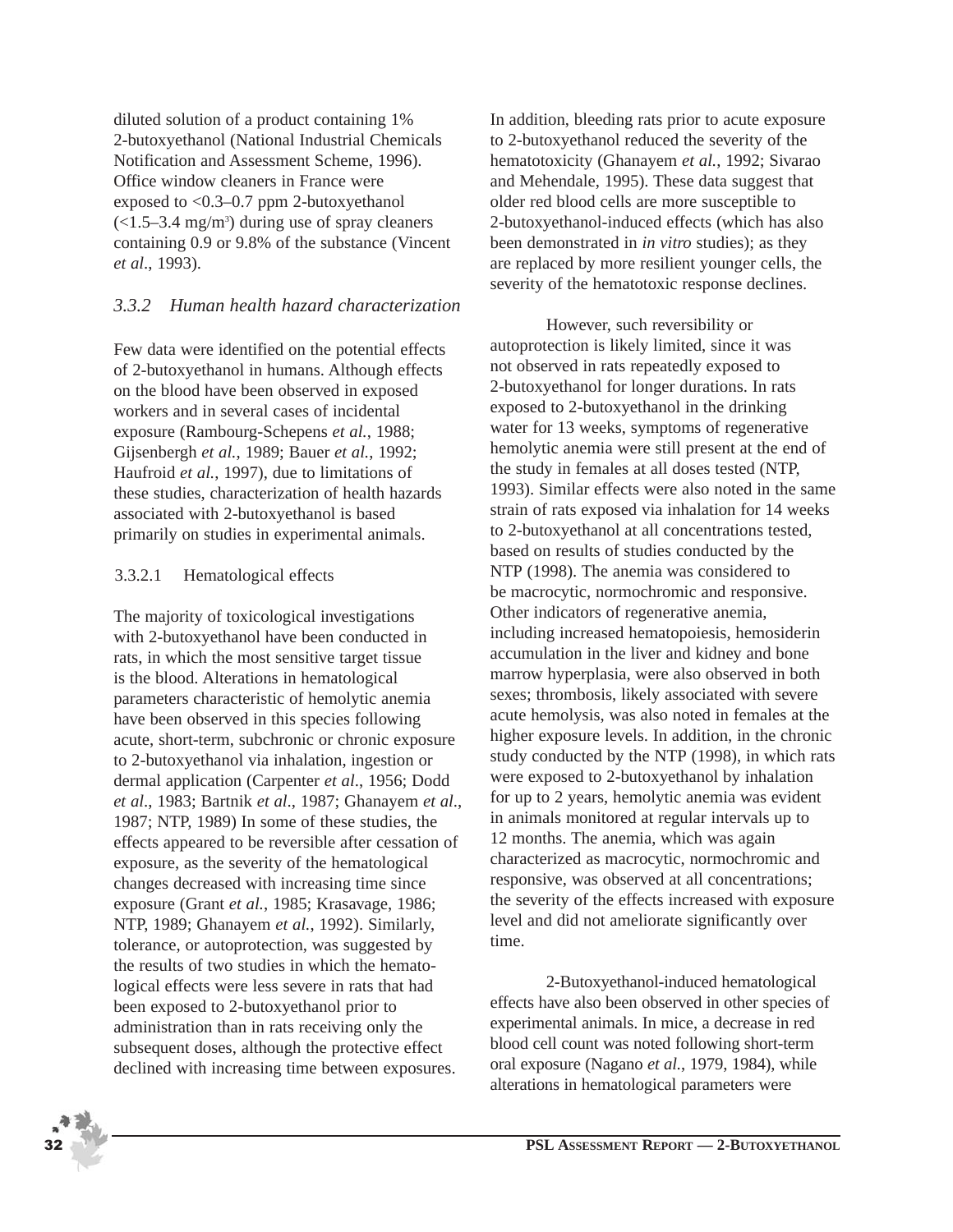reported in subchronic and chronic inhalation studies (NTP, 1998), although, as discussed above, mice appear to be less sensitive than rats to 2-butoxyethanol-induced hematotoxicity. Hematological effects were also noted in limited short-term studies in rabbits, dogs and monkeys (Carpenter *et al.*, 1956; Truhaut *et al.*, 1979; Union Carbide, 1980; Tyl *et al.*, 1984), although available data are inadequate to allow differences in species sensitivity to be evaluated. In general, these effects were observed only at doses greater than those that induced similar, more severe effects in rats.

There is also some evidence that the blood is a sensitive target tissue in the developing young following *in utero* exposure to 2-butoxyethanol in both rats and mice. Hematological effects were reported in the fetuses of rats exposed to doses of 2-butoxyethanol that were also hematotoxic in the dams (NTP, 1989), while an increase in fetal mortality in mice (Heindel *et al.*, 1990) has been hypothesized to be due to hydrops foetalis, associated with severe anemia induced by 2-butoxyethanol or its metabolite, BAA, transported across the placenta (Atkins, 1999); however, no description of the possible cause of fetal death was presented in the report of this study.

In view of the extensive database that indicates that 2-butoxyethanol is hematotoxic in multiple experimental species and the limited evidence of changes in hematological parameters in occupationally and incidentally exposed humans, 2-butoxyethanol is considered likely to be hematotoxic in humans. Although limited, available data from toxicokinetic studies and comparative *in vitro* investigations suggest that humans may be less sensitive to 2-butoxyethanolinduced hematotoxicity than rats (although few data were identified on inter-individual sensitivity in humans), which, at least based on the results of *in vivo* studies, appear to be the most sensitive of the animal species investigated.

#### 3.3.2.2 Other non-neoplastic effects

Other target organs of 2-butoxyethanol-induced effects in various species (rats, mice, rabbits or

guinea pigs) following acute, short-term or longterm exposure (Carpenter *et al.*, 1956; Truhaut *et al.*, 1979; Krasavage, 1986; Bartnik *et al.*, 1987; Ghanayem *et al.*, 1987; NTP, 1993, 1998) include the liver, kidney, spleen and bone marrow. Many of the observed effects, such as accumulation of hemosiderin pigment, increased hematopoiesis and cellularity, and hemoglobinuria, are considered to be secondary or in response to hemolytic anemia (NTP, 1998), while other effects, such as alterations in relative organ weights and some histopathological changes, occurred only at doses that were also hemolytic. Although cytoplasmic changes were noted in the liver of male rats exposed subchronically to oral doses lower than those that induced alterations in blood parameters (although these doses were hematotoxic in females), these effects may have been related to induction of enzymes involved in metabolism of 2-butoxyethanol (NTP, 1993).

The forestomach was also a critical target for 2-butoxyethanol-induced toxicity in mice. In the chronic study in mice, increased incidences of inflammation, epithelial hyperplasia and/or ulceration were noted at all concentrations tested (with females being more sensitive than males) following inhalation, with some evidence of concentration-related trends in incidence and severity of forestomach lesions in female mice; these effects were also observed in both mice and rats subchronically exposed to higher concentrations that also induced hematological changes (NTP, 1998). These effects on the forestomach are also in concordance with neoplastic lesions at this site in mice. Relevant data with which to quantitatively address possible interspecies variations in sensitivity to these effects were not identified.

In investigations of the potential developmental toxicity of 2-butoxyethanol in rats, mice or rabbits, embryotoxic or fetotoxic effects or malformations have generally been observed only at or above doses that are also maternally toxic (Hardin *et al.*, 1984; Schuler *et al.*, 1984; Wier *et al.*, 1987; NTP, 1989; Heindel *et al.*, 1990). Similarly, effects on female reproductive ability or on male and female reproductive organs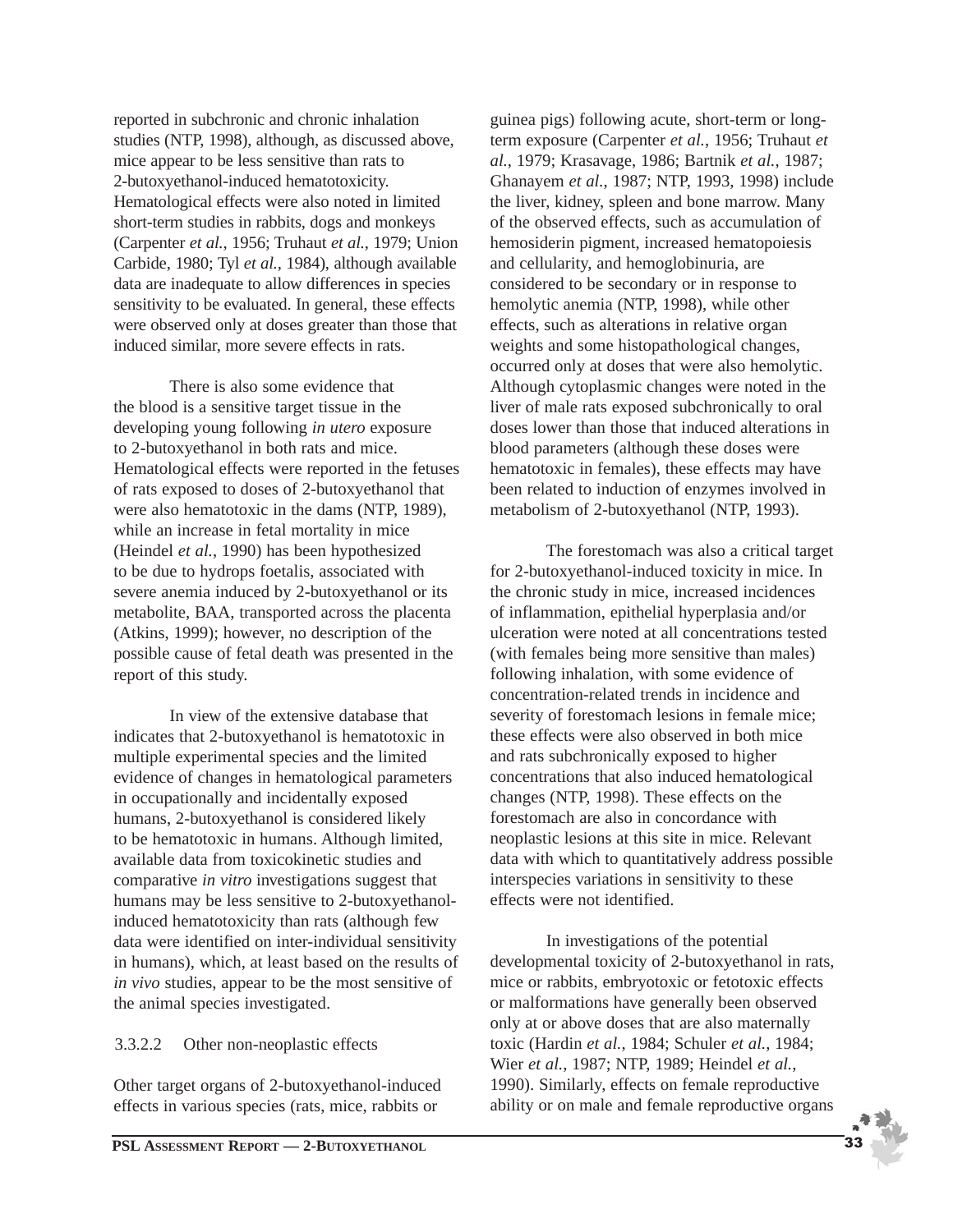(some of which were not considered to be of biological significance) were observed only at doses or concentrations that were associated with high mortality or that were greater than those that induced hematotoxicity (Heindel *et al.*, 1990; NTP, 1993, 1998).

Based on limited data, 2-butoxyethanol does not appear to induce immunological effects at doses lower than those associated with hematotoxicity or other adverse effects (Exon *et al.*, 1991; Smialowicz *et al.*, 1992). Data on the potential effects of 2-butoxyethanol on the nervous system are insufficient for evaluation.

#### 3.3.2.3 Carcinogenicity and genotoxicity

In the chronic bioassays conducted by the NTP (1998), incidences of tumours were significantly increased (often only marginally) only at the higher concentrations tested (in some cases only when compared with historical controls). There is some indication that neoplasms at one site (i.e., the forestomach) represent a progression from non-neoplastic effects associated with local inflammation and response. Although the potential relation between these lesions was not investigated, it was ascertained that induction of tumours at this site did not involve mutations of the H-*ras* oncogene (codon 61), based on examination of mutational spectra in tumours of exposed and control mice. While it was concluded that there was some evidence of carcinogenicity in mice (based on increased incidences of hemangiosarcomas of the liver in males and squamous cell papillomas of the forestomach in females), the evidence in female rats was considered only equivocal (based on a marginal increase in the incidence of benign or malignant pheochromocytomas of the adrenal gland). Information on the mode of induction of these tumours was not identified.

The apparent low carcinogenic potency of 2-butoxyethanol is in concordance with equivocal evidence that 2-butoxyethanol may be weakly genotoxic *in vitro*. The observations that 2-butoxyethanol did not induce DNA adducts at several sites in exposed rodents but did induce

mitotic division aberrations/aneuploidy (possibly due to interference with spindle formation) and inhibit intercell communication would support the hypothesis that the induction of these tumours may not involve direct interaction of 2-butoxyethanol with genetic material. However, positive or equivocal results were obtained for induction of other genetic endpoints by the parent compound and its metabolites. In addition, 2-butoxyethanol did not promote initiated cells in a transgenic mouse assay (Keith *et al.*, 1996). Therefore, on the basis of limited evidence of carcinogenicity in rodents and genotoxicity in *in vitro* assays, for which the potency appears to be low, 2-butoxyethanol is considered to be possibly weakly carcinogenic in humans.

## *3.3.3 Exposure–response analyses*

Based on available data, inhalation in indoor air is an important route of exposure to 2-butoxyethanol for the general population, particularly for those using consumer products that contain the substance. Since intake in food is highly uncertain (relevant monitoring data have not been identified) but is expected to be low, as levels in water, the likely principal source in food, are low, exposure–response relationships for health effects associated with 2-butoxyethanol have been quantified for the inhalation route only.

In view of the sufficient weight of evidence for the hematotoxicity of 2-butoxyethanol, in short- and long-term studies in experimental animals (with the lowest LOEL being 31.2 ppm [151 mg/m<sup>3</sup>]), Benchmark Concentrations (BMCs) for a variety of hematological endpoints were derived on the basis of the long-term studies in animals in which adequate exposure–response data were presented.

Although considered to be secondary to hemolytic anemia, BMCs were also derived on the basis of the incidence of hemosiderin pigmentation of chronically exposed rodents, since this effect was also observed in rats and mice at concentrations as low as 31.2 ppm; these BMCs are derived as a discrete measure of

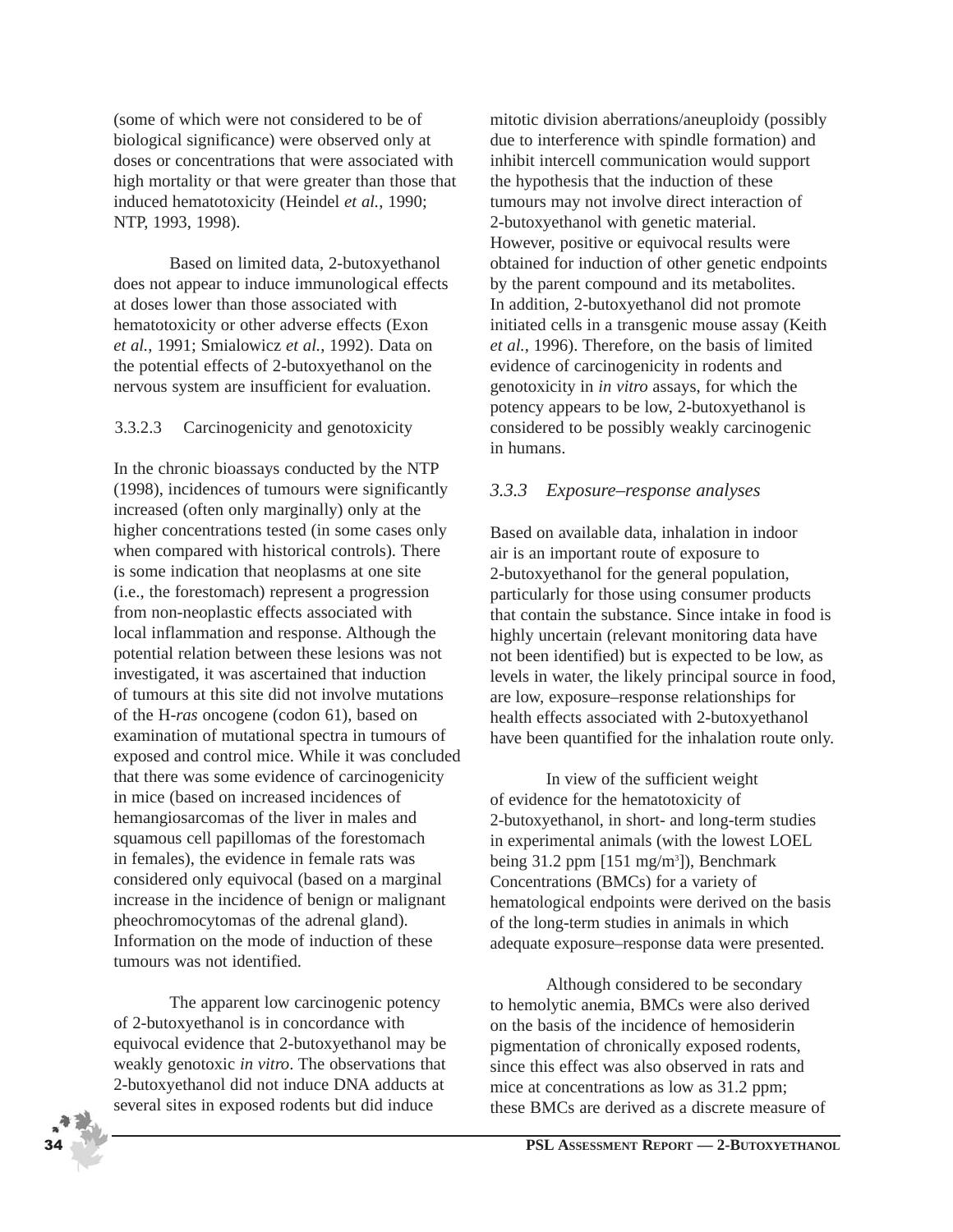2-butoxyethanol-induced effects, primarily for comparison with those based on the continuous data for hematological parameters.

Although less consistently observed, the forestomach was also a sensitive target organ in rodents exposed to 2-butoxyethanol via inhalation, with non-neoplastic effects being induced in a chronic study in mice at the lowest concentration investigated  $(62.5 \text{ mg/m}^3)$  and at higher concentrations in a subchronic study in rats  $(\geq 250$  ppm [ $\geq 1208$  mg/m<sup>3</sup>]). Prolonged exposure to 2-butoxyethanol at concentrations of 250 ppm (1208 mg/m3 ) or more was also associated with a significant increase in the incidence of tumours in the forestomach of mice. Therefore, a BMC and a Tumorigenic Concentration were derived for non-neoplastic and neoplastic effects on the forestomach, respectively.

Marginal, but statistically significant, increases in the incidence of other tumours, including hemangiosarcomas of the liver as well as hepatocellular carcinomas, were also observed in male mice at the highest concentration of 2-butoxyethanol (i.e., 250 ppm [1208 mg/m3 ]) (NTP, 1998). Therefore, although the weight of evidence for an association with exposure to 2-butoxyethanol is very limited, Tumorigenic Concentrations have been derived for these effects, primarily for comparison with values derived for other endpoints.

Based on the available data from shortand long-term studies in various experimental species and *in vitro* investigations in blood cells from animals and humans, as well as information on toxicokinetics and metabolism of 2-butoxyethanol, rats appear to be more sensitive to the hematotoxic effects induced by the substance than other species. Variations in sensitivity to 2-butoxyethanol-induced hematotoxicity are well correlated with variations in production and clearance of BAA. These observations as well as additional studies in which oxidation of 2-butoxyethanol to BAA is inhibited indicate that the acetic acid metabolite is principally responsible for hematological effects

associated with 2-butoxyethanol. The major pathways of metabolism and disposition of 2-butoxyethanol are qualitatively similar in rats, mice and humans, with BAA being a major circulating metabolite in all species and being eliminated primarily by renal excretion. However, while there is considerable evidence that BAA is the putatively toxic entity, and hence an appropriate surrogate for interspecies and intraspecies (interindividual) adjustment for the toxicokinetic component of the uncertainty factor for a Tolerable Concentration (TC) for critical hematological effects (i.e., hemolysis), the relevance of the systemic disposition of BAA to lesions of the forestomach in mice is unknown. Therefore, values for these two effects have been developed separately here, with inclusion of compound-related adjustment factors for which data are sufficient for one (hemolysis in rats) but not the other (forestomach lesions in female mice).

#### 3.3.3.1 Hematological effects

The studies considered most appropriate for derivation of BMCs for use in characterizing the risk of hematological effects in human health associated with exposure to 2-butoxyethanol in the environment are those conducted by the NTP (1998), in which rats and mice were exposed to the substance for up to 2 years. In addition, the lowest effect levels for these endpoints were derived from these studies. In these investigations, groups of up to 50 male or female F344/N rats were exposed to concentrations of 0, 31.2, 62.5 or 125 ppm (0, 151, 302 or 604 mg/m3 ) for 6 hours per day, while similar groups of  $B6C3F<sub>1</sub>$  mice were exposed to concentrations of 0, 62.5, 125 or 250 ppm (0, 302, 604 or 1208 mg/m<sup>3</sup>). Various hematological parameters in 10 animals per exposure group were measured at several time points throughout the first 12 months of exposure. Statistically significant changes in several parameters were noted at these intervals in both species; therefore,  $BMC<sub>05</sub>$ s were calculated for these effects, as described below. The parameters selected for exposure–response analysis were those for which there were significant changes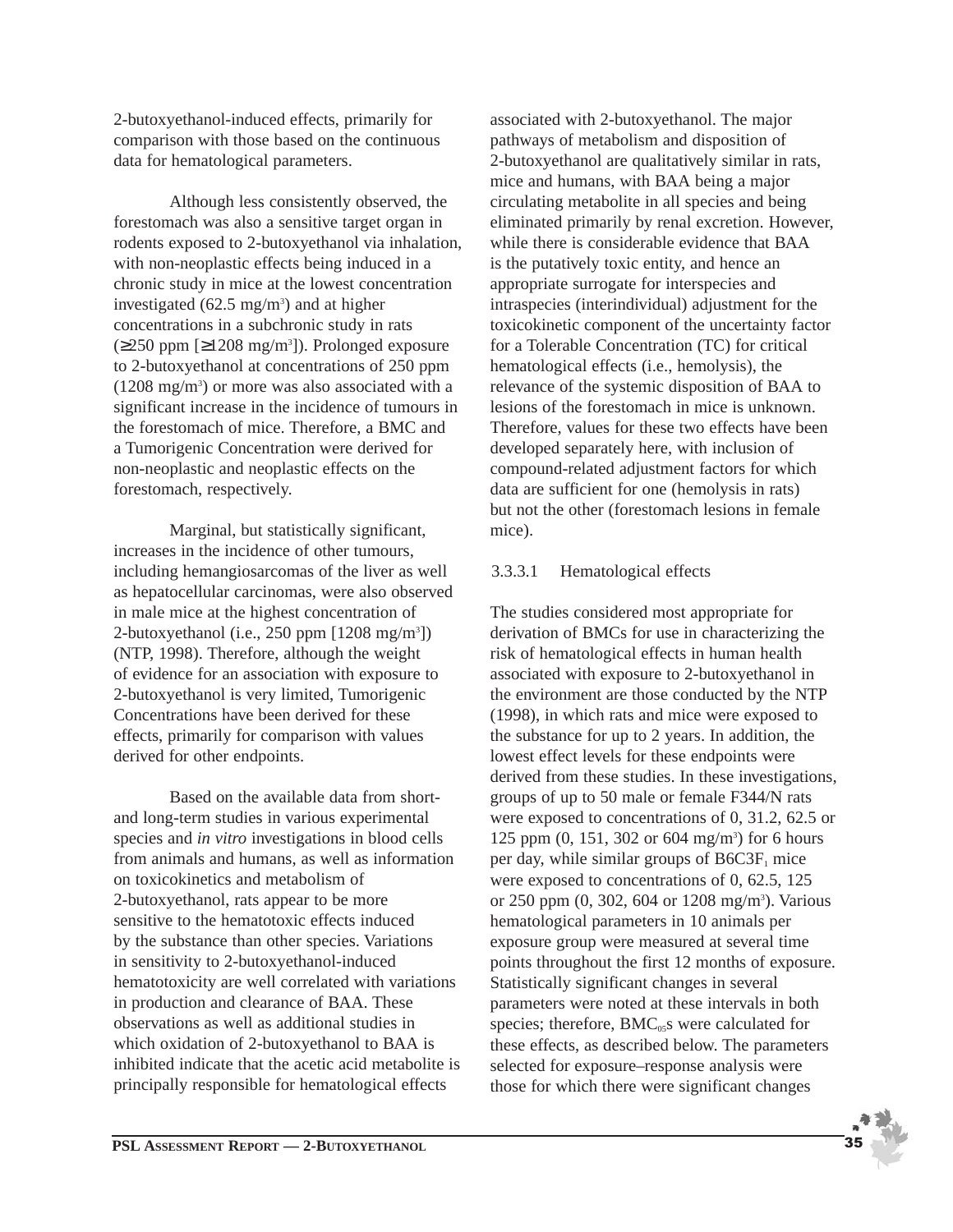at lowest exposure levels and for which there was some indication of a concentration-related trend.  $BMC<sub>05</sub>$ s are presented here only for measurements made at the latest time point (i.e., 12 months), although for those parameters for which there were significant changes at earlier time points,  $BMC<sub>05</sub>$ s were also calculated, for examination of the influence of duration on the estimates of potency.

For these hematological parameters (i.e., continuous endpoints), the  $BMC_{05}$  is defined as the concentration associated with a 5% increase in the absolute risk of seeing an "adverse" response. This method utilizes the "hybrid" method of Crump (1995) to define an adverse response as the response at which 5% of the control group would be abnormal. The probability of an adverse response is then modelled, as opposed to modelling the mean response. The advantage to this method is that the  $BMC<sub>05</sub>$  may be calculated using the same formula as that used for discrete data.

The Weibull model was fit to each of the endpoints using BENCH\_C (Crump and Van Landingham, 1996):

$$
P(d) = p_0 + (1 - p_0) \left[ 1 - e^{-\left(\beta d\right)k} \right]
$$

where  $d$  is dose,  $P(d)$  is the probability of an adverse response at dose  $d$ , and  $k$ ,  $\beta$  and  $p_0$  are parameters to be estimated. The  $BMC_{05}$  was then calculated as the concentration *C* such that

$$
P(C) - P(0) = 0.05
$$

Plots of the data and fitted curves are in Figure 1. Lack of fit of the model was assessed by an F-test. A p-value less than 0.05 indicates lack of fit.  $BMC_{0.05}$  and the results of model fitting are displayed in Tables 5 (mice) and 6 (rats). Although the  $BMC_{05}$ s were derived on the basis of studies in which animals were exposed for

a duration of less than lifetime, it was not considered appropriate to amortize exposure over a 2-year period (as is done for many chronic effects), in view of the shorter time course for formation, aging and elimination of blood cells. Values were adjusted, however, to account for non-continuous exposure of only 6 hours per day and 5 days per week by multiplying by  $6/24 \times 5/7$ (adjusted values presented in tables).

For female mice, the model showed lack of fit for manual and automatic hematocrit and for erythrocytes. Including a threshold did not improve the model fit, so the top exposure group was eliminated. This doubled the estimated  $BMC<sub>05</sub>$  for each endpoint but reduced to zero the degrees of freedom for assessing lack of fit. The model passes exactly through each of the data points, so even though a lack of fit test cannot be performed, the fit is "perfect." For rats, data for only three exposure groups were available, so the model passed directly through the data points, resulting in an F-statistic of zero and a p-value of 1.

As presented in Tables 5 and 6, the  $BMC<sub>05</sub>$ s for hematological effects range from 1.1 to 13.2 ppm  $(5.3 \text{ to } 63 \text{ mg/m}^3)$  in rats and from 2.1 to 23.7 ppm (10 to 115 mg/m<sup>3</sup>) in mice. In rats, the most sensitive endpoint, based solely on these estimates of potency, is the increase in mean cell hemoglobin, while in mice, the lowest  $BMC<sub>05</sub>$  was that derived for increased platelets. In general, the  $BMC<sub>05</sub>$ s for each parameter are lower for rats than they are for mice (although there are some exceptions in females), consistent with the observation that statistically significant changes were observed at lower concentrations in rats than in mice. Similarly,  $BMC<sub>05</sub>S$  were generally lower in female rats than in male rats, which correlates with observed differences in clearance of the putatively active metabolite, BAA, in females, along with the fact that significant changes appeared earlier in females. In addition, although not presented here, BMC<sub>05</sub>S determined based on measurements made at 3 and 6 months of exposure are lower in female rats than in male rats.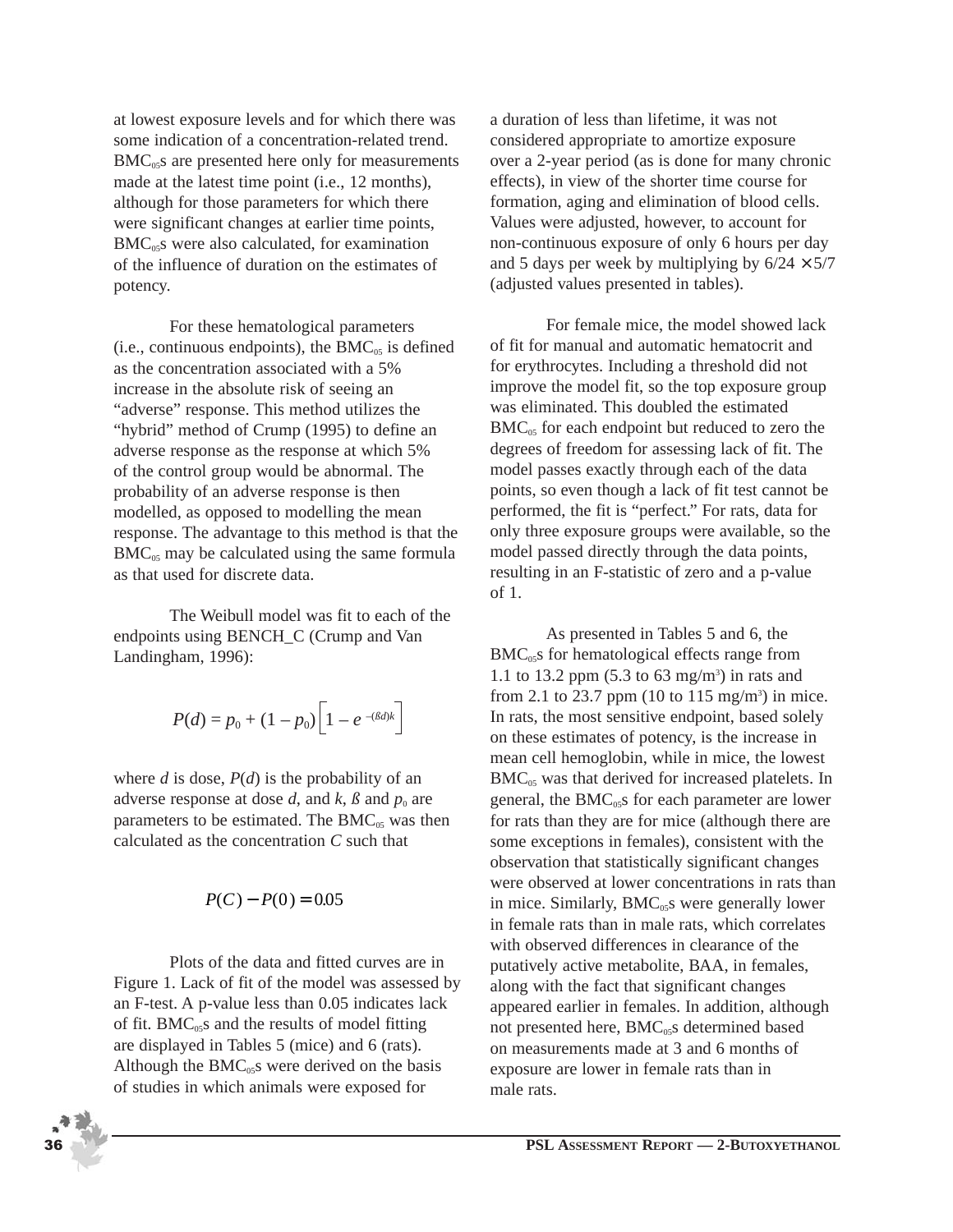

**FIGURE 1** Exposure–response curves for hematological effects in mice and rats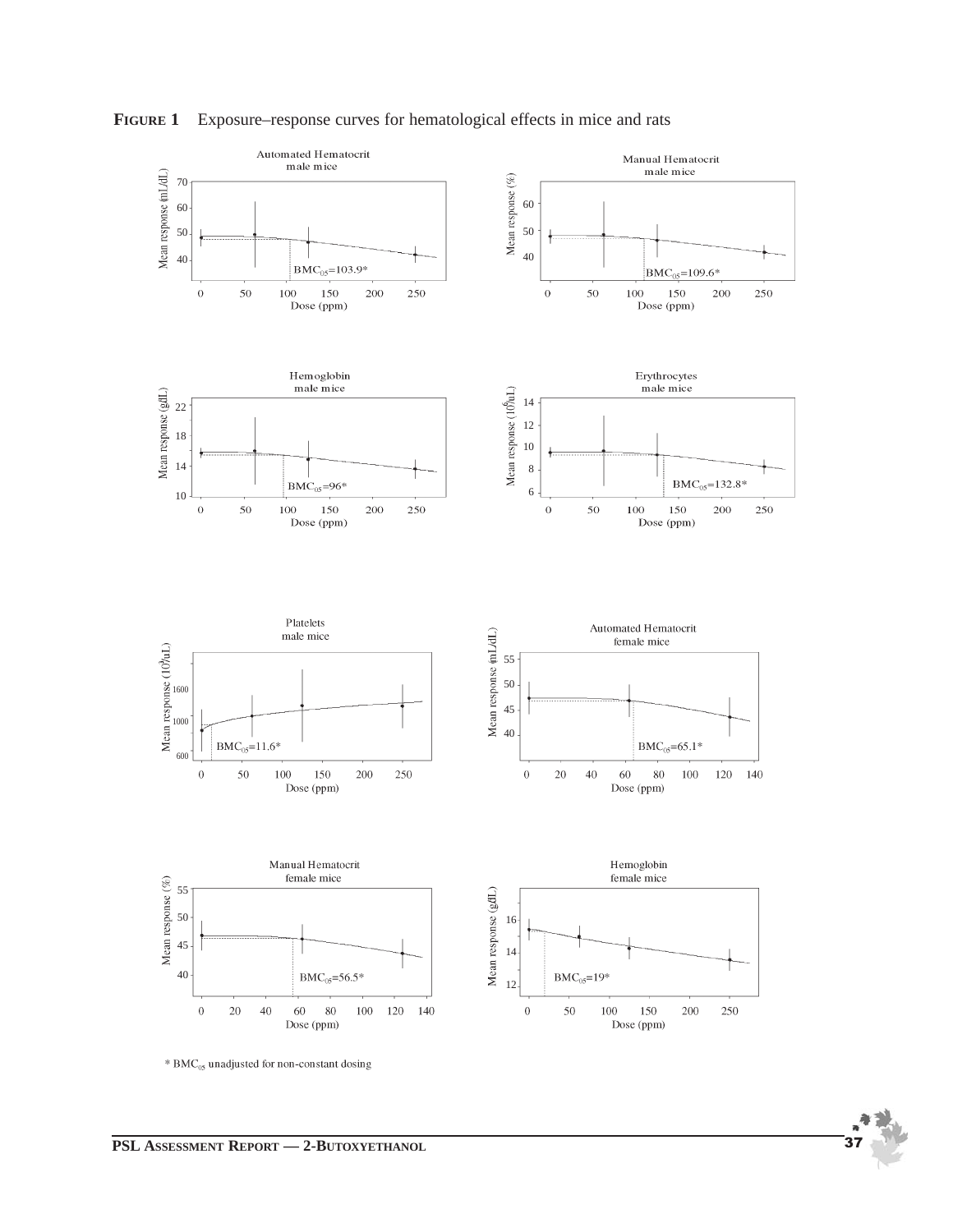**FIGURE 1** (continued)

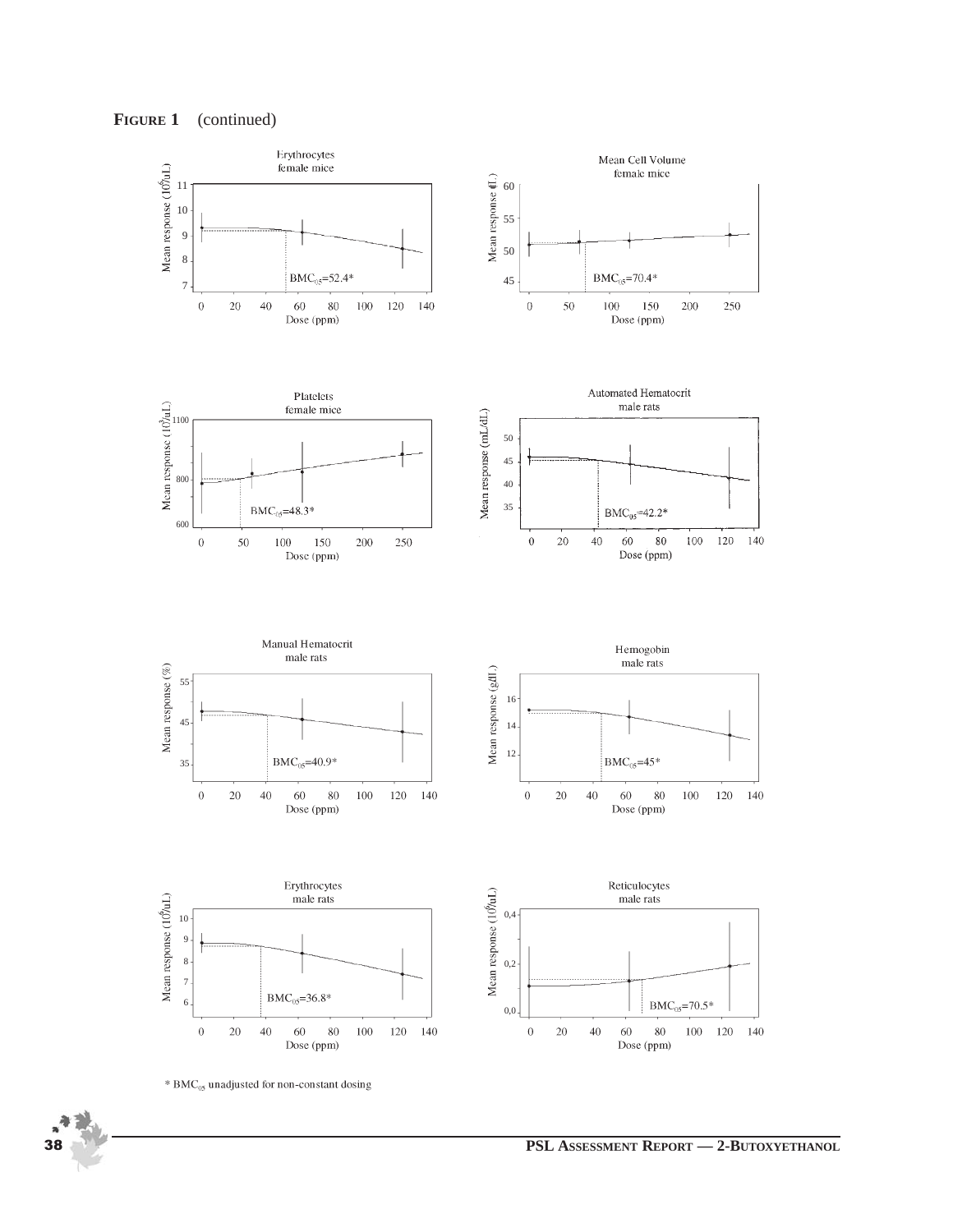



\* BMC<sub>05</sub> unadjusted for non-constant dosing

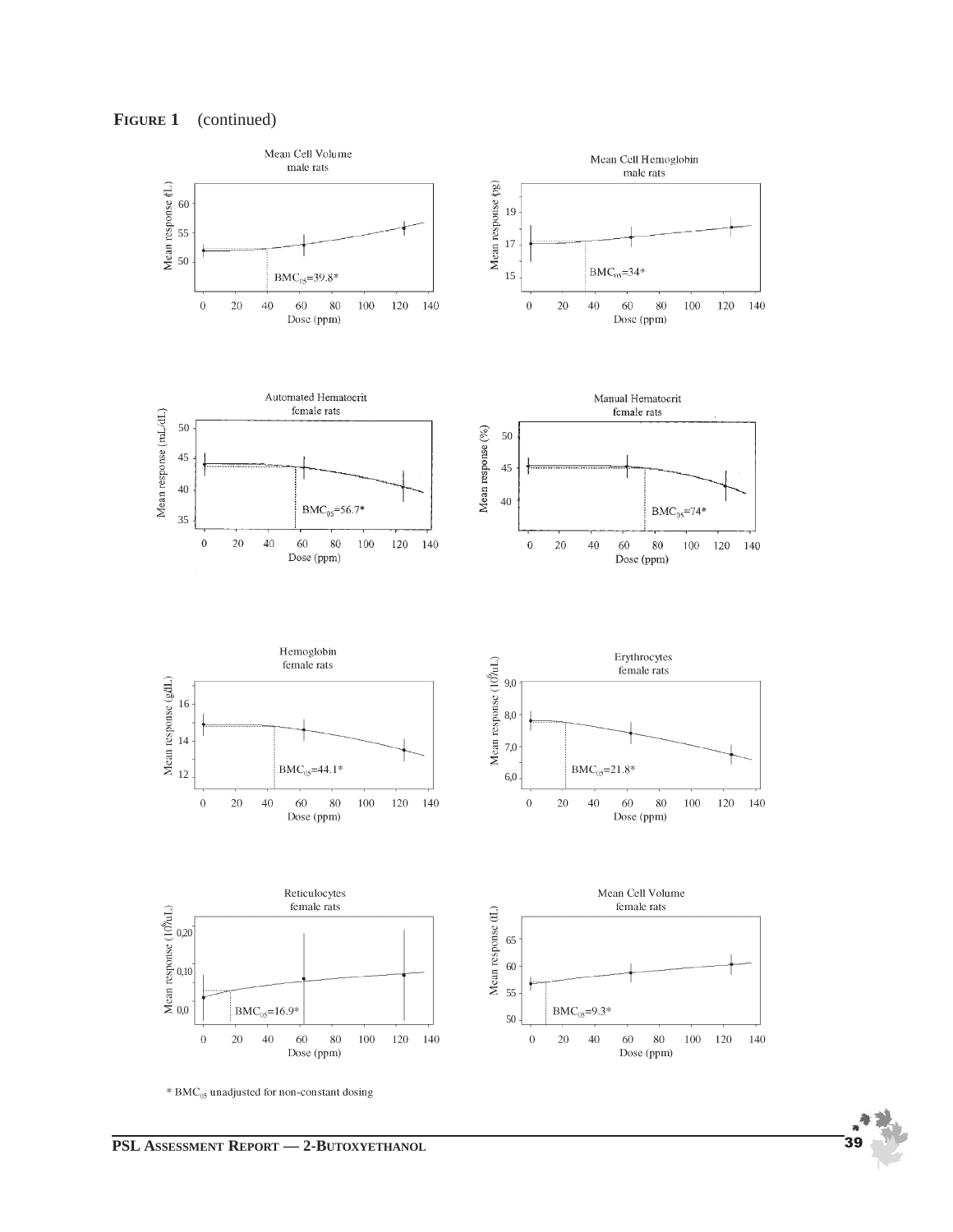#### **FIGURE 1** (continued)



\* BMC<sub>05</sub> unadjusted for non-constant dosing

A TC was developed on the basis of the BMC $<sub>05</sub>$ s for hematological effects in rats,</sub> quantitatively taking into account interspecies variations in kinetics and dynamics.

There are two published physiologically based pharmacokinetic (PBPK) models in which uptake and metabolism of 2-butoxyethanol as well as circulating concentrations and renal limination of BAA are included — namely, those of Corley *et al*. (1994) and Lee *et al*. (1998). Scaling of the models to humans was largely based on adjustment by (body weight) $0.7$  of metabolic parameters and appropriate physiologically based differences in organ weights and organ blood flow; these values were taken from the literature or determined either experimentally or by fitting simulations to experimental data. The Corley *et al*. (1994, 1997) model included lung, rapidly and slowly perfused tissues, fat, skin, muscle, gastrointestinal tract and liver for both 2-butoxyethanol and BAA. In the latter version of the model, Corley *et al*. (1997) set the metabolism to non-BAA products to zero and included variable skin blood flow and human data on dermal absorption of vapour. The model of Lee *et al*. (1998) included separate compartments for kidney and spleen; muscle was included in the compartment for slowly perfused tissue. Corley *et al*. (1994, 1997) improved the fit slightly for older rats by increasing the volume of the fat compartment and by decreasing

the renal elimination rate, both of which are considered common changes in aging rats. The Lee *et al*. (1998) model was also designed to describe the toxicokinetics of 2-butoxyethanol and BAA in different species following repeated long-term exposure and incorporated adjustments to account for differences in male versus female rats and age-related changes and to better simulate data in mice. For both models, simulated levels of 2-butoxyethanol and BAA in human blood, as well as concentrations of BAA in the urine, fit reasonably well with data presented in investigations of the toxicokinetics of 2-butoxyethanol in humans (e.g., Johanson, 1986, 1988; Johanson and Johnsson, 1991).

However, there are a number of untested assumptions that contribute to uncertainty in use of the model in interspecies scaling and high dose to low-dose extrapolation. In order to minimize the number of parameters requiring experimental validation, renal elimination of BAA is assumed to be by saturable renal tubular secretion and limited by plasma protein binding. While available data support the secretion of BAA by the rat kidney (Grant *et al*., 1997), the models do not appear to allow for simple glomerular filtration of non-protein-bound BAA and, more importantly, do not include any consideration of the potential for pH-dependent reabsorption from the renal tubule. The latter may well explain the apparent dose dependency in the elimination of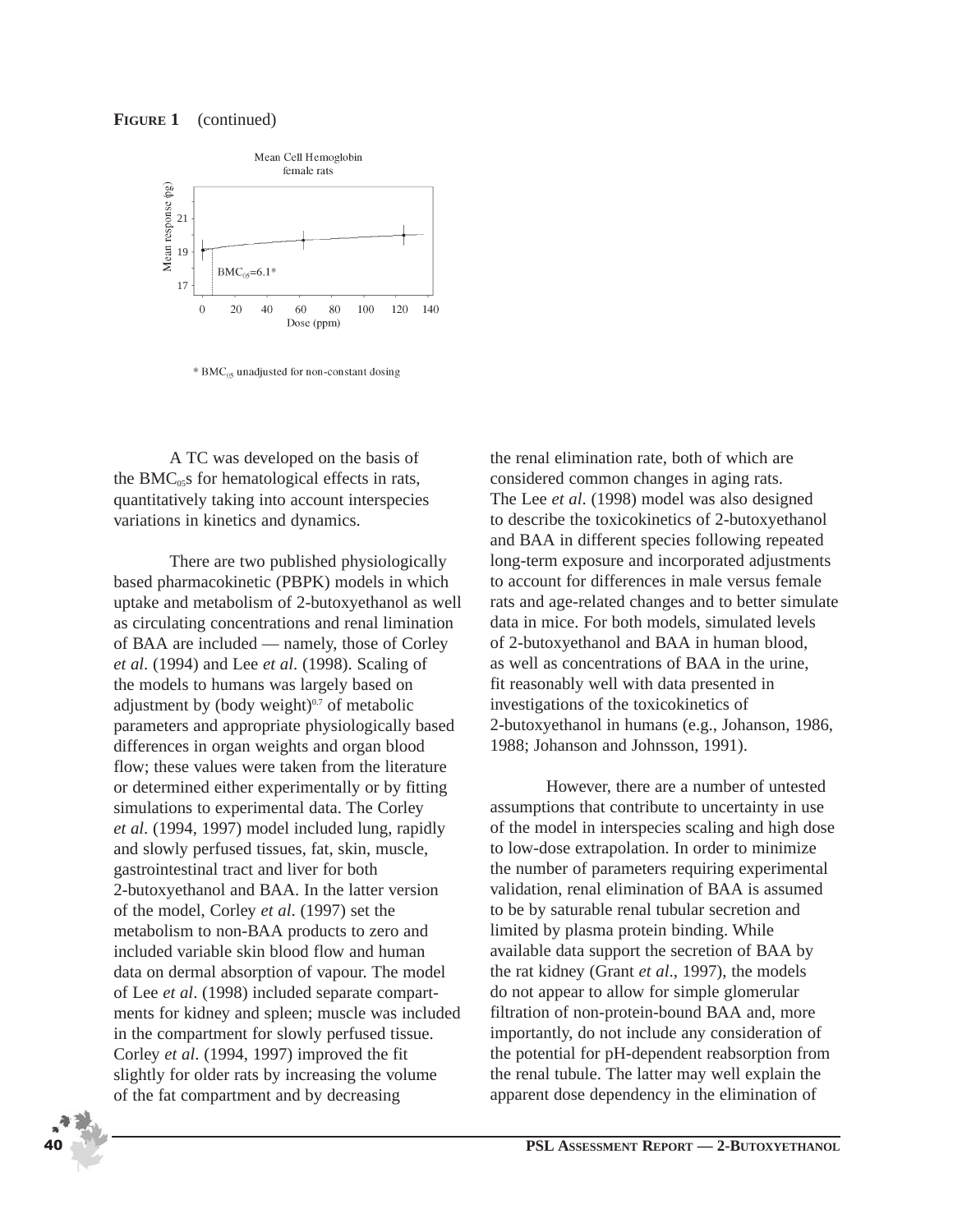|                                   | $\overline{B}MC_{05}$ | 95% LCL | <b>F</b> statistic | df   | p-value |
|-----------------------------------|-----------------------|---------|--------------------|------|---------|
|                                   | (ppm)                 | (ppm)   |                    |      |         |
| <b>Male mice</b>                  |                       |         |                    |      |         |
| Automated hematocrit              | 18.6                  | 9.1     | 1.13               | 1,35 | 0.30    |
| Manual hematocrit                 | 19.6                  | 8.9     | 0.51               | 1,35 | 0.48    |
| Hemoglobin                        | 17.1                  | 7.2     | 0.88               | 1,35 | 0.35    |
| Erythrocytes                      | 23.7                  | 9.4     | 0.19               | 1,35 | 0.66    |
| Platelets                         | 2.1                   | 1.0     | 1.89               | 1,35 | 0.18    |
| <b>Female mice</b>                |                       |         |                    |      |         |
| Automated hematocrit <sup>1</sup> | 11.6                  | 6.1     | $\overline{0}$     | 0,36 | 1.00    |
| Manual hematocrit <sup>1</sup>    | 10.1                  | 5.3     | $\Omega$           | 0,36 | 1.00    |
| Hemoglobin                        | 3.4                   | 1.6     | 2.54               | 1,36 | 0.12    |
| Erythrocytes <sup>1</sup>         | 9.4                   | 4.9     | $\theta$           | 0,36 | 1.00    |
| Mean cell volume                  | 12.6                  | 2.4     | 0.34               | 1,36 | 0.56    |
| Platelets                         | 8.6                   | 1.9     | 1.82               | 1,36 | 0.19    |

**TABLE 5** BMC<sub>05</sub>s and model fitting information for hematological effects in mice

**<sup>1</sup>** Highest dose group excluded to eliminate downturn from dose–response relationship.

BAA, if accumulation of this metabolite were to lead to a metabolic acidosis, which would then reduce its renal elimination.

Use of output of the models as an appropriate basis for interspecies scaling of the toxicokinetic component of adjustment factors for development of the TC is justified, primarily, therefore, on the basis of their mathematical validation. In fact, due to the non-validated simplifying biological assumptions inherent in the models, particularly in relation to the renal handling of the key metabolite, BAA, they are considered to add little additional value to scaling of basic kinetic parameters, such as area under the curve (AUC) or clearance, by (body weight) **0.7**. Hence, a simple comparison of the AUCs for humans and experimental animals for the active metabolite is as informative for interspecies scaling.

The relevant surrogate for hematological effects is considered to be the AUC of the concentration–time relationship for the putatively toxic metabolite, BAA, since there is some evidence that duration of exposure is important

**PSL ASSESSMENT REPORT — 2-BUTOXYETHANOL** 

and since this approach is more conservative. Interspecies scaling is based, in part, on relevant data from the study in human volunteers of Johanson and Johnsson (1991). In this investigation, concentrations of BAA in blood of five healthy male human volunteers (ages not specified) were determined at 0, 2, 4 and 6 hours before and following a 2-hour exposure to 2-butoxyethanol by inhalation. Data reported in this investigation that are relevant to determination of the AUC were that the BAA level peaked after 2–4 hours and that peak concentrations were 36–46 µM (average 41) in three subjects after 2 hours and 52–60 µM (average 56) in two subjects after 4 hours; the average half-time in blood was 4.3 hours. The tabulated mean data were analysed using a noncompartmental model and a standard kinetic program (WinNonLin) which gave an AUC of 230 µM·h to 7.1 hours, a terminal half-life of 4.5 h and an AUC extrapolated to infinity of 414 µM·h. Since these relate to a 2-hour exposure to 20 ppm  $(97 \text{ mg/m}^3)$ , the AUC is  $414/(2 \times 20) = 10.4 \mu M \cdot h/ppm \cdot h$ . Adjustment of this value to account for working versus resting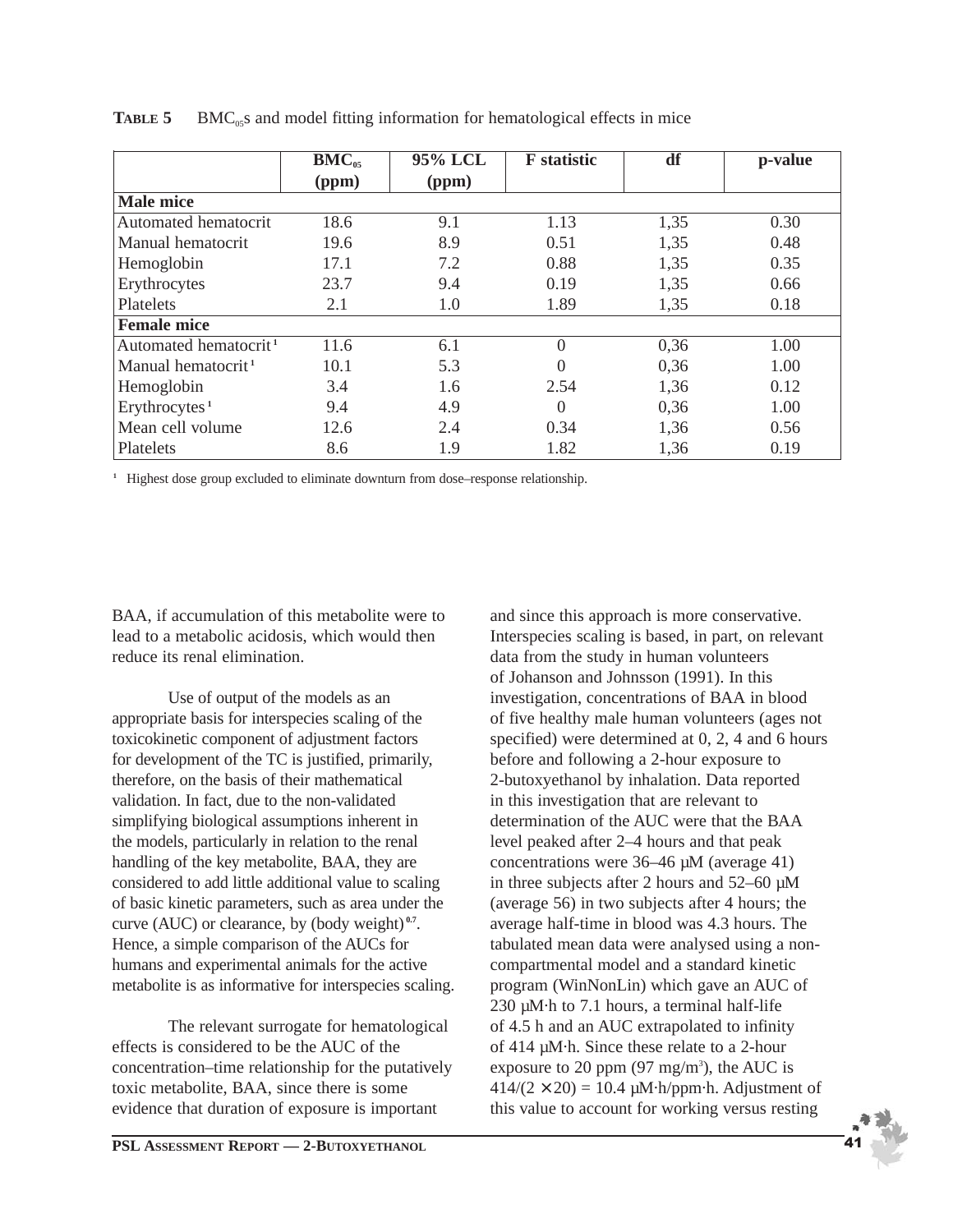|                      | $BMC_{05}$ | 95% LCL | <b>F</b> statistic | df   | p-value |
|----------------------|------------|---------|--------------------|------|---------|
|                      | (ppm)      | (ppm)   |                    |      |         |
| <b>Male rats</b>     |            |         |                    |      |         |
| Automated hematocrit | 7.6        | 1.6     | $\overline{0}$     | 0,23 | 1.00    |
| Manual hematocrit    | 7.3        | 1.1     | 0                  | 0,23 | 1.00    |
| Hemoglobin           | 8.0        | 3.7     | 0                  | 0,23 | 1.00    |
| Erythrocytes         | 6.6        | 2.8     | 0                  | 0,23 | 1.00    |
| Reticulocytes        | 12.6       | 2.1     | 0                  | 0,23 | 1.00    |
| Mean cell volume     | 7.1        | 4.6     | 0                  | 0,23 | 1.00    |
| Mean cell hemoglobin | 6.1        | 1.6     | 0                  | 0,23 | 1.00    |
| <b>Female rats</b>   |            |         |                    |      |         |
| Automated hematocrit | 10.1       | 6.2     | $\overline{0}$     | 0,23 | 1.00    |
| Manual hematocrit    | 13.2       | 8.1     | 0                  | 0,23 | 1.00    |
| Hemoglobin           | 7.9        | 5.0     | 0                  | 0,23 | 1.00    |
| Erythrocytes         | 3.9        | 2.3     | 0                  | 0,23 | 1.00    |
| Reticulocytes        | 3.0        | 1.1     | 0                  | 0,23 | 1.00    |
| Mean cell volume     | 1.7        | 0.27    | 0                  | 0,23 | 1.00    |
| Mean cell hemoglobin | 1.1        | 0.23    | 0                  | 0,23 | 1.00    |

**TABLE 6** BMC<sub>05</sub>s and model fitting information for hematological effects in rats

conditions **<sup>7</sup>** (for comparison with the AUC in rats)  $(12.5 \text{ m}^3/\text{day} + 47.5 \text{ m}^3/\text{day}$  to account for ventilation rate at 50 W work versus resting conditions), the AUC is 2.73 µM·h/ppm·h. Based on the Corley *et al*. (1997) model for humans for which predicted levels of BAA in arterial blood more closely simulated the reported data of Johanson and Johnsson (1991), the predicted AUC for 50 W activity is similar (411 µM·h at 24 hours and 420 µM·h when extrapolated to 7 days), while that for at rest is 102 (i.e., the ratio between these predicted values is comparable to the ratio between ventilation rates used to adjust for working versus resting conditions).

The most appropriate study on which to base the comparative measure of the surrogate for scaling of that portion of the adjustment factor that addresses interspecies toxicokinetic variation is the investigation of Dill *et al.* (1998), in which

groups of 16 male and female F344 rats (the same strain as that in the critical investigation on which the BMCs are based) were exposed to 31.2, 62.5 or 125 ppm (151, 302 or 604 mg/m<sup>3</sup>) and 62.5, 125 or 250 ppm (302, 604 or 1208 mg/m<sup>3</sup>), 6 hours per day, 5 days per week, respectively, for up to 18 months. Post-exposure blood samples were collected at 1 day, 2 weeks and 3, 6, 12 and 18 months; post-exposure 16-hour urine samples were collected at 2 weeks and 3, 6, 12 and 18 months of exposure. AUCs in this study were reported for the post-exposure period only. Hence, the AUC in animals was modelled on the basis of the PBPK model of Lee *et al.* (1998) by integrating the concentration of BAA in venous blood at 62.5 ppm for an inhalation time of 6 hours with a stop time of 24 hours. The resulting value was 2077.5  $\mu$ M·h/(62.5 ppm·6h) = 5.54 µM·h/ppm·h. This result is consistent with the AUC in the post exposure period reported



**<sup>7</sup>** Such adjustment is considered appropriate in view of the high solubility of 2-butoxyethanol in blood.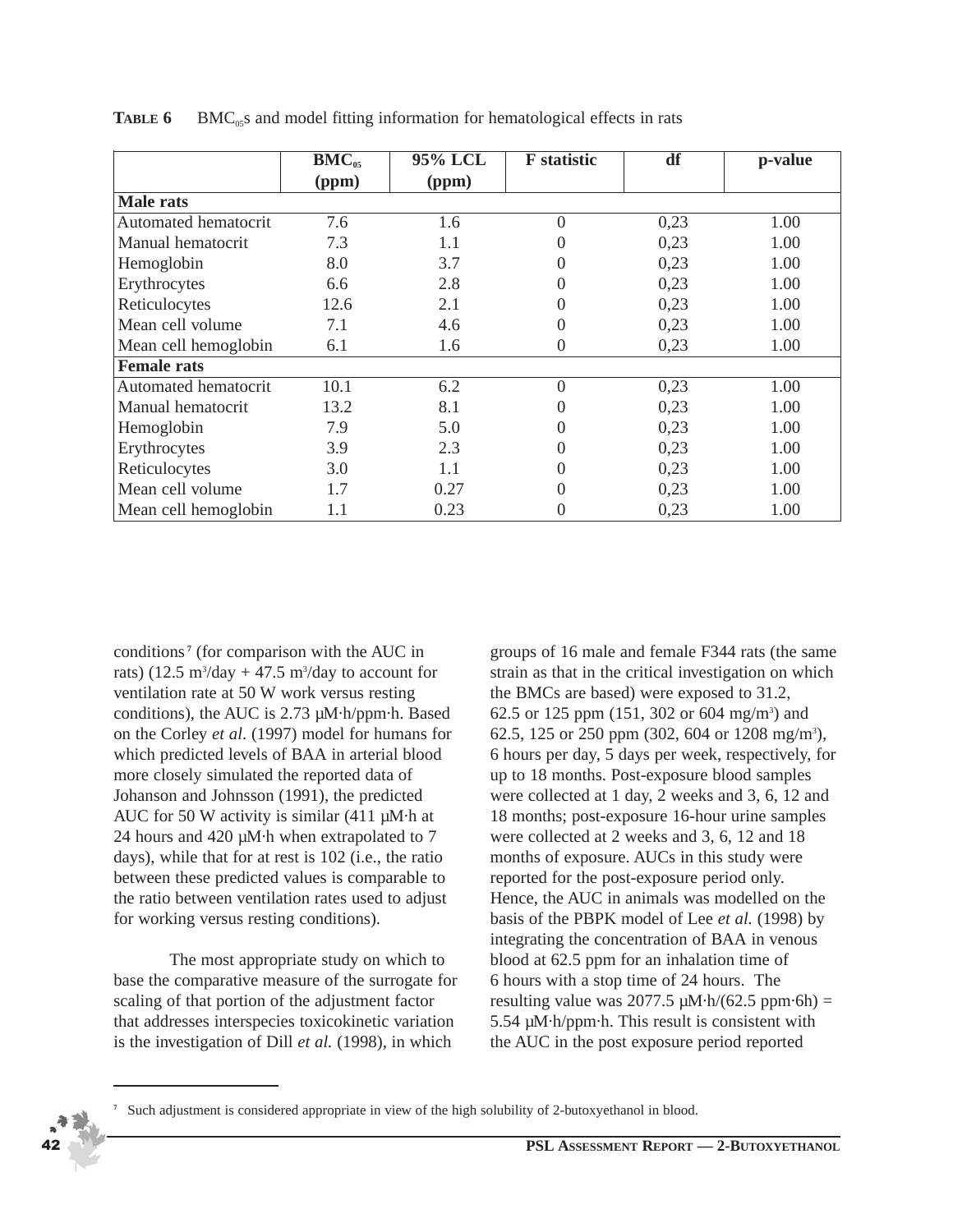by the authors, being approximately twice the reported latter value.

The resulting ratio between the AUC for humans and that for rats is 2.73/5.54 or 0.5, compared with the default value for this component of 4. However, although the data on toxicokinetics in humans (restricted to five male volunteers) are sufficient as a basis for determination of a measure of central tendency for interspecies comparison, they are inadequate to inform the intraspecies (interindividual) toxicokinetic component of the uncertainty factor, which reverts to default. **<sup>8</sup>**

Information relevant to consideration of both the interspecies and intraspecies (interindividual) dynamic components of uncertainty/adjustment factors is available from several studies in which the direct effects of BAA on several measures of hemolysis in rat and human erythrocytes have been examined *in vitro* (i.e., Bartnik *et al.*, 1987; Ghanayem, 1989; Udden, 1994; Udden and Patton, 1994), as discussed above in Section 2.4.3.10. Based on these investigations, there is consistent evidence that human erythrocytes are at least 10-fold less sensitive than rat erythrocytes; therefore, the default factor for the interspecies component for dynamics (2.5) can be replaced with a value of 0.1 (and this would still be conservative). It is noteworthy that the endpoints in these studies on which this adjustment is based (hematocrit and hemoglobin concentration) are consistent with some of the endpoints in *in vivo* studies for which TCs were lowest. However, available data on intraspecies (interindividual) variation in dynamics are limited primarily to one study *in vitro* in blood from various potentially sensitive subgroups of the population (i.e., seniors and patients with sickle cell disease and spherocytosis) in which no response was observed at the administered concentration ( $n = 9, 9, 7$ ) and 3) (Udden, 1994). In several other studies, hemolysis was examined in generally pooled blood samples from unspecified or very small numbers of individuals  $(n = 3)$  as a basis solely for estimation of the central tendency for interspecies comparison (Bartnik *et al.*, 1987; Ghanayem, 1989; Udden and Patton, 1994). These data are inadequate to meaningfully quantitatively inform the replacement of default with a dataderived adjustment factor; hence, the default value of 3.2 is maintained.

The total compound-specific adjustment/ uncertainty factor is, therefore, 0.5 (interspecies, toxicokinetic)  $\times$  0.1 (interspecies, toxicodynamic)  $\times$ 3.2 (intraspecies, interindividual toxicokinetics)  $\times$ 3.2 (intraspecies, interindividual  $toxicodynamics) = 0.5.$ 

Based on the above considerations regarding relative sensitivity to 2-butoxyethanolinduced hematotoxicity, the TC has been derived as follows:

$$
TC = \frac{5.3 \text{ mg/m}^3}{0.5}
$$

$$
\approx 11 \text{ mg/m}^3
$$

where:

- 5.3 mg/m<sup>3</sup> is the lower end of the range of BMCs for hematological effects in the longterm study in rats (NTP, 1998), and
- $0.5$  is the compound-specific uncertainty/ adjustment factor described above.

While limitations of the monitoring data in the single identified relevant cross-sectional study of workers preclude its utility in bounding the TC developed on the basis of studies in animals, the value developed above is protective,

**<sup>8</sup>** For example, there is a well-recognized genetic polymorphism for alcohol dehydrogenases (the group of enzymes responsible for the first step in the metabolism of 2-butoxyethanol, i.e., oxidation to 2-butoxyaldehyde); however, while this is relevant to replacement of default for interindividual variation, the proportion of the population affected is sufficiently small (i.e., 5%) that it would not meaningfully impact on the measure of central tendency. Variants of alcohol and aldehyde dehydrogenase common in the Oriental population would decrease the rate of metabolism to the active compound and hence reduce risk (Agarwal and Goedde, 1992; Goedde and Agarwal, 1992).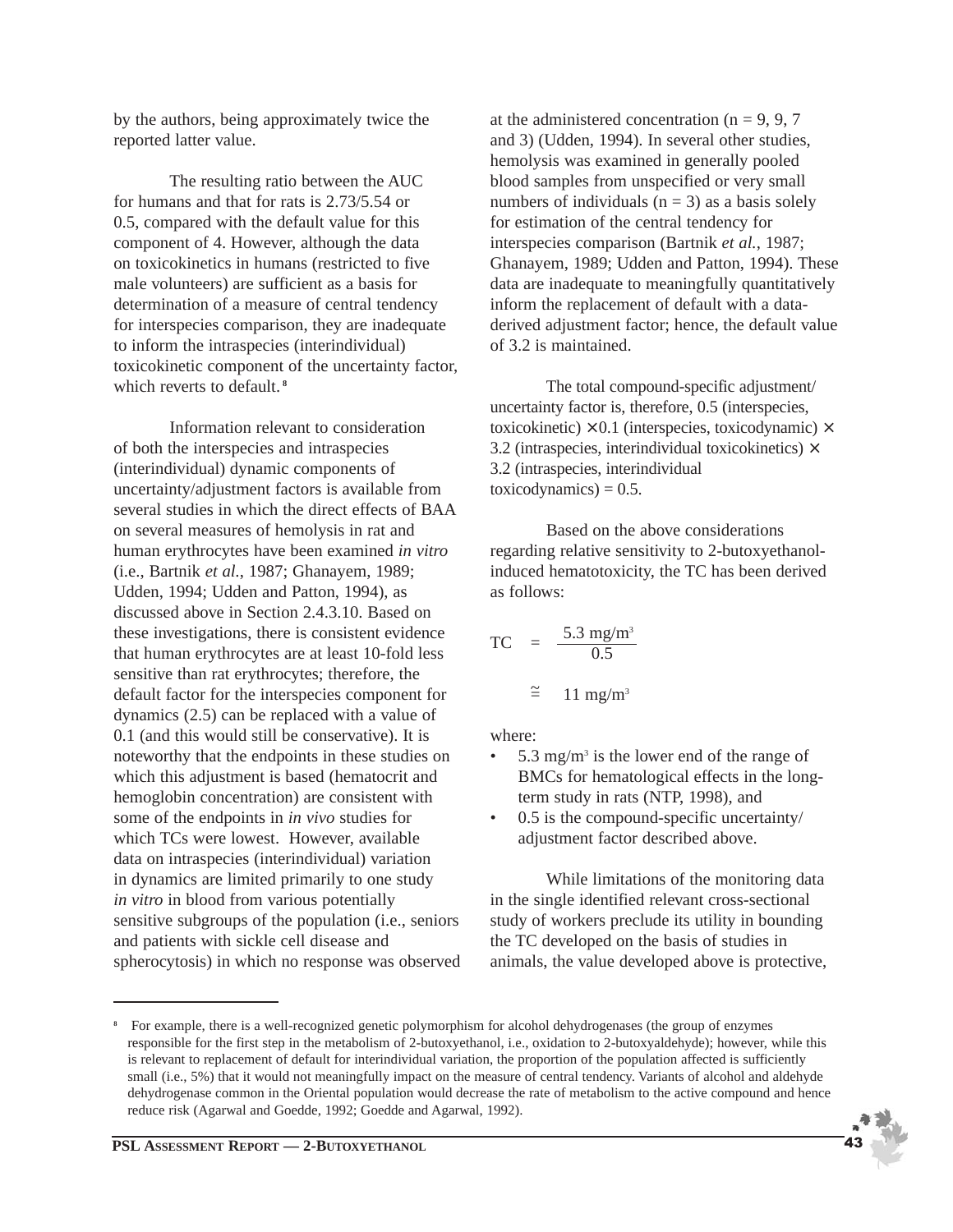based on the early, shorter-term clinical study (Carpenter *et al.*, 1956).

#### 3.3.3.2 Other (non-hematological) effects

 $BMC<sub>05</sub>$ s were derived for other non-cancer effects, including Kupffer cell pigmentation of the liver (although considered secondary to hemolysis), as well as ulceration and hyperplasia of the forestomach (all severities combined), based on the observations in rats and mice exposed to 2-butoxyethanol for up to 2 years (NTP, 1998). For such discrete endpoints, the  $BMC_{05}$  is defined as the concentration of the substance associated with a 5% increase in incidence over background response rate. It is calculated by first fitting the following model to the exposure–response data (Howe, 1995):

$$
P(d) = q_0 + (1 - q_0) \cdot \left[ 1 - e^{-q_1 d - \dots - q_k d^k} \right]
$$

where *d* is dose, *k* is the number of dose groups in the study,  $P(d)$  is the probability of the animal developing the effect at dose *d*, and  $q_i > 0$ ,  $i =$ 0,...,*k* are parameters to be estimated.

The models were fit to the incidence data using THRESH (Howe, 1995), and the  $BMC<sub>05</sub>$ s were calculated as the concentration *C* that satisfies

$$
\frac{P(C) - P(0)}{1 - P(0)} = 0.05
$$

A chi-square lack of fit test was performed for each of the model fits. The degrees of freedom for this test are equal to  $k$  minus the number of  $q_i$ 's whose estimates are non-zero. A p-value less than 0.05 indicates a significant lack of fit. Resulting  $BMC<sub>05</sub>$ s were adjusted for the non-constant exposure pattern by multiplying by  $6/24 \times 5/7$ .

Results from the model fitting, along with the raw  $BMC_{0.5}$ s and their 95% lower confidence limits (LCLs), are displayed in Table 7. Plots are shown in Figure 2. The highest dose group was

dropped for forestomach ulcers in male mice because it exhibited downturn. None of the fitted models showed a significant lack of fit.

 $BMC<sub>05</sub>$ s for these non-cancer endpoints range from 0.89 ppm (4.3 mg/m<sup>3</sup>) (95%  $LCL = 0.73$  ppm [3.5 mg/m<sup>3</sup>]) for hyperplasia of the forestomach epithelium in female mice to 16.5 ppm  $(80 \text{ mg/m}^3)$   $(95\% \text{ LCL} = 10.9 \text{ ppm}$ [53 mg/m<sup>3</sup>]) for Kupffer cell pigmentation in male mice. In concordance with the greater sensitivity of rats than mice to 2-butoxyethanol-induced hemolysis, lower BMC<sub>05</sub> values were determined for Kupffer cell pigmentation in rats.

A TC was developed on the basis of the lower end of the range of the  $BMC_{05}$ s for these effects (i.e., that for hyperplasia of the forestomach epithelium in female mice), although the range of these values is relatively small. In addition, hemosiderin pigmentation is considered to be secondary to hemolysis, rather than an adverse effect directly associated with exposure to 2-butoxyethanol. The TC was developed as follows:

$$
TC = \frac{4.3 \text{ mg/m}^3}{100}
$$

$$
\approx 0.04 \text{ mg/m}^3
$$

where:

- 4.3 mg/m<sup>3</sup> is the BMC associated with a 5% increase in the incidence of hyperplasia of the forestomach epithelium in female  $B6C3F<sub>1</sub>$ mice exposed to 2-butoxyethanol for 2 years (NTP, 1998), and
- 100 is the uncertainty factor  $(\times 10$  for intraspecies variation and ×10 for interspecies variation). Available data are insufficient as a basis to replace default values for intraand interspecies variations in toxicokinetics and toxicodynamics by compound-specific adjustments  $-$  i.e., the putatively toxic metabolite in the induction of local irritant effects is unknown, and relative sensitivity has not been investigated.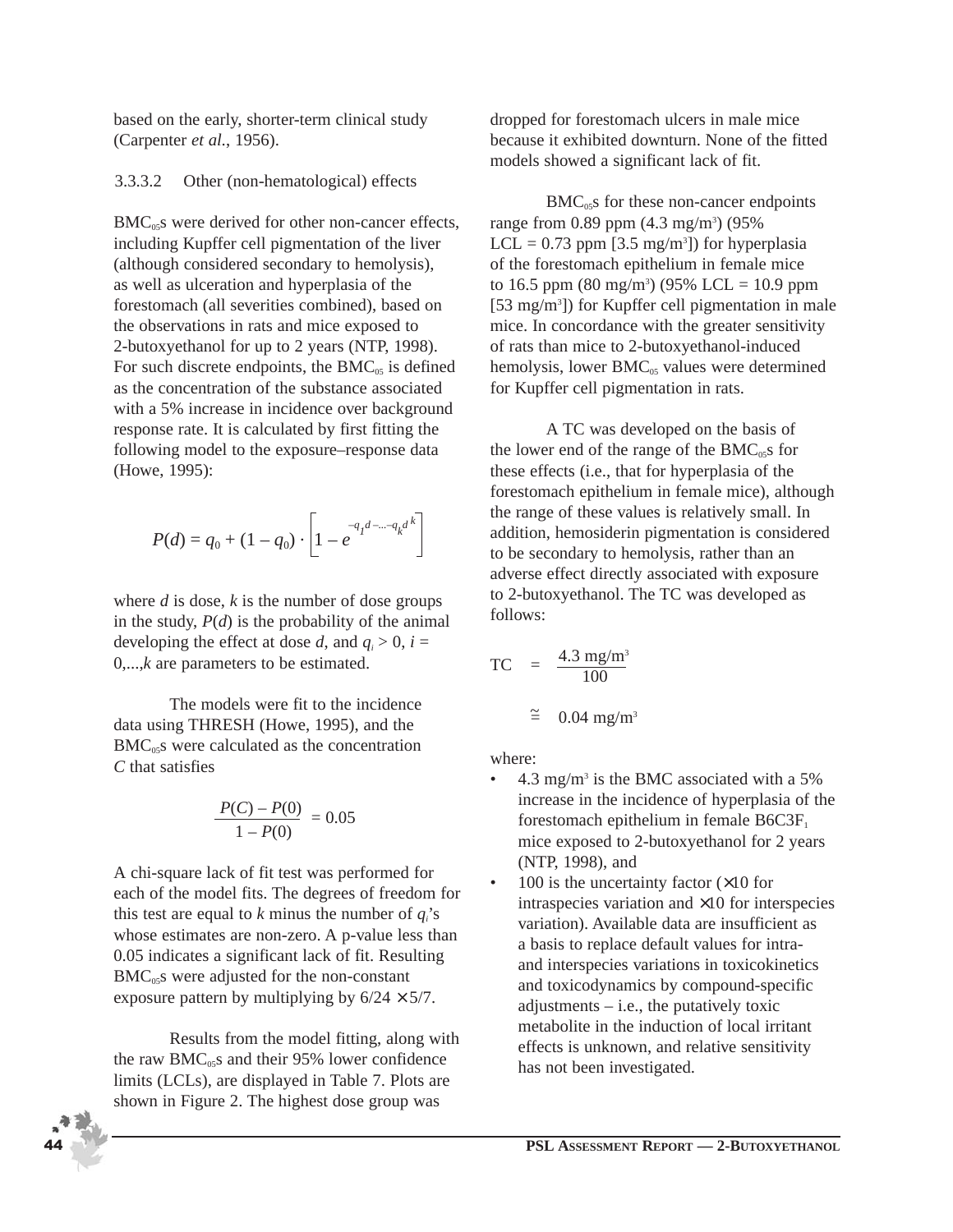|                                            | $BMC_{05}$ | 95% LCL | Chi-   | df                          | p-value |
|--------------------------------------------|------------|---------|--------|-----------------------------|---------|
|                                            | (ppm)      | (ppm)   | square |                             |         |
| Kupffer cell pigmentation (male rats)      | 1.1        | 0.68    | 0.05   |                             | 0.82    |
| Kupffer cell pigmentation (female rats)    | 2.2        | 0.68    | 1.44   |                             | 0.23    |
| Forestomach ulcer (male mice) <sup>1</sup> | 12.4       | 5.8     | 0.35   |                             | 0.55    |
| Hyperplasia of forestomach epithelium      | 3.9        | 3.0     | 0.97   | $\mathcal{D}_{\mathcal{L}}$ | 0.61    |
| (male mice)                                |            |         |        |                             |         |
| Forestomach ulcer (female mice)            | 4.3        | 3.2     | 0.001  |                             | 0.91    |
| Hyperplasia of forestomach epithelium      | 0.89       | 0.73    | 4.05   | $\mathcal{D}_{\mathcal{L}}$ | 0.13    |
| (female mice)                              |            |         |        |                             |         |
| Kupffer cell pigmentation (male mice)      | 16.5       | 10.9    | 1.84   |                             | 0.17    |
| Kupffer cell pigmentation (female mice)    | 6.6        | 2.9     | 1.77   | 2                           | 0.41    |

**TABLE 7** BMC<sub>05</sub>s and model fitting information for other non-hematological endpoints

**<sup>1</sup>** Highest dose group excluded to eliminate downturn from dose–response relationship.

This TC for forestomach lesions is considered to be protective for squamous cell papillomas or carcinomas of the forestomach in mice for which tumorigenic potencies have been estimated using multistage modelling (Global82; Howe and Crump, 1982). TCs derived on the basis of the incidence of tumours at other sites, although the weight of evidence for an association with 2-butoxyethanol is considered quite limited, are greater than those for tumours of the forestomach.

It is noteworthy that the TC based on forestomach lesions is 275-fold lower than that derived for 2-butoxyethanol-induced hematological effects. However, it is important to keep in mind that the  $BMC<sub>05</sub>$ s for non-neoplastic lesions in the forestomach were derived on the basis of the incidences of lesions of all severities (combined), including those considered to be minimal, although if lesions of minimal severity were excluded, the resulting  $BMC_{05}$ s would be within 3-fold of those presented here. In addition, the association between exposure to 2-butoxyethanol and hemolysis has been much more thoroughly investigated than the association with effects on the forestomach, with some evidence (albeit quite weak) of hematological effects in humans.

## *3.3.4 Risk characterization*

As discussed above, based on the limited data available on levels of 2-butoxyethanol in environmental media, inhalation in air appears to be a principal route of exposure to 2-butoxyethanol for the general population in Canada. The mean concentration of 2-butoxyethanol in outdoor air reported in the multimedia exposure study was  $8.4 \mu g/m^3$ , with a maximum of 243 µg/m<sup>3</sup>. However, as discussed below, the confidence in these values is low, due to the analytical methodology employed, although they are considered conservative. Indeed, in the only other Canadian study identified (in which the confidence is greater), the maximum outdoor air concentration reported near a likely source (an automotive plant) was lower (i.e.,  $7.3 \mu g/m<sup>3</sup>$ ). Exposure in indoor air is generally greater than that in outdoor air. In the multimedia exposure study, the mean concentration of 2-butoxyethanol in 50 samples from Canadian residences was 27.5  $\mu$ g/m<sup>3</sup>, with a maximum measured concentration of  $438 \mu g/m<sup>3</sup>$ . However, exposure to 2-butoxyethanol through use of some consumer products could be much higher. For example, conservative estimates of short-term indoor air concentrations resulting from emissions of some common household products recently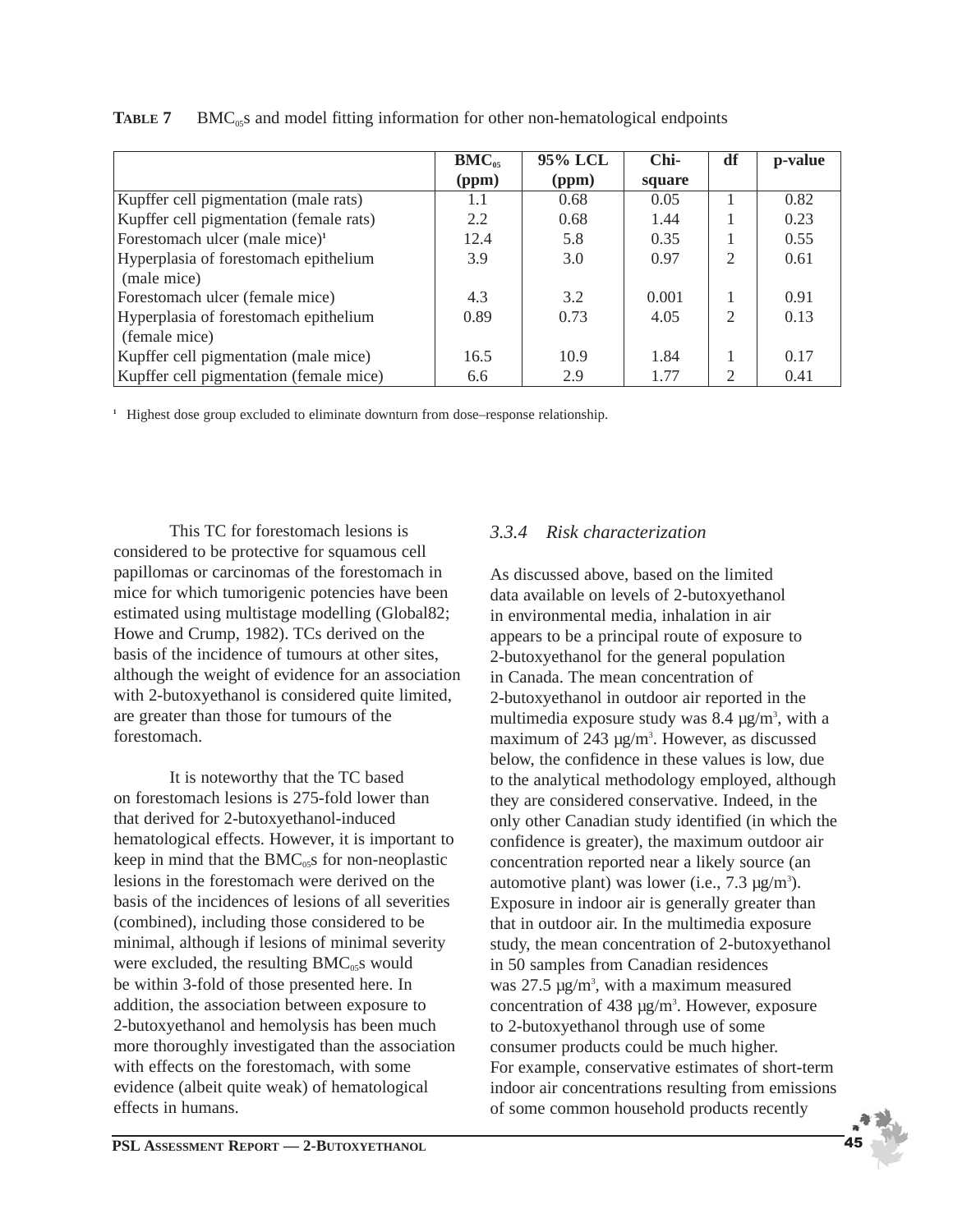

#### **FIGURE 2** Exposure-response curves for non-haematological effects in mice and rats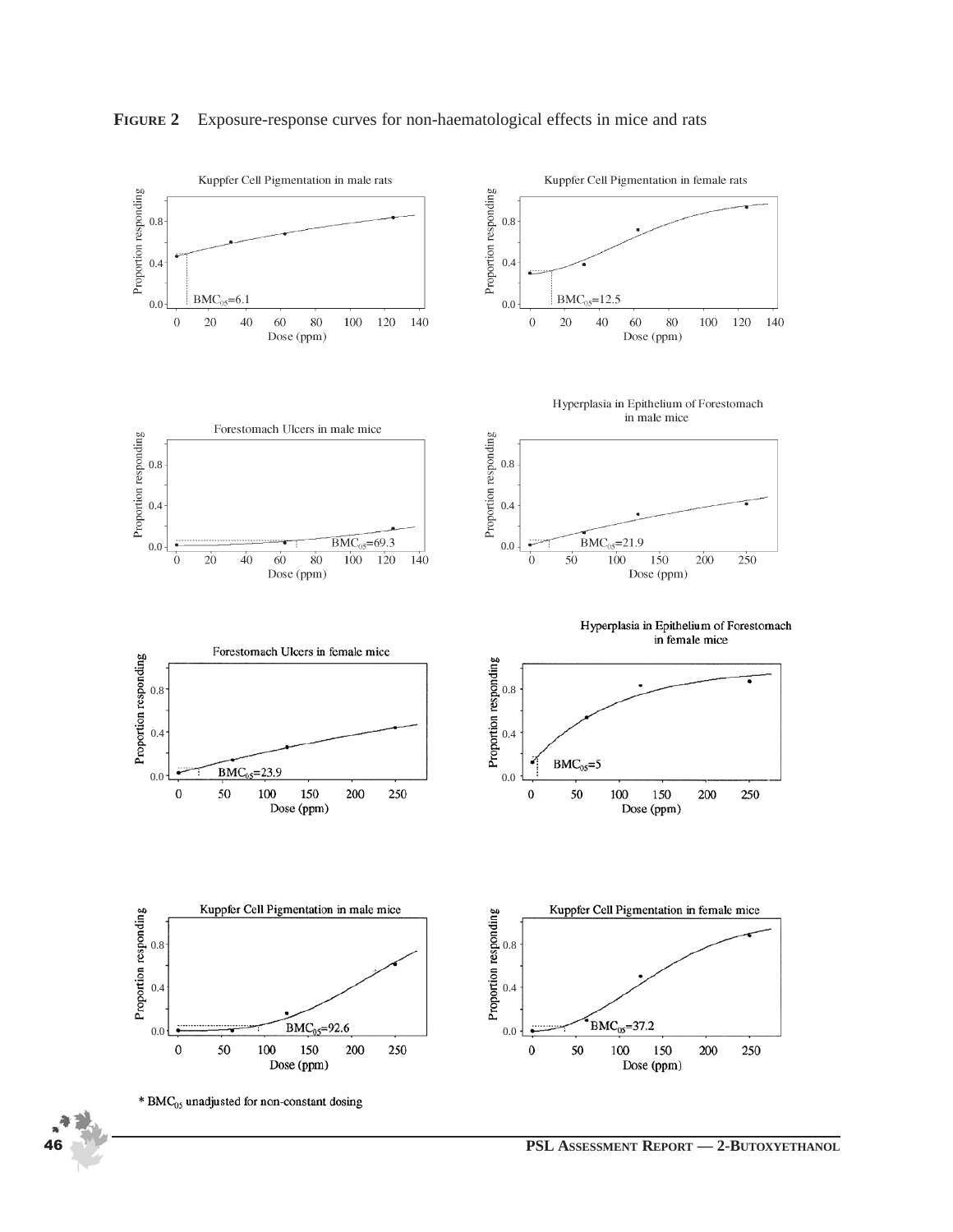investigated in Canada range up to 62 mg/m3  $(62 000 \mu g/m<sup>3</sup>)$ . Intake of 2-butoxyethanol via inhalation and dermal exposure through use of such consumer products was estimated to be much greater than intake from background environmental sources.

Based on evaluation of available data (principally toxicological investigations in experimental animals), hematotoxicity is considered the principal effect for characterization of potential risk to humans associated with exposure to 2-butoxyethanol. As described above, a TC of 11 mg/m<sup>3</sup> (11 000  $\mu$ g/m<sup>3</sup>) was derived for 2-butoxyethanol on the basis of BMCs determined for alterations in hematological parameters based on observations in rats and mice following longterm exposure, taking into consideration interspecies differences in toxicokinetics and toxicodynamics. A more conservative TC of 0.04 mg/m<sup>3</sup> (40  $\mu$ g/m<sup>3</sup>) was also derived for co-critical forestomach lesions reported in chronically exposed mice, although confidence in this latter value is less, for the reasons outlined in Section 3.3.5.

Comparison of measured exposure levels in outdoor air with the TCs indicates that average exposure in the ambient environment does not exceed either the TC for hematological effects (in which there is greater confidence) or the more conservative TC for lesions of the forestomach. Likewise, mean concentrations in indoor air reported in the multimedia exposure study are less than the TCs. However, maximum concentrations reported in outdoor and indoor air in the multimedia exposure study exceed the more conservative TC for forestomach lesions.

The elevated exposure in indoor air is likely due to use of consumer products containing 2-butoxyethanol. Indeed, crude estimates of exposure through direct use of such products, although based on limited data, greatly exceed the TCs for adverse health effects. The maximum estimated short-term indoor air concentration of 2-butoxyethanol based on monitored emissions from a few common household products is about 1550-fold greater than the more conservative

TC for forestomach lesions; this predicted indoor air concentration resulting from emissions from consumer products is also 6-fold greater than and the TC in which confidence is greater (i.e., hematological effects).

### *3.3.5 Uncertainties and degree of confidence in the human health risk characterization*

There is a high degree of uncertainty in the estimates of population exposure that have been developed for this assessment primarily as a basis for determining principal media of exposure, due to the paucity of data on levels of 2-butoxyethanol in environmental media. Although estimates of average exposures were based on data reported in the multimedia exposure study conducted in Canada, the methodology employed in this study is considered experimental, and confidence in the results is low. For example, recovery was relatively low (i.e., 52% in air), and concentrations in "blanks" were high and variable, perhaps due in part to the use of non-standard desorbing solvents to extract 2-butoxyethanol from these samples. However, while likely conservative, the range of concentrations is similar to the single reported value for residential indoor air outside Canada. These estimates also do not take into account intake via dermal absorption of airborne 2-butoxyethanol, which, although less than the amount inhaled from indoor air, could be significant. In addition, there is a moderate degree of uncertainty concerning the relative contribution of food to total intake of 2 butoxyethanol, as no relevant monitoring data were identified, and this might be an appropriate area of additional investigation.

Confidence in the estimates of exposure to 2-butoxyethanol through use of products containing the substance is low to moderate for those few substances for which measured emissions permitted development of such estimates. For example, a conservative room ventilation rate of 0.5 air change per hour was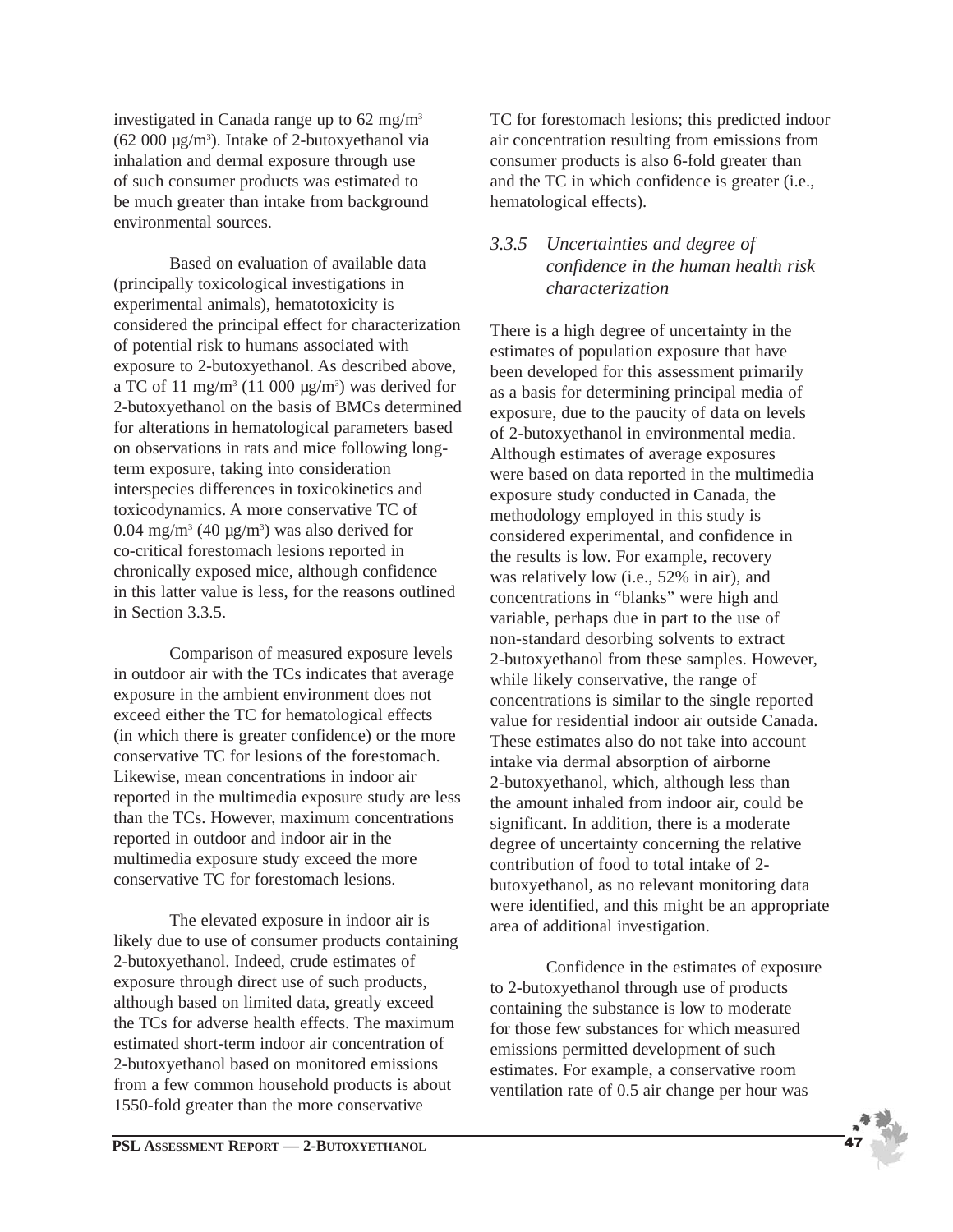incorporated into the calculations of indoor air concentrations resulting from typical use of spray cleaning products; if a higher rate of 1.0 air change per hour were applied, concentrations in indoor air resulting from the use of these products would be about 2-fold lower. Conversely, the estimates of dermal uptake of 2-butoxyethanol were based on a non-steady-state approach; these estimates are up to an order of magnitude lower than they would be if other, more conservative approaches were adopted. However, in spite of these uncertainties, confidence in these estimates based on measured emissions is greater than confidence in estimates that could be derived on the basis of product composition data. The inhalation and dermal exposures estimated in this assessment are for the average durations and frequencies of performance of specific tasks. However, based on the 95th percentiles reported in U.S. EPA (1997), a significant fraction of the population performs some of these tasks on a daily basis and for roughly three to four times as long as the durations assumed here, and they would have correspondingly greater exposures. It should also be noted that the values presented here were based on extrapolation of emission factors for only a few of the potentially large number of products containing 2-butoxyethanol available to the consumer and, therefore, may significantly underestimate overall exposure associated with use of numerous products containing this glycol ether on a regular basis in the home. Acquisition of additional data on the content of 2-butoxyethanol in consumer products currently available in Canada and its emissions from these products is considered to be a high priority.

There is a moderate degree of certainty that hematotoxicity is the principal critical endpoint for 2-butoxyethanol, based on the observations in short- and long-term studies in multiple species of experimental animals. However, there is only limited evidence that 2-butoxyethanol induces hematological effects in humans; in fact, available data from *in vitro* investigations suggest that humans may be less sensitive than rats, which appear to be the most

sensitive laboratory species identified to date. This lesser sensitivity of humans compared with rats with respect to hematological effects is accounted for in the small uncertainty factor applied to the  $BMC_{05}$  in the derivation of the TC, and limited available data from studies in humans indicated that the TC is protective. The component for interspecies toxicokinetics of the total compound-specific adjustment/uncertainty factor was based on data for a limited number of time points. However, the database for the component that has greater impact on deviation from default for the uncertainty factor (i.e., that of interspecies variations in dynamics) is much more extensive.

However, it should be noted that no data were available on the effects of 2-butoxyethanol on hematological parameters in rodents in the critical studies past 12 months. In addition, the sizes of the groups of animals in which blood was examined at each time point were small. Although the subchronic study conducted by the NTP (1998) involved a greater number of exposure levels, because of the high concentrations, modelling of these data would not improve characterization of exposure–response in the region of the  $BMC<sub>05</sub>S$ .

The TC was derived on the basis of point estimates for the BMCs, as opposed to the 95% LCLs; however, use of the LCLs would not change the TC substantially, since for most parameters, the LCL was less than 3-fold lower than the midpoint estimate. In addition, if the BMCs for hematological effects had been determined on the basis that 10% of the control population was considered "abnormal" (as opposed to 5% used in derivations presented), the resulting values would vary by less than 1.5-fold.

There is a moderate to high amount of uncertainty concerning the TC derived on the basis of the BMC for lesions of the forestomach in mice (although these effects were consistently observed in subchronic studies in rats and mice and in the only chronic study in mice). Although the profile of effects suggests a progression from irritation to ulceration and tumour formation,

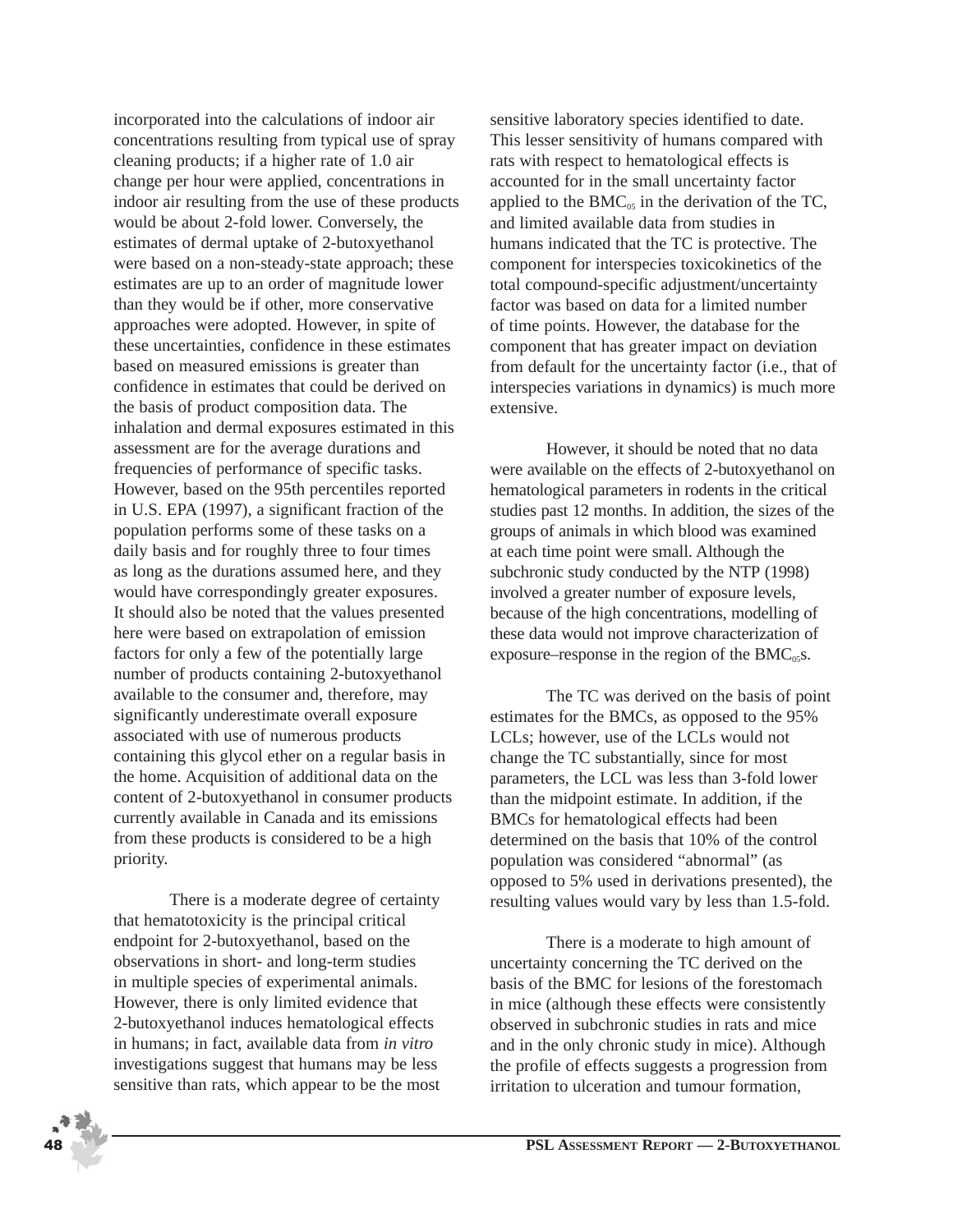due to the lack of information on the mode of induction of these lesions, including the nature of delivery to the target site and the role of putatively toxic metabolites, their relevance to humans is unknown but cannot be precluded. (It is noteworthy that, in the only relevant clinical trials in humans, irritation of the eyes and upper respiratory tract was the most sensitive effect reported.) If these lesions are local effects resulting from ingestion, mice are likely to be considerably more sensitive due to longer residence time in the forestomach (and its low acidity) compared with the human esophagus. Because the animals were exposed to 2-butoxyethanol via inhalation, preening may have contributed to exposure at the target site. If ingestion via preening or mucociliary clearance were significant, then the TC based on BMCs derived on the basis of the airborne exposure concentrations would likely overestimate the risk to humans (i.e., there would not be the additional exposure via ingestion). On the other hand, dermal absorption of airborne 2-butoxyethanol by humans (which could be significant, i.e., up to 27% of total uptake, based on clinical investigations in humans; Corley *et al*., 1997) has also not been considered in the determination of the TC. In addition, the  $BMC<sub>05</sub>$ s upon which the TC is based were derived on the basis of inclusion of forestomach lesions of all severities combined; if lesions of minimal severity were excluded, the resulting  $BMC_{0.5}$ s would be within 3-fold of the values presented here.

There is also some uncertainty associated with the characterization of risk in that the TCs derived on the basis of long-term studies in rodents are compared with estimates of short-term exposure associated with use of a small number of consumer products containing 2-butoxyethanol. However, although estimated exposures were based on average use patterns, a proportion of the general population uses these products more frequently (up to 22 times more) and for longer duration (up to 4-fold longer) than average (U.S. EPA, 1997). As well, as noted above, several products containing the substance may be used throughout the day, thereby potentially increasing

the magnitude and duration of exposure. In addition, hematological effects, similar to those observed in the chronic bioassay, have been reported in acute and short-term studies in experimental animals, indicating that prolonged exposure is not requisite for induction of hematotoxicity by 2-butoxyethanol. Thus, it was considered appropriate to characterize risk on the basis of these data.

## **3.4 Conclusions**

- CEPA 1999 64(a): Based on conservative estimates of exposure and effects in Canada, risk quotients for terrestrial wildlife, soil organisms and aquatic organisms are less than one. The environmental risks associated with estimated concentrations of 2-butoxyethanol likely to be found in Canada therefore appear to be low. Therefore, available data indicate that it is unlikely that 2-butoxyethanol is entering the environment in a quantity or concentration or under conditions that have or may have an immediate or long-term harmful effect on the environment or its biological diversity, and it is not considered to be "toxic" as defined in CEPA 1999 Paragraph 64(a).
- CEPA 1999 64(b): 2-Butoxyethanol is not involved in the depletion of stratospheric ozone and likely does not contribute significantly to climate change. Because of its very low estimated concentration in air in Canada, it is unlikely to play a significant role in tropospheric ozone

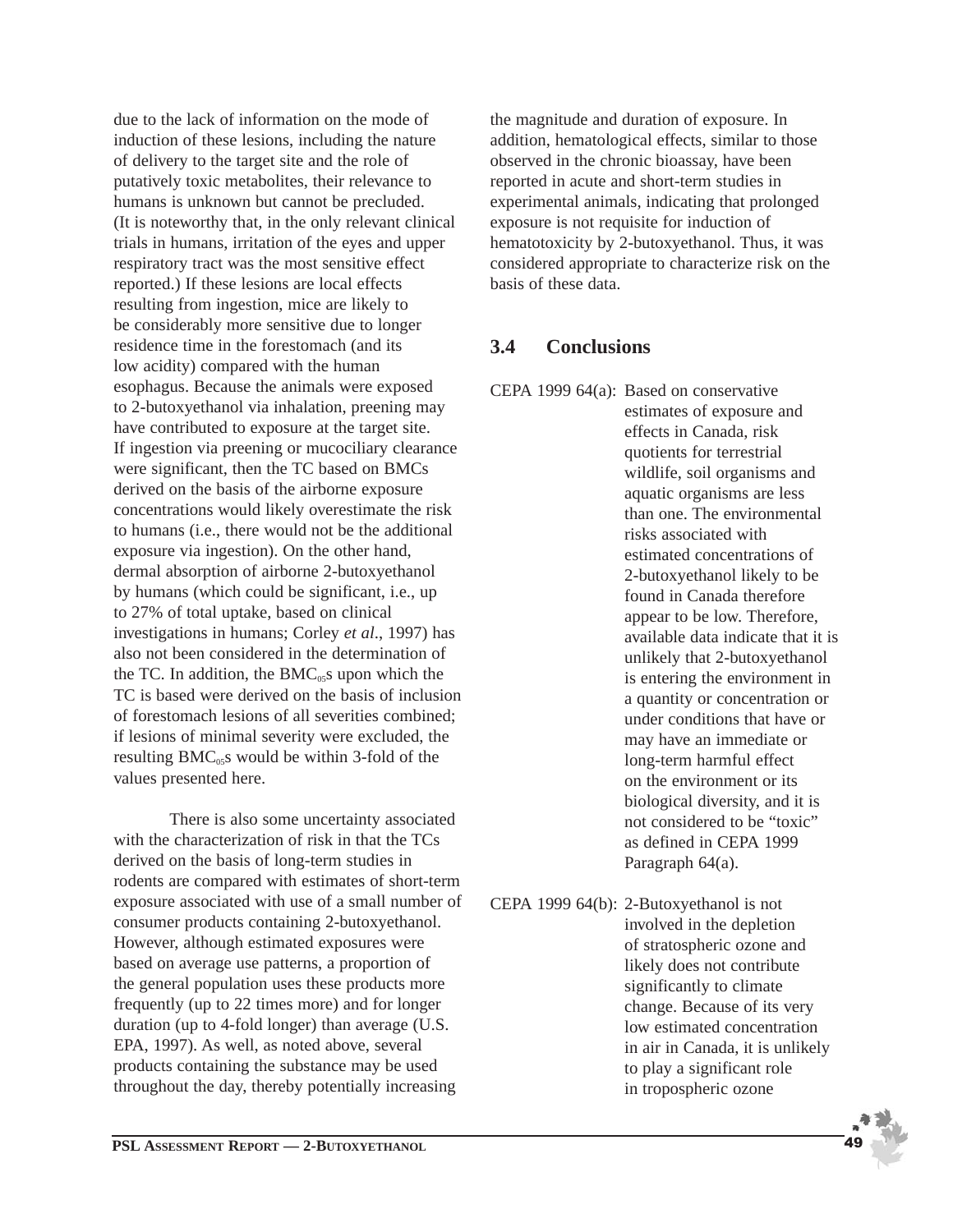production. Therefore, based on available data, it has been concluded that 2-butoxyethanol is not entering the environment in a quantity or concentration or under conditions that constitute or may constitute a danger to the environment on which life depends, and it is not considered to be "toxic" as defined in CEPA 1999 Paragraph 64(b).

CEPA 1999 64(c): Based on available data, 2-butoxyethanol is considered to be entering the environment in a quantity or concentration or under conditions that constitute or may constitute a danger in Canada to human life or health. Therefore, 2-butoxyethanol is considered to be "toxic" as defined in CEPA 1999 Paragraph 64(c).

Overall

conclusion: Based on critical assessment of relevant information, 2-butoxyethanol is considered to be "toxic" as defined in Section 64 of CEPA 1999.

## **3.5 Considerations for follow-up (further action)**

Additional characterization of the ranges and distributions of concentrations of 2-butoxyethanol in consumer products currently available in Canada and their emissions is considered a clear priority as a basis for risk management.

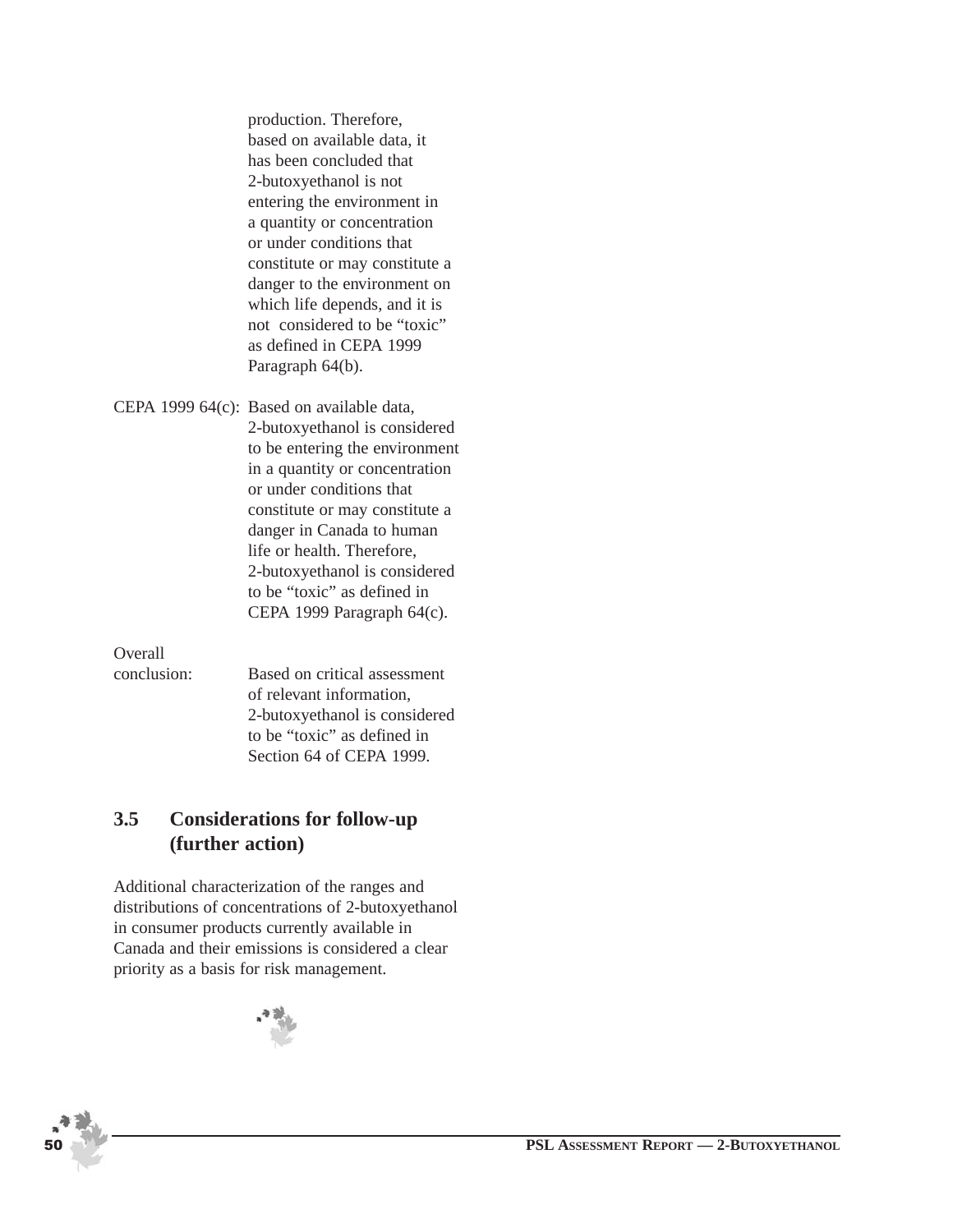## **4.0 REFERENCES**

- Aasmoe, L., J.-O. Winberg and J. Aarbakke. 1998. The role of liver alcohol dehydrogenase isoenzymes in the oxidation of glycolethers in male and female rats. Toxicol. Appl. Pharmacol. 150: 86–90.
- Agarwal, D.P and H.W. Goedde. 1992. Pharmacokinetics of alcohol dehydrogenase. *In*: W. Kalow (ed.), Pharmacokinetics of drug metabolism. Pergamon Press. pp. 263–280.
- Allan, M. 1995. Probabilistic assessment of 24-hour breathing rates. Final report. Prepared for Health Protection Branch, Health Canada, Ottawa, Ontario. Cornerstone Engineering and Consulting Inc., Calgary, Alberta. October 1995.
- ASTER (Assessment Tools for the Evaluation of Risk). 1996. ASTER ecotoxicity profile. National Health and Environmental Effects Research Laboratory, U.S. Environmental Protection Agency, Duluth, Minnesota.
- Atkins, H.L. 1999. Personal communication (letter dated March 25, 1999). Bone Marrow Transplantation and Cancer Research, Ottawa Hospital, General Campus, Ottawa, Ontario.
- ATSDR (Agency for Toxic Substances and Disease Registry). 1998. Toxicological profile for 2-butoxyethanol and 2-butoxyethanol acetate. U.S. Department of Health and Human Services, Atlanta, Georgia.
- Bartnik, F.G., A.K. Reddy, G. Klecak, V. Zimmermann, J.J. Hostynek and K. Kunstler. 1987. Percutaneous absorption, metabolism, and hemolytic activity of n-butoxyethanol. Fundam. Appl. Toxicol. 8: 59–70.
- Bauer, P., M. Weber, J.M. Mur, J.C. Protois, P.E. Bollaert, A. Condi, A. Larcan and H. Lambert. 1992. Transient non-cardiogenic pulmonary edema following massive ingestion of ethylene glycol butyl ether. Intensive Care Med. 18: 250–251.
- Beihoffer, J. and C. Ferguson. 1994. Determination of selected carboxylic acids and alcohols in groundwater by GC–MS. J. Chromatogr. Sci. 32: 102–106.
- Biospherics Inc. 1981a. The acute toxicity of Wellaid 791 [2-butoxyethanol] to the grass shrimp, *Palaemonetes pugio*. Report prepared for Standard Oil Company by Biospherics Inc., Rockville, Maryland. 7 pp. (Project No. 81-3-9689 GS).
- Biospherics Inc. 1981b. The acute toxicity of Wellaid 791 [2-butoxyethanol] to the mummichog, *Fundulus heteroclitus*. Report prepared for Standard Oil Company by Biospherics Inc., Rockville, Maryland. 7 pp. (Project No. 81-3-9689 M).
- Bringmann, G. and R. Kuehn. 1978. Testing of substances for their toxicity threshold: model organisms *Microcystis* (*Diplocystis*) *aeruginosa* and *Scenedesmus quadricauda*. Mitt. Int. Ver. Theor. Angew. Limnol. 21: 275–284.
- Brinke, J.T. 1995. Development of new VOC exposure metrics and their relationship to "sick building syndrome" symptoms. Ph.D. thesis, University of California, Berkeley, California. August 1995.
- Brown, K.W. and K.C. Donnelly. 1988. An estimation of the risk associated with the organic constituents of hazardous and municipal waste landfill leachates. Hazard. Waste Hazard. Mater. 5: 1–30.

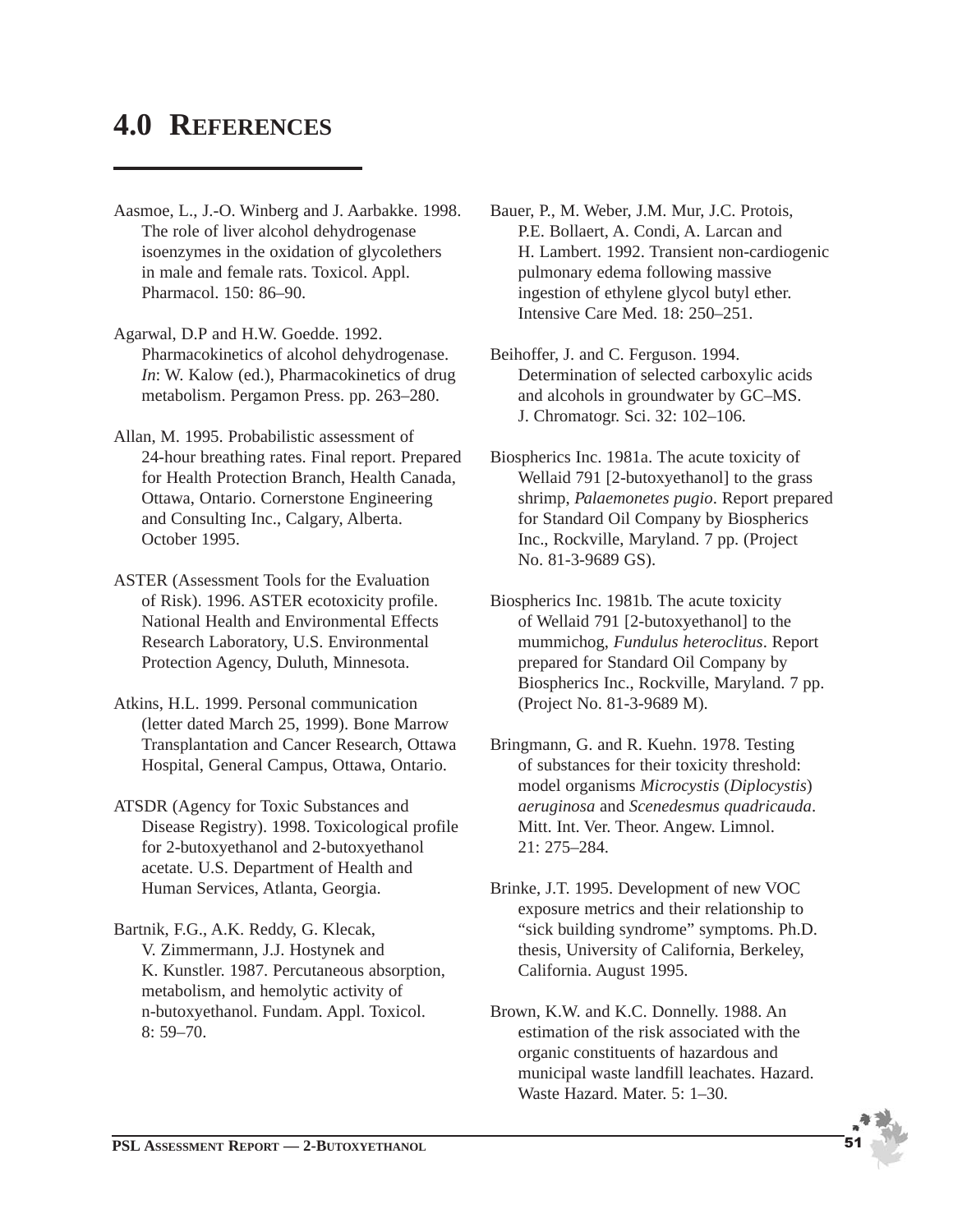Bunce, N. 1996. Atmospheric properties of substances on the Priority Substances List #2 (PSL2). Report to Environment Canada. University of Guelph, Guelph, Ontario. 13 pp.

- Canadian Chemical Producers' Association. 1997. Reducing emissions 4. A Responsible Care initiative. 1995 emissions inventory and five year projections. Ottawa, Ontario.
- Canadian Chemical Producers' Association. 1999a. Reducing emissions 6. A Responsible Care initiative. 1997 emissions inventory and five year projections. Ottawa, Ontario.
- Canadian Chemical Producers' Association. 1999b. Reducing emissions 7. A Responsible Care initiative. 1998 emissions inventory and five year projections. Ottawa, Ontario.
- Cao, X.L. 1999. Emissions of glycol ethers from consumer products — a final report for 1998/1999 CEPA project. Health Canada, Ottawa, Ontario. June 1999.
- Carpenter, C.P. and H.F. Smyth, Jr. 1946. Chemical burns of the rabbit cornea. Am. J. Ophthalmol. 29: 1363–1372.
- Carpenter, C.P., U.C. Pozzani, C.S. Weil, J.H. Nair, G.A. Keck and H.F. Smyth, Jr. 1956. The toxicity of butyl cellosolve solvent. Arch. Ind. Health 14: 114–131.
- Castle, L., C.P. Offen, M.J. Baxter and J. Gilbert. 1997. Migration studies from paper and board food packaging materials. 1. Compositional analysis. Food Addit. Contam. 14(1): 35–44.
- ChemCAN4. 1996. Level III fugacity model of the regional fate of chemicals. Version 0.95, May 1996. Developed by D. Mackay, A. DiGuardo, S. Paterson and D.D. Tam, University of Toronto, Toronto, Ontario (www.trentu.ca/cemc/ChemCAN.html).

Chiewchanwit, T. and W.W. Au. 1995. Mutagenicity and cytotoxicity of 2-butoxyethanol and its metabolite, 2-butoxyacetaldehyde, in Chinese hamster ovary (CHO-AS52) cells. Mutat. Res. 334: 341–346.

CIBA-GEIGY Corp. 1979. 96-hour acute toxicity to bluegill sunfish (*Lepomis macrochirus*). Report prepared for CIBA-GEIGY Corp. by EN-CAS Analytical Laboratories, Winston-Salem, North Carolina. 6 pp. (Report No. E-8566).

Ciccioli, P., E. Brancaleoni, A. Cecinato, R. Sparapani and M. Frattoni. 1993. Identification and determination of biogenic and anthropogenic volatile organic compounds in forest areas of northern and southern Europe and a remote site of the Himalaya region by high-resolution gas chromatography–mass spectrometry. J. Chromatogr. 643: 55–69.

Ciccioli, P., A. Cecinato, E. Brancaleoni, M. Frattoni, F. Bruner and M. Maione. 1996. Occurrence of oxygenated volatile organic compounds (VOC) in Antarctica. Int. J. Environ. Anal. Chem. 62: 245–253.

CMA (Chemical Manufacturers' Association). 1983. 90-day subchronic dermal toxicity study in rabbits with ethylene glycol monobutyl ether. Washington, D.C. [cited in Tyler, 1984].

Collinot, J.P., J.C. Collinot, F. Deschamps, D. Decolin, G. Siest and M.M. Galteau. 1996. Evaluation of urinary D-glucaric acid excretion in workers exposed to butyl glycol. J. Toxicol. Environ. Health 48: 349–358.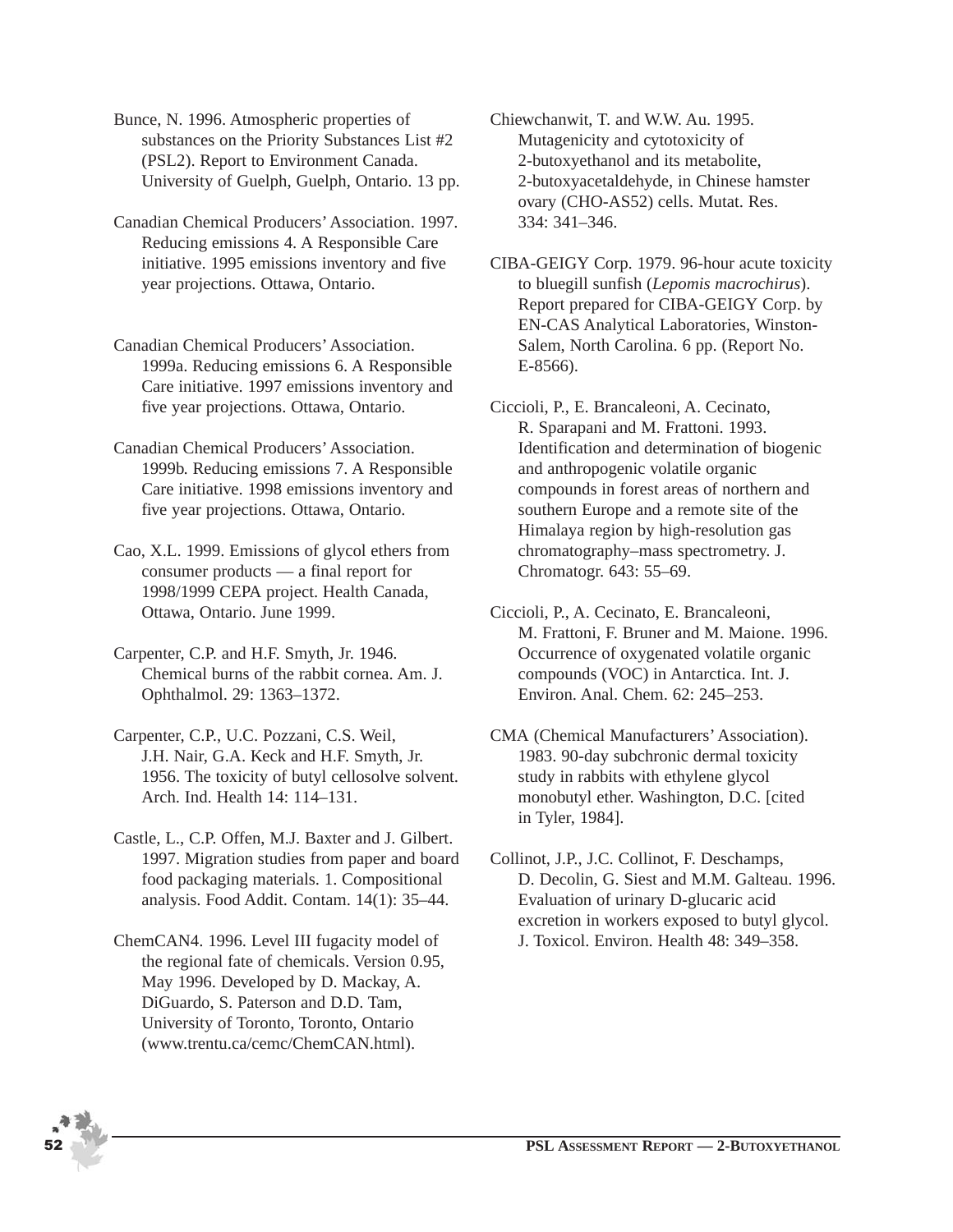- Conor Pacific Environmental Technologies Inc. 1998. A report on multimedia exposures to selected PSL2 substances. Prepared on contract for Health Canada (Project No. 741-6705).
- Corley, R.A., G.A. Bormett and B.I. Ghanayem. 1994. Physiologically based pharmacokinetics of 2-butoxyethanol and its major metabolite, 2-butoxyacetic acid, in rats and humans. Toxicol. Appl. Pharmacol. 129: 61–79.
- Corley, R.A., D.A. Markham, C. Banks, P. Delorme, A. Masterman and J.M. Houle. 1997. Physiologically based pharmacokinetics and the dermal absorption of 2-butoxyethanol vapour by humans. Fundam. Appl. Toxicol. 39: 120–130.
- Crump, K. 1995. Calculation of benchmark doses for continuous data. Risk Anal. 15: 79–89.
- Crump, K.S. and C. Van Landingham. 1996. BENCH C: A Fortran program to calculate benchmark doses from continuous data. ICF Consulting, Ruston, Louisiana.
- Daisey, J.M., A.T. Hodgeson, W.J. Fisk, M.J. Mendell and J. Ten Brinke. 1994. Volatile organic compounds in twelve California office buildings: classes, concentrations and sources. Atmos. Environ. 28(22): 3557–3562.
- Dean, B.S. and E.P. Krenzelok. 1992. Clinical evaluation of pediatric ethylene glycol monobutyl ether poisonings. Clin. Toxicol. 30: 557–563.
- De Bortoli, M., H. Knöppel, E. Pecchio, A. Peil, L. Rogora, H. Schauenburg, H. Schlitt and H. Vissers. 1986. Concentrations of selected organic pollutants in indoor and outdoor air in northern Italy. Environ. Int. 12: 343–350.
- Dieter, M.P., C.W. Jameson, R.R. Maronpot, R. Langenbach and A.G. Braun. 1990. The chemotherapeutic potential of glycol alkyl ethers: structure–activity studies of nine compounds in a Fischer-rat leukemia transplant model. Cancer Chemother. Pharmacol. 26: 173–180.
- Dill, J.A., K.M. Lee, D.J. Bates, D.J. Anderson, R.E. Johnson, B.J. Chou, L.T. Burka and J.H. Roycroft. 1998. Toxicokinetics of inhaled 2-butoxyethanol and its major metabolite, 2-butoxyacetic acid, in F344 rats and B6C3F1 mice. Toxicol. Appl. Pharmacol. 153: 227–242.
- DMER (Don Mackay Environmental Research) and AEL (Angus Environmental Limited). 1996. Pathways analysis using fugacity modeling of 2-butoxyethanol for the second Priority Substances List. Report prepared for Chemicals Evaluation Division, Commercial Chemicals Evaluation Branch, Environment Canada, by DMER, Peterborough, Ontario, and AEL, Don Mills, Ontario. March 1996.
- Dodd, D.E., W.M. Snellings, R.R. Maronpot and B. Ballantyne. 1983. Ethylene glycol monobutyl ether: acute, 9-day, and 90-day vapor inhalation studies in Fischer 344 rats. Toxicol. Appl. Pharmacol. 68: 405–414.
- Doe, J.E. 1984. Further studies on the toxicology of the glycol ethers with emphasis on rapid screening and hazard assessment. Environ. Health Perspect. 57: 199–206.
- ECETOC (European Centre for Ecotoxicology and Toxicology of Chemicals). 1995. The toxicology of glycol ethers and its relevance to man. Brussels, August 1995 (Technical Report No. 64).

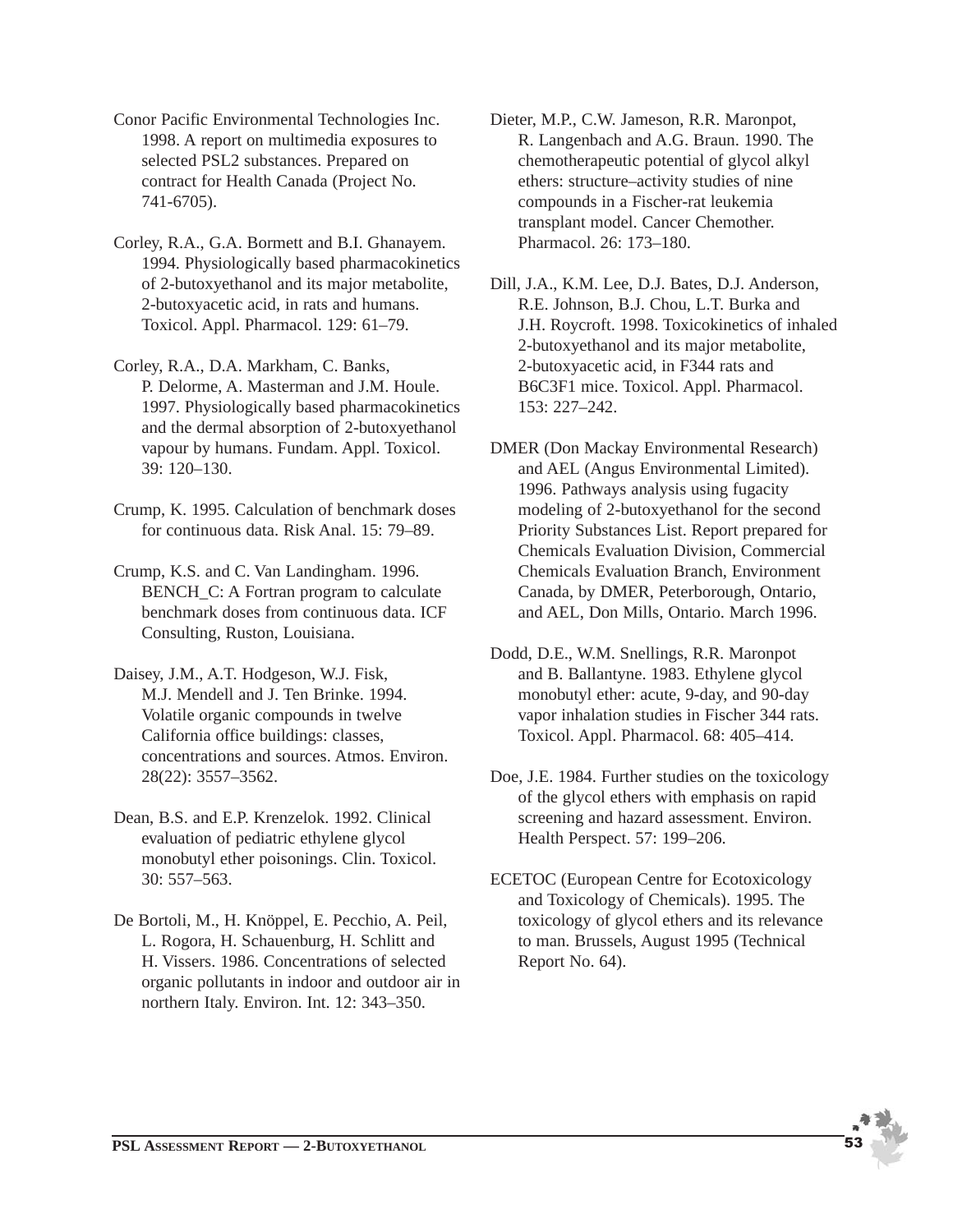- EHD (Environmental Health Directorate). 1998. Exposure factors for assessing total daily intake of Priority Substances by the general population of Canada. Unpublished report. Priority Substances Section, Environmental Health Directorate, Ottawa, Ontario. Draft, March 1998.
- Elias, Z., M.C. Danière, A.M. Marande, O. Poirot, F. Terzetti and O. Schneider. 1996. Genotoxic and/or epigenetic effects of some glycol ethers: results of different short-term tests. Occup. Hyg. 2: 187–212.
- Environment Canada. 1997a. Environmental assessments of Priority Substances under the *Canadian Environmental Protection Act*. Guidance manual version 1.0 — March 1997. Chemicals Evaluation Division, Commercial Chemicals Evaluation Branch, Hull, Quebec (EPS 2/CC/3E).
- Environment Canada. 1997b. Results of the CEPA Section 16 Notice respecting the second Priority Substances List and di(2-ethylhexyl) phthalate. Use Patterns Section, Commercial Chemicals Evaluation Branch, Hull, Quebec.
- Environment Canada. 1997c. Notice respecting the second Priority Substances List and di(2-ethylhexyl) phthalate. *Canada Gazette*, Part I, February 15, 1997. pp. 366–368.
- Environment Canada. 1999. *Canadian Environmental Protection Act* — Priority Substances List — Supporting document for the environmental assessment of 2-methoxyethanol, 2-ethoxyethanol, 2-butoxyethanol. Commercial Chemicals Evaluation Branch, Hull, Quebec.
- Environment Canada and Health Canada. 2000. Publication after Assessment of a substance — 2-methoxyethanol, 2-ethoxyethanol, 2-butoxyethanol — Specified on the Priority Substances List (Subsection 77(1) of the *Canadian Environmental Protection Act, 1999*). *Canada Gazette*, Part I, August 19, 2000. pp. 2622-2626.
- Exon, J.H., G.G. Mather, J.L. Bussiere, D.P. Olson and P.A. Talcott. 1991. Effects of subchronic exposure of rats to 2-methoxyethanol or 2-butoxyethanol: thymic atrophy and immunotoxicity. Fundam. Appl. Toxicol. 16: 830–840.
- Flick, E.W. 1986. Household and automotive cleaners and polishes. 3rd ed. Noyes Publications, Park Ridge, New Jersey.
- Flick, E.W. 1989. Advanced cleaning product formulations: household, industrial, automotive. Vol. 1. Noyes Publications, Park Ridge, New Jersey.
- General Paint Ltd. 1997. Material Safety Data Sheets for product codes 97-530, 79-905, 71-030. Published on www.generalpaint.com/msds, last updated December 22, 1997.
- Ghanayem, B.I. 1989. Metabolic and cellular basis of 2-butoxyethanol-induced hemolytic anemia in rats and assessment of human risk *in vitro*. Biochem. Pharmacol. 38: 1679–1684.
- Ghanayem, B.I. 1996. An overview of the hematotoxicity of ethylene glycol ethers. Occup. Hyg. 2: 253–268.
- Ghanayem, B.I. and C.A. Sullivan. 1993. Assessment of the haemolytic activity of 2-butoxyethanol and its major metabolite, butoxyacetic acid, in various mammals including humans. Hum. Exp. Toxicol. 12(4): 305–311.
- Ghanayem, B.I., P.C. Blair, M.B. Thompson, R.R. Maronpot and H.B. Matthews. 1987. Effect of age on the toxicity and metabolism of ethylene glycol monobutyl ether (2-butoxyethanol) in rats. Toxicol. Appl. Pharmacol. 91: 222–234.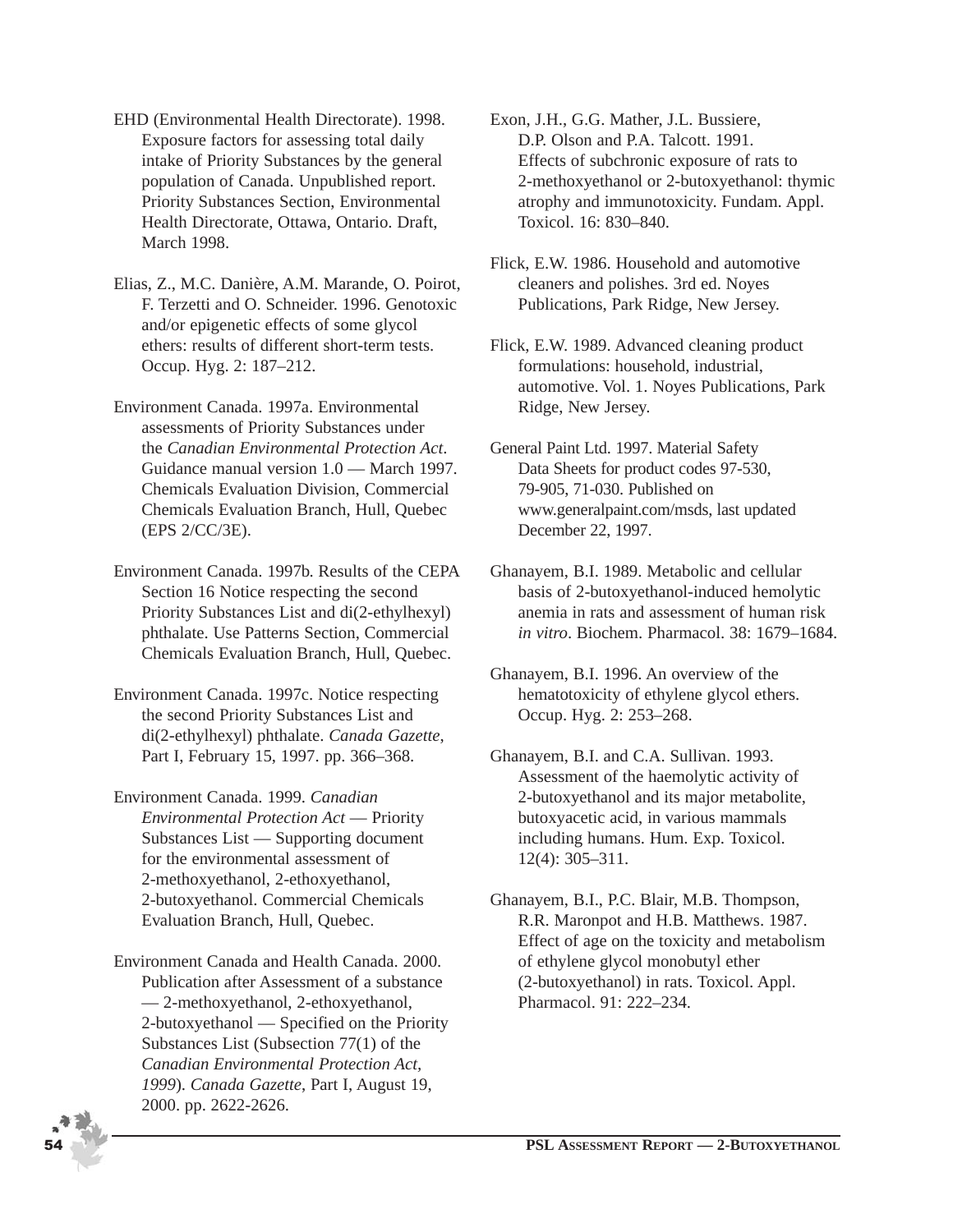Ghanayem, B.I., I.M. Sanchez and H.B. Matthews. 1992. Development of tolerance to 2-butoxyethanol-induced hemolytic anemia and studies to elucidate the underlying mechanisms. Toxicol. Appl. Pharmacol. 112: 198–206.

Gijsenbergh, F.P., M. Jenco, H. Veulemans, D. Groeseneken, R. Verberckmoes and H.H. Delooz. 1989. Acute butylglycol intoxication: a case report. Hum. Toxicol. 8: 243–245.

Goedde, H.W. and D.P. Agarwal. 1992. Pharmacokinetics of aldehyde dehydrogenase. *In*: W. Kalow (ed.), Pharmacokinetics of drug metabolism. Pergamon Press. pp. 281–311.

Gollapudi, B.B., E.D. Barber, T.E. Lawlor and S.A. Lewis. 1996. Re-examination of the mutagenicity of ethylene glycol monobutyl ether to *Salmonella* tester strain TA97a. Mutat. Res. 370: 61–64.

Grant, D., S. Sulsh, H.B. Jones, S.D. Gangolli and W.H. Butler. 1985. Acute toxicity and recovery in the hemopoietic system of rats after treatment with ethylene glycol monomethyl and monobutyl ethers. Toxicol. Appl. Pharmacol. 77: 187–200.

- Grant, D.M., R.A. Corley and K.D. Thrall. 1997. A comparison of gender, age and species differences in renal active secretion of 2 butoxyacetic acid. Presented at 8th Annual North American ISSX Meeting, Hilton Head, South Carolina, October 26–30, 1997. International Society for the Study of Xenobiotics.
- Guy, R.H. and R.O. Potts. 1993. Penetration of industrial chemicals across the skin: a predictive model. Am. J. Ind. Med. 23: 711–719.
- Hardin, B.D., P.T. Goad and J.R. Burg. 1984. Developmental toxicity of four glycol ethers applied cutaneously to rats. Environ. Health Perspect. 57: 69–74.

Haufroid, V., F. Thirion, P. Mertens, J.P. Buchet and D. Lison. 1997. Biological monitoring of workers exposed to low levels of 2-butoxyethanol. Int. Arch. Occup. Environ. Health 70: 232–236.

Health Canada. 1994. *Canadian Environmental Protection Act* — Human health risk assessment for Priority Substances. Environmental Health Directorate, Ottawa, Ontario.

Health Canada. 1998a. Personal communication on glycol ethers in consumer products from P. Chowhan, Product Safety Bureau, Ottawa, Ontario.

Health Canada. 1998b. Personal communication on glycol ethers in pesticides from V. Bergeron, Pest Management Regulatory Agency, Ottawa, Ontario.

Health Canada. 2001. Supporting documentation for Priority Substances Assessment Report on 2-butoxyethanol. Existing Substances Division, Healthy Environments and Consumer Safety Branch, Ottawa, Ontario.

- Health Canada Cosmetic Notification System. 2001. Search of Health Canada Cosmetic Notification System database, March 20, 2001. Product Safety Bureau, Health Canada, Ottawa, Ontario.
- Heindel, J.J., D.K. Gulati, V.S. Russell, J.R. Reel, A.D. Lawton and J.C. Lamb IV. 1990. Assessment of ethylene glycol monobutyl and monophenyl ether reproductive toxicity using a continuous breeding protocol in Swiss CD-1 mice. Fundam. Appl. Toxicol. 15: 683–696.
- Hoflack, J.C., L. Lambolez, Z. Elias and P. Vasseur. 1995. Mutagenicity of ethylene glycol ethers and of their metabolites in *Salmonella typhimurium* his– . Mutat. Res. 341: 281–287.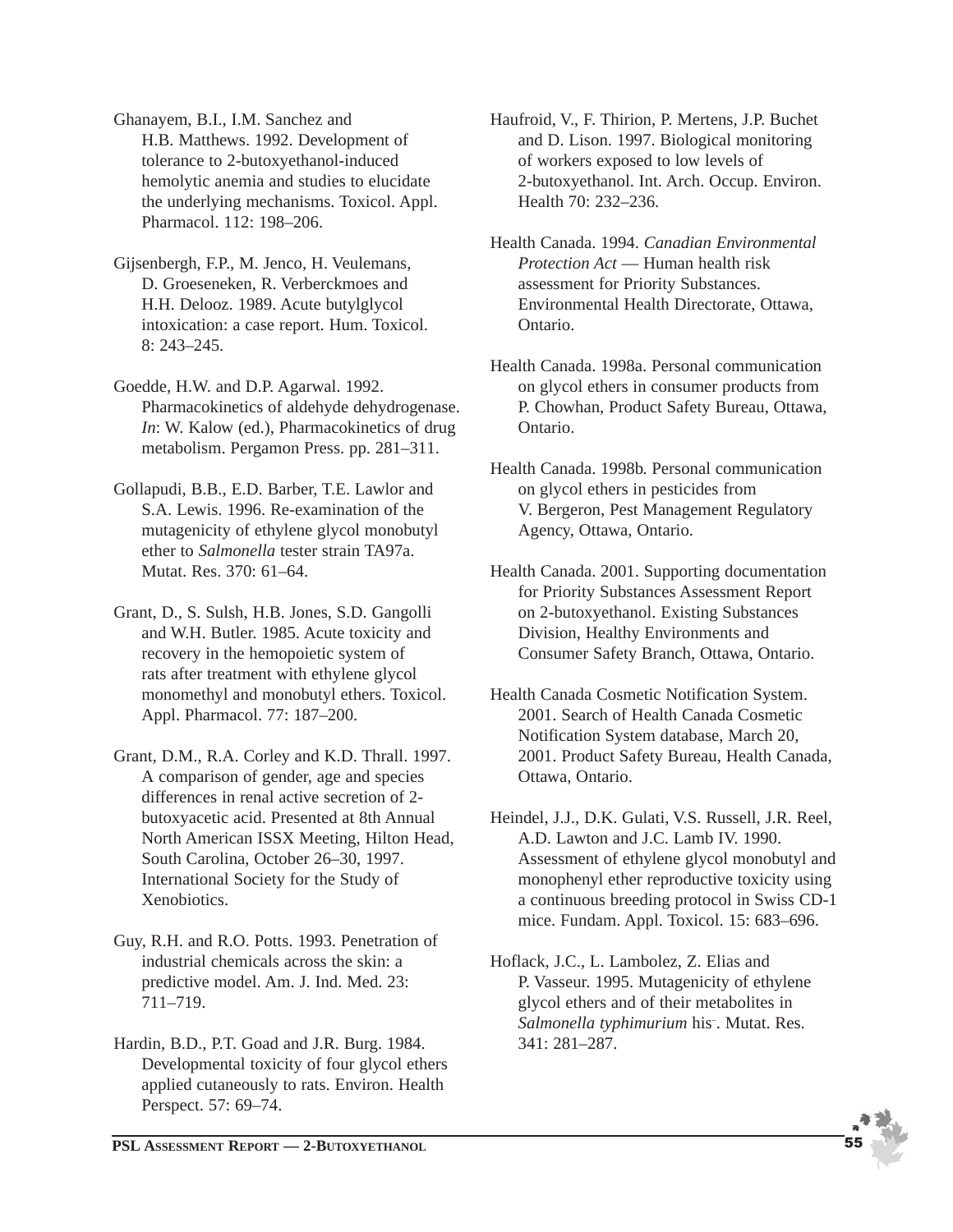Howard, P.H. 1993. Handbook of environmental fate and exposure data for organic chemicals. Vol. IV. Solvents 2. Lewis Publishers, Chelsea, Michigan. 280 pp.

Howard, P.H., R.S. Boethling, W.F. Jarvis, W.M. Meylan and E.M. Michalenko. 1991. Handbook of environmental degradation rates. Lewis Publishers, Chelsea, Michigan.

Howe, R.B. 1995. THRESH: A computer program to compute a reference dose from quantal animal toxicity data using the benchmark dose method. KCF Kaiser Engineers, Inc., Ruston, Louisiana.

- Howe, R.B. and K.S. Crump. 1982. Global82: A computer program to extrapolate quantal animal toxicity data to low doses. Science Research Systems, Ruston, Louisiana.
- IPCS (International Programme on Chemical Safety). 1998. 2-Butoxyethanol. World Health Organization, Geneva (Concise International Chemical Assessment Document 10).
- Jacobs, G.A. 1992. Eye irritation tests on two ethylene glycol ethers. J. Am. Coll. Toxicol. 11: 738.
- Jacobs, G.A., A. Castellazzi and P.J. Dierickx. 1989. Evaluation of a non-invasive human and an *in vitro* cytotoxicity method as alternatives to the skin irritation test on rabbits. Contact Dermatitis 21: 239-244.
- Jay, K. and L. Stieglitz. 1995. Identification and quantification of volatile organic components in emissions of waste incineration plants. Chemosphere 30: 1249–1260.
- Johanson, G. 1986. Physiologically based pharmacokinetic modeling of inhaled 2-butoxyethanol in man. Toxicol. Lett. 34: 23–31.

Johanson, G. 1988. Toxicokinetics of 2-butoxyethanol. Uptake, distribution, metabolism, and excretion in man and laboratory animals. National Institute of Occupational Health, Solna, Sweden. 78 pp. (Arbete Och Halsa 3).

Johanson, G. and P. Fernström. 1988. Influence of water on the percutaneous absorption of 2 butoxyethanol in guinea pigs. Scand. J. Work Environ. Health 1: 95–100.

Johanson, G. and S. Johnsson. 1991. Gas chromatographic determination of butoxyacetic acid in human blood after exposure to 2-butoxyethanol. Arch. Toxicol. 65: 433–435.

- Kane, D.M. 1993. Evaluation of ChemCAN2 a fugacity-based multimedia exposure model used to predict the environmental fate of organic chemicals in Canada. Draft report, January 14, 1993. 28 pp.
- Keith, G., C. Coulais, A. Edorh, M.C. Bottin and B. Rihn. 1996. Ethylene glycol monobutyl ether has neither epigenetic nor genotoxic effects in acute treated rats and in subchronic treated v-HA-*ras* transgenic mice. Occup. Hyg. 2: 237–249.
- Kennah, H.E. II, S. Hignet, P.E. Laux, J.D. Dorko and C.S.Barrow. 1989. An objective procedure for quantitating eye irritation based upon changes of corneal thickness. Fundam. Appl. Toxicol. 12: 258–268.
- Kerckaert, G.A., R. Brauninger, R.A. LeBouef and R.J. Isfort. 1996. Use of the Syrian hamster embryo cell transformation assay for carcinogenicity prediction of chemicals currently being tested by the National Toxicology Program in rodent bioassays. Environ. Health Perspect. 104 (Suppl. 5): 1075–1084.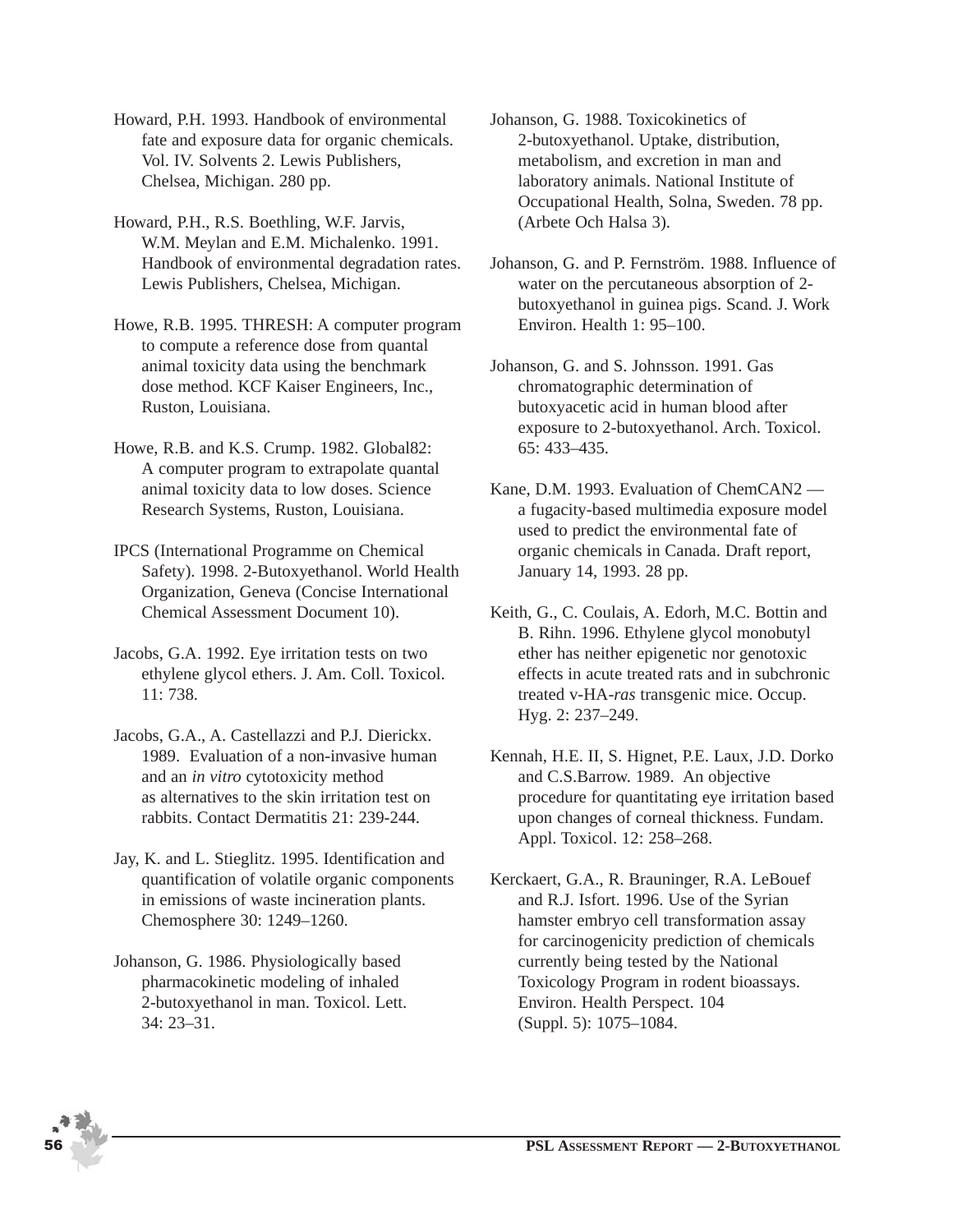Krasavage, W.J. 1986. Subchronic oral toxicity of ethylene glycol monobutyl ether in male rats. Fundam. Appl. Toxicol. 6: 349–355.

- Kvelland, I. 1988. The mutagenic effect of five oil dispersants and of ethylene glycolmonobutyl-ether in bacteriophage T4D. Hereditas 109: 149–150.
- Lee, K.M., J.A. Dill, B.J. Chou and J.H. Roycroft. 1998. Physiologically based pharmacokinetic model for chronic inhalation of 2-butoxyethanol. Toxicol. Appl. Pharmacol. 153: 211–226.
- Lyman, W.J., W.R. Feehl and D.H. Rosenblatt. 1990. Handbook of chemical property estimation methods — environmental behaviour of organic compounds. American Chemical Society, Washington, D.C.
- Meek, M.E., R. Newhook, R.G. Liteplo and V.C. Armstrong. 1994. Approach to assessment of risk to human health for Priority Substances under the *Canadian Environmental Protection Act*. J. Environ. Sci. Health C12(2): 105–134.
- Ministers' Expert Advisory Panel. 1995. Report of the Ministers' Expert Advisory Panel on the second Priority Substances List under the *Canadian Environmental Protection Act* (CEPA). Government of Canada, Ottawa, Ontario. 26 pp.
- Morris, B.J., B.K. Shipp, T.A. Bartow and B.L. Blaylock. 1996. Oral exposure to 2-butoxyethanol alters immune response in BALB/c mice. Toxicologist 30 (1–2): 342 (Abstract 1756).
- Nagano, K., E. Nakayama, M. Koyano, H. Oobayashi, H. Adachi and T. Yamada. 1979. [Testicular atrophy of mice induced by ethylene glycol mono alkyl ethers.] Jpn. J. Ind. Health 21: 29–35 (in Japanese, with English abstract and tables).

Nagano, K., E. Nakayama, M. Koyano, H. Oobayashi, T. Nishizawa, H. Okuda and K. Yamazaki. 1984. Experimental studies on toxicity of ethylene glycol alkyl ethers in Japan. Environ. Health Perspect. 57: 75–84.

- National Industrial Chemicals Notification and Assessment Scheme. 1996. Priority Existing Chemicals, Chemical No. 6. 2-Butoxyethanol in cleaning product. Australian Government Publishing Service, Canberra.
- Nisse, P., V. Coquelle-Couplet, X. Forceville and M. Mathieu-Nolf. 1998. Renal failure after suicidal ingestion of window cleaner. A case report. Vet. Hum. Toxicol. 40(3): 173.
- Norbäck, D., G. Wieslander and C. Edling. 1995. Occupational exposure to volatile organic compounds (VOCs), and other air pollutants from the indoor application of water-based paints. Ann. Occup. Hyg. 39(6): 783–794.
- Norbäck, D., G. Wieslander, C. Edling and G. Johanson. 1996. House painters' exposure to glycols and glycol ethers from water based paints. Occup. Hyg. 2: 111–117.
- NTP (National Toxicology Program). 1989. Teratologic evaluation of ethylene glycol monobutyl ether (CAS No. 111-76-2) administered to Fischer-344 rats on either gestational days 9 through 11 or days 11 through 13. National Institutes of Health, Research Triangle Park, North Carolina (PB89-165849).
- NTP (National Toxicology Program). 1993. NTP technical report on toxicity studies of ethylene glycol ethers 2-methoxyethanol, 2-ethoxyethanol, 2-butoxyethanol (CAS Nos. 109-86-4, 110-80-5, 111-76-2) administered in drinking water to F344/N rats and  $B6C3F<sub>1</sub>$ mice. National Institutes of Health, U.S. Department of Health and Human Services, Research Triangle Park, North Carolina. 122 pp. + appendices. (NTP Toxicity Report Series No. 26; NIH Publication 93-3349).

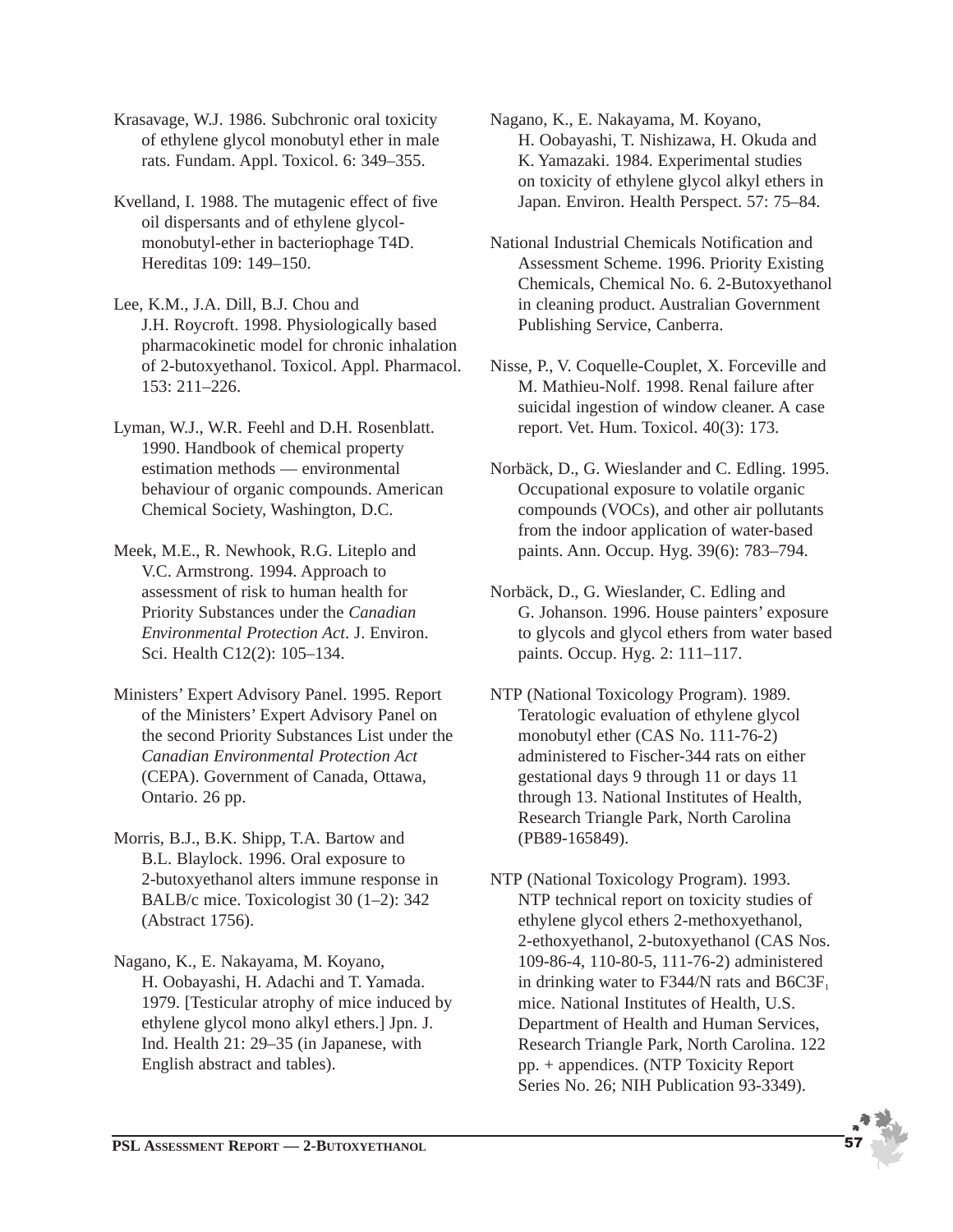- NTP (National Toxicology Program). 1998. Toxicology and carcinogenesis studies of 2-butoxyethanol (CAS No. 111-76-2) in F344/N rats and  $B6C3F_1$  mice (inhalation studies). Draft technical report. National Institutes of Health, U.S. Department of Health and Human Services, Research Triangle Park, North Carolina (NTP TR 484).
- OMEE (Ontario Ministry of Environment and Energy). 1994. Windsor Air Quality Study: TAGA 6000 survey results. Windsor Air Quality Committee. Queen's Printer for Ontario, Toronto, Ontario. Fall 1994 (PIBS 3152E; ISBN 0-7778-2831-6).
- OMEE (Ontario Ministry of Environment and Energy). 1996. Personal communication (dated June 20, 1996) from J. McGrachan, Etobicoke, Ontario, to J. Sealy, Health Canada, Ottawa, Ontario, concerning concentration of 2-butoxyethanol in water samples.
- Plehn, W. 1990. Solvent emission from paints. Proc. 5th Int. Conf. Indoor Air Qual. Climate 3: 563–568.
- Potts, R.O. and R.H. Guy. 1992. Predicting skin permeability. Pharm. Res. 9: 663–669.
- Rambourg-Schepens, M.O., M. Buffet, R. Bertault, M. Jaussaud, B. Journe, R. Fay and D. Lamiable. 1988. Severe ethylene glycol butyl ether poisoning. Kinetics and metabolic pattern. Hum. Toxicol. 7: 187–189.
- Rogozen, M.B., H.E. Rich, M.A. Gutman and D. Grosjean. 1987. Evaluation of potential toxic air contaminants, Phase I. Final report. State of California Air Resources Board, Sacramento, California. December 23, 1987 (Contract A4-131-32).
- Rohm and Haas Co. 1989. Acute skin and eye irritation toxicity reports (final report) with cover sheets and letter dated 081089 (EPA/OTS Document No. 86-890001526S) [cited in ECETOC, 1995].
- Schuler, R.L., B.D. Hardin, R.W. Niemeier, G. Booth, K. Hazelden, V. Piccirillo and K. Smith. 1984. Results of testing fifteen glycol ethers in a short-term *in vivo* reproductive toxicity assay. Environ. Health Perspect. 57: 141–146.
- Shields, H.C., D.M. Fleischer and C.J. Weschler. 1996. Comparisons among VOCs measured in three types of U.S. commercial buildings with different occupant densities. Indoor Air 6: 2–17.
- SIDS (Screening Information Data Set). 1996. 2-Butoxyethanol. SIDS Initial Assessment Report for 5th SIDS Initial Assessment Meeting. Report prepared by Worksafe Australia National Occupational Health and Safety Commission for Organisation for Economic Co-operation and Development. 28 pp.
- Singh, P., S. Zhao and B.L. Blaylock. 1998. Topical exposure to 2-butoxyethanol alters systemic immune responses in BALB/c mice. Toxicologist 42 (Part 1-S): 209 (Abstract 1029).
- Sivarao, D.V. and H.M. Mehendale. 1995. 2-Butoxyethanol autoprotection is due to resilience of newly formed erythrocytes to hemolysis. Arch. Toxicol. 69: 526–532.
- Smialowicz, R.J., W.C. Williams, M.M. Riddle, D.L. Andrews, R.W. Luebke and C.B. Copeland. 1992. Comparative immunosuppression of various glycol ethers orally administered to Fischer 344 rats. Fundam. Appl. Toxicol. 18: 621–627.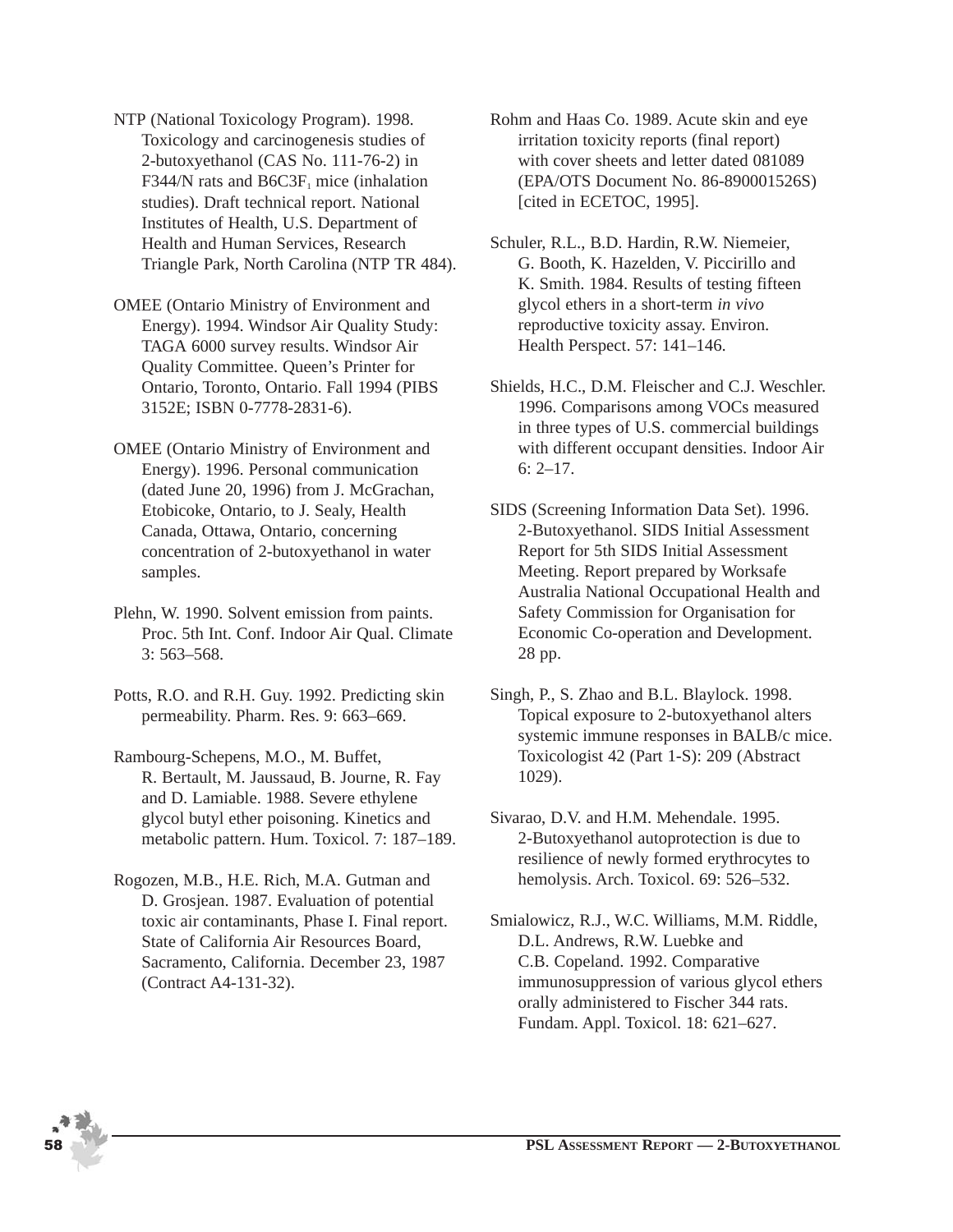Smyth, H.F. Jr., C.P. Carpenter, C.S. Weil, U.C. Pozzani and J.A. Striegel. 1962. Rangefinding toxicity data: List VI. Am. Ind. Hyg. Assoc. J. 23: 95–107.

SRC (Syracuse Research Corporation). 1988. Syracuse Research Corporation calculated values. Syracuse, N.Y.

Stemmler, K., W. Mengon, D.J. Kinnison and J.A. Kerr. 1997. OH radical-initiated oxidation of 2-butoxyethanol under laboratory conditions related to the troposphere: product studies and proposed mechanism. Environ. Sci. Technol. 31: 1496–1504.

- Truhaut, R., H. Dutertre-Catella, N. Phu-Lich and V.N. Huyen. 1979. Comparative toxicological study of ethylglycol acetate and butylglycol acetate. Toxicol. Appl. Pharmacol. 51: 117–127.
- Tuazon, E.C., S.M. Aschmann and R. Atkinson. 1998. Products of the gas-phase reactions of the OH radical with 1-methoxy-2-propanol and 2-butoxyethanol. Environ. Sci. Technol. 32: 3336–3345.
- Tyl, R.W., G. Millicovsky, D.E. Dodd, I.M. Pritts, K.A. France and L.C. Fisher. 1984. Teratologic evaluation of ethylene glycol monobutyl ether in Fischer 344 rats and New Zealand white rabbits following inhalation exposure. Environ. Health Perspect. 57: 47–68.
- Tyler, T.R. 1984. Acute and subchronic toxicity of ethylene glycol monobutyl ether. Environ. Health Perspect. 57: 185–191.
- Udden, M.M. 1994. Hemolysis and deformability of erythrocytes exposed to butoxyacetic acid, a metabolite of 2-butoxyethanol: II. Resistance in red blood cells from humans with potential susceptibility. J. Appl. Toxicol. 14: 97–102.
- Udden, M.M. 1996. Effects of butoxyacetic acid on human red cells. Occup. Hyg. 2: 283–290.
- Udden, M.M. and C.S. Patton. 1994. Hemolysis and deformability of erythrocytes exposed to butoxyacetic acid, a metabolite of 2-butoxyethanol: I. Sensitivity in rats and resistance in normal humans. J. Appl. Toxicol. 14: 91–96.
- Union Carbide. 1980. Butyl cellosolve: 9-day repeated dermal application to rabbits. Corporate Applied Toxicology, Union Carbide Corporation, South Charleston, West Virginia (Bushy Run Research Center Project Report 43-76) [cited in Tyler, 1984].
- Union Carbide. 1989. Butyl cellosolve *in vitro* mutagenesis studies. 3-test battery with attachments, cover sheets and letter dated 060689. Union Carbide Corporation (EPA/OTS Document No. 86-890000946) [cited in ECETOC, 1995].
- U.S. Department of Health and Human Services. 1990. Occupational exposure to ethylene glycol monobutyl ether and ethylene glycol monobutyl ether acetate. Criteria for a recommended standard. Cincinnati, Ohio. September 1990.
- U.S. EPA (United States Environmental Protection Agency). 1979. Ice fog suppression using thin chemical films. National Technical Information Service, U.S. Department of Commerce, Springfield, Virginia, January 1979 (NTIS Report PB-294 275).
- U.S. EPA (United States Environmental Protection Agency). 1984. Cited in SIDS, 1996 [no additional information available].
- U.S. EPA (United States Environmental Protection Agency). 1992. Dermal exposure assessment: Principles and applications. Interim report. Exposure Assessment Group, Office of Health and Environmental Assessment, Washington, D.C. January 1992 (EPA/600/8-91/011B).

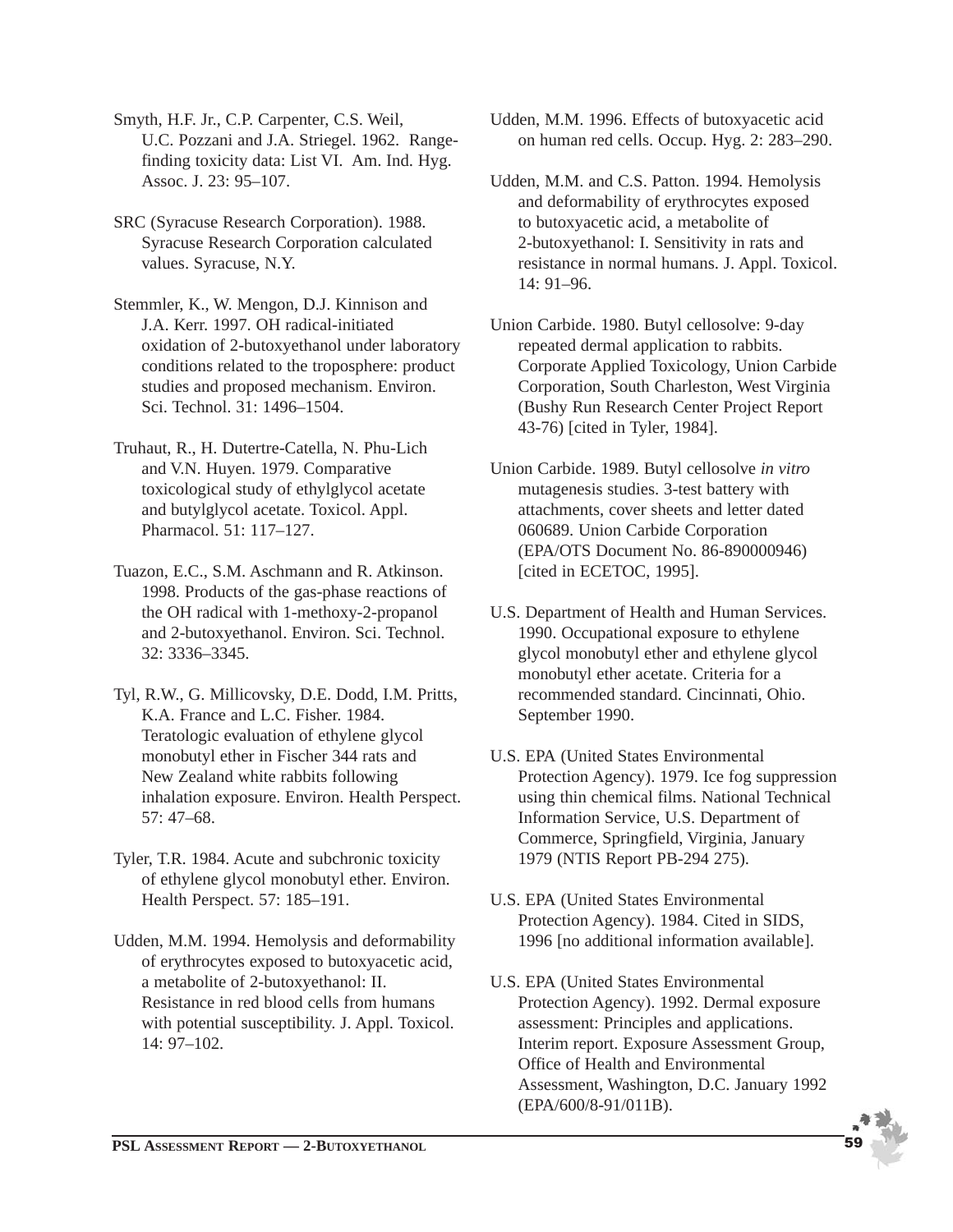- U.S. EPA (United States Environmental Protection Agency). 1997. Exposure factors handbook. Vol. III. Activity factors. Office of Research and Development, National Center for Environmental Assessment, Washington, D.C. August 1997 (EPA/600/P-95/002Fc).
- Van Leeuwen, C.J., P.T.J. Van Der Zandt, T. Aldenberg, H.J.M. Verhaar and J.L.M. Hermens. 1992. Application of QSARs, extrapolation and equilibrium partitioning in aquatic effects assessment. I. Narcotic industrial pollutants. Environ. Toxicol. Chem. 11: 267–282.
- Versar Inc. 1986. Standard scenarios for estimating exposure to chemical substances during use of consumer products. Vol. 1. Prepared on contract for Exposure Evaluation Division, Office of Toxic Substances, U.S. Environmental Protection Agency, Washington, D.C. (EPA Contract No. 68-02-3968 dated September 1986).
- Villalobos-Pietrini, R., S. Gómez-Arroyo, M. Altamirano-Lozano, P. Orozco and P. Ríos. 1989. Cytogenetic effects of some cellosolves. Rev. Int. Contam. Ambient. 5: 41–48.
- Vincent, R., A. Cicolella, I. Subra, B. Rieger, P. Poirot and F. Pierre. 1993. Occupational exposure to 2-butoxyethanol for workers using window cleaning agents. Appl. Occup. Environ. Hyg. 8(6): 580–586.
- Welsch, F. and D. Stedman. 1984. Inhibition of metabolic cooperation between Chinese hamster V79 cells by structurally diverse teratogens. Teratogen. Carcinogen. Mutagen. 4: 285–301.
- Wier, P.J., S.C. Lewis and K.A. Traul. 1987. A comparison of developmental toxicity evident at term to postnatal growth and survival using ethylene glycol monoethyl ether, ethylene glycol monobutyl ether and ethanol. Teratogen. Carcinogen. Mutagen. 7: 55–64.
- 
- Yasuhara, A., H. Shiraishi, M. Tsuji and T. Okuno. 1981. Analysis of organic substances in highly polluted river water by mass spectrometry. Environ. Sci. Technol. 15: 570–573.
- Zeiger, E., B. Anderson, S. Haworth, T. Lawlor and K. Mortelmans. 1992. *Salmonella* mutagenicity tests: V. Results from the testing of 311 chemicals. Environ. Mol. Mutagen. 19 (Suppl. 21): 2–141.
- Zhu, J., X.-L. Cao and R. Beauchamp. 2001. Determination of 2-butoxyethanol emissions from selected consumer products and its application in assessment of inhalation exposure associated with cleaning tasks. Environ. Int. 26: 589–597.
- Zissu D. 1995. Experimental study of cutaneous tolerance to glycol ethers. Contact Dermatitis 32: 74–77.

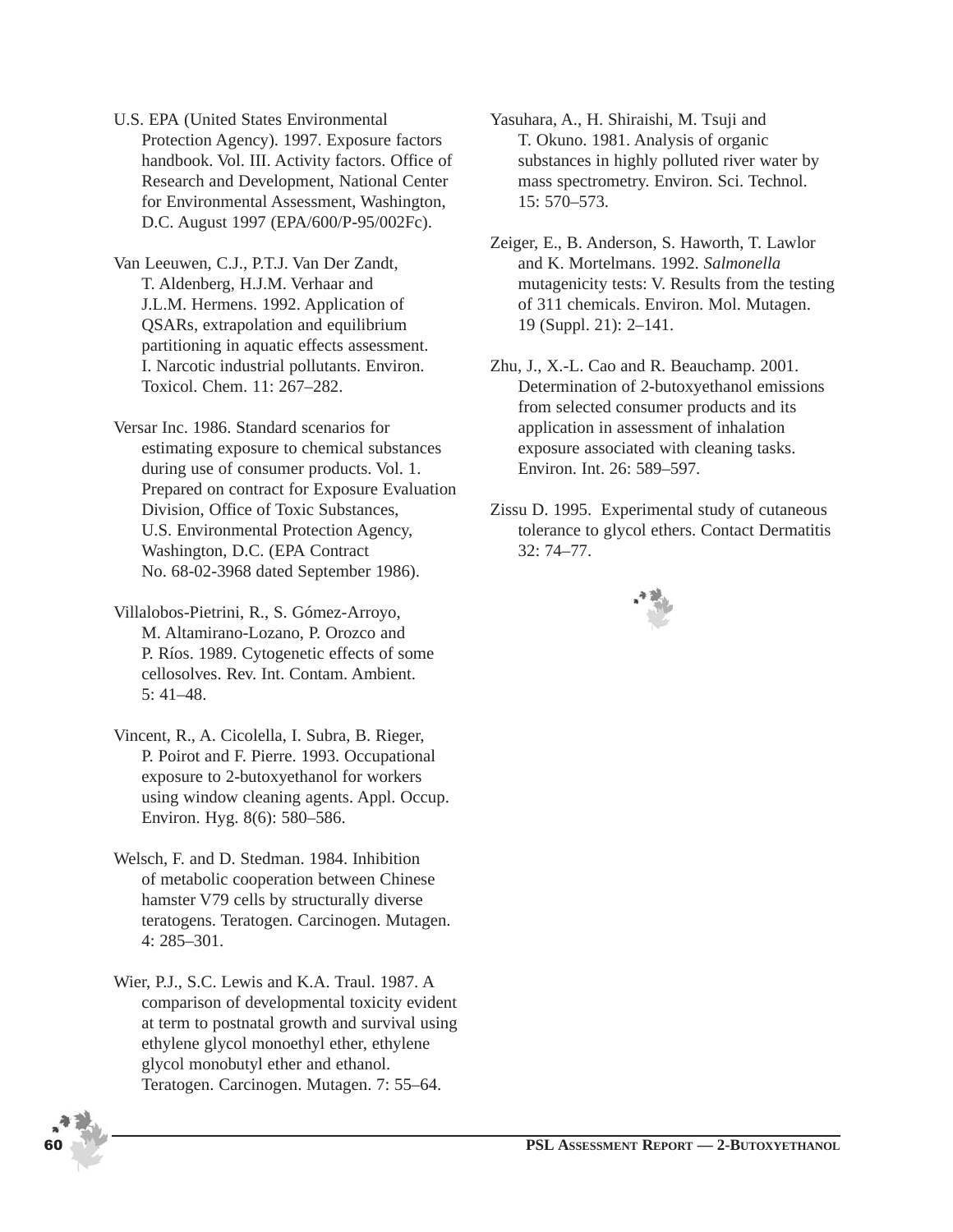## **APPENDIX A SEARCH STRATEGIES EMPLOYED FOR IDENTIFICATION OF RELEVANT DATA**

### **Environmental assessment**

Data relevant to the assessment of whether 2-butoxyethanol is "toxic" to the environment under CEPA 1999 were identified from existing review documents, published reference texts and on-line searches, conducted between January and May 1996, of the following databases: ASFA (Aquatic Sciences and Fisheries Abstracts, Cambridge Scientific Abstracts; 1990–1996), BIOSIS (Biosciences Information Services; 1990–1996), CAB (Commonwealth Agriculture Bureaux; 1990–1996), CESARS (Chemical Evaluation Search and Retrieval System, Ontario Ministry of the Environment and Michigan Department of Natural Resources; 1996), CHRIS (Chemical Hazard Release Information System; 1964–1985), Current Contents (Institute for Scientific Information; 1993, 1994, 1995, up to January 15, 1996), ELIAS (Environmental Library Integrated Automated System, Environment Canada library; January 1996), Enviroline (R.R. Bowker Publishing Co.; November 1995 – June 1996), Environmental Abstracts (1975 – February 1996), Environmental Bibliography (Environmental Studies Institute, International Academy at Santa Barbara; 1990–1996), GEOREF (Geo Reference Information System, American Geological Institute; 1990–1996), HSDB (Hazardous Substances Data Bank, U.S. National Library of Medicine; 1996), Life Sciences (Cambridge Scientific Abstracts; 1990–1996), NTIS (National Technical Information Service, U.S. Department of Commerce; 1990–1996), Pollution Abstracts (Cambridge Scientific Abstracts, U.S. National Library of Medicine; 1990–1996), POLTOX (Cambridge Scientific Abstracts, U.S. National Library of Medicine; 1990–1995), RTECS (Registry of Toxic Effects of Chemical Substances, U.S. National Institute for Occupational Safety and Health; 1996), Toxline

(U.S. National Library of Medicine; 1990–1996), TRI93 (Toxic Chemical Release Inventory, U.S. Environmental Protection Agency, Office of Toxic Substances; 1993), USEPA-ASTER (Assessment Tools for the Evaluation of Risk, U.S. Environmental Protection Agency; up to December 21, 1994), WASTEINFO (Waste Management Information Bureau of the American Energy Agency; 1973 – September 1995) and Water Resources Abstracts (U.S. Geological Survey, U.S. Department of the Interior; 1990–1996). Reveal Alert was used to maintain an ongoing record of the current scientific literature pertaining to the potential environmental effects of 2-butoxyethanol. Data obtained after September 30, 1999, were not considered in this assessment unless they were critical data received during the 60-day public review of the report (August 19 to October 18, 2000).

In addition, a survey of Canadian industry was carried out under the authority of Section 16 of CEPA (Environment Canada, 1997b,c). Targeted companies with commercial activities involving more than 1000 kg of 2-butoxyethanol were required to supply information on uses, releases, environmental concentrations, effects or other data that were available to them for 2-butoxyethanol.

### **Health assessment**

In addition to studies included in the review prepared by BIBRA Toxicology International and relevant studies included in reports published by the International Programme on Chemical Safety (IPCS, 1998) and the Agency for Toxic Substances and Disease Registry (ATSDR, 1998), recent data have been identified through searching the following databases beginning in August of 1996 using the chemical name or the CAS number for both 2-butoxyethanol and